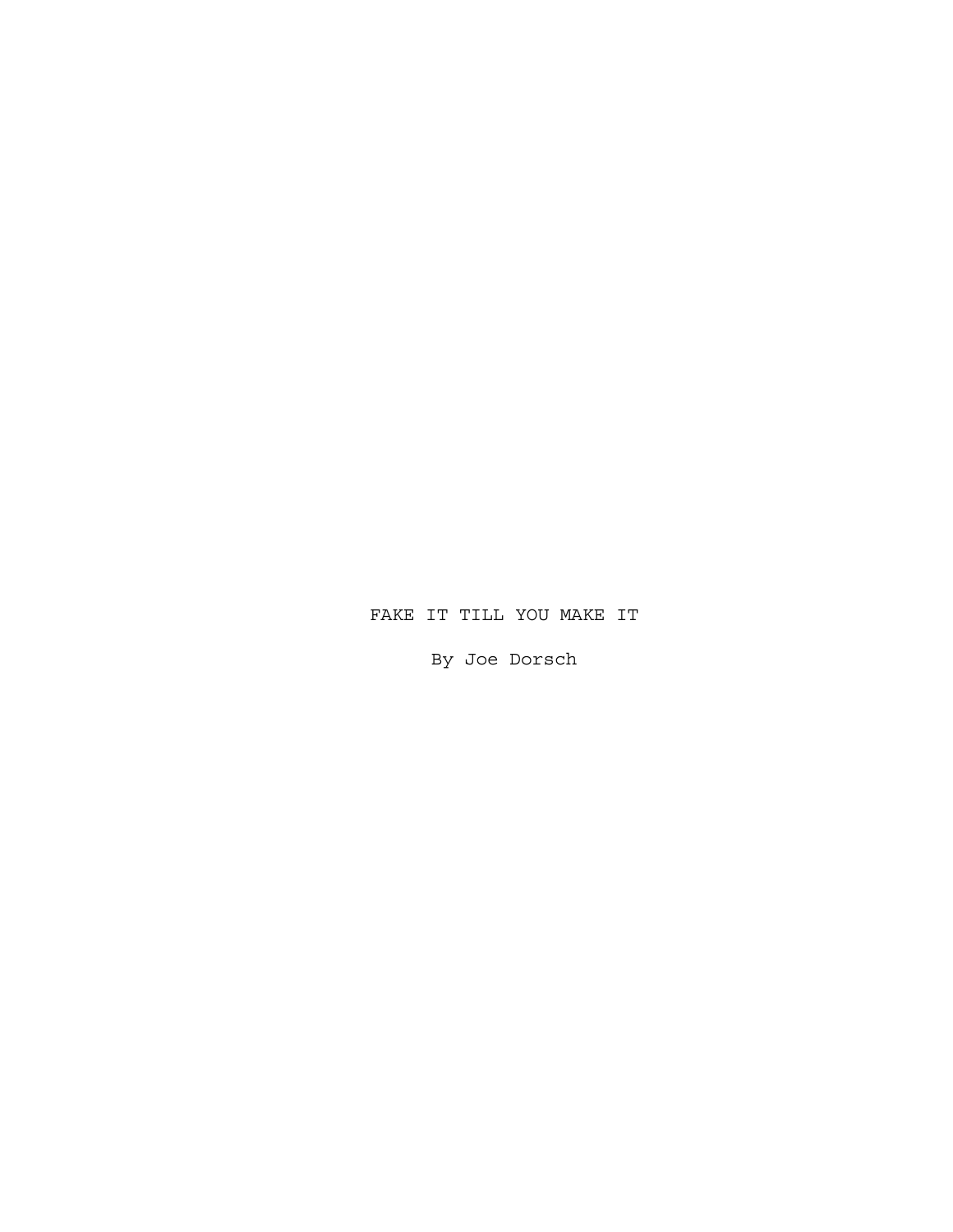FADE IN:

#### INT. DIMLY LIT BASEMENT - OMINOUS

A cloaked figure is sitting in the dark. Across from them is an old-style boxy TV. The glow from the TV is the only light source in their lair. They're watching commercials, but the sound is muted. Directly in front of them is an ornate chessboard with a lone king, no other pieces.

The commercials end. The game show resumes. The figure presses 'unmute' on their remote. They're wearing gloves, and they're fixated on the show.

> HOST (VOICE ONLY) Welcome back to another EXCITING episode of- (the audience joins in) FAKE IT TILL YOU MAKE IT!

The camera pans across the cheering studio audience, then switches focus to the well-dressed, quintessential host: WALTER O'NEIL (58).

### WALTER

Thank you! Alright, let's settle down. (waits for the applause to subside)

Before we start our last round for today's show, I have an unfortunate announcement. The network will probably kill me for telling you this, but… Our show is being cancelled.

(the audience says 'aww…' sadly) I know, I know. Not my choice. It's been a great first season, but you know how these shows are, it's all about 'ratings'…

(more sympathy from the crowd) So, if you have ideas for how to make our finale more exciting, more thrilling, more… MEMORABLE… Please, let us know - we're all ears. You guys, the audience, have always been the backbone of our show, and I know we'd love to keep the fun going as long as possible. Sound good?

As the audience cheers, the cloaked figure reaches out and casually tips over the king on the chessboard…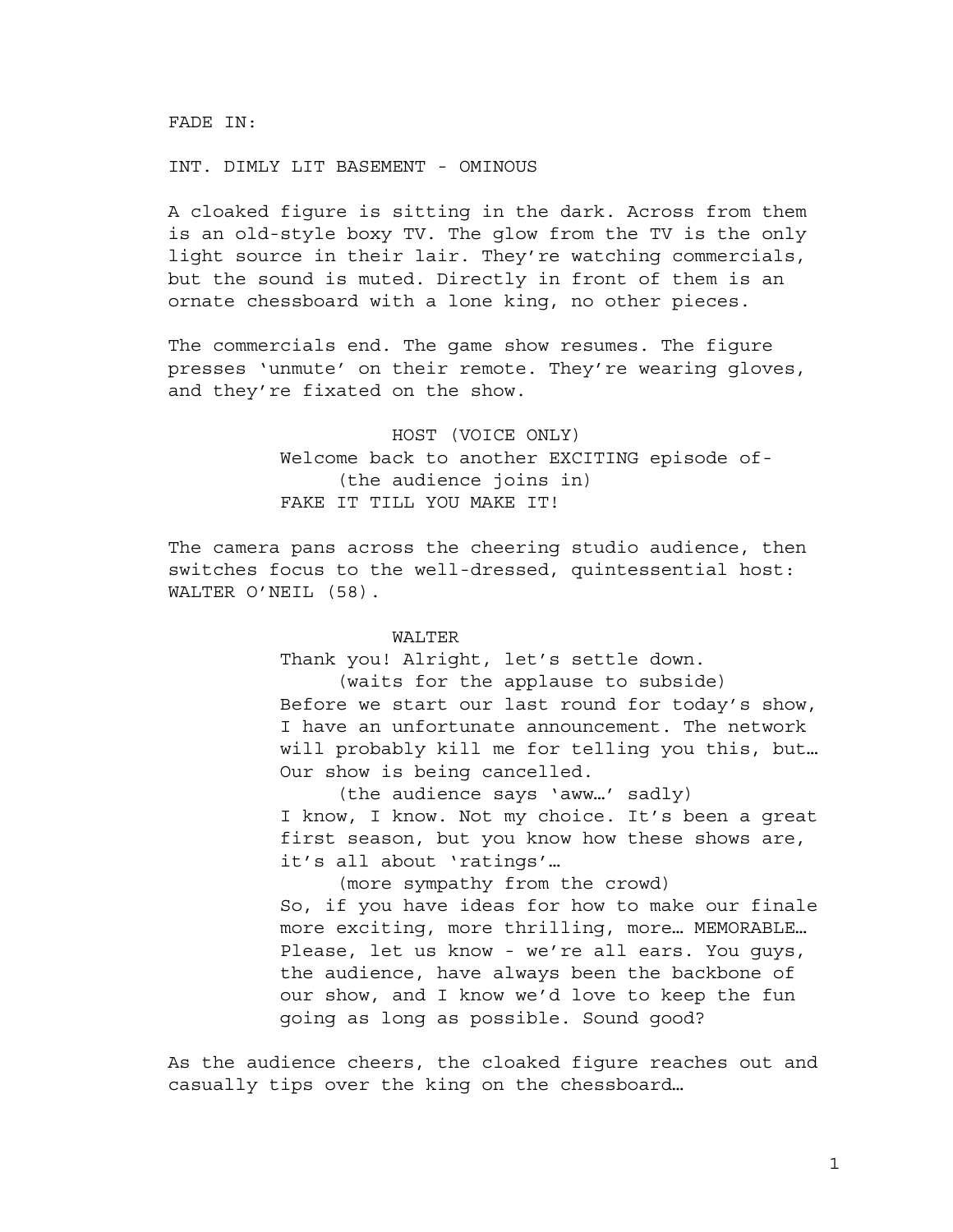INT. MAIN STUDIO SET - DAY

The set is serene - there's no audience yet, just hundreds of empty seats. On stage, several technicians are testing the microphones and equipment for their upcoming episodes.

The only person in the audience is NIA BARTLETT (31), the executive producer. She's watching the technicians with mixed emotions, and gazing out at the empty room.

After some quiet contemplation, she sighs, and examines a postcard that she had been holding.

On one side, there's a picture of Walter's face in the crosshairs of a gun. Below it is a hand-written message: 'Prepare for a KILLER finale'. The back of the card reads: 'From your biggest fan'

Nia stands up, composes herself, then leaves the set.

INT. STUDIO HALLWAY - DAY

A handful of employees are at work, but it's mostly quiet. Nia passes a few of them and smiles politely while she searches for the security guards.

INT. SECURITY ROOM - DAY

Nia knocks on the door, then lets herself in. There are three guards sitting at an array of computer monitors.

There's LEROY (50), a crusty but benign man who looks like your typical security guard. And two peppy young women who are also identical twins: BISHOP and ROOK (both 24).

> NIA Hi. Security, right?

LEROY Sure is. Come on in.

Bishop and Rook look her over melodramatically.

2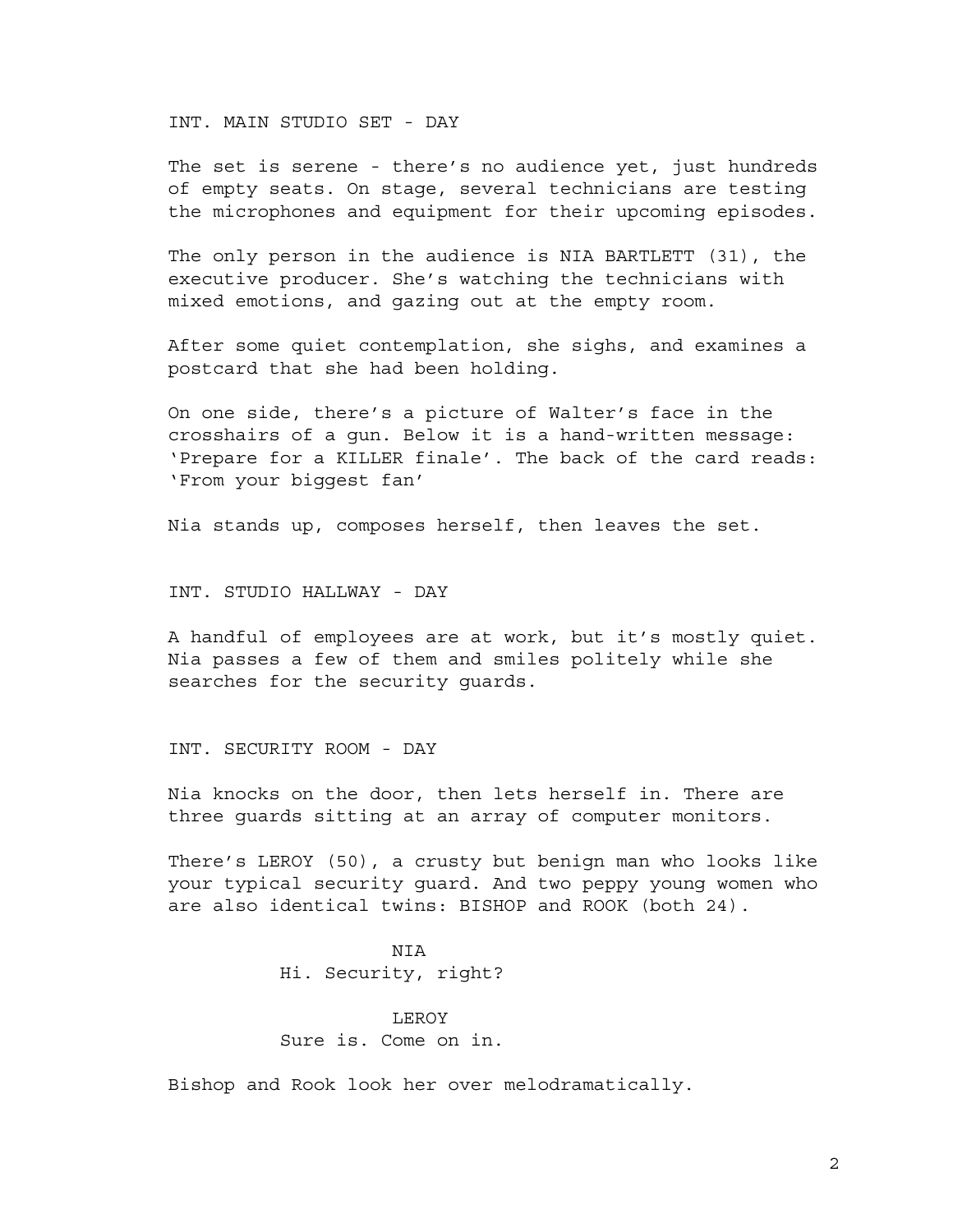NIA

So… Is this everyone?

ROOK Who wants to know?

**NTA** I'm Nia, Bartlett, executive producer.

## BISHOP

A likely story…

### NIA

Yes, because it's true… Sorry, I just, I wasn't aware we even had security, that's all.

# ROOK

How suspicious… Shouldn't the executive producer know these things?

### BISHOP

Doesn't add up. You better explain yourself.

# **NTA**

I don't actually hire the staff, I mostly help run the show. Plus, we've never needed security, it's not like there's much money in the show… Sorry, what are your names?

#### BISHOP

Hmm…

ROOK Who wants to know?

# LEROY

They watch too many true-crime shows, in case you couldn't tell. (he stands up and shakes Nia's hand)

I'm Leroy. Pleasure to meet you, Ms. Bartlett.

The twins refuse to shake her hand, they just stare with exaggerated intensity. Nia is genuinely puzzled, but Leroy just rolls his eyes.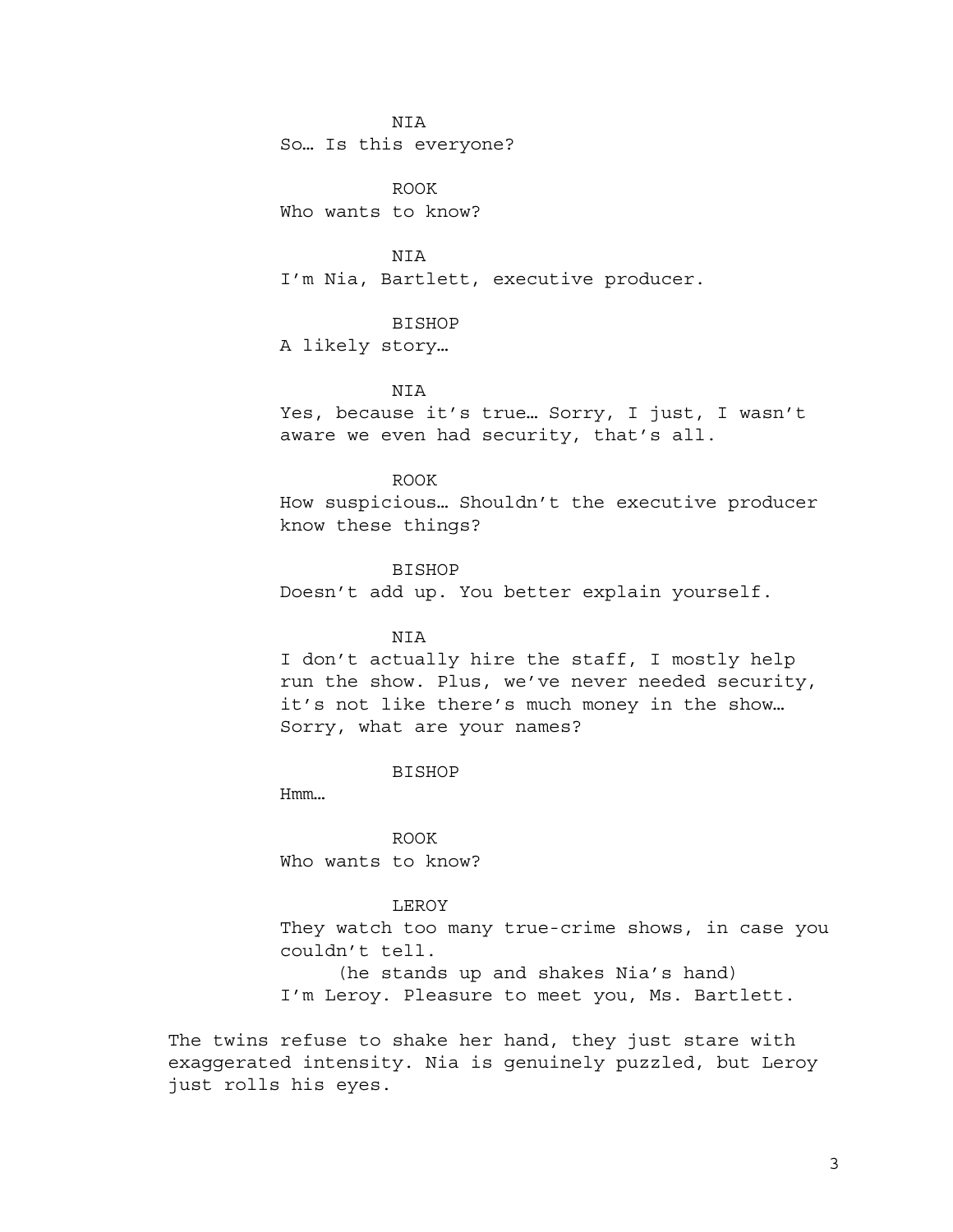Finally, they conclude she's not a threat and they both shake her hand.

> BISHOP Name's Bishop.

> > ROOK

Rook.

NIA Are those your real names?

ROOK Who wants to know?

LEROY Alright, let's give the nice lady a break.

He glares at Rook and Bishop. Their facade switches to amusement and they giggle mischievously. Once again, Leroy rolls his eyes.

> LEROY How can we help?

## NIA

We got a death threat. I wasn't sure what to do, we've never gotten one before.

ROOK

Seriously?

BISHOP This means we've MADE it. Nice! (she and Rook high-five) Who's the target?

### NIA

Walter. Probably just a crazy fan, but… I wanted to run it by you all.

(she hands Leroy the postcard) Any thoughts? Should we call the police, FBI, or is it just somebody pulling a prank?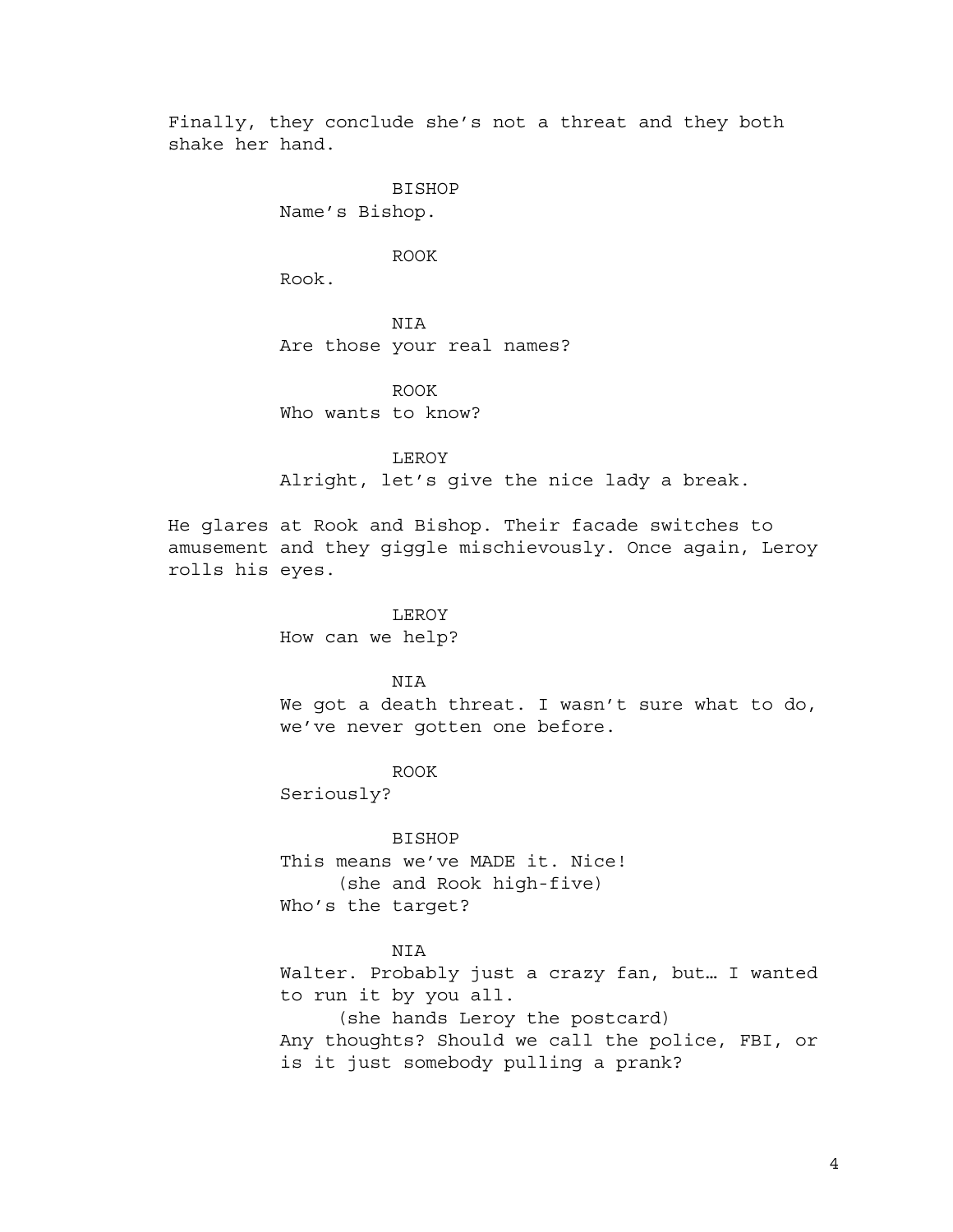Leroy examines the postcard, then hands it to the twins, who obsess over it excitedly.

BISHOP

The handwriting is CLEARLY female.

# ROOK

Unless it was a man who got a woman to write it FOR him.

#### **BISHOP**

Ooh, I didn't think of that… Excellent point. What about the photograph? Clearly, they can use Microsoft Paint…

ROOK Or can they…?

While they theorize wildly about the postcard, Leroy chats with Nia about their options.

### LEROY

It's probably nothing, but just to be safe, especially seeing as it's the finale, I'll call the police, let them know. (Nia nods in agreement)

And we can also set up bag checks for when the audience members arrive, nothing too invasive, but any deterrent will help.

### **NTA**

Sounds like a plan. Thank you so much. (they shake hands again) And please, PLEASE don't tell Walter.

#### WALTER

Tell me what?

They're all a bit startled to see Walter standing abruptly at the door. He waltzes in nonchalantly.

# WALTER

I didn't know we HAD security, not like there's much money in the show…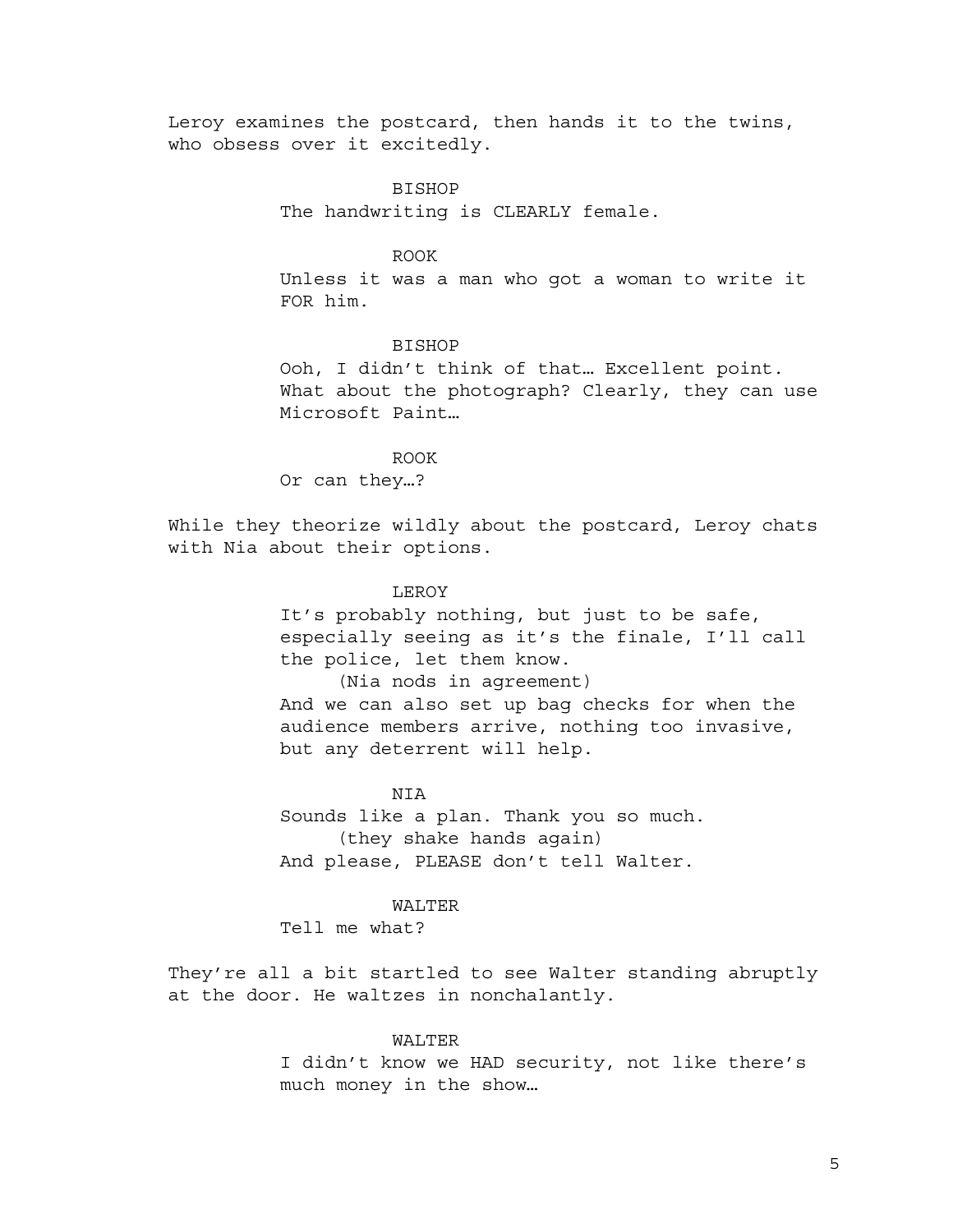### NIA

Walter, what are you-

He smiles and flashes an identical postcard.

#### WALTER

I got one too.

### **NTA**

Well, so much for not telling you.

# WALTER

Indeed.

(he hands the twins the card) So what's our plan?

Nia defers to Leroy, while the twins eagerly compare the two postcards.

# LEROY

I think we should call the police, check bags, and generally keep an eye on the audience.

### WALTER

Wrong answer. Don't call the police, this is too important to leave it in their hands. And we're NOT checking people's bags, what is this, 9/11? (Nia and Leroy are confused) No, I have a different idea. Somebody is gunning

for my life, turns me on just THINKING about it.

NIA

Ew. What.

#### WALTER

If they want a killer finale, give them one! Put them on stage! That'll teach the network! I still can't believe they're bumping us for that Vox Populi show, what even IS it?

# NIA

Wait, wait wait wait. I understand your issues with the network - I'm on your side there. But, we are NOT putting a psychopath on the show.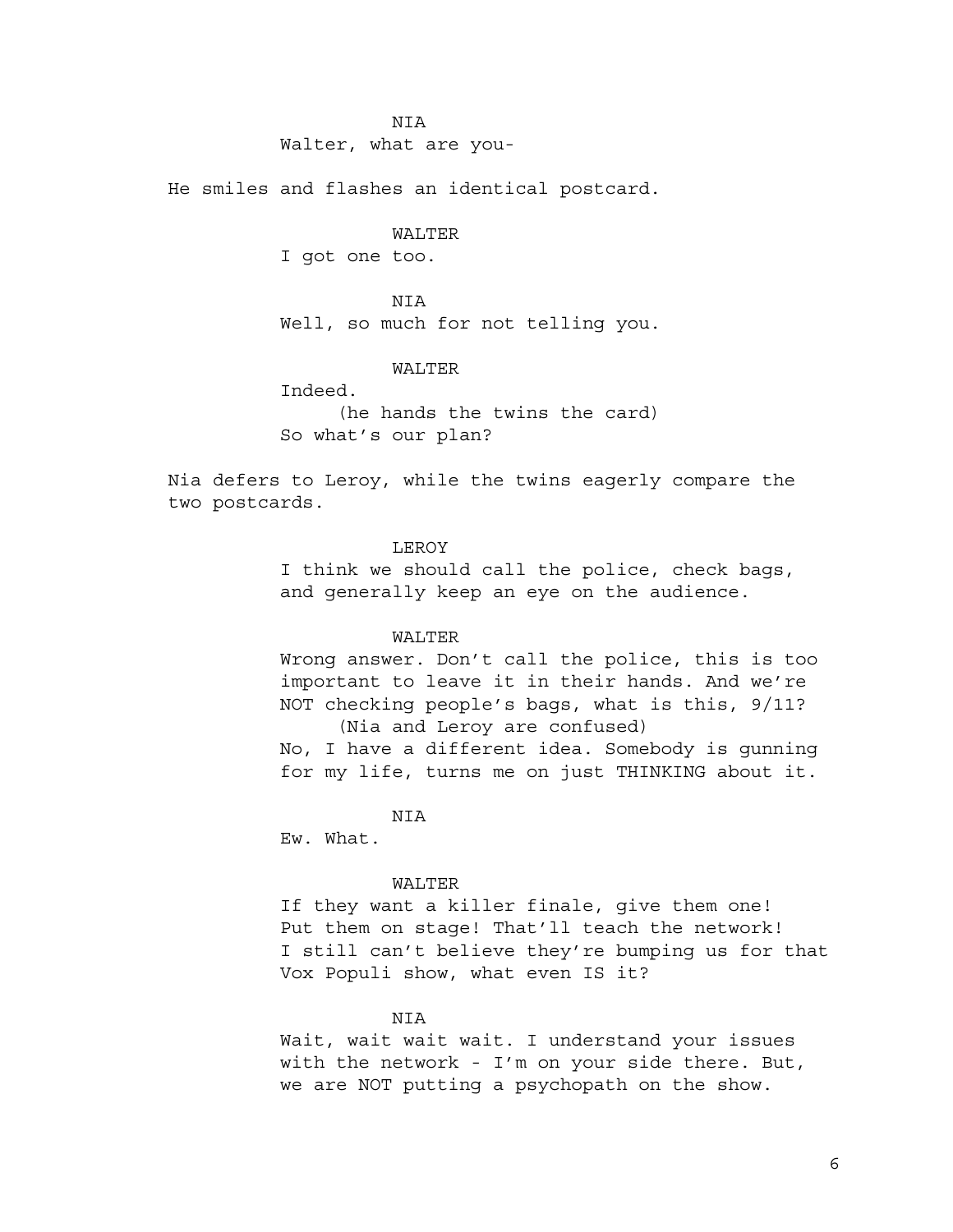### WALTER

Why not? What's the harm?

(Nia throws up her hands in confusion) Alright, here's what I'm thinking. We're doing two episodes today. So. First episode - normal. No change in how we run things. But, DURING the first episode, the three of you-

(gesturing to the guards)

-look for the four most suspicious contestants, hope that at least one is the killer, then we purposely select them for the FINAL episode.

### ROOK

Works for me. I can spot a killer a mile away.

BISHOP

Challenge accepted.

**NTA** 

No! … NO! This is NOT happening, Walter.

### WALTER

Nia… Sweetheart… I have parking tickets that are older than you. We're ending this show my way, and my way is: find the killer and give them the finale they want. Plus, RATINGS.

### NIA

Walter… First of all, we pick the contestants randomly, so if we CHOOSE them, then we're basically fixing the game, which is illegal. Second of all-

#### WALTER

We can just bypass the program.

# **NTA**

Technically, we CAN, but like I said, we'd be fixing the game. But let's, let's set that aside for a second and consider the larger issue, that you are literally asking for someone to KILL YOU ON TELEVISION!

Walter doesn't see the problem. Nia is speechless.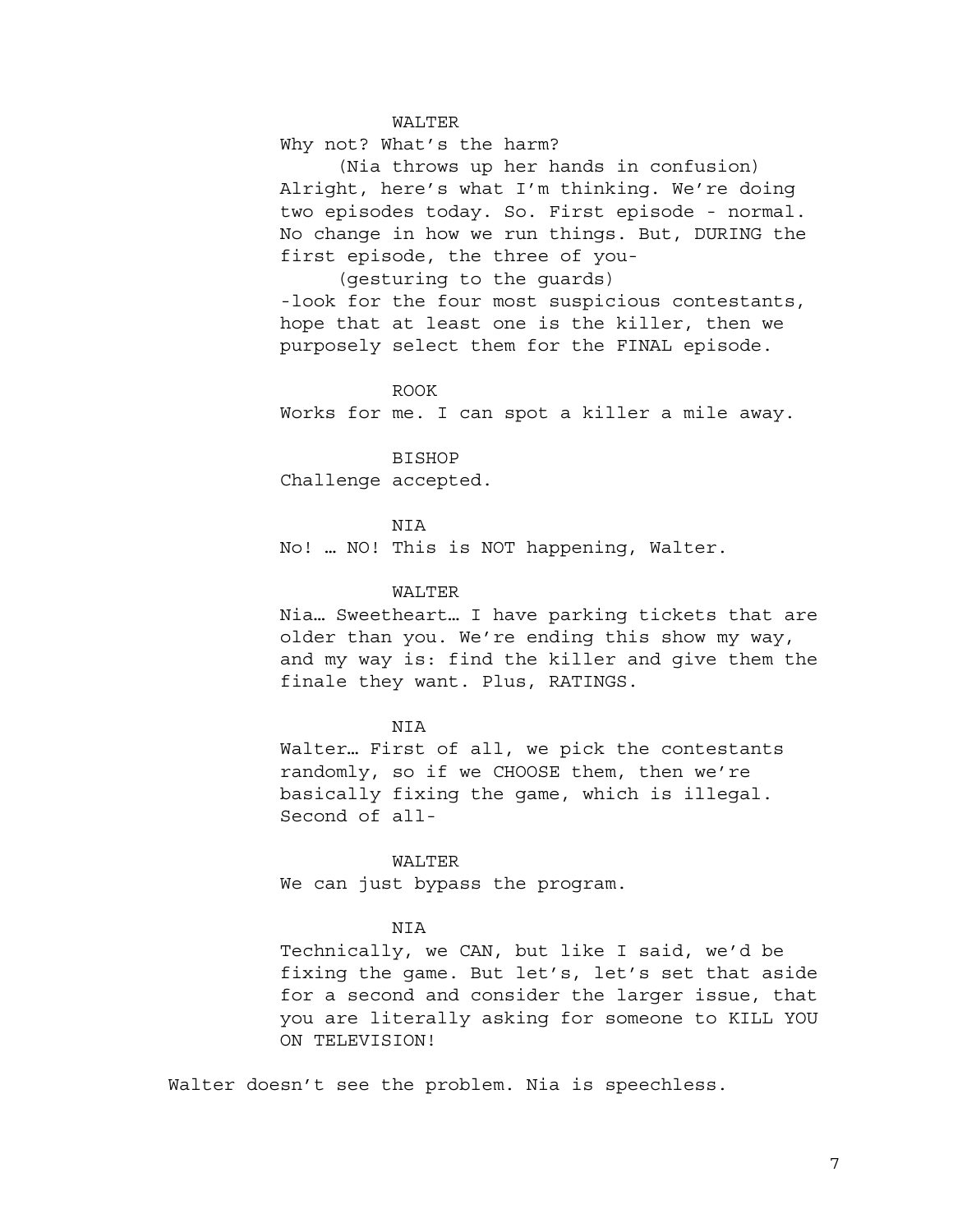WALTER

So, can we make it happen?

ROOK Oh, we can make it happen.

BISHOP I've been training for this my whole life.

WALTER Looks like THEY'RE on board. (pats Nia on the shoulder as he leaves) It'll be fun! You'll see!

He leaves excitedly. Nia is still speechless.

# LEROY

Well, as much 'fun' as this may seem, we're certainly not indulging his death wish.

ROOK

But Leroy…

BISHOP You heard the man, it'll be fun!

# LEROY

Ms. Bartlett, we good with the original plan? (Nia is staring ahead intensely) Ms. Bartlett?

NIA

If Walter wants this…

LEROY

You can't be serious…

### NIA

I am DONE with him, quite frankly, so… Screw it, honestly, I don't care anymore. Do what he says, it's HIS show, right??

She walks out in a rage. Leroy bites his tongue. The twins are understandably ecstatic.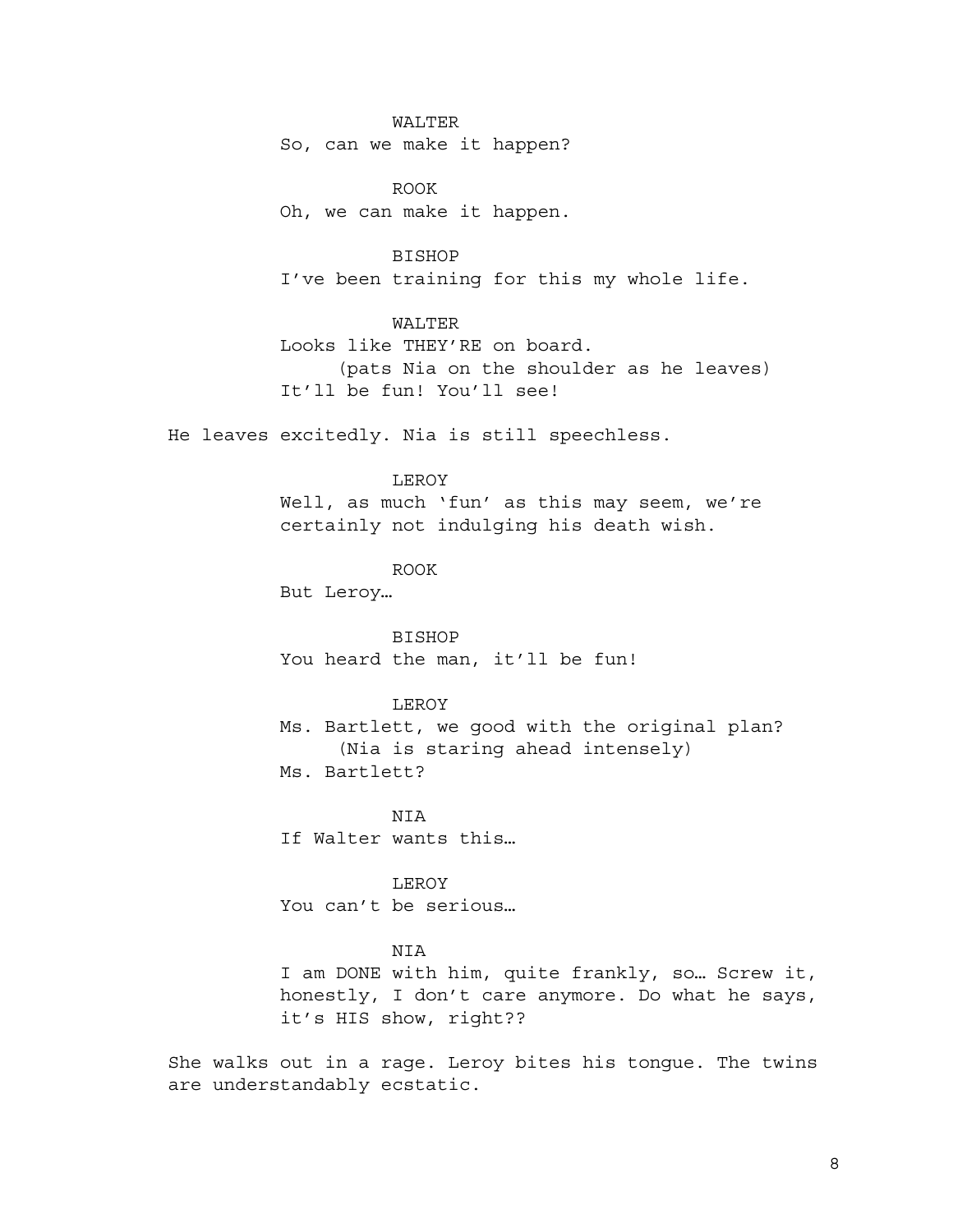## ROOK

And with that, the king and queen departed.

# BISHOP

He, apparently suicidal, the iconic mad monarch of many a Shakespearean drama.

### ROOK

And she, flummoxed, nay, ENRAGED by his descent into said madness.

# BISHOP

Thus, it was left to the bishop, the rook, and the kindly knight to discover the killer pawn.

#### LEROY

Look, I'm not going to be responsible when fit hits the shan. We need to be adults about this and keep in mind that a man's life may be at-

# ROOK

# (talking over him)

Sensing that the knight would be of no help, the rook and bishop undertook the journey alone.

#### LEROY

The knight will be on guard, ready to neutralize the pawn once they're discovered, seeing as the other pieces in the room WON'T.

### **BISHOP**

And thus, the bitter knight grudgingly agreed to aid them in their quest.

#### LEROY

I suppose he did… And you both realize that the pawn is the lowest value piece in the game, so, it couldn't feasibly kill the king…

#### ROOK

What if the pawn crosses to the other side and becomes the queen? Huh, Mr. Knight?

She and Bishop snap their fingers triumphantly.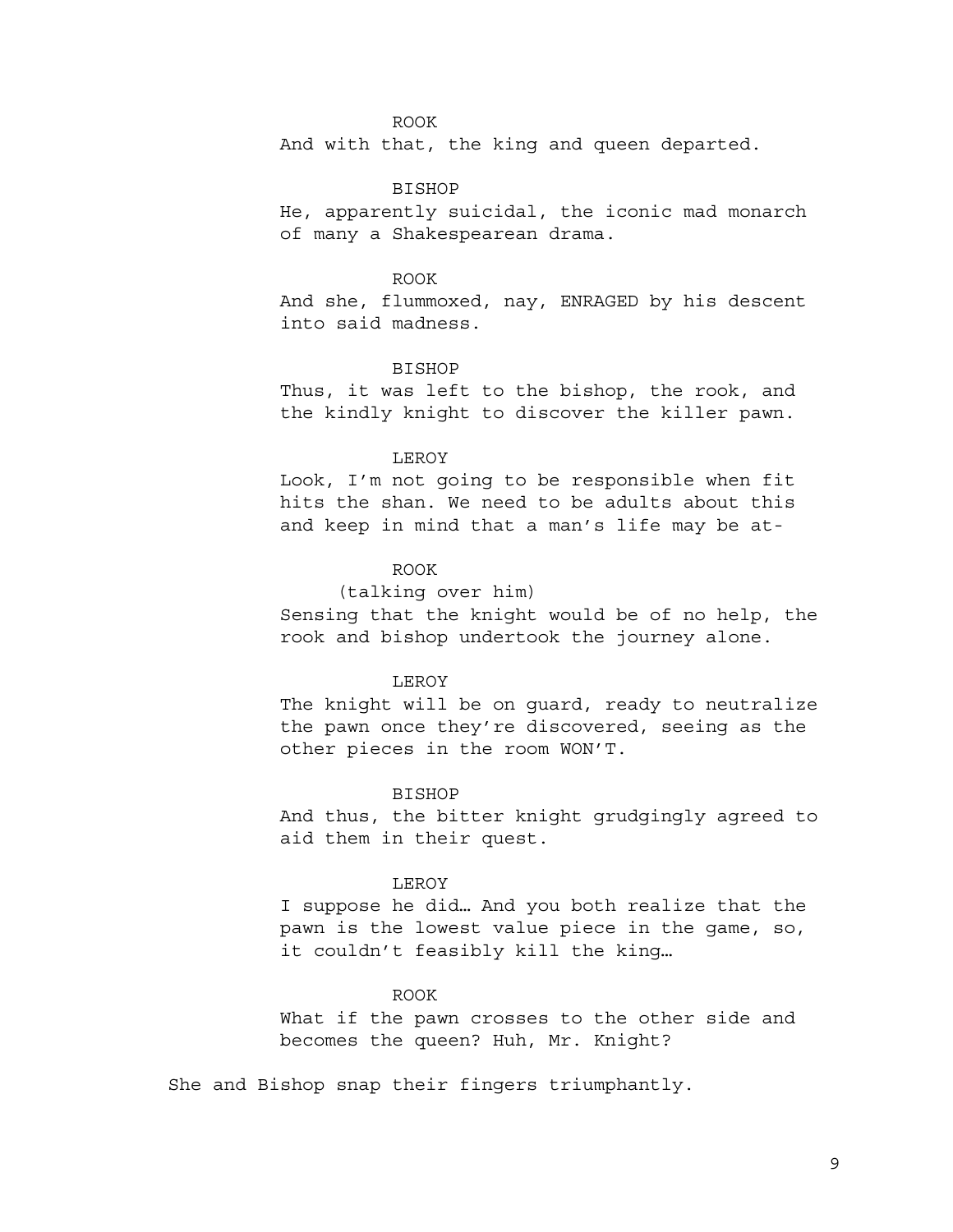# LEROY

So… One of the contestants will transform into the executive producer? Once they go onstage? (the twins don't have a response) And who's the opponent? Is one side all pawns?

#### BISHOP

Ohmaigosh, Leroy, it's not a perfect metaphor!

ROOK

Or is it?

### LEROY

I'm just trying to follow your logic.

# BISHOP

You put the 'log' in logic. (Leroy is puzzled) But you are just a knight, so that's normal.

# ROOK Nobody really likes the knight anyways, it just moves in a weird L.

BISHOP L! Like LEROY! Eyyyyy.

# ROOK

Eyyyyy.

They snap and giggle. Leroy rolls his eyes.

# LEROY

I just ask that we take this seriously and not treat it like a CSI episode. Okay?

# ROOK

Puh-leaze, Leroy, this is MUCH better than CSI.

She and Rook swivel towards the monitors - a trickle of audience members are starting to arrive in the studio.

### BISHOP

And thus, the hunt for the rogue pawn began…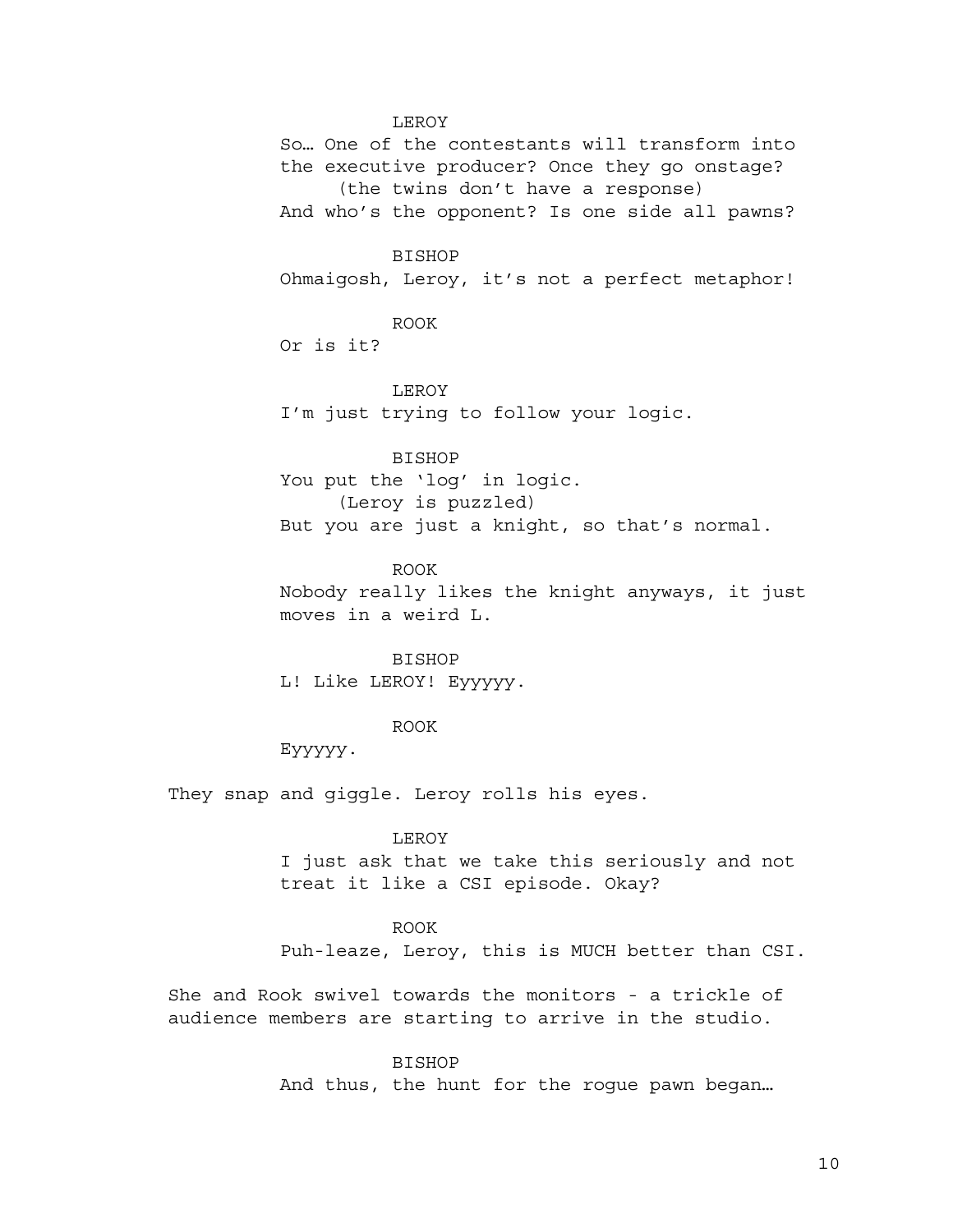INT. MAIN STUDIO SET - DAY

The show has a decidedly retro style, with popping colors and bright lights (think The Price is Right). And the room is slowly filling up with a diverse, excited crowd.

Some attendees are obsessed devotees of the show, with hand-made posters and 'Fake it Till you Make it' attire. But even the laid-back fans are having a fun time as they find their seats and chat with each other.

Two of the more 'normal' members (the first two pawns) are HALEY HARTLEY (32) and JOHN MATTHEWS (33). They're both searching for their seat assignments.

**HALEY** 

Row 8… Row 8…

JOHN

(British accent) Excuse me, you're also row 8? (she pauses and turns to him) Sorry, I'm not quite sure where to go… It's all rather overwhelming, but I LOVE it.

**HALEY** 

(chuckles) It really is! I think it's up here. I'm seat L.

JOHN

Splendid! I'm in… (checks his ticket) K! Guess we're seatmates. I'm John.

HALEY Haley. Nice to meet you. Love your accent!

JOHN Thanks. Love yours, too. (she's confused) American.

Haley chuckles and shakes his hand. They both meander down their row and sit happily next to each other.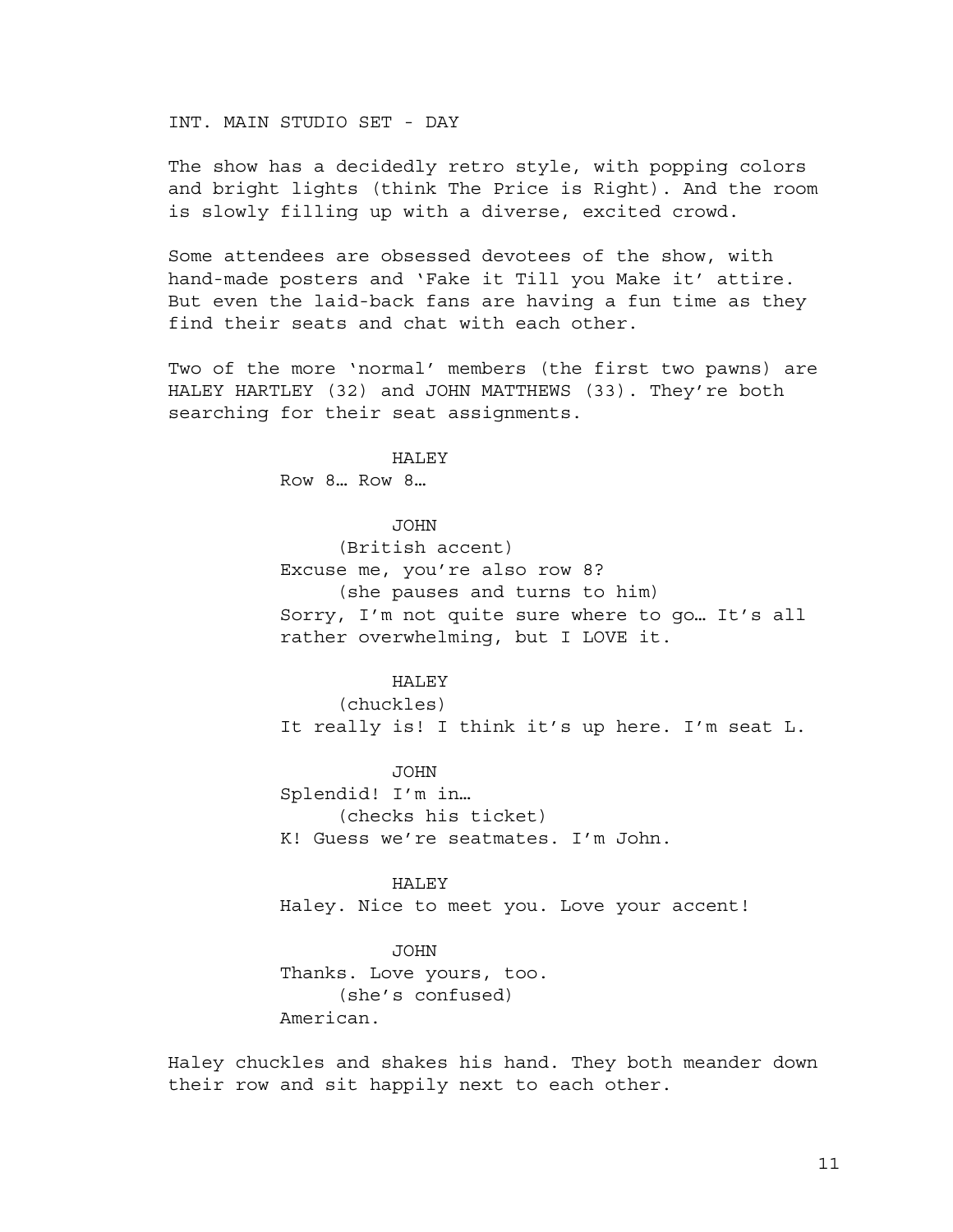The next two pawns are NATE WHEELER (16) and his overly enthusiastic mother JOSIE (45). She's standing in front of her seat with a bright pink sign and a custom visor.

> JOSIE This is so EXCITING! WOOOOO!! (to Nate) You ready to fake it till you make it?

Nate looks like he wants to die. He's wearing two jackets (both black), black jeans, black boots, black earrings…

NATE

(mumbles)

This show is for the terminally pathetic.

# JOSIE

What was that? You gotta speak up, I can't quite hear you over the-

NATE

(louder) I said this show is stupid.

JOSIE What are you talking about? You LOVE this show!

NATE YOU love this show.

**JOSTE** 

Please… We watch it all the time, you were practically BEGGING me to tag along.

NATE Keep telling yourself that…

# JOSIE

Attitude. Careful. (back to cheering) WOOOOO!! FAKE IT TILL YOU MAKE IT!

Nate groans, pulls out his headphones from his backpack, then turns on his heavy metal music to drown her out.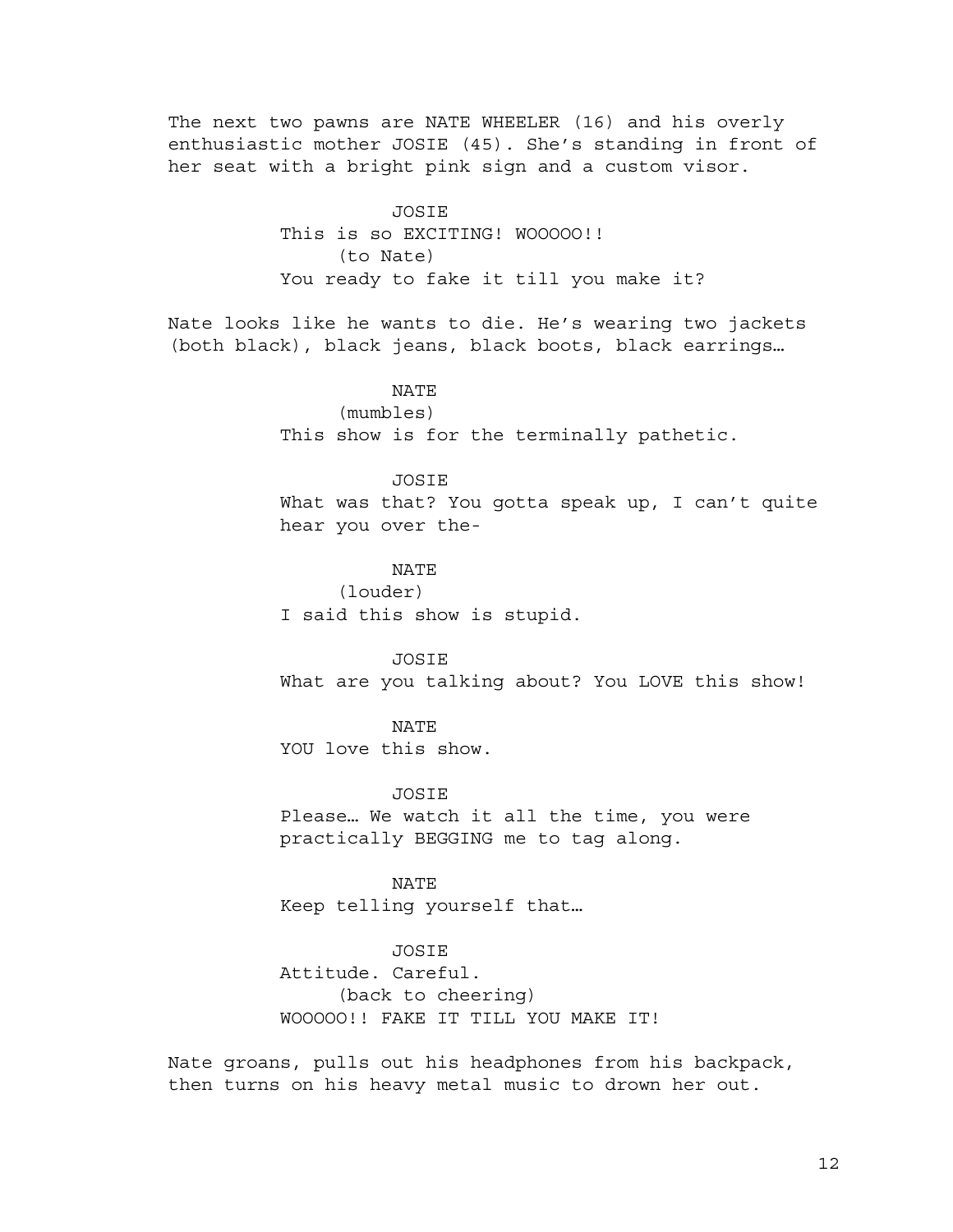Pawn five is CHARLES RIVERA (57), who's sitting casually near the back of the room, taking notes, and looking out over the audience.

His focus is broken by pawn six: SHELLEY GRAVES (35), who sits down next to him. Chales is mystified by her outfit: she's wearing sunglasses, a fedora, and a trenchcoat.

> CHARLES Somebody's looking very noir… But why?

### SHELLEY

Mmm.

### CHARLES

Just an FYI - I say this as somebody who's had experience with the show - they don't pick you based on what you're wearing. It's random.

**SHELLEY** Mmm. Is that so?

CHARLES

… It is…

#### SHELLEY

Mmm.

CHARLES Not that it's unbecoming, but I'm just saying: if you're doing it to get picked, won't work.

SHELLEY

If you say so…

CHARLES I do. Name's Charles. Charles Rivera.

#### SHELLEY

Mmm.

Confused but intrigued, Charles resumes taking notes, but then glances at Shelley again out of sheer curiosity. Shelley is expressionless and purposely avoids his gaze.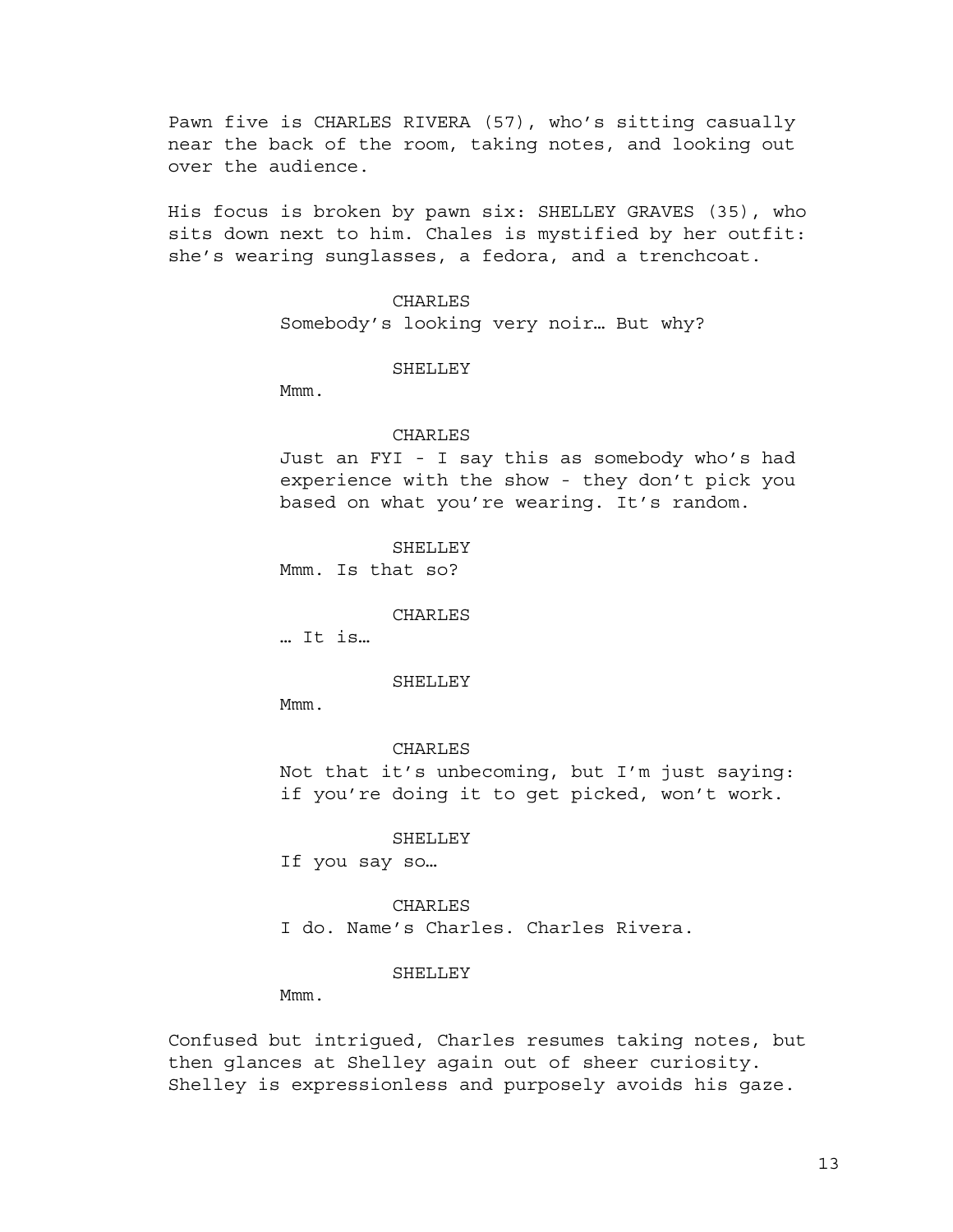INT. STUDIO HALLWAY - DAY

In the back offices is pawn seven: GARRETT COLEMAN (22). We'll meet his partner, pawn eight, in due time.

Garrett is anxiously practicing his speech to himself, walking past employees and technicians as they run around in preparation for the show.

#### GARRETT

Hi Ms. Bartlett. Garrett Coleman, possibly THE biggest enthusiast of the show, I've never actually MET you, but I feel like I know you…

No, that's creepy. Ms. Bartlett? I'm a fan, technically a SUPER fan, and I've been on almost every episode since the show started, and well, it's about time I got picked, quite bluntly.

No, too forceful… Nia! Nope, no first name, that's REALLY creepy. Ms. Bartlett. Miss B… Wouldn't it be ideal to have a contestant who KNOWS the show in the finale? It'd be… Poetic…

That was dumb… Okay, Garrett, focus, FOCUS! (he slaps himself) Ms. Bartlett! Hi! I know that, technically, you're not allowed to choose people, but if you could find it in your heart to… Too desperate…

Finally, he finds Nia's office, takes a breath, and knocks on the door. No response. He knocks again.

#### GARRETT

Ms. Bartlett?

After a few seconds, Nia swings the door open.

### **NTA**

What? Can I help you? Also, the audience isn't allowed back here, so please-

GARRETT We need to talk…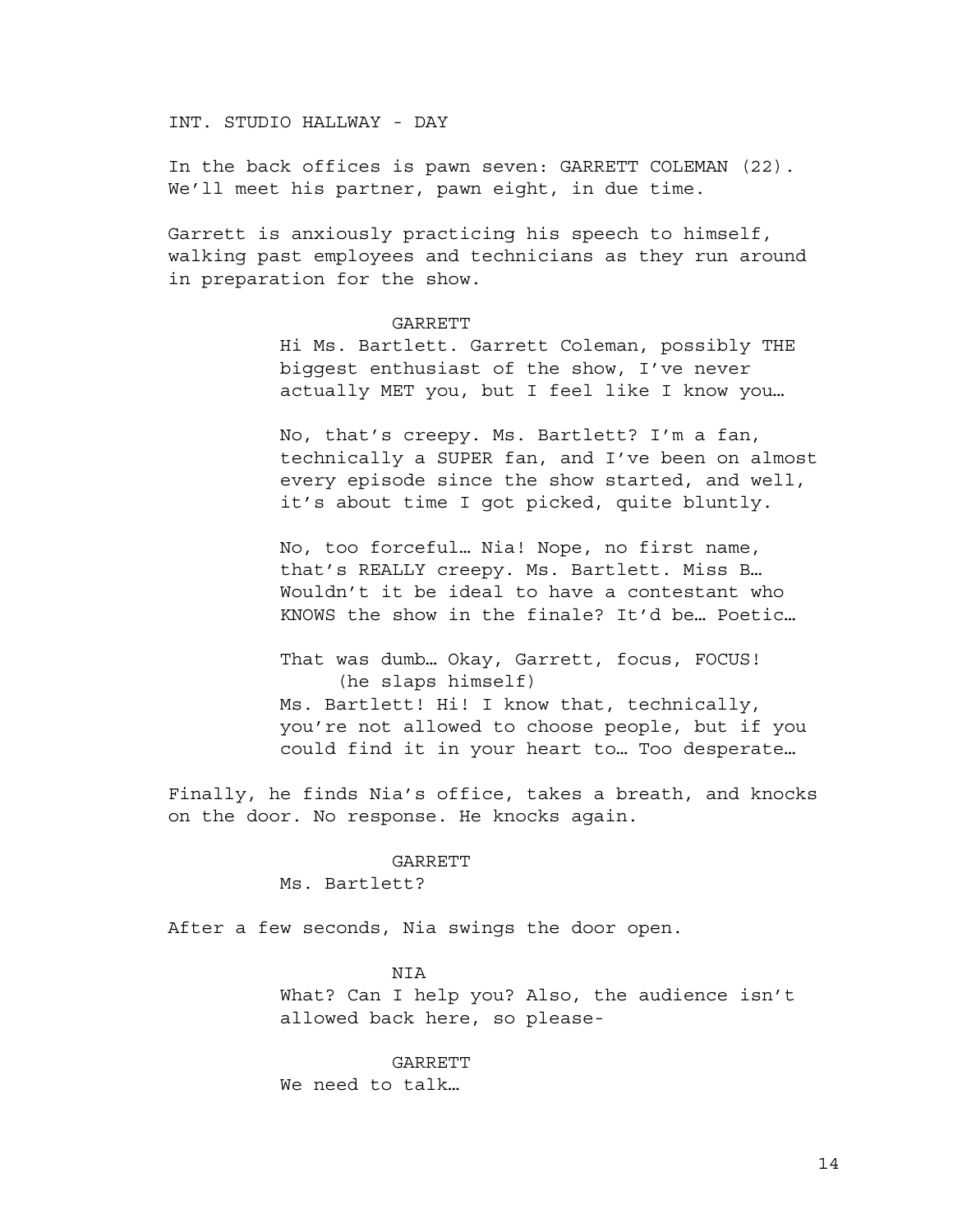INT. SECURITY ROOM - DAY

Rook and Bishop are scanning the crowd intently, while giving a running commentary (much to Leroy's annoyance).

# ROOK

Ladies and gentlemen, I believe we've found our first viable candidate in the hunt for Walter's stalker and future murderer.

# BISHOP

Fascinating, Rook. Who have you got?

ROOK Let's look at row 4, left end. (she points to one of the monitors) Meet Angst Central. (it's Nate) Definitely giving off psychopath vibes.

# BISHOP

Let's look him up. What is that, seat C, D? (she pulls up the audience list) 4C. Nate Wheeler, here with his mother Josie.

### ROOK

Nate. Fasci-NATE-ing.

### BISHOP

What a stellar pun, Rook. Now tell me, why is Nate, 'Angst Central', such an obvious pick?

# ROOK

Well, look at him! He clearly hates being here, undoubtedly he got dragged along by his mother, he sticks out like a Goth thumb. I suspect he wants to kill Walter, not because WALTER did anything wrong, but to get revenge on HER.

# BISHOP

And by 'her', you mean his mother?

# ROOK I do, Bishop. I do.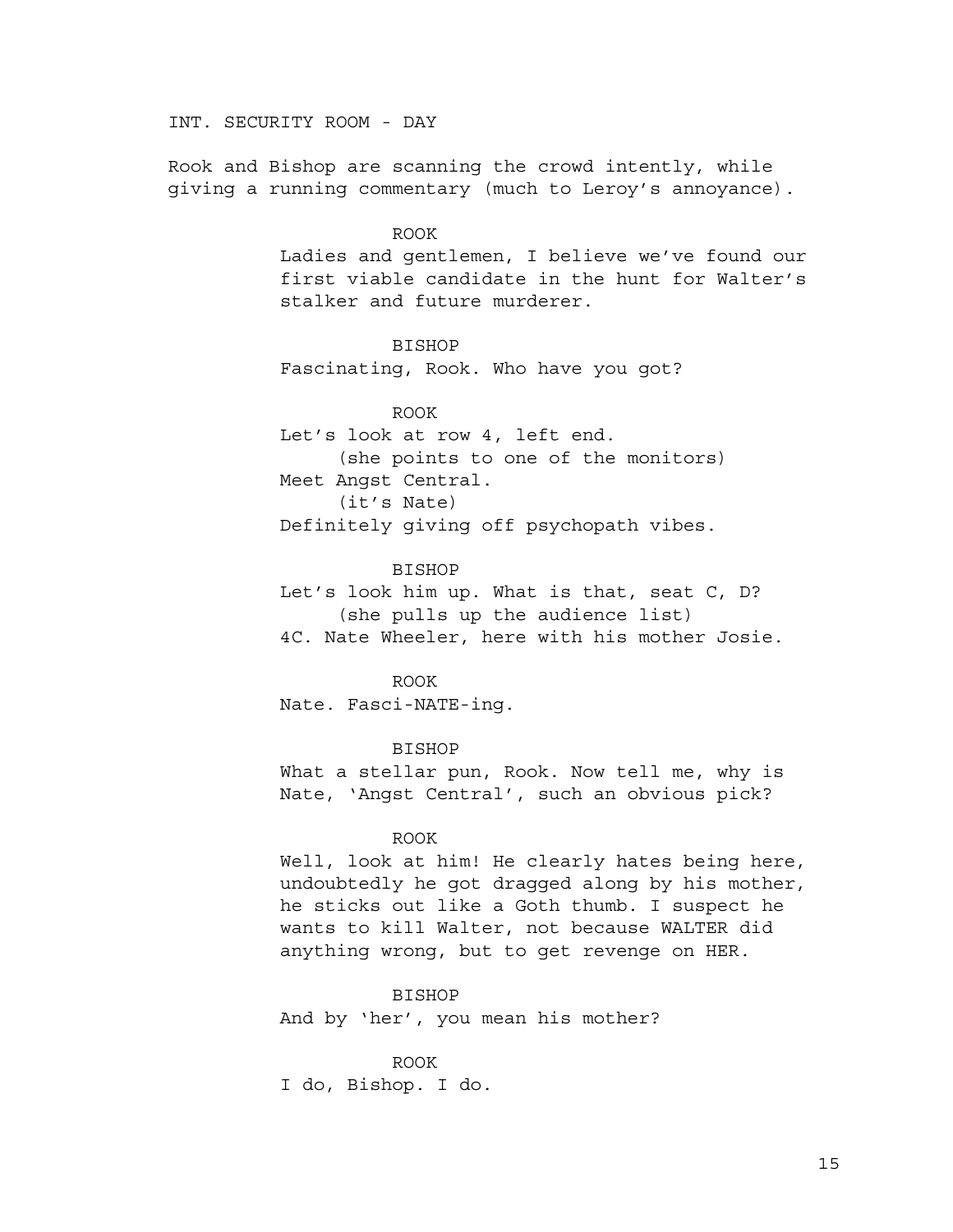BISHOP Noted. We'll keep him in mind. Now, I TOO have a possible contender. (she points to another monitor) Notice anything suspicious about her?

She's highlighting Shelley (trenchcoat, hat, sunglasses).

ROOK

Let's look her up… That's row 25… (searches her information) Shelley Graves. Oooh, Graves… Fitting.

BISHOP I mean, her look speaks for itself.

ROOK But isn't it TOO obvious?

BISHOP Elaborate on that theory.

# ROOK

Well, at least Angst Central is playing to a known type. It's common for teenagers to be angsty and annoyed, so at least his character fits into known patterns of behavior. But, for an adult like Ms. Graves to act that way…

BISHOP You're saying she's overly suspicious?

# ROOK

Exactly. A teenager is dumb enough to dress in alignment with their dark motives. But an adult, well, they'd try to HIDE their motives and dress as unsuspiciously as possible, right?

## LEROY

That's actually not a bad point…

The twins spin towards Leroy excitedly. He grudgingly pivots his chair towards them.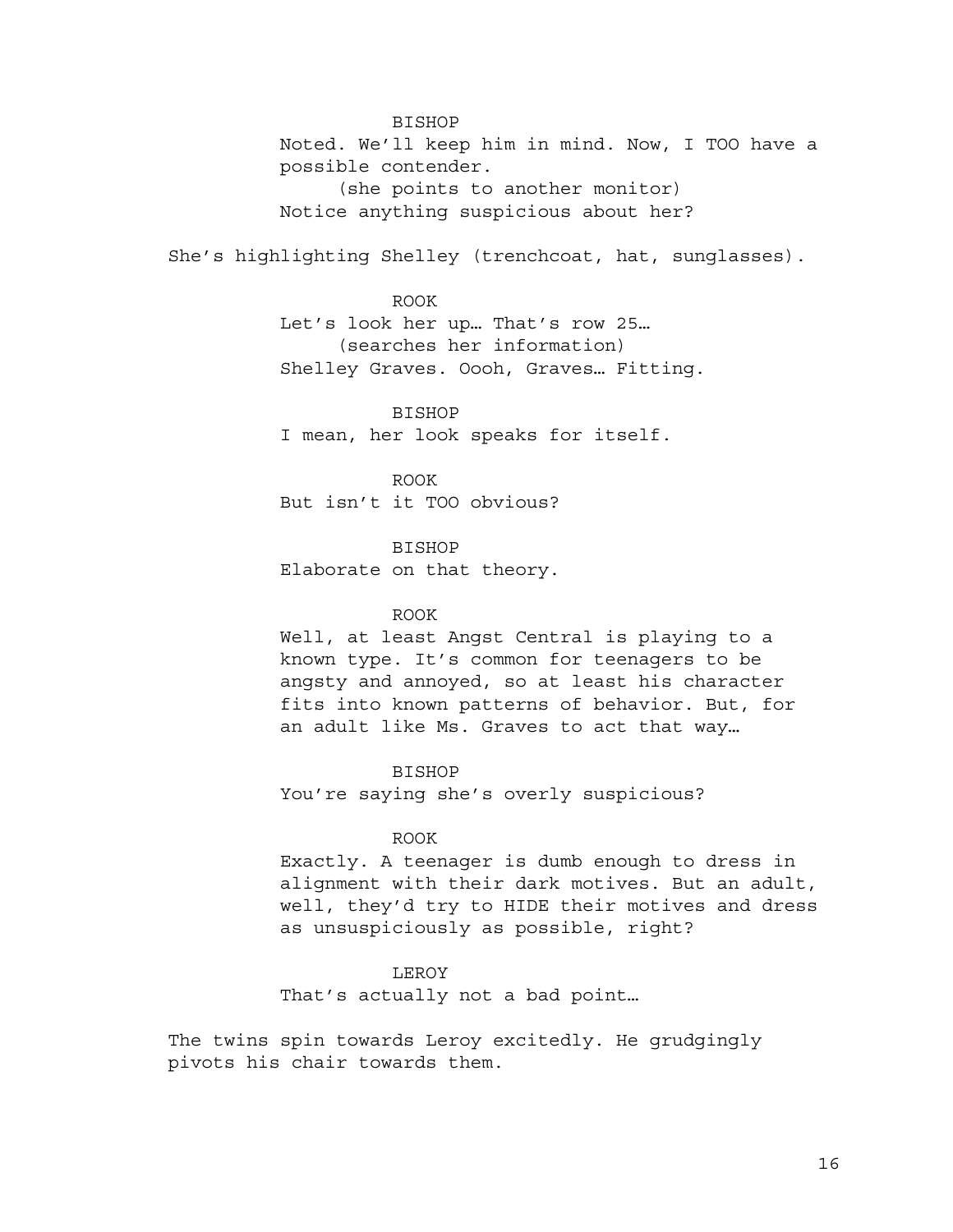# BISHOP

So the knight has decided to join the hunt.

ROOK We knew you couldn't avoid the drama forever.

# LEROY

Don't read into it… I'm just saying, you're on the right track. If somebody in the crowd is gunning for Walter - and to be clear, they may not even be here - they'd keep a low profile.

ROOK But if they keep a low profile, how are we supposed to find them?

LEROY

That's the million dollar question, isn't it?

He turns back to his computers without answering. Rook and Bishop groan audibly until he turns back.

#### LEROY

What?

ROOK How are we supposed to find them if they're blending in??

BISHOP Teach us, sensei.

Leroy grumbles, stands up, walks over to their monitors, and looks them over. Rook and Bishop giggle with delight.

> ROOK It's fun, isn't it?

LEROY Yeah yeah… Let's see here… What about… Actually, never mind, forget I said anything.

BISHOP What? What did you see?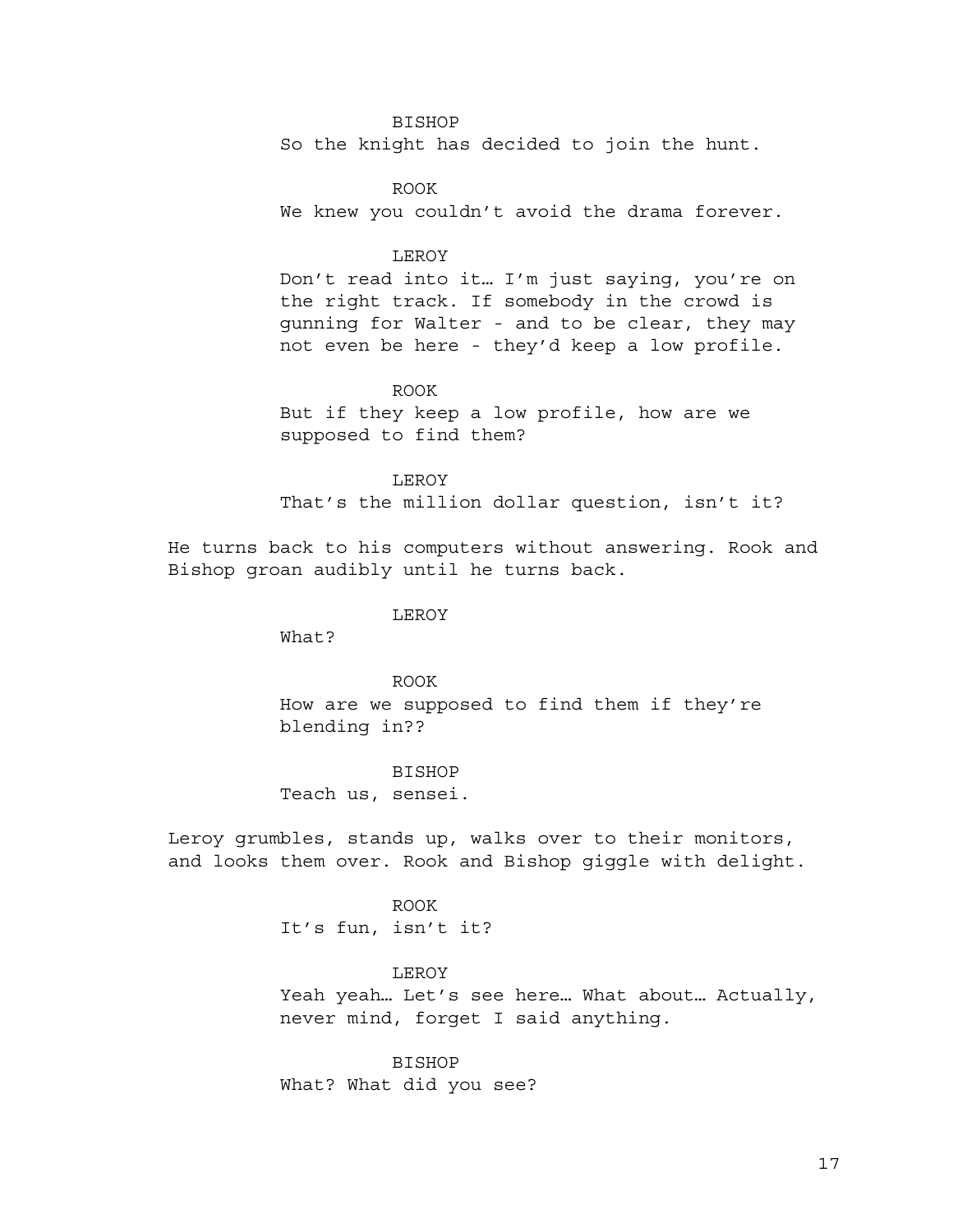Leroy sighs and braces himself.

LEROY It's not what you think. Hold your judgment.

ROOK What is it?

LEROY Rows 15 through 17, right side.

BISHOP

15 through 17… LEROY!

They look at the three rows he mentioned, and see that there's a large group of black fans all sitting together, at least forty or fifty of them.

> ROOK You should be ashamed.

LEROY Can I explain?

BISHOP You BETTER.

# LEROY

It's all about patterns, and finding breaks in the patterns. We RARELY have big groups, mostly the audience is singles, couples, and families. Now I don't think they're even particularly suspicious, they seem fine, but-

ROOK But they're black. Wow.

LEROY That's not it. But forget I brought it up.

BISHOP

Oh, we will.

Leroy walks back to his seat just as Walter bursts in.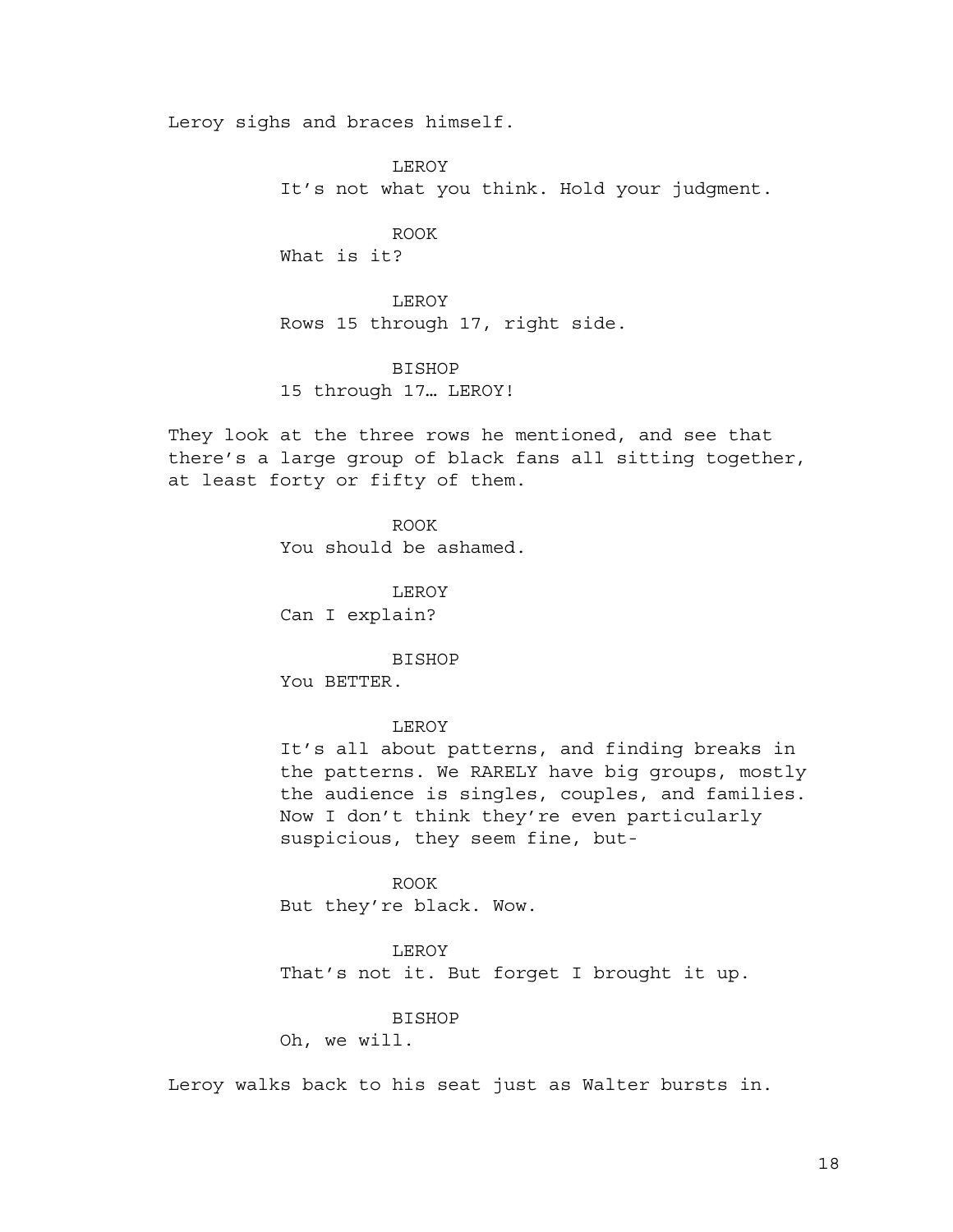## WALTER

Ladies! How goes the search? (he skips over gleefully) Who have you got so far?

BISHOP Well, so far just one, an angsty kid giving off school shooter vibes.

# WALTER

Good, good… Who else?

ROOK Nobody else at present, but we're looking.

Suddenly, Nia also bursts in.

NIA Add Garrett Coleman.

BISHOP Garrett Coleman… (looks him up) Row 11, seat S.

ROOK Why him?

NIA He just showed up at my office and demanded that we put him on. Very intense, and very desperate, even for a fan.

WALTER Perfect! We're halfway there!

NIA Who else do you have?

ROOK Nate Wheeler, Angst Central.

BISHOP You can see him on that monitor.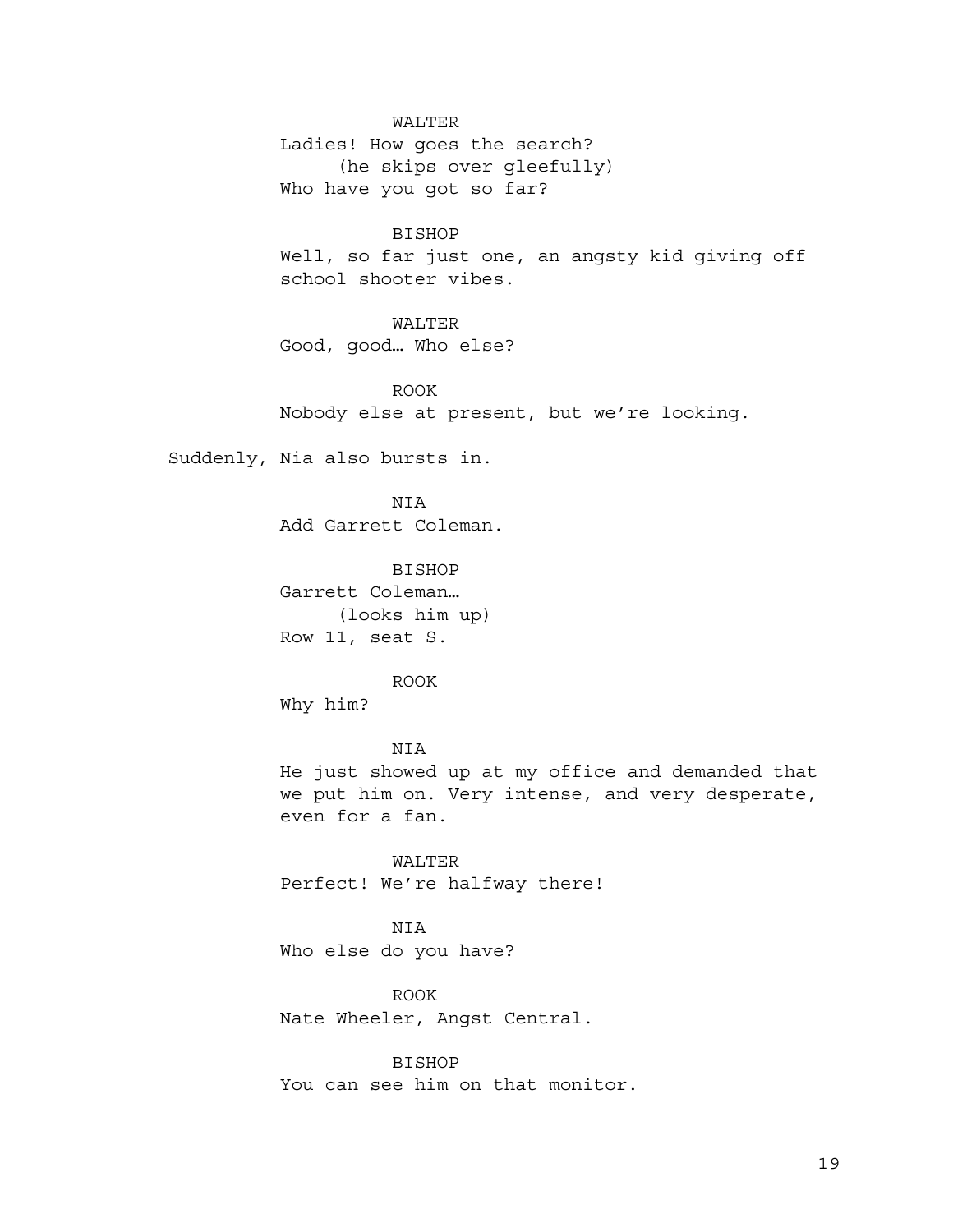Nia looks closer, then nods in approval.

NIA So just him and Garrett so far?

ROOK So far, but we're on the case.

### WALTER

Excellent. And remember ladies, we've still got the full first episode to choose the other two, so don't stress about time, just concentrate on finding the right person. Godspeed!

He leaves, apparently thrilled. Nia sighs with frustration and exchanges tense looks with Leroy.

> LEROY Say the word, and we'll call the police.

> NIA Don't you dare. He is NOT worth it. (to Rook and Bishop) Keep me up to date on who else you find.

### ROOK

Will do.

BISHOP We won't let you down.

NIA (as she leaves) WALTER!

Once she's gone, Leroy shakes his head in disbelief, while Rook and Bishop resume their commentary.

> BISHOP The queen's patience was clearly running thin, which begged the question:

ROOK How thick was her patience to begin with…? Hmm…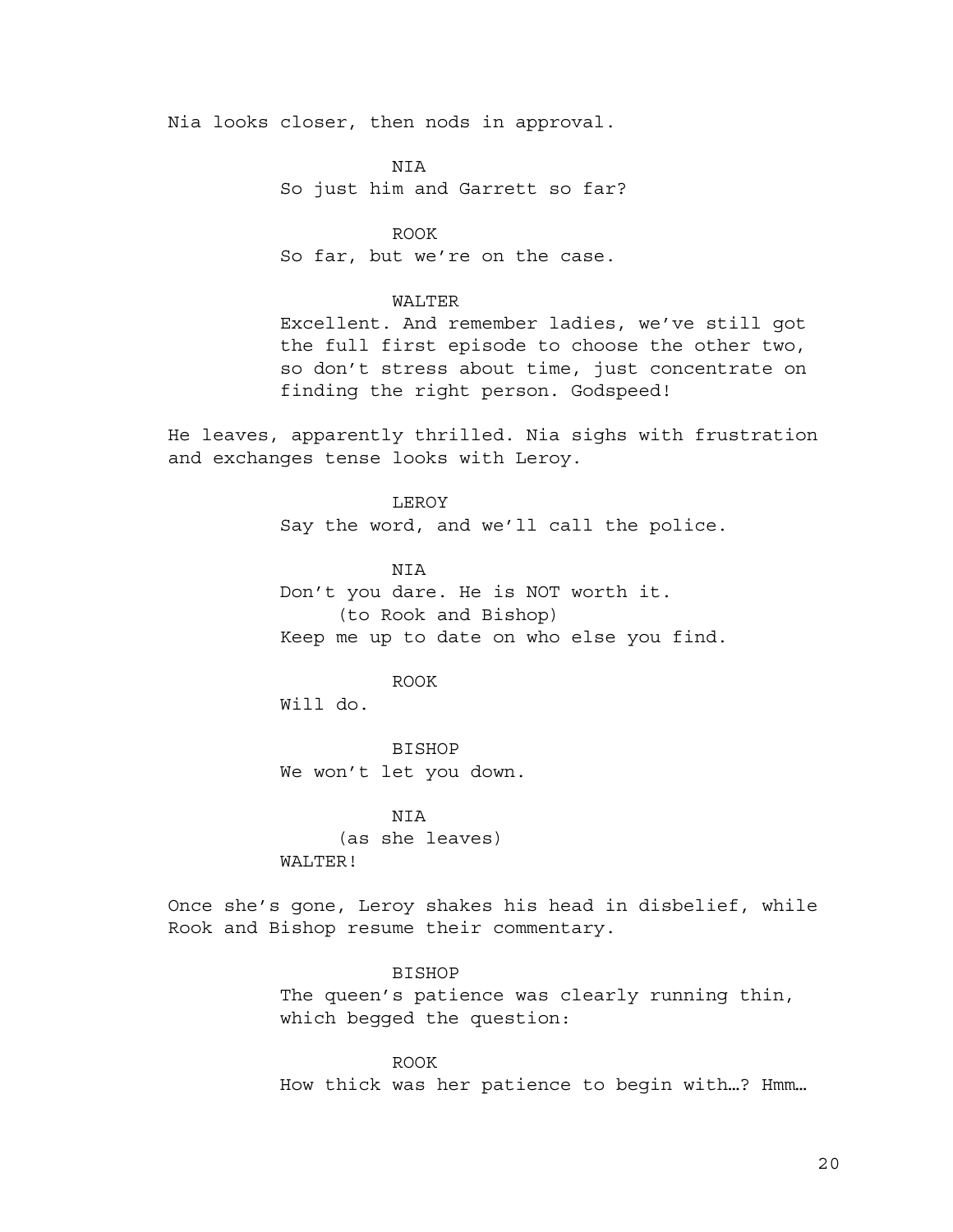INT. STUDIO HALLWAY - DAY

Nia is chasing after Walter amidst the chaos of the crew scrambling left and right.

NIA

Walter!! (he spins around) I just want it on the record that you are clinically insane.

# WALTER

Of course I am. Part of the job, that's why they call it SHOW business.

**NTA** 

What?? That doesn't- (she rubs her temples) Look, they need you on stage in a few minutes.

## WALTER

And with any luck, I'll be dead in a few hours. (he strolls away and starts singing) *And our ratings will be through the rooooooof…*

Nia groans and storms off in the other direction.

INT. MAIN STUDIO SET - DAY

Back in the main auditorium, Garrett has found his seat next to the final pawn: HAROLD IRWIN (41).

#### GARRETT

Hi, Garrett, nice to meet you. I'm a regular, welcome to the show! Is this your first time? (Harold nods)

That's awesome! You picked a good one, this is the finale of the series, which is unfortunate… I'm hoping - well, WAS hoping, probably won't happen now, but I HAD hope that this show would kick start my acting career, because the show is all about acting, and APPARENTLY… Talent scouts attend the show covertly…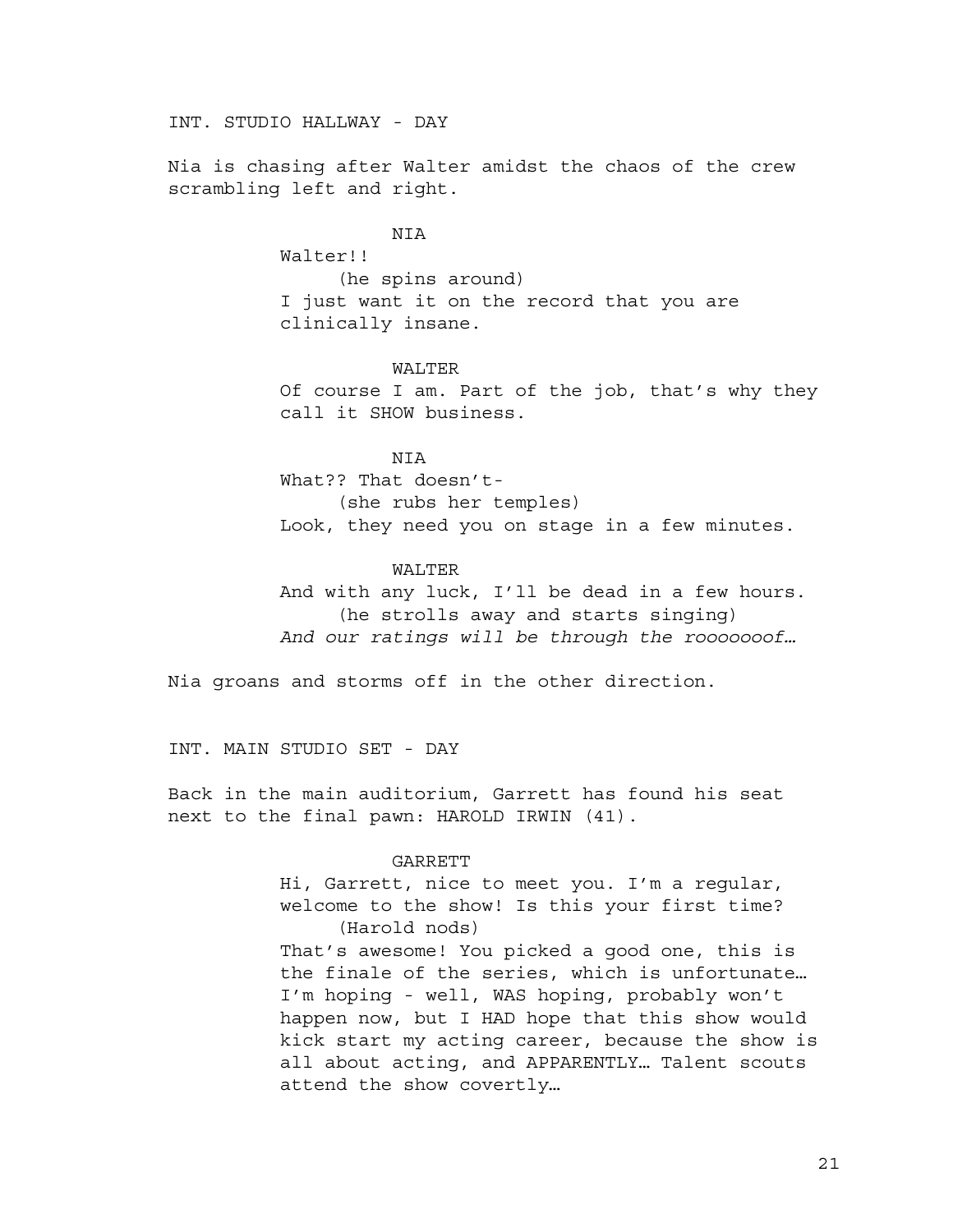## HAROLD

Do they now?

# GARRETT

Like I said, apparently, all rumor, but the show is a great showcase for acting. Acting is only one part of the puzzle though, and it doesn't guarantee that you'll win. It's like the SAT's. It's not as much about the actual QUESTIONS, instead, it's testing to see how well you can take the test. Or in this case-

#### HAROLD

How well you can play the game.

# **GARRETT**

Exactly. Hence my commitment to the show is better described as strategy. But here I am, talking your ear off when I promised myself NOT to do that, but I'm just so floored every time being on set, it's like my brain is… Sorry, enough about me. What brings YOU here…

### HAROLD

Harold.

### GARRETT

Harold. Sorry for not catching that earlier.

HAROLD You're fine. I'm here for my honeymoon.

## GARRETT

Aww. That's delightful! Where's your spouse?

### HAROLD

She's in the hotel room with another man. (Garrett is silent)

She was a fan of the show, not me, I've never even seen it. But we had tickets, so I'm here to spite her.

GARRETT Oh… That's nice…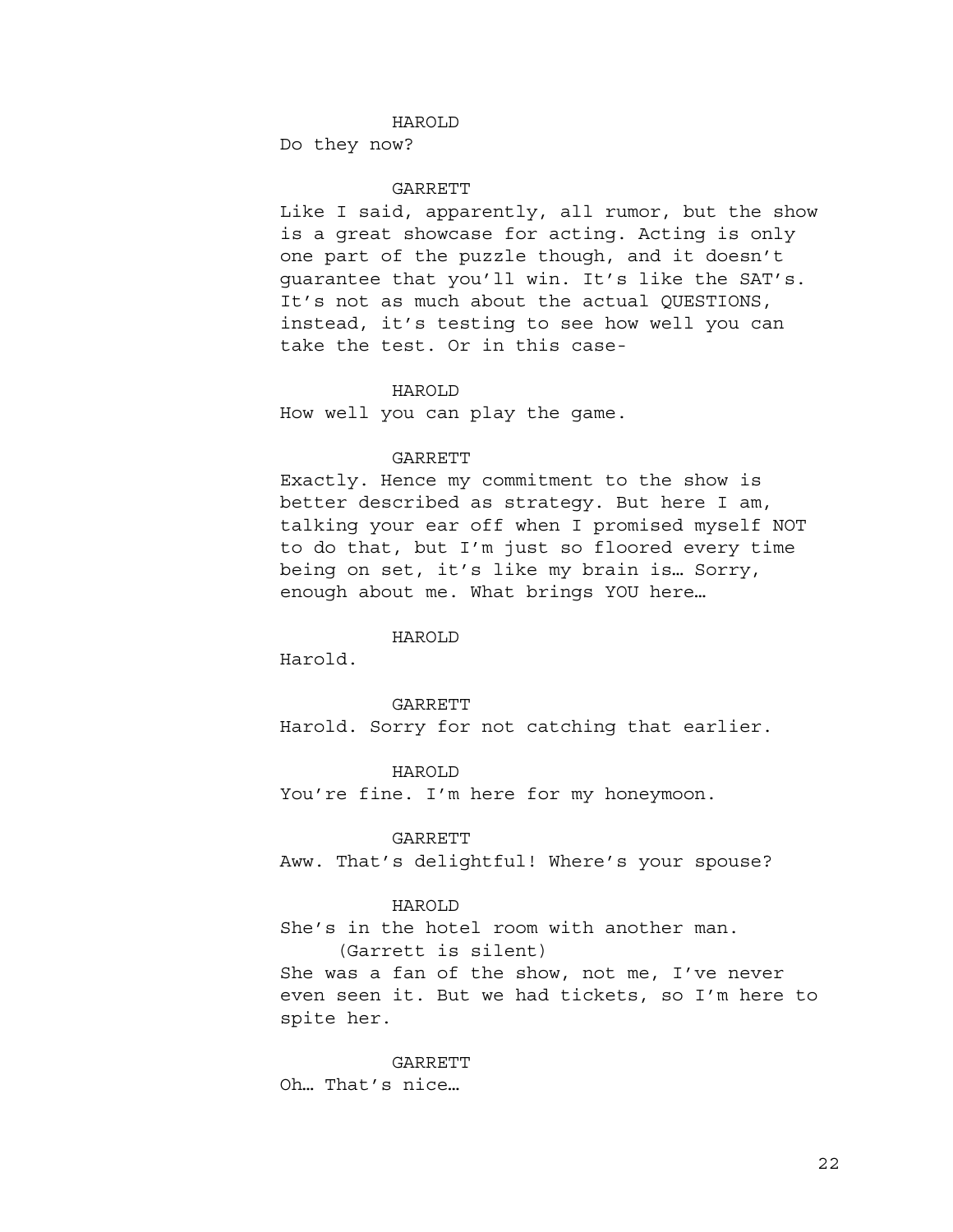There's an awkward pause.

GARRETT Well, would you maybe… Like some pointers?

HAROLD I would LOVE some. Hit me.

SWITCH FOCUS TO HALEY AND JOHN.

# HALEY

So are you from here, or…

JOHN No, I'm on holiday for the month.

HALEY

That's awesome! Well, welcome to America.

JOHN

Thank you. This is one of my last stops, actually, experiencing an American game show.

# HALEY

That makes two of us, it's my first time, too.

JOHN Really? What prompted YOU to be here?

HALEY I just needed a fresh start… Wanted to try out something new, you know?

JOHN

I do. I hope this proves to be the… Fresh start that you're looking for. (he smiles warmly)

But I will say… American TV is objectively worse than British TV.

# HALEY

(chuckles) Oh, are we going there already?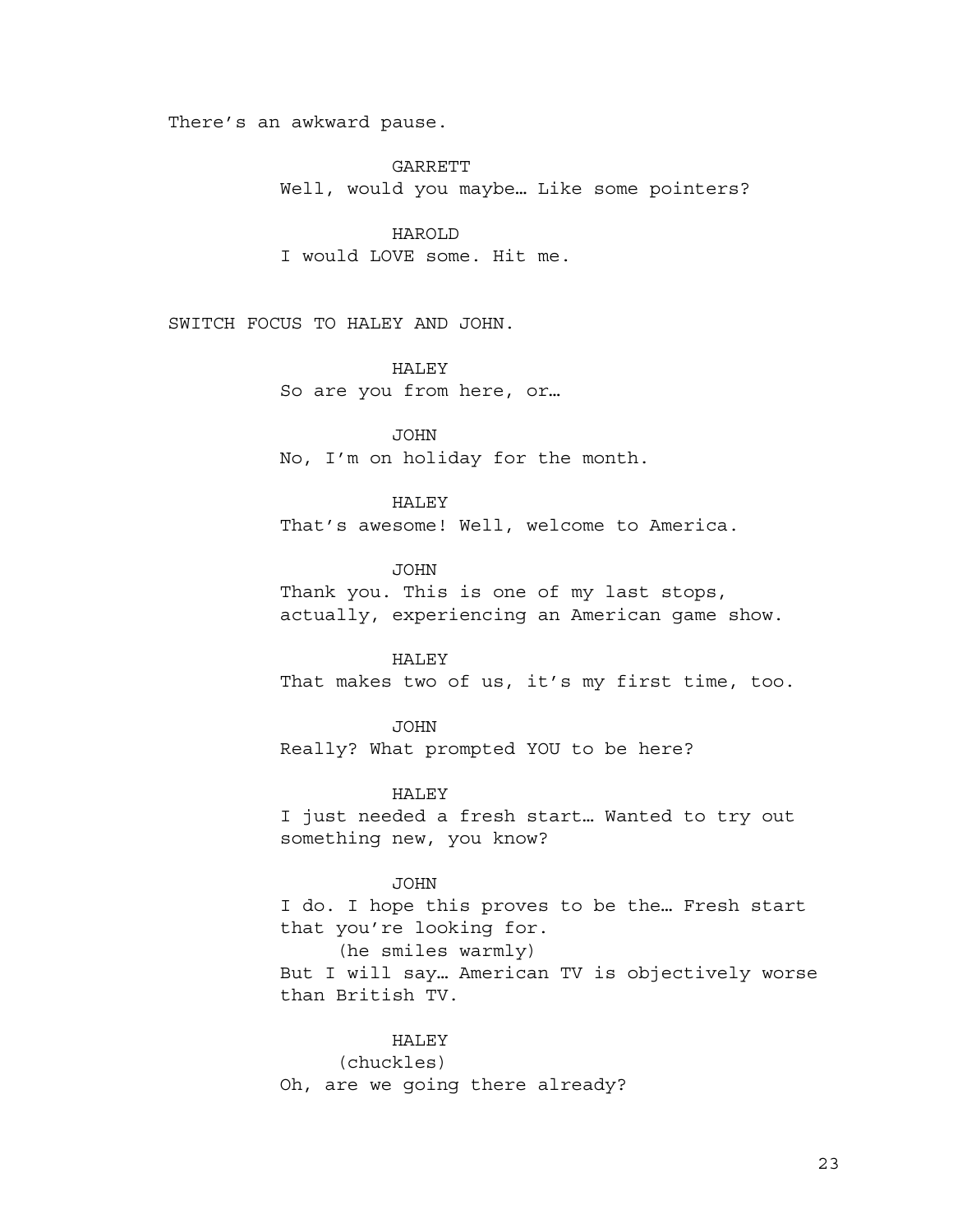#### JOHN

Mm-hmm. American shows are all flash, all glitz and glamor, smokescreens, spectacles… But they lack substance, there's no MEAT. Americans even define them as 'guilty pleasures', like you KNOW that they're bad for you.

#### HALEY

But they're so FUN, it's nice to just turn your brain off and watch something mindless.

JOHN So you admit that they're inferior?

### HALEY

Not inferior, per se. Just… amusing. Literally. Sometimes you need dessert too, not just meat.

JOHN Well, you can't live off dessert.

HALEY But you can't enjoy life without it.

# JOHN

Fair enough. (they chuckle) I'm just saying, American TV has nothing on us.

HALEY And Americans love to be blissfully unaware of their shortcomings.

They chuckle again - there are obvious romantic sparks.

JOHN For what it's worth… We invented Who Wants to be a Millionaire.

HALEY Well, we invented all the others, so...

JOHN

Touché.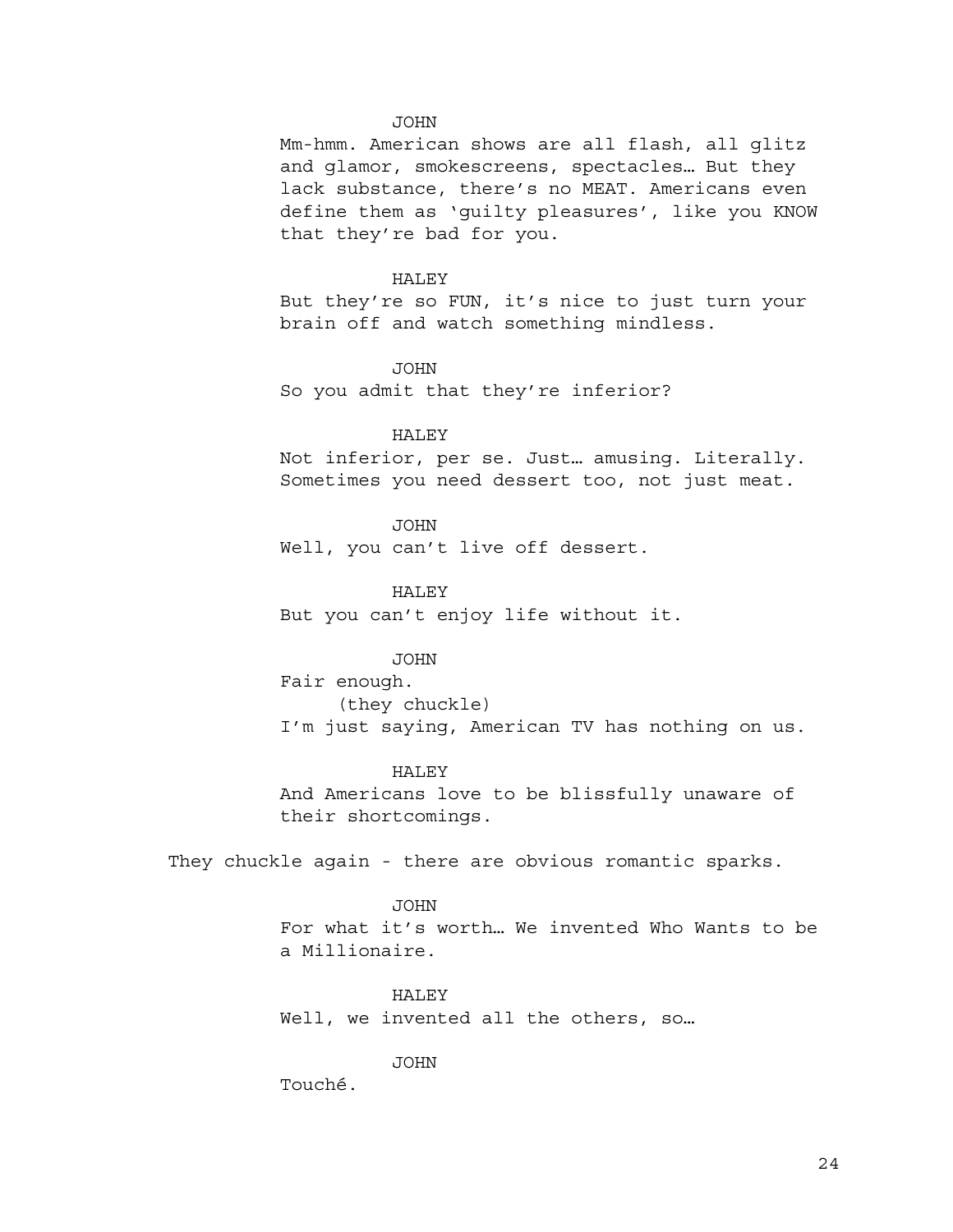SWITCH FOCUS TO NATE AND JOSIE

Nate is sulking and blasting his music, while Josie chit-chats with another middle-aged woman in the next row.

He looks around the room dismissively, as if the whole audience is beneath him. Then he checks to make sure his backpack is tucked securely under his seat.

Suddenly, he's interrupted by Josie snapping her fingers to get his attention. He takes off his headphones briefly.

NATE

What?!

**JOSTE** Switch with me. My seat's not very comfy.

NATE Mom, they're literally all the same…

JOSIE But this one's hurting my back, and it's very… Creaky… Come on, get up.

NATE Oh my gosh, can you stop being a karen for like FIVE MINUTES?

JOSIE

Careful. Up!

Nate grudgingly stands up and switches places with her. Josie rocks back and forth. It creaks. Nate laughs.

> NATE (sarcastically) You wanna switch back?

> > JOSIE

No, I won't be a 'Karen' about it, it's fine.

She goes back to chatting with the other woman, and Nate resumes listening to his music.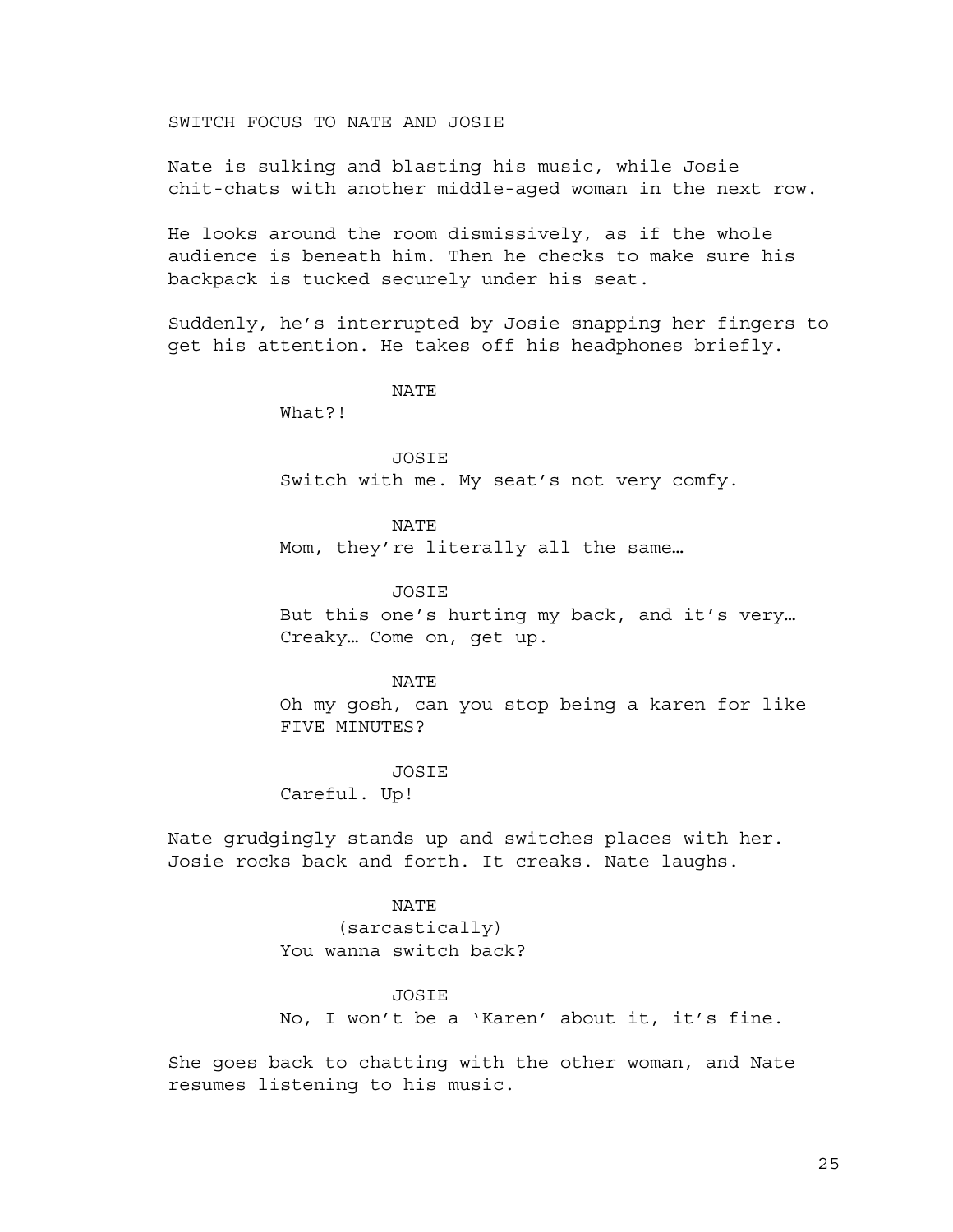SWITCH FOCUS TO CHARLES AND SHELLEY

Charles is still intrigued by Shelley's costume, and tries to make conversation.

> CHARLES Can you actually see very well? Isn't it dark with those on?

> > SHELLEY

I'm perfectly fine, thank you.

CHARLES

It just… I can't imagine it's comfortable.

SHELLEY

I'll manage. But now I have a question for YOU. Why are you taking notes?

CHARLES

Helps me relax.

SHELLEY You know what else can help you relax?

CHARLES

No…

**SHELLEY** 

Me neither.

There's a pause. Charles is enamored, to say the least.

### CHARLES

You know, typically the femme fatale is a FICTIONAL fixture. What's your play?

#### SHELLEY

My play? I play to win, of course. (suddenly her phone buzzes. She reads the message, then gets up and leaves) Excuse me.

As she brushes past Charles, he watches in fascination.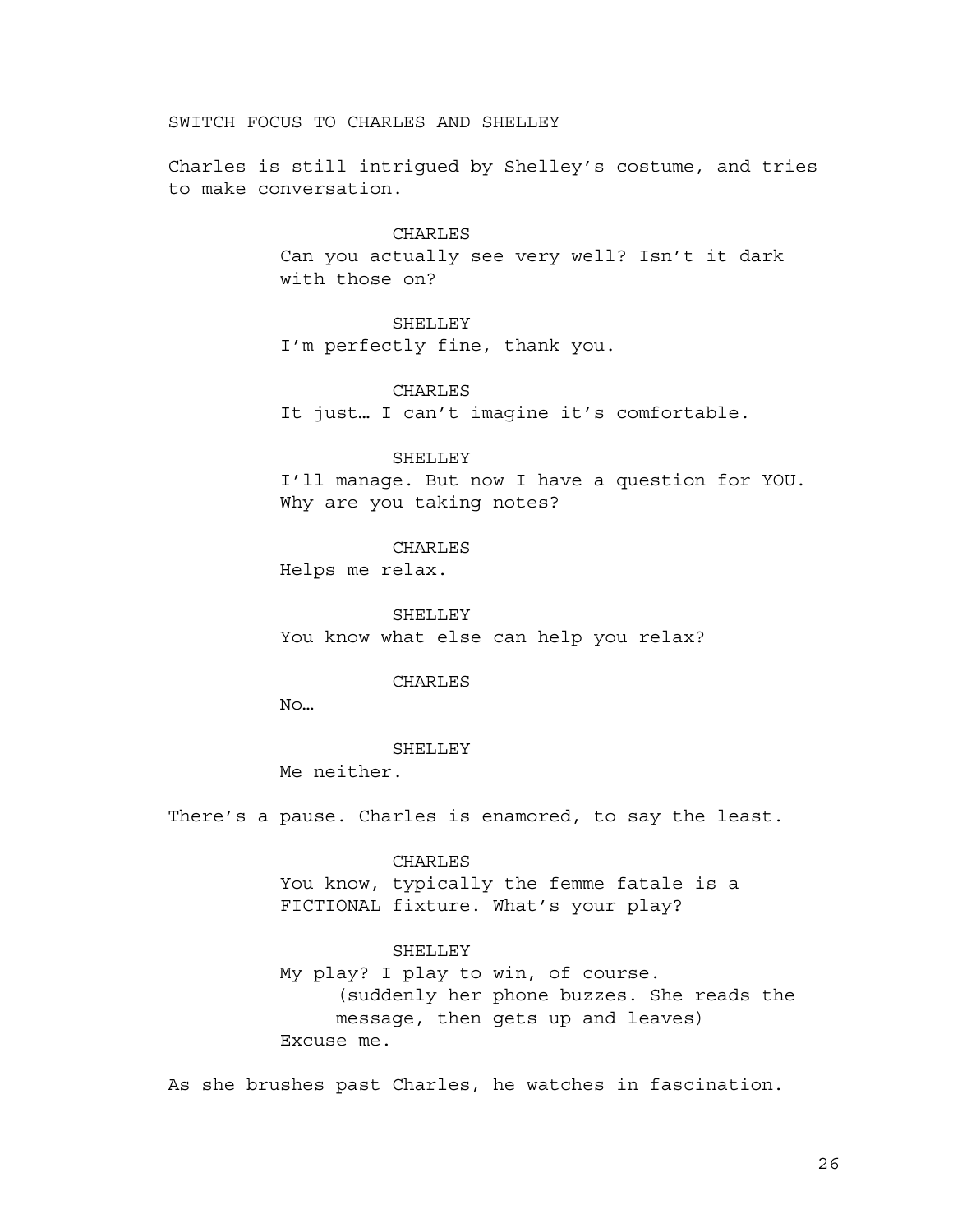SWITCH FOCUS TO GARRETT AND HAROLD.

Harold is genuinely interested in Garrett's advice, and Garrett is more than happy to give it.

#### GARRETT

So, since you've never seen the game, we'll need to do a crash course. And this is all assuming that you get picked, which is highly unlikely, but still possible I suppose…

The main thing to remember is: get the audience to like you. Knowing the mechanics is helpful for people like me, because I've been described as 'prickly', which isn't endearing. Ergo, I can't count on my winning personality.

### HAROLD

I didn't want to say anything.

### GARRETT

See? That was good, that was funny. Use that. Because every round, the audience votes on their favorite contestants. So if they like you, you'll make it farther.

### HAROLD

Got it.

#### GARRETT

Now in your case, I'd say, definitely do NOT mention your wife - ex-wife? - nobody likes seeing a downer, no offense.

#### HAROLD

None taken.

### GARRETT

And play up the fact that you've never seen the game before, because they will LOVE the underdog aloofness of a beginner's success story.

#### HAROLD

Makes sense.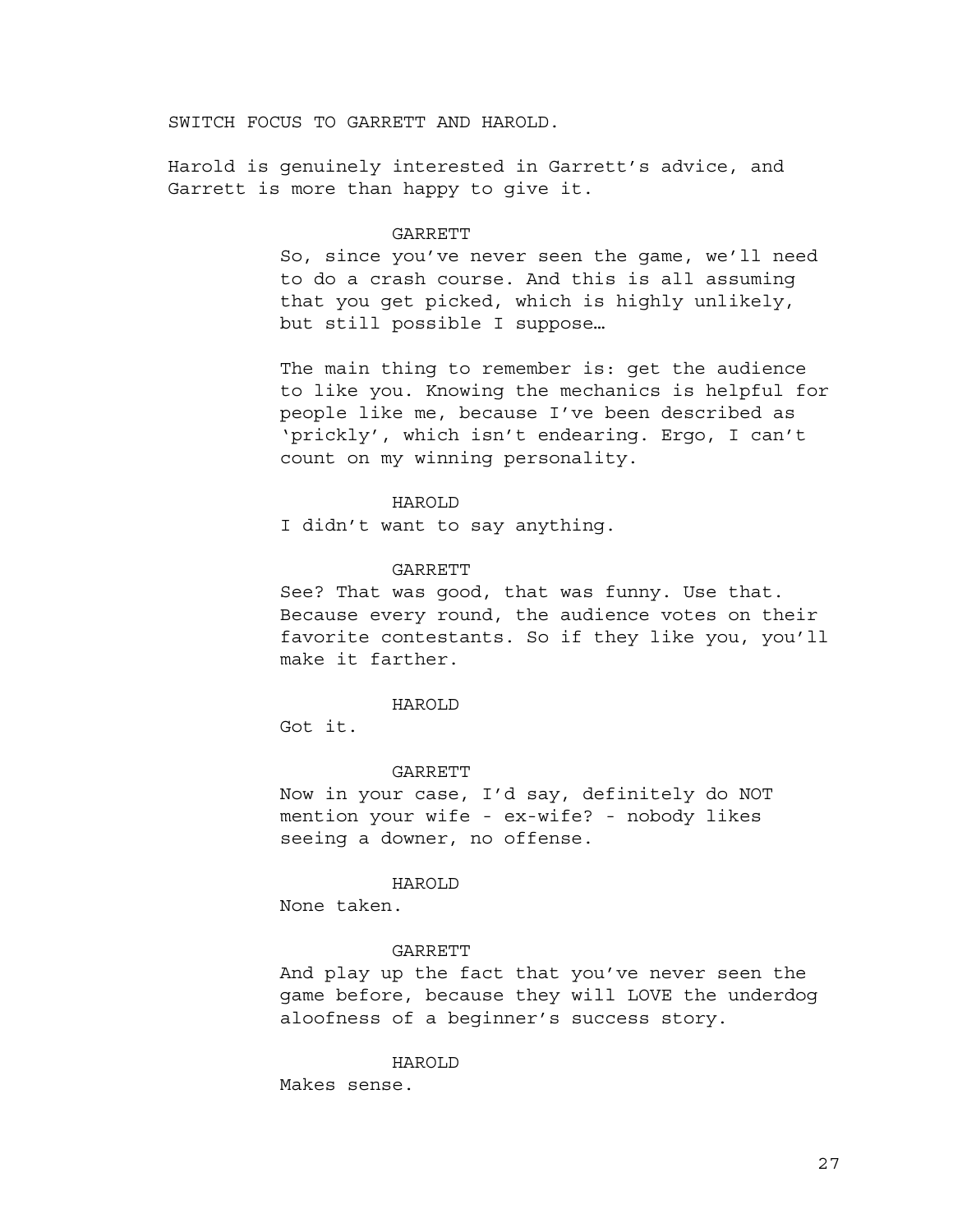## GARRETT

Thank you! I try… Any other questions? (Harold shakes his head 'no') Perfect. Just in time. If you have any other-

He's interrupted by the sounds of screaming fans as Walter strides on stage and the lights go up. Josie is among the dozens of fan-'girls' cheering loudly for Walter.

Walter basks in their praise, beaming with delight, before finally calming them down.

#### WALTER

Thank you, as always, you're all too kind!

RANDOM FAN I LOVE YOU WALTER!!

### WALTER

I love me too!

(the audience laughs) Good afternoon, folks. Welcome to an exciting taping of Fake it Till you Make It! (the audience cheers)

Now, the cameras aren't rolling yet. We're still getting some last-minute sound checks, but we'll be recording soon. In the meantime, a few quick house-keeping items.

First of all, how this works is that we'll be filming TWO episodes today. So if you don't get selected for this first episode, don't worry, you'll have another chance to be on.

Second… It pains me to say this, but today's episodes are the last two EVER for the show… We're being cancelled after today.

(the audience reacts sympathetically) I know. It's a bittersweet day for everyone. Still an exciting one though, let's not let it get us down. Sound good?

(they cheer)

Alright. Lastly. If you'll all take out the clickers - they should be under your seats we'll test those out now.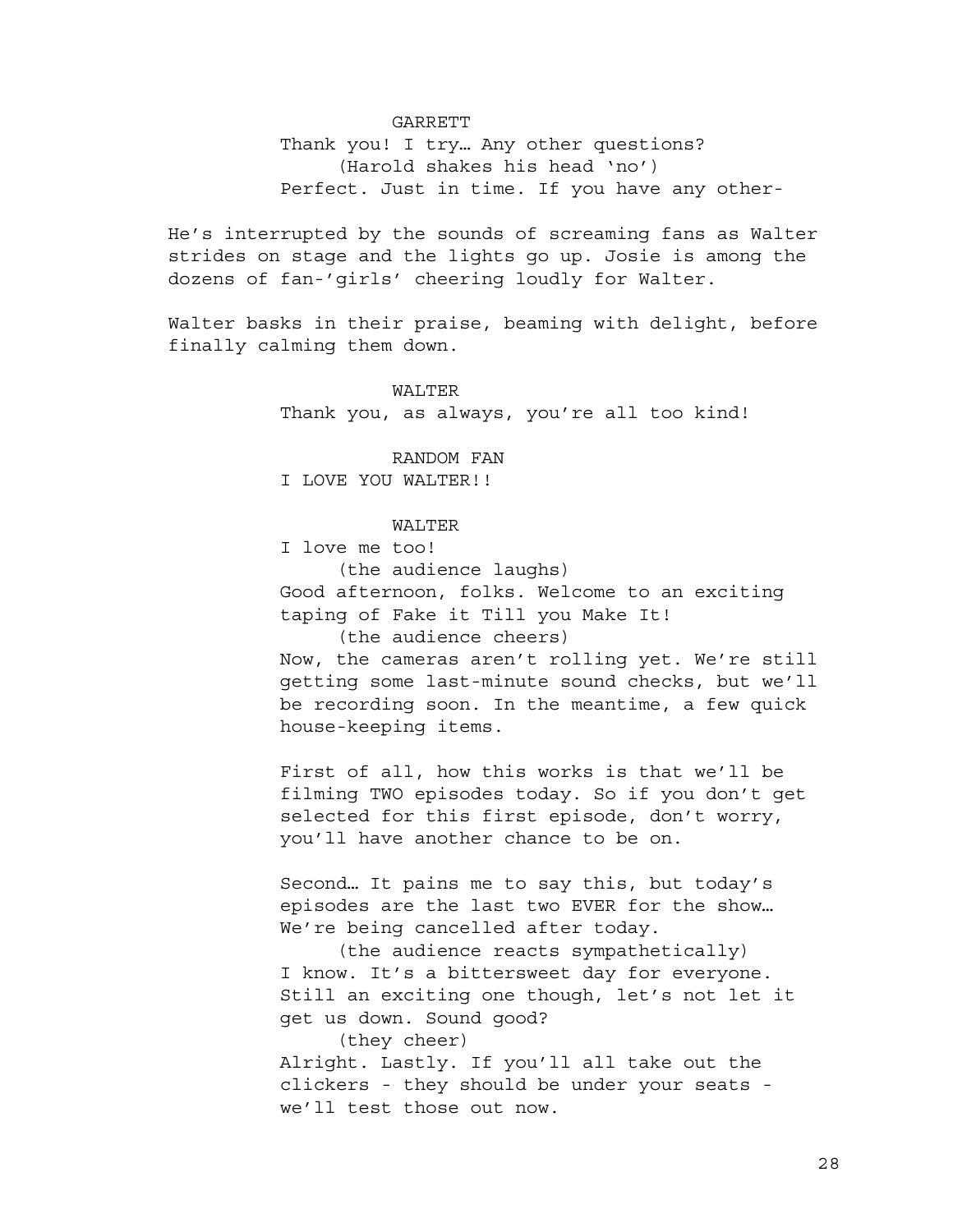As Walter walks them through how to use their clickers (which they'll use for voting later), Shelley returns without her trenchcoat/sunglasses/hat. She's dressed in normal clothes. Charles doesn't recognize her at first.

> CHARLES Excuse me, sorry, the seat is taken.

SHELLEY I know. It's me - I'm Shelley.

(they shake hands) Nice to officially meet you.

CHARLES Wow, my apologies. You just look…

SHELLEY

Less ominous?

(they chuckle)

After you said they didn't pick people based on what they're wearing, I was too PROUD to admit that I was wrong. But you were right, it wasn't very comfortable, especially if it won't get me on the show.

CHARLES At least you tried, right? (they chuckle again) You know how to work the clicker?

She looks around for the clicker, finds it, then notices that Charles doesn't have his out.

> SHELLEY Is yours missing?

CHARLES I'll get it when it's time.

SHELLEY Whatever you say, Mr. HUMDRUM… You ready??

CHARLES As much as I'll ever be.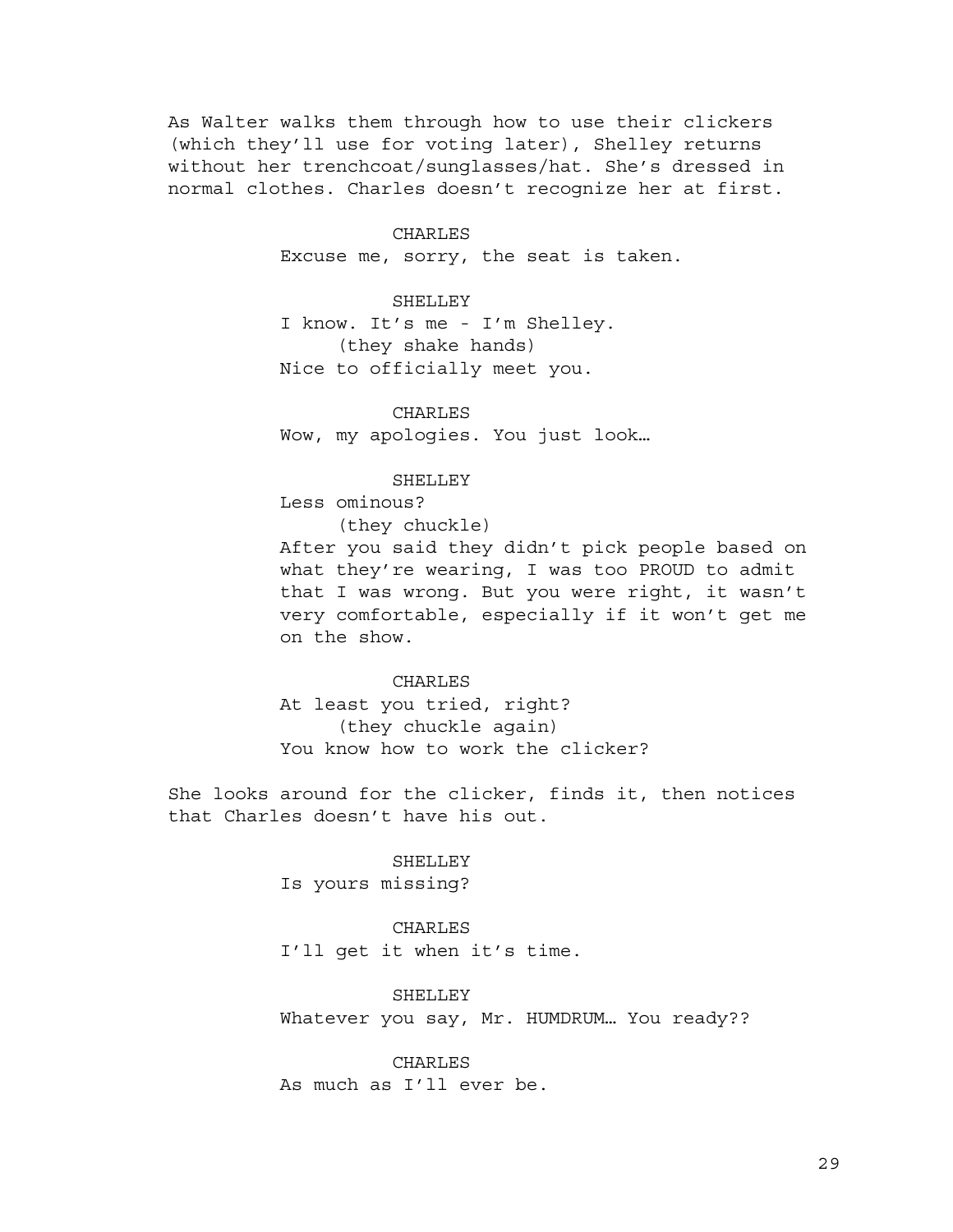### WALTER

Alright, looks like we're all set. Now remember, whenever either of these green lights are on, that means the CAMERAS are on. And even though the show is NOT broadcast live, each episode is one take, NO RESHOOTS. So be alert, be filmable, and get ready to-

(the audience says it with him) FAKE IT TILL YOU MAKE IT!

(they start clapping and cheering) And we're rolling in three… Two… (the green lights turn on) Hello there, America, and welcome to another SPECTACULAR episode of: (along with the audience)

FAKE IT TILL YOU MAKE IT!

They cheer wildly - the camera pans over the audience as the theme music plays. We briefly see all eight pawns:

-- Haley and John are excited; John is mouthing the words 'this is overrated!', which makes Haley laugh. -- Shelley is cheering. Charles is mildly interested -- Josie is the most enthusiastic, standing with her sign and screaming with the other moms. Nate tunes them out. -- Garrett and Harold are clapping, but Garrett also looks impatient and eager to get on with the first round.

Back to Walter

### WALTER

What a great audience we have today! I LOVE it! (they cheer, then settle down) So, let's get started. Computer! (a large monitor behind him lights up) Let's see who today's lucky contestants are!

The monitor starts flipping rapidly through random letter/number pairs, then stops on one: 3-F!

> WALTER First up - row 3, seat F! Come on up!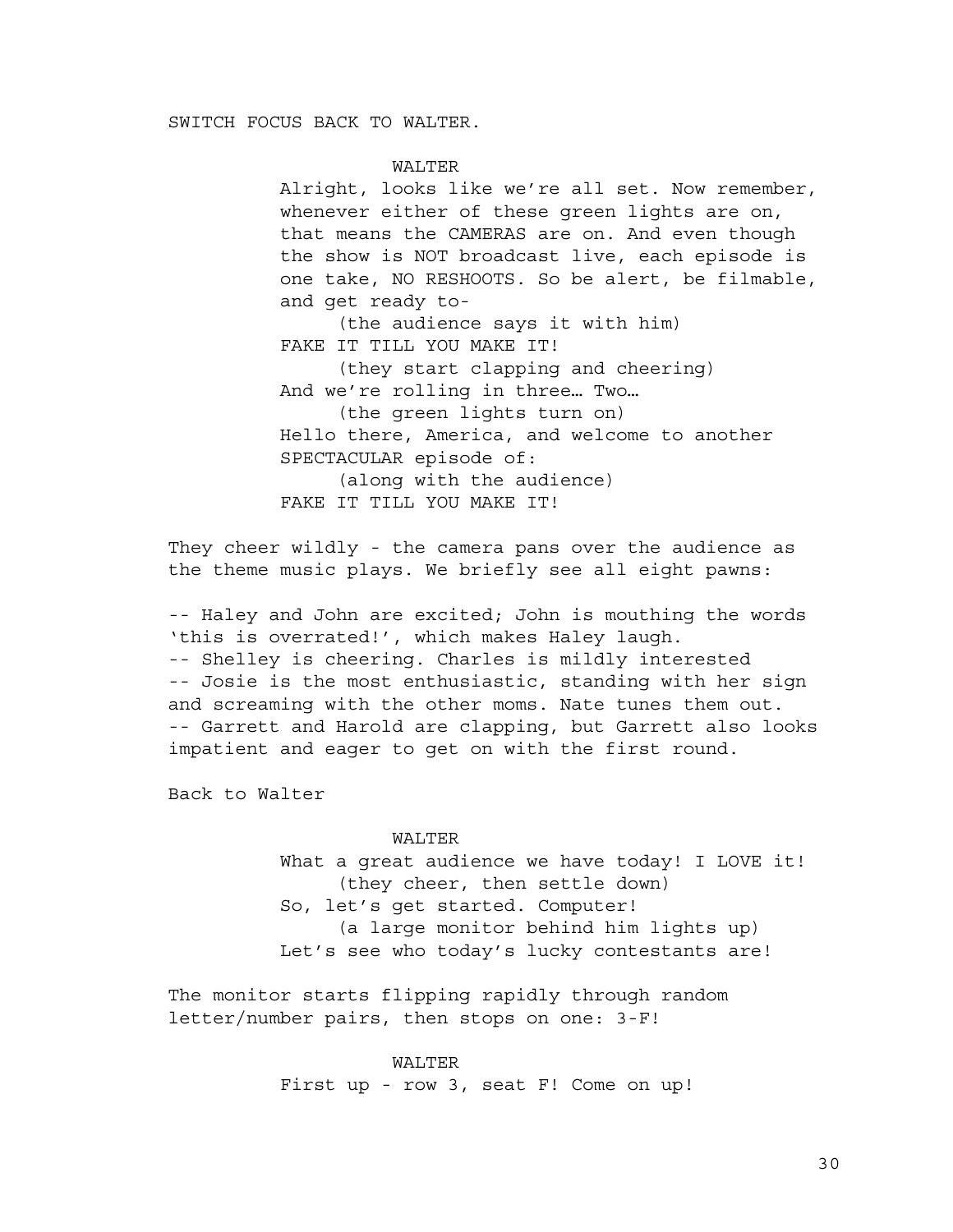The woman in 3F is ecstatic, and she hurries on stage while the audience cheers (we haven't seen her before).

The computer picks two more contestants (no pawns yet): seats 22-S and 14-Q. The crowd cheers each time as Walter announces them and they go up front.

The last pick is… 11-T! Which is Harold!

### WALTER

Row 11, seat T! Join us!

Harold is genuinely surprised, and very excited. Garrett tries to be supportive.

### GARRETT

That's great! (as Harold goes by him) Remember - be endearing, be a newcomer.

### HAROLD

Got it!

#### **GARRETT**

Good luck!

(once Harold is out of earshot) Of course he gets picked… Should have chosen T, but no, 11 S is your lucky seat… Okay, be happy for him, his success is YOUR success. Relax… You still have one more chance… Yeah, Harold!!

As Harold goes on stage, a curtain behind them opens up, revealing a table with four chairs, and a big neon sign that reads: Panel of Experts.

### WALTER

Alright, contestants - we're jumping right into round one. It's time for- (along with the audience) PANEL OF EXPERTS!

The audience cheers as the four contestants walk over to their seats at the table. Except Harold, who looks like a deer in the headlights.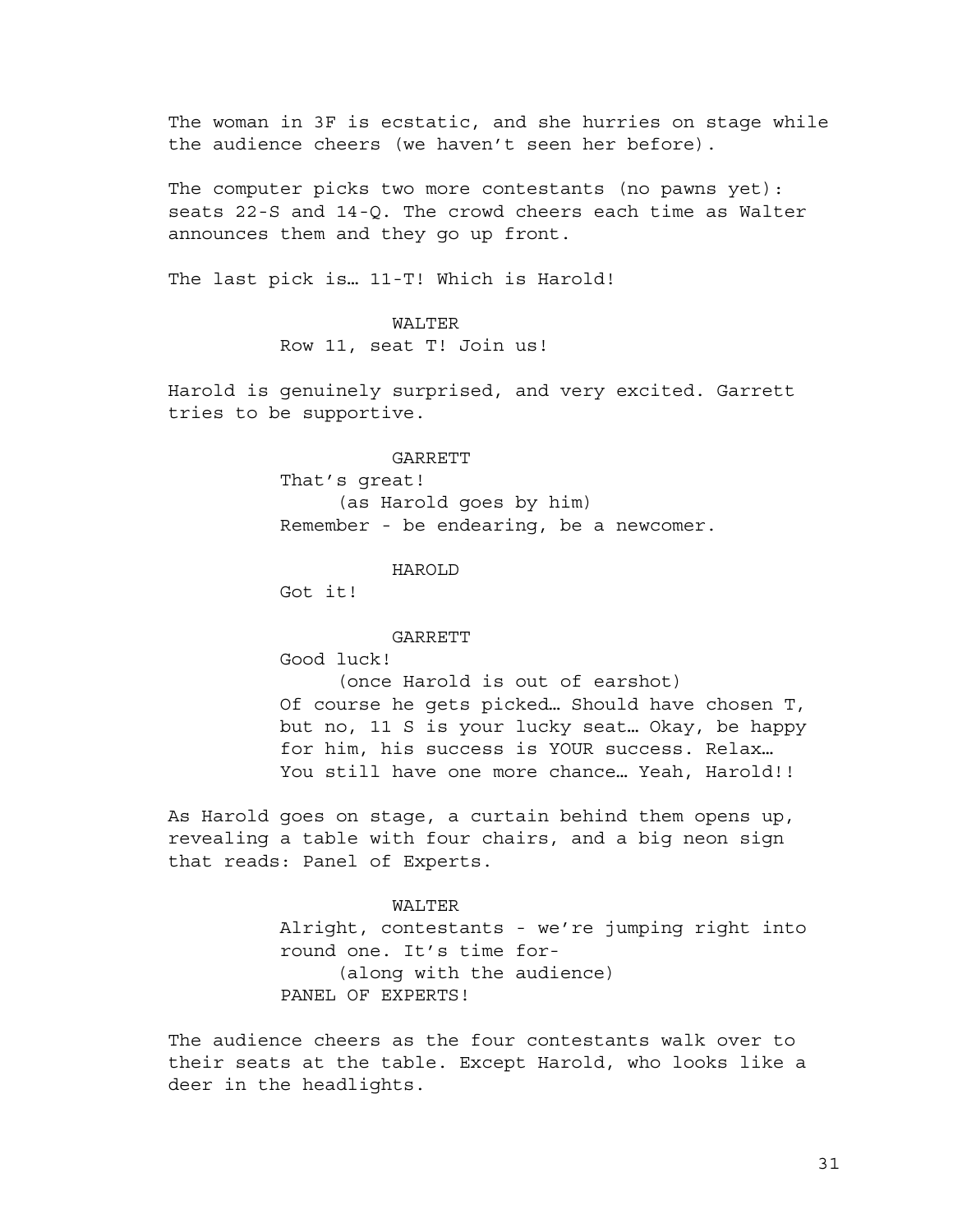# WALTER

Do you need a map? (the audience laughs) What's your name, partner?

HAROLD

Harold. Sorry, I'm a bit- I've never actually seen the show before.

# WALTER

You've never seen the show before??

# HAROLD

No sir, just heard about it, but what better way to learn than jumping in blind, right?

Walter laughs, then puts his hand on Harold's shoulder and addresses the audience.

# WALTER What do you think? Should we help out Harold, or watch him stumble through it on his own? (they laugh) I agree, we'll keep him in the dark. (they laugh again) How about it, Harold? You'll give new meaning to the phrase Fake it Till you Make it!

HAROLD (laughs along with them) I'll give it my best shot!

# WALTER

That's the spirit! Best of luck! (the audience cheers) Now go! Get outta here! (Harold looks confused) To your SEAT, Harold, at the table! (he pretends like he just got it) This'll be a looooong episode.

More laughter. Harold walks over to his seat (the other three candidates are already seated at the table).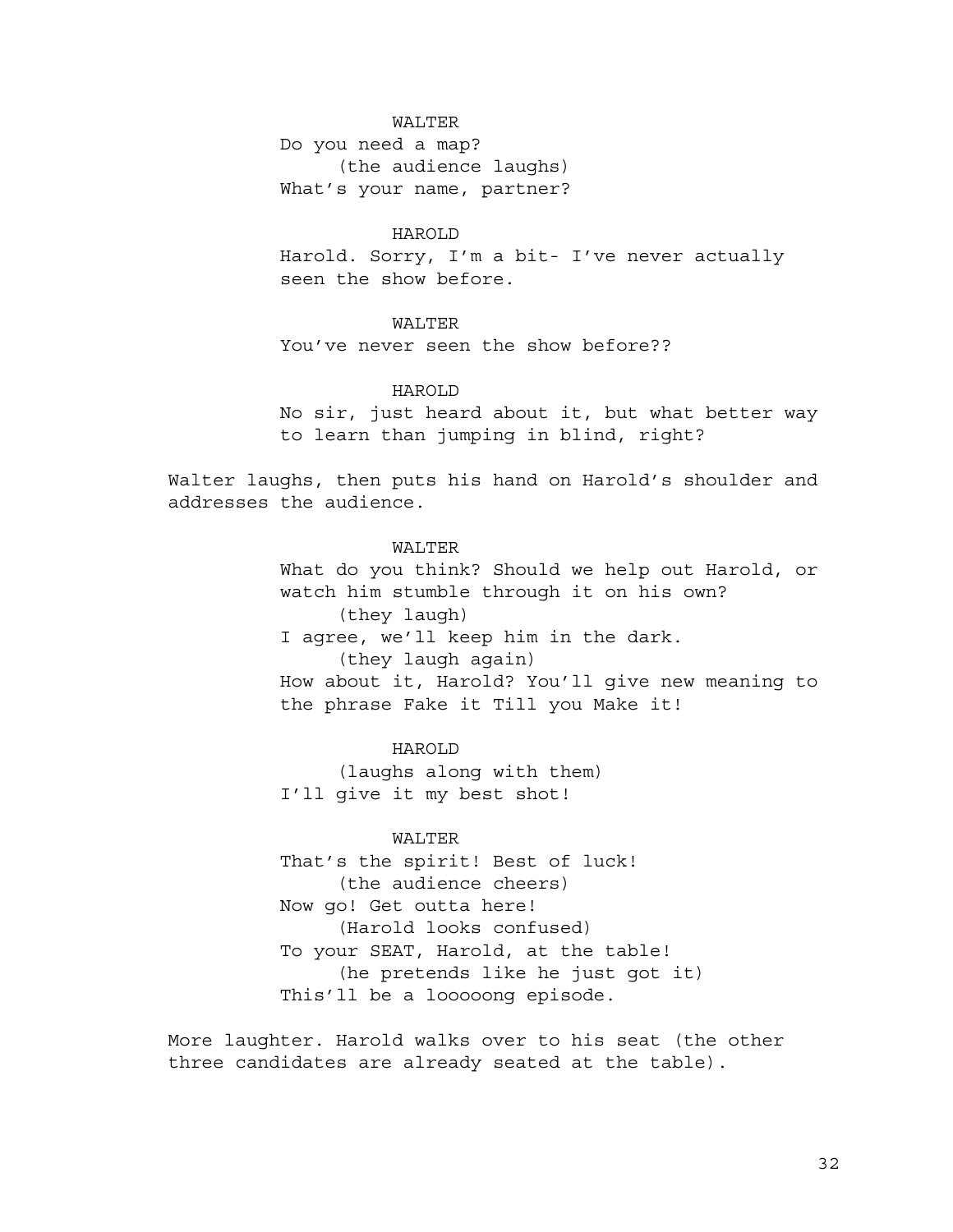SWITCH FOCUS TO GARRETT.

GARRETT He's actually not bad… They grow up so fast…

He turns to his other seatmate, an elderly man who looks like he's half asleep.

> **GARRETT** I taught him everything he knows.

OLD MAN (pulls his hat over his eyes) Wake me if they call my seat.

SWITCH FOCUS BACK TO WALTER AND THE CONTESTANTS.

WALTER Alright. Let's go down the line. (to the first contestant)

Name?

JUDITH Judith Knudsen, can't believe I'm here!!

She's beaming, the audience cheers.

WALTER

A pleasure, Judith. What about you, ma'am?

HELEN

My name's Helen Schultz, mother of three, also can't believe I'm on the show!

WALTER Your husband and kids are with you?

HELEN

My husband's in the audience, and my kids are watching at home. (she waves to the camera)

We watch the show all the time, huge fans.

She grins excitedly as the audience claps and cheers.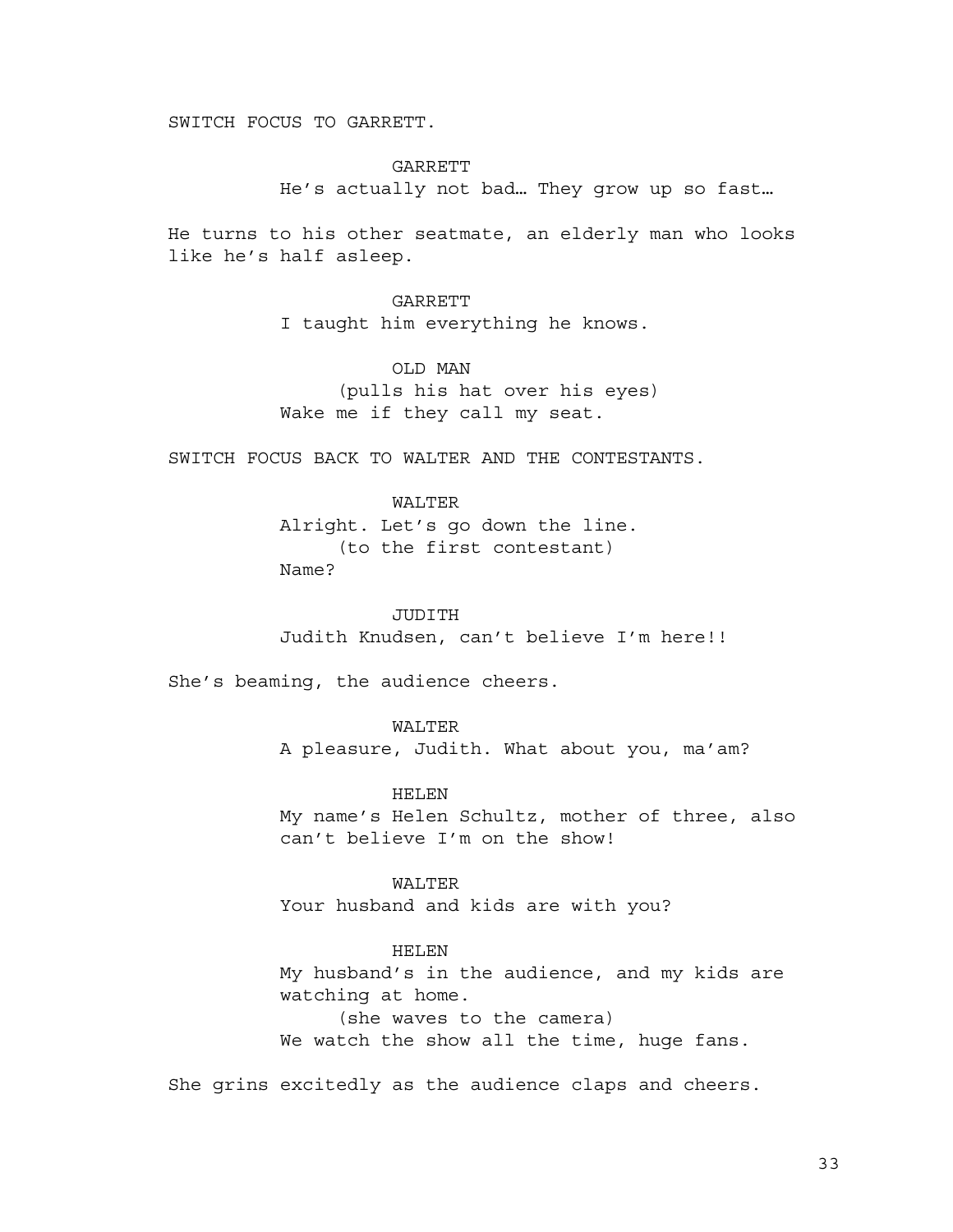WALTER

Well, we're glad to have you, Helen! And- (sees Harold) I see you found your spot. (they laugh) You all remember Harold. (more laughter) And last up, you are-

BRENT

Name's Brent.

### WALTER

You here with anyone special, Brent?

### **BRENT**

Here with my girlfriend, she's pretty jealous that I got picked - sorry, Jessica!

# WALTER

If it makes you feel better, Jessica, it wasn't random, we just don't like you.

(the audience boos playfully) Kidding, KIDDING! It is random, although we do like Brent better.

## BRENT

(laughs with the audience) I'll play for the both of us. This is for you, sweetheart!

### WALTER

Aww… You're a lucky girl, Jessica. (the audience awww's) Let's get started. Computer! What is today's topic for our panel?

The monitor cycles through dozens of random subjects: economics, geology, mathematics, archaeology…

After a few seconds, it slows down, and finally lands on:

AUDIENCE METEOROLOGY!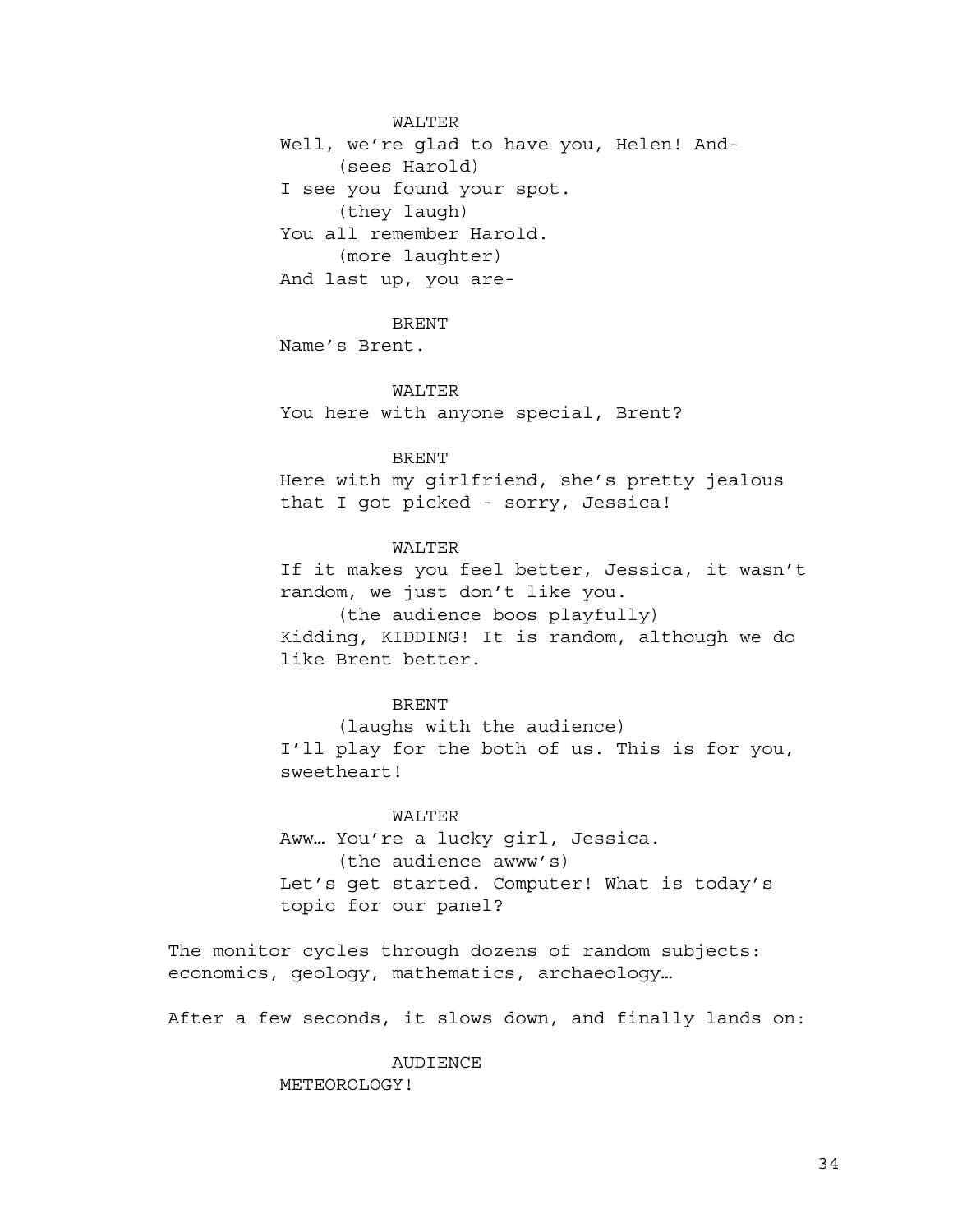Walter chuckles and addresses the contestants.

# WALTER

Alright… Starting with the lovely Judith.

A question pops up on the monitor, Walter reads it.

# WALTER

What role does the troposphere play in the formation of fronts?

Judith stares at him blankly. The audience laughs.

# WALTER

It's a very simple question, Judith.

More laughter. Judith fumbles for an answer.

# JUDITH

Well, I mean... Fronts? The troposphere is, well, so whenever there- oh, FRONT, like a cold front! So the air is… I'm- it's IMPORTANT, in a front, but it's, it's also… I have no idea…

She laughs and buries her head in her hands.

# WALTER

Is that your answer? (she looks up and nods, still laughing) Alright. The answer is: it's IMPORTANT. (the audience laughs) Next up, Mrs. Schultz. (another question pops up) Describe the process of frontogenesis.

### HELEN

Frontogenesis. I believe that's when you have multiple pressure systems, as defined by their atmospheric METRICS, and they… Collide, causing precipitation, typically sleet or hail, which localizes over EQUATORIAL zones.

### WALTER

Wow. Yeah, can't argue with that.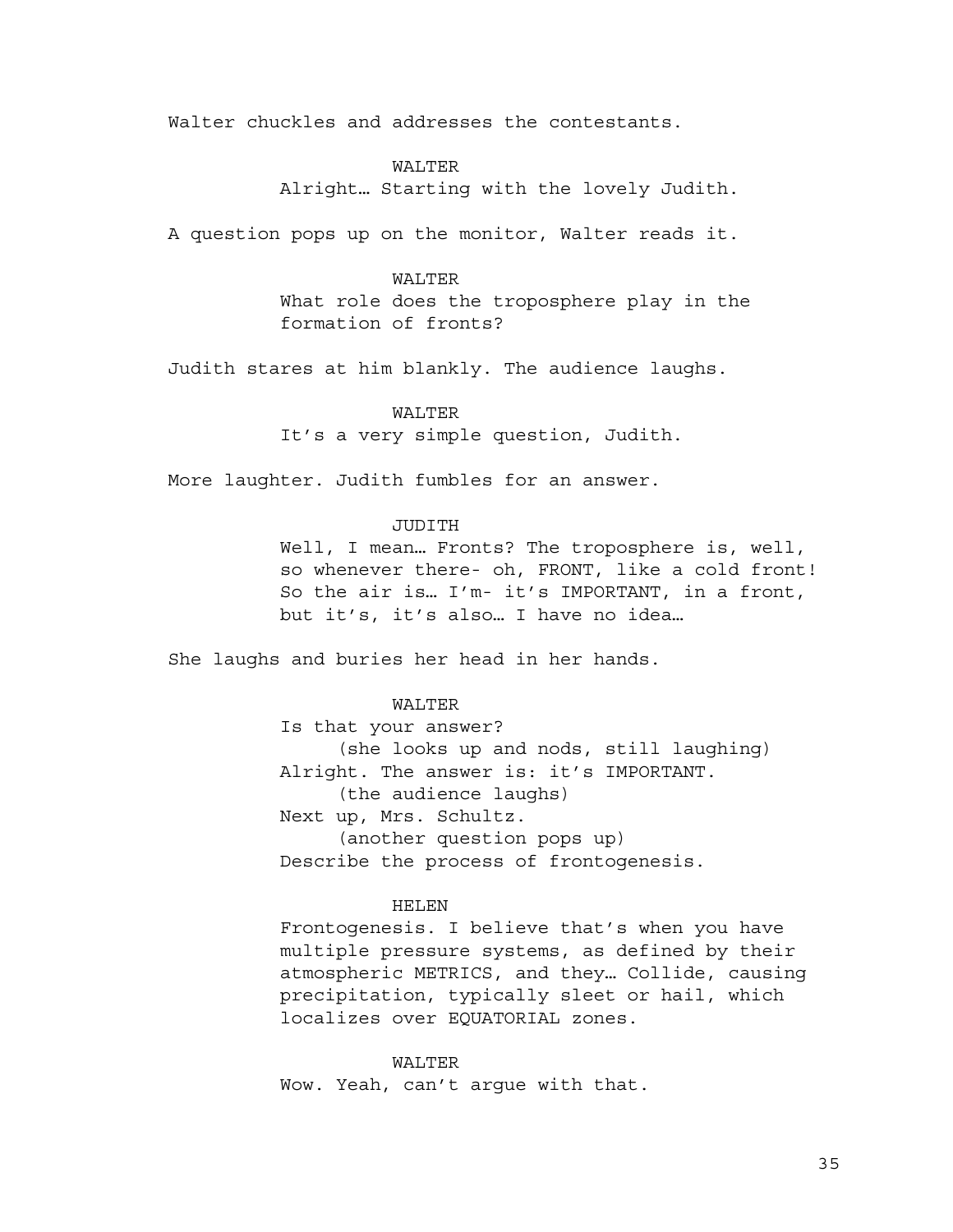The audience claps and cheers for her. She's very proud, and Walter is genuinely impressed.

## WALTER

Now, Harold, tell me: (another question pops up) What are your thoughts on the Hadley Cell?

# HAROLD

The Hadley Cell…? (suddenly the lightbulb goes off) Ohhhh, we're supposed to pretend like we're experts on meteorology. Got it.

Walter rolls his eyes, the audience laughs

## WALTER

Yes, Harold, that's why there's a big sign that says Panel of EXPERTS. (they laugh) So, Harold the 'expert', what are your thoughts on the Hadley Cell?

# HAROLD

Oh, I think it's TERRIBLE. (they burst out laughing) I think Hadley would be… Pretty embarrassed to see what his cell has been up to.

WALTER Forecast shows a 90% chance of BS. (they all laugh) Finally… Brent, the LOVER.

(the last question pops up) How does surface temperature correlate to barometric pressure?

#### BRENT

Oh shoot, I actually… Oh what was it, shooooot, what was the formula… PV equals NrT? So, if P stands for pressure… I would say, pressure is POSITIVELY correlated with temperature, so if temperature goes up, so does the pressure, and vice versa.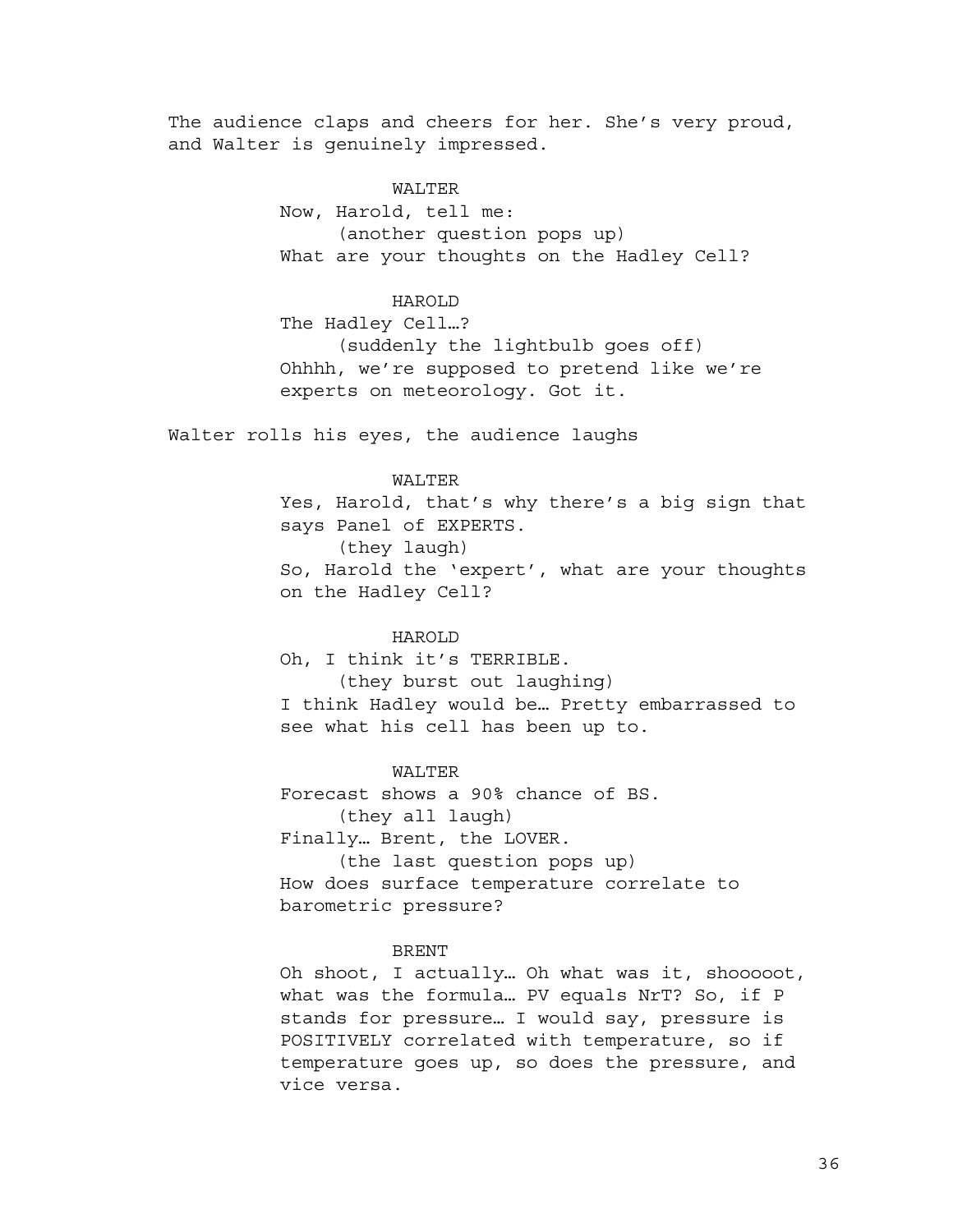Walter and the audience cheer for him.

# WALTER

Sounds like you actually WERE an expert. (Brent smiles proudly) Alright, audience. Time for you to pick the candidate you thought was the best expert. Whenever you're ready!

While the audience members vote on their favorites, the monitor shows a live count for each of the contestants.

After 10-15 seconds, all the votes are in. Helen wins, Harold and Brent virtually tie for second, and poor Judith is in last.

#### WALTER

Well Helen, you're off to a rip-roaring start! You've won \$200, and you'll be advancing to the next round, along with Harold and Brent! (the audience cheers) Sadly, Judith, we'll have to say goodbye, but it was a pleasure having you. (the audience claps sympathetically as she smiles and walks offstage) Don't go away. We'll be right back, after this commercial break.

The audience claps and cheers, and Walter motions for them to keep going until the green lights go off.

Once the lights are off, the crowd settles down.

#### WALTER

Great job, everyone! Alright, we'll take a quick five-minute break, get everything repped and pready for round two, then we're back on.

There's a murmur as people in the audience start chatting. Garrett immediately gets up and leaves the room.

On stage, Walter asks the contestants to come up front. Once they're out of the way, several of the crew members close the curtain and quickly change out the set pieces.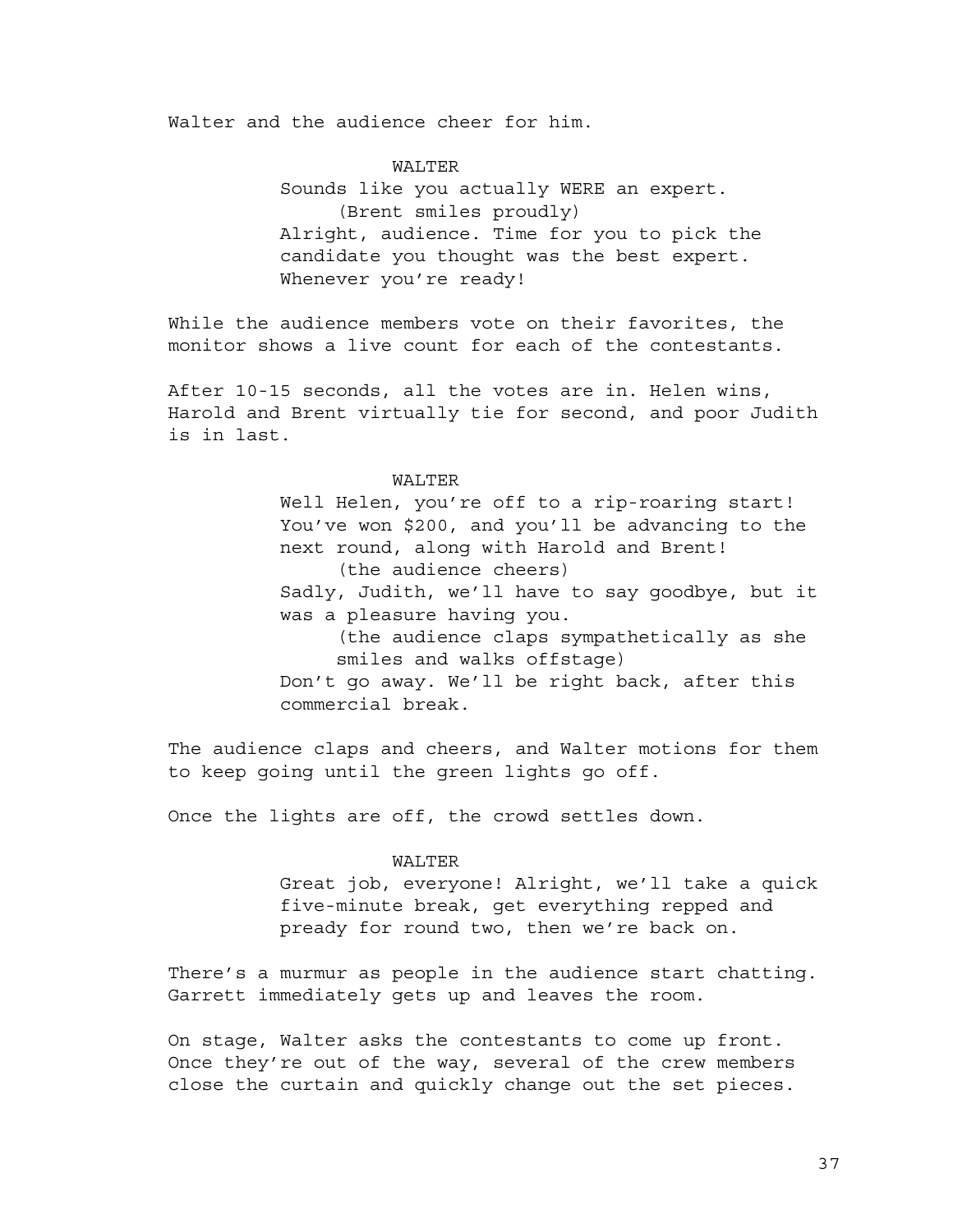# SWITCH FOCUS TO JOHN AND HALEY.

HALEY Well? What do you think so far?

JOHN

Quite the rush, actually. And if I'm correct, this next round is my favorite.

# HALEY

Oh? I think it's the critic one.

JOHN

Then yes, this is my favorite part. My friend actually works for the show as the chef.

HALEY

As the CHEF?

# **JOHN**

Mm-hmm. Because sometimes for this segment, they'll critique FOOD, and so they need a chef, naturally. He also works at an eatery, but this is his side hustle.

(Haley is impressed) Actually, if you'd like, I could take you backstage during the intermission.

#### HALEY

Really? I didn't think we're allowed.

#### JOHN

Bah. My friend tells me the security here is… MINIMAL, trust me, nobody will mind. You'll get the full Fake it Till you Make it experience.

#### HALEY

Wow… This day just keeps getting better.

#### JOHN

You stole the words right out of my mouth.

They chuckle playfully, lock eyes romantically for just a split second, then both turn away shyly.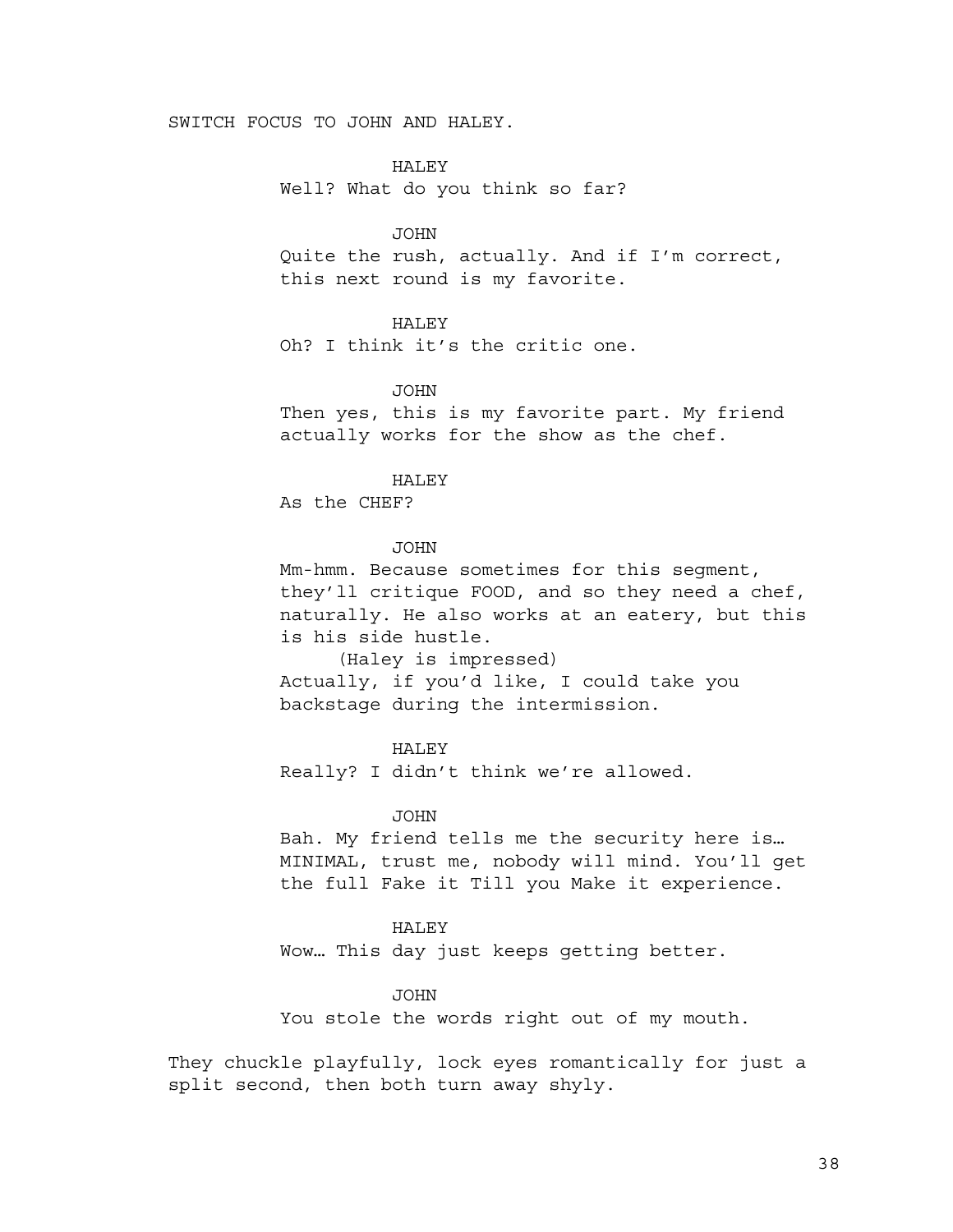# INT. STUDIO HALLWAY - DAY

Once again, Garrett is roaming the busy backstage area.

#### GARRETT

Ms. Bartlett. Garrett again. Sorry to keep meeting this way, but I don't think I was QUITE clear the first time. Obviously not…

No, be more direct. Ms. Bartlett. I don't know what sort of joke you're playing by choosing the seat NEXT to me, but I don't appreciate it.

Maybe not that direct… Ms. Bartlett, please, please please PLEASE put me on the show…

He knocks at Nia's door. She opens it quicker this time.

## GARRETT

Ms. Bartlett?

#### NIA

Not happening, Garrett!

She closes the door, but he blocks it with his foot.

#### GARRETT

If I could just have a minute of your time.

# NIA

Garrett, that's not how the show works.

# GARRETT

I can PAY you, is it about money? Here- (opens his wallet) I have… No cash. Good planning, Garrett, STUPID! Please, I would KILL to be on the show.

#### NIA

I gathered as much. Now leave me alone, or I'm calling security.

He takes his foot out, she slams the door, and he dejectedly returns to the studio.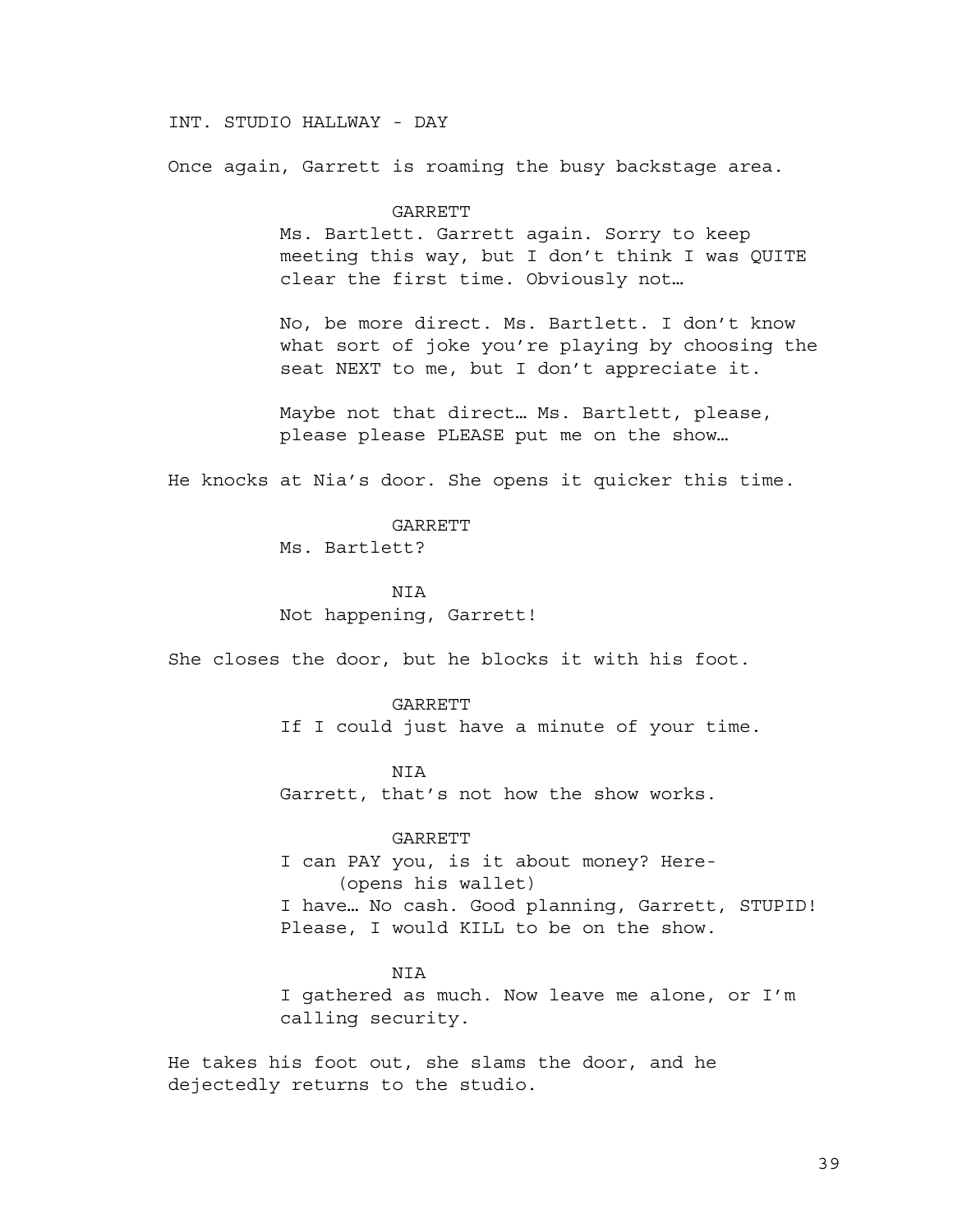INT. MAIN STUDIO SET - DAY

Nate is bobbing his head along with the music when Josie interrupts him. He grudgingly takes his headphones off.

# NATE

Now what?

JOSIE Do you have any snacks?

NATE

Snacks? Why didn't YOU bring any?

JOSIE

I completely spaced. I have water, I just need something to hold me over.

NATE

Why don't you ask your fellow karens?

JOSIE

Careful.

She reaches for his backpack - he holds it away, but she glares at him, and he reluctantly gives it to her.

## NATE

There's nothing you'd want. Also, PRIVACY.

**JOSTE** 

Oh, hush. (rummages through his bag) You have brownies? Why didn't you tell me??

NATE

I would NOT eat those.

JOSIE

Why not? They don't have to be perfect, sweetie. I didn't know you baked!

NATE Interesting choice of words…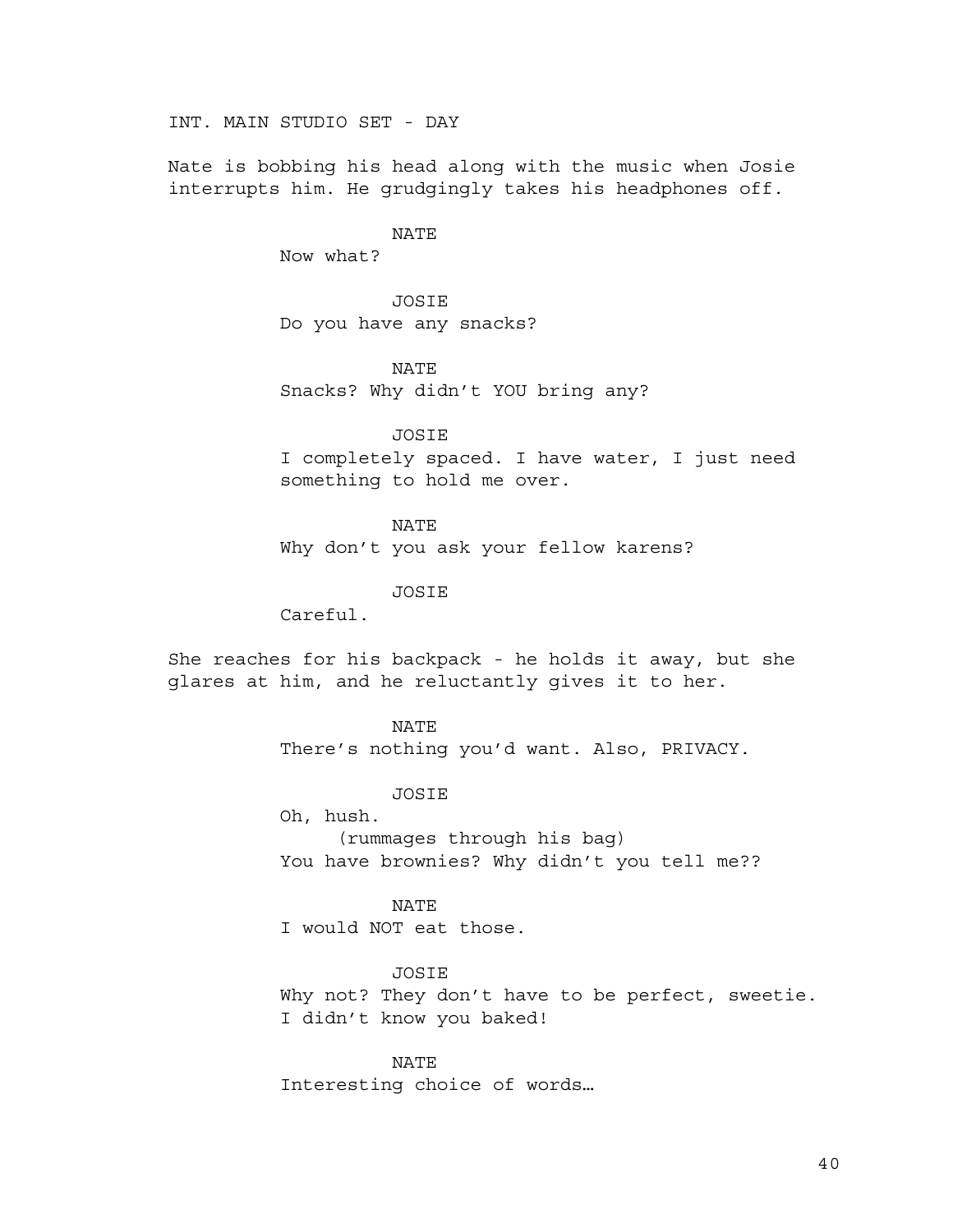JOSIE

What else do you have in here…?

NATE

Mom!

JOSIE Alright, sheesh.

She grabs three brownies, then gives him his backpack.

JOSIE Thank you, by the way.

NATE You have been warned…

#### JOSIE

Oh, don't be hard on yourself. (she takes a bite) Mmm… MMM, I don't know why you're so worried, these are GREAT! You get that from my side.

Nate watches in shock as she devours all three, but he doesn't say anything. Instead, he chuckles and resumes listening to his music, while Josie turns back to the friends she's made in the audience.

SWITCH FOCUS TO GARRETT.

As he returns to his seat, he's talking to himself.

## GARRETT

You're good, Garrett, there's more to life than this show, or so I've been told. Excuse me. (his sleeping seatmate doesn't notice as Garrett passes in front of him) There's this man. Very relaxed, very zen, very... Disconnected from reality. Which, ironically, is a phrase people have used to describe ME… (he takes a few deep breaths) You still have one more chance. Just be content knowing that, if YOU can't succeed on the show, at least your protégé can.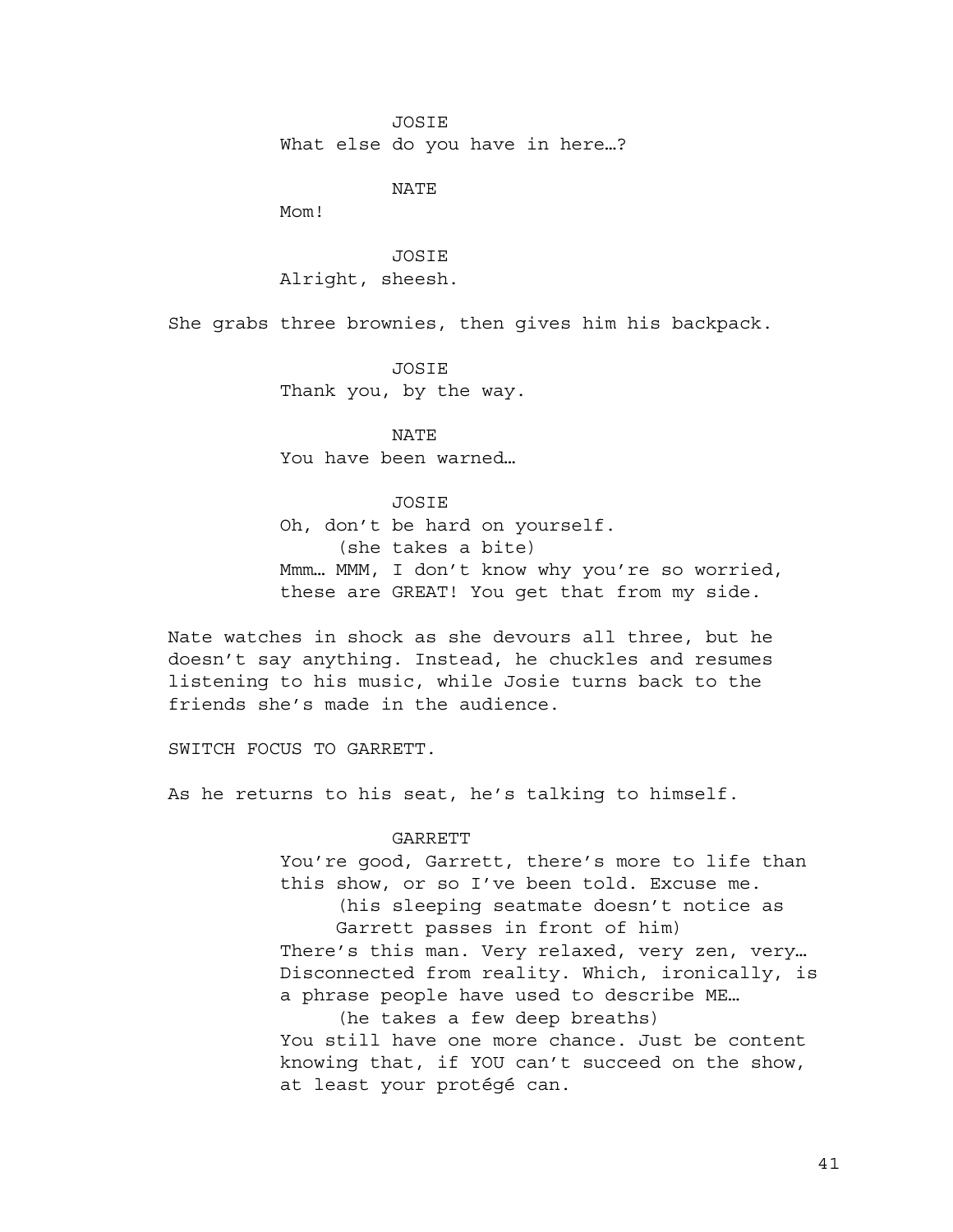Having calmed down a bit, he cheers with the audience as Walter begins round two.

> WALTER Thank you, thank you. Welcome back to another fantacular episode of- (along with the crowd) FAKE IT TILL YOU MAKE IT! (they cheer, then settle down) And yes, I did just say 'fantacular'. See, the trick is that I SOUND LIKE I know what I'm talking about. Much like our contestants. (the curtain goes up behind him) Speaking of which, it's time for: (along with the crowd) EVERYBODY'S A CRITIC!

The audience claps and cheers. The new set has another giant neon sign which reads: Everybody's a Critic.

Underneath it, the set looks like a high-class museum: there are framed paintings, display cases with old books, pretentious sculptures, and ornate pedestals with fancy plates of food on them.

## WALTER

Contestants, are you ready? (they all nod and clap) Computer! What are they critiquing today?

The computer cycles randomly through several categories: food, painting, film, book… It lands on:

#### AUDIENCE

SCULPTURE!

#### WALTER

Sculpture it is! Bring it out!

Two crew members wheel out a mysterious sculpture shrouded in a white sheet. The audience ooh's in wonderment.

## WALTER

Wonder what it is… Try to keep up, Harold.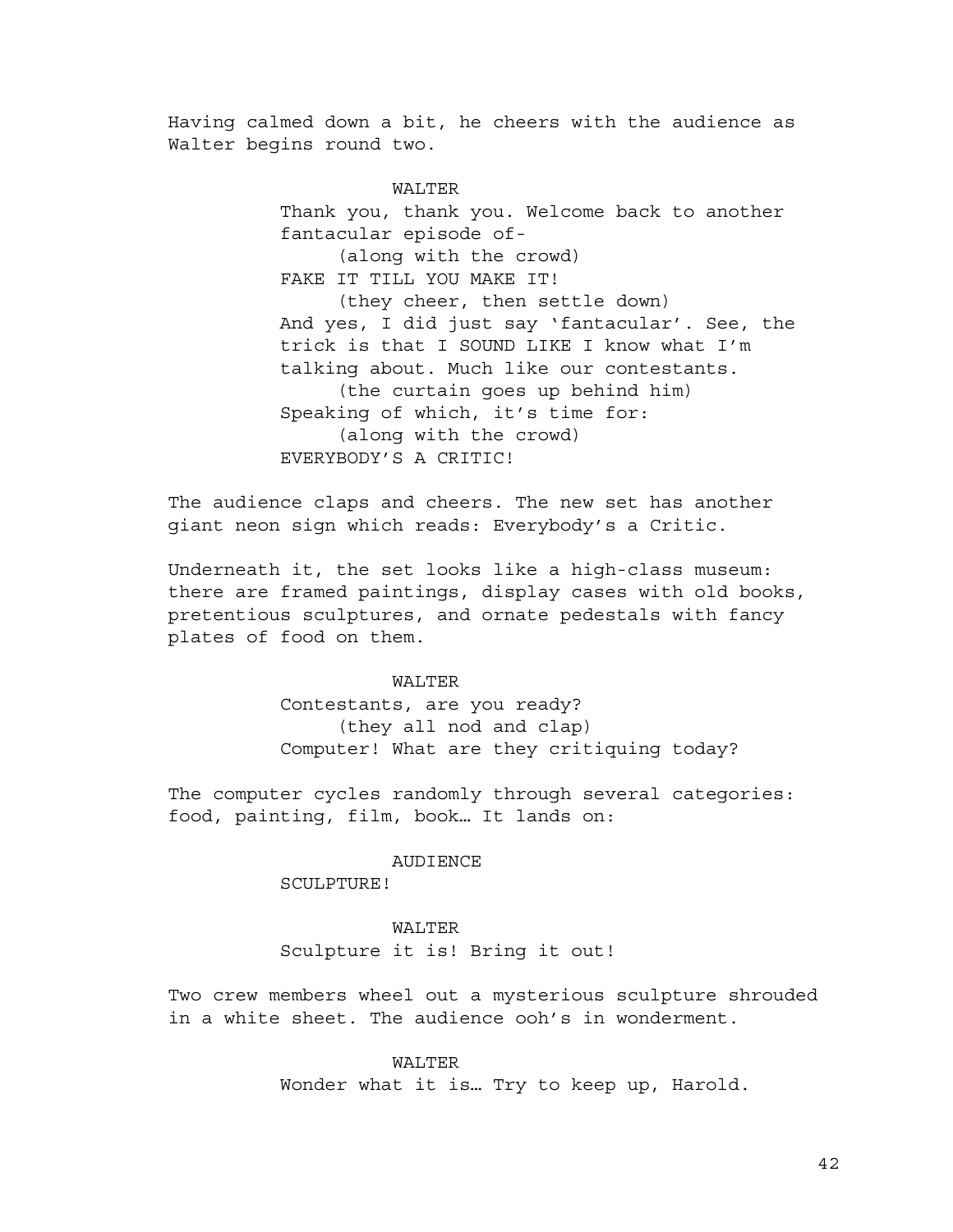The audience laughs. The computer monitor gives details about the piece: Serendipity, Resin, Reginald Morse, 2007.

# WALTER Serendipity… Alright, let's see it!

The crew members dramatically pull off the sheet, then quickly retreat backstage.

The sculpture is of two giant blue shapes suspended above the platform, as if they're floating. One is a plank, and it's intersecting a slightly deformed, donut-shaped ring at a crooked angle.

Suffice to say, very abstract, and VERY cool.

## WALTER

We'll start with you, Helen. Tell us. In your 'professional' opinion as a critic, what does Serendipity represent?

# HELEN

Glad you asked, Walter. Clearly, the artist is attempting to infiltrate the mainstream culture by blurring the line between fact and fiction. Should we sympathize with the shapes? Or are we meant to be provoked? Personally, I find them deeply psychosomatic… But that's just me.

Walter and the audience are impressed at her critique, and they cheer loudly as she smiles humbly.

## WALTER

Brent, what's your take on 'Serendipity'?

#### BRENT

I think it's… Oof, I'm more into paintings, personally, but this one is… Well, it's… DARING, is the word I'm looking for. But not original, because they're just basic shapes. And the blue doesn't do it for me… That's all I got.

He chuckles, and the audience laughs/cheers with him. Walter pats him on the back.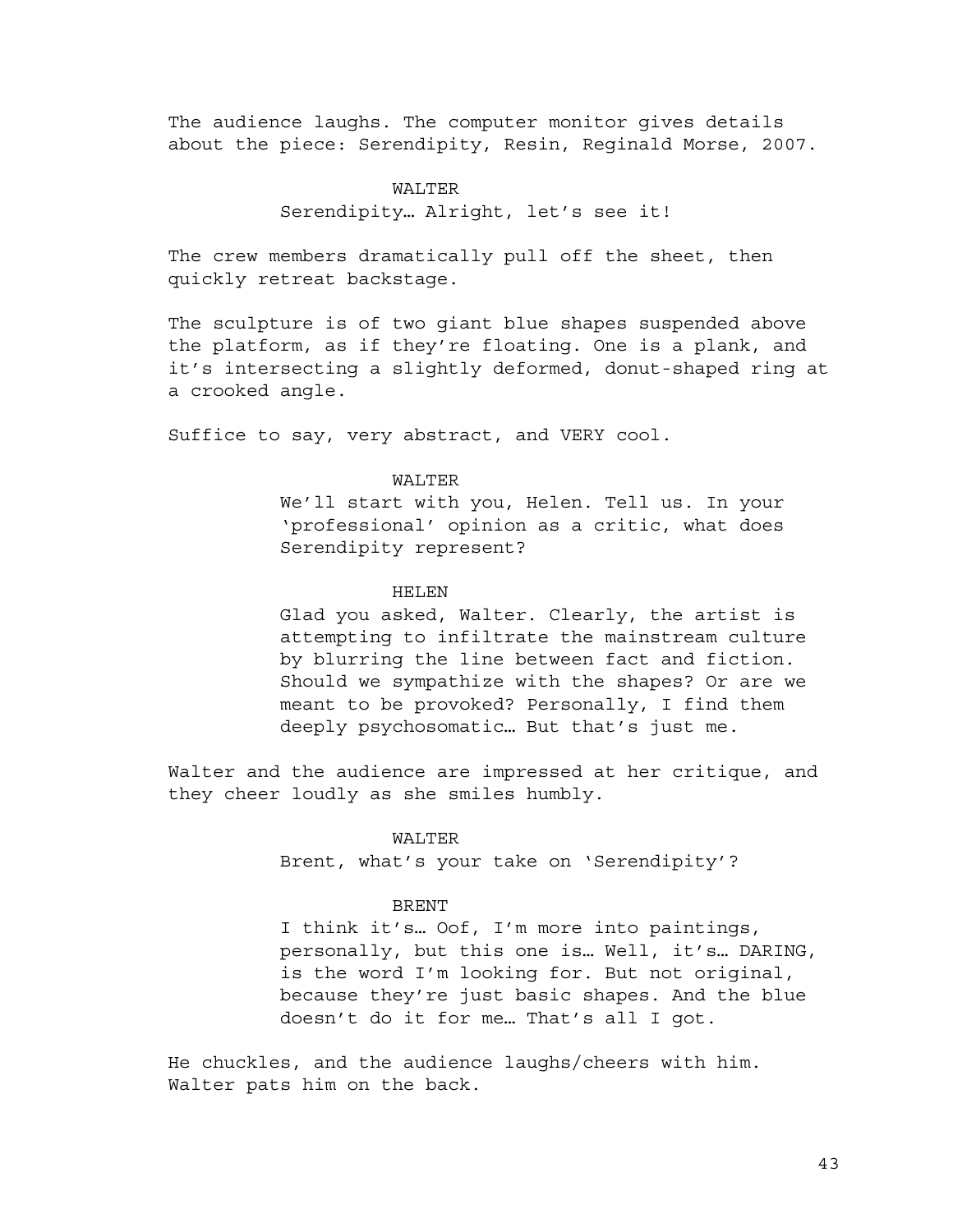WALTER

Well said, Brent, well said. I agree with you, the blue isn't setting well with me either… (they laugh) But I want to return to Helen's point: should we sympathize with the shapes, or should we be provoked by them?

(Brent shrugs. The audience laughs) I think we can work with that. The art world appreciates your perspective.

(the audience claps and cheers for him) And finally… Hapless Harold.

(Harold and the audience laugh) What do YOU see in this sculpture, Harold?

HAROLD It looks like they're having sex…

The audience half-gasps, half-laughs, and Walter is comically offended.

> WALTER HAROLD! This is a FAMILY show!

HAROLD But it DOES! Right??

(they laugh harder) I mean, it is called Serendipity…

Walter's facade breaks, and he bursts out laughing too. Harold chuckles and shrugs as if to say 'I'm not wrong…'

# WALTER

Well, that's certainly… (they can't stop laughing) And, unfortunately, I can't unsee it now. (more laughter) Alright audience, which critic do you think captured the spirit of the work best? Vote now!

The computer shows the live results as the audience votes, and after 10-15 seconds, the results are in. This time, Harold wins in a landslide, followed by Helen, then Brent.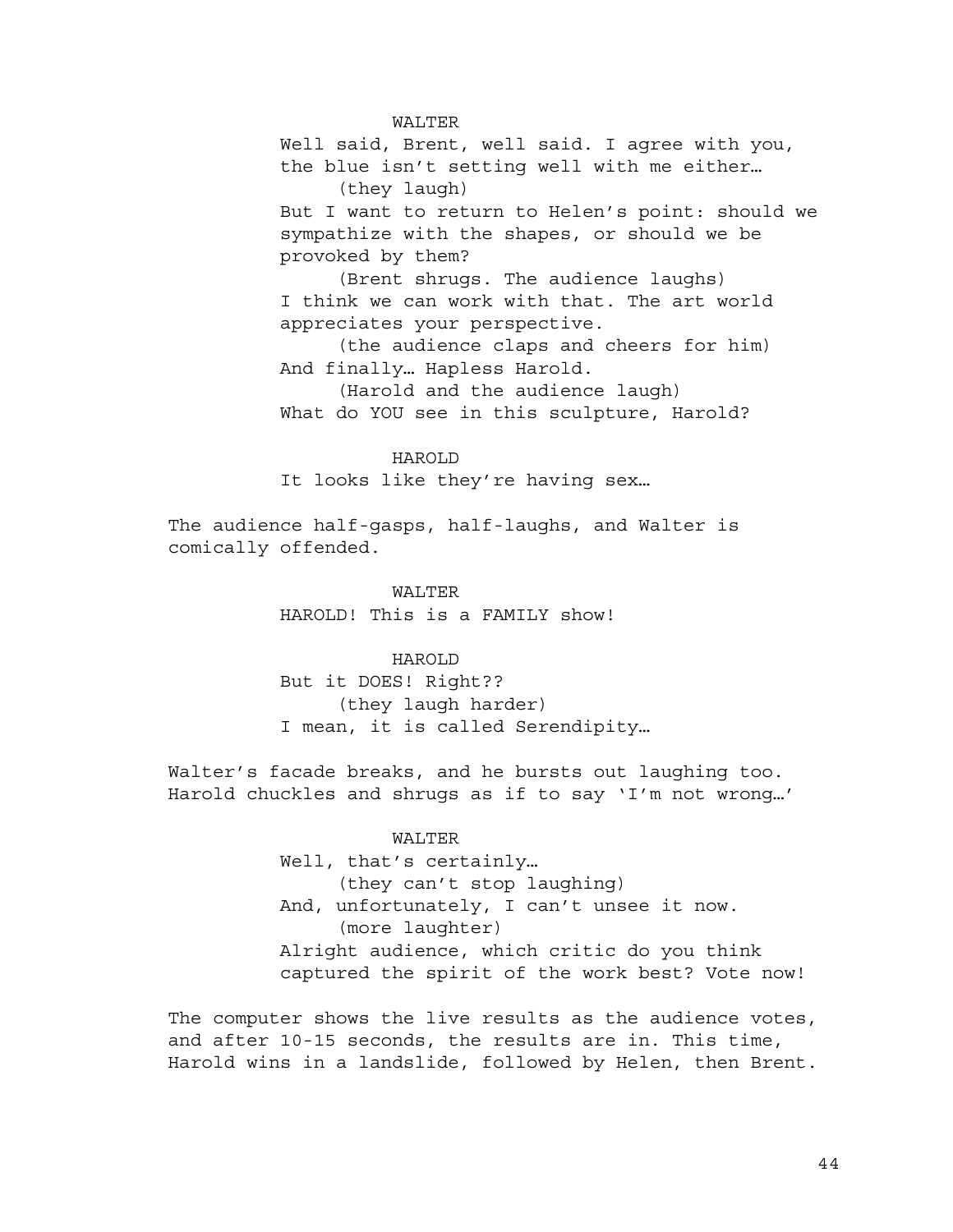#### WALTER

Well Harold, your instinct paid off. You've won \$500, and you'll be moving on with Helen to the next round. Congratulations! (the audience cheers) Sadly, Brent… Buddy… You did pretty good, but, let's face it, Jessica would have done better. (Brent laughs along with the crowd) Pleasure to have you on. Take care.

#### **BRENT**

Thanks for having me!

The audience claps as he returns to his seat.

# WALTER

Don't go away, we'll be bite rack!

The audience continues clapping and cheering, until the green lights are off.

#### WALTER

You all are AWESOME! (they laugh) We're on again in five, keep up the energy!

Like before, the audience members start chatting, and the crew members swap out the set pieces.

INT. SECURITY OFFICE - DAY

Don't worry, I didn't forget about the security guards. Unfortunately, they haven't found two other potential killers yet (not that Leroy is looking).

# ROOK Still no leads?

#### BISHOP

This trail is colder than a wife…

They keep staring at their screens. Suddenly, Rook's eyes light up, and she draws Bishop's attention to the monitor.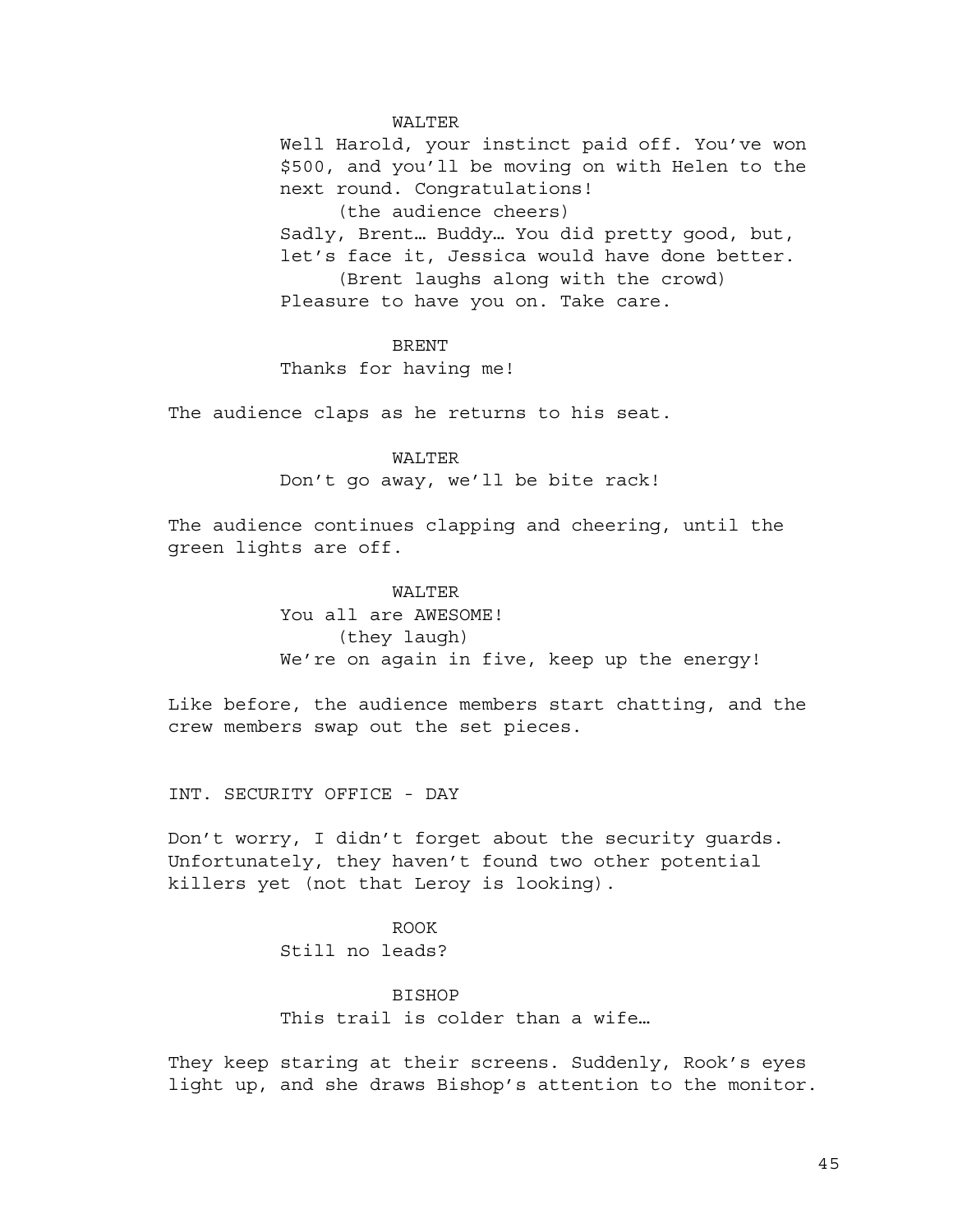#### BISHOP

No way…

ROOK Is that who I think it is?

LEROY Who've you got?

They both turn to Leroy excitedly and answer in unison.

BISHOP/ROOK The South-Side Succubus!

LEROY

The what?

BISHOP I can't believe she's here…

ROOK Technically, she WAS acquitted.

BISHOP TECHNICALLY.

LEROY Wait, who is this?

BISHOP Let's check quick to confirm. (she pulls up the guest's information) Yep, it's her alright.

ROOK Oh, this is lurid, Mr. Knight. LURID.

Leroy walks over and checks the monitor. Finally, we see who they're talking about: Haley!

> BISHOP Hattie. Hartley. She registered under the name HALEY Hartley, but it's definitely her.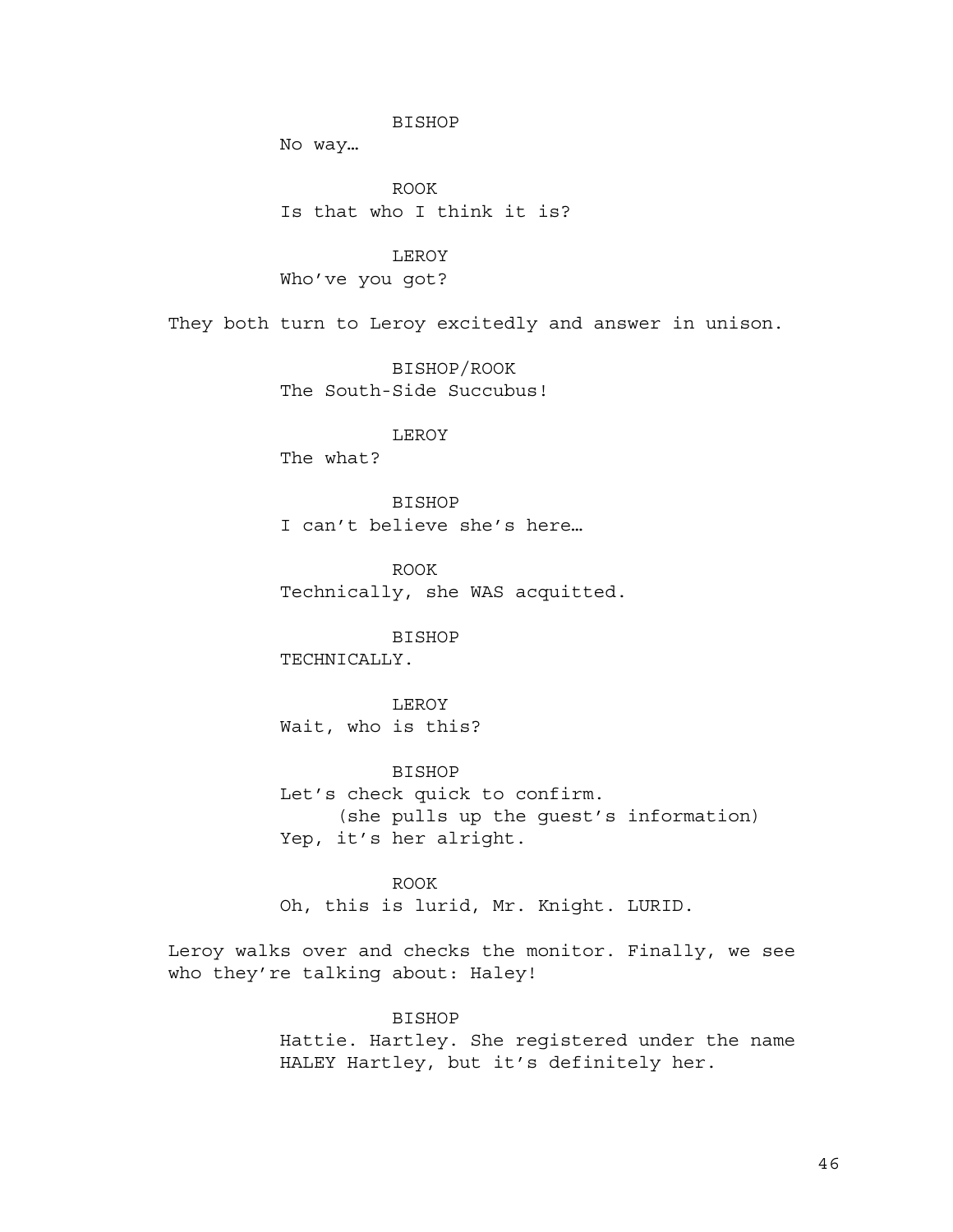#### LEROY

(he walks back to his seat) Unless she has a twin… So what's her deal?

ROOK Twins? Please Leroy, leave the twins to US.

#### BISHOP

As for her 'deal' - she killed her husband while they were DOING it.

ROOK But she's rich, had one of the best lawyers that money could buy. So they let her walk.

BISHOP She did it though. Everyone knew it.

ROOK Everyone. It was hashtag scandalous.

LEROY And what did you call her again?

BISHOP/ROOK The South-Side Succubus!

Suddenly Walter bursts in.

WALTER Hattie Hartley? She's HERE??

BISHOP Mm-hmm. Meet candidate number three. (shows him the screen) She registered under HALEY, but it's her.

# ROOK

No question.

WALTER Titillating… I can't wait to meet her…

Nia also walks in unexpectedly.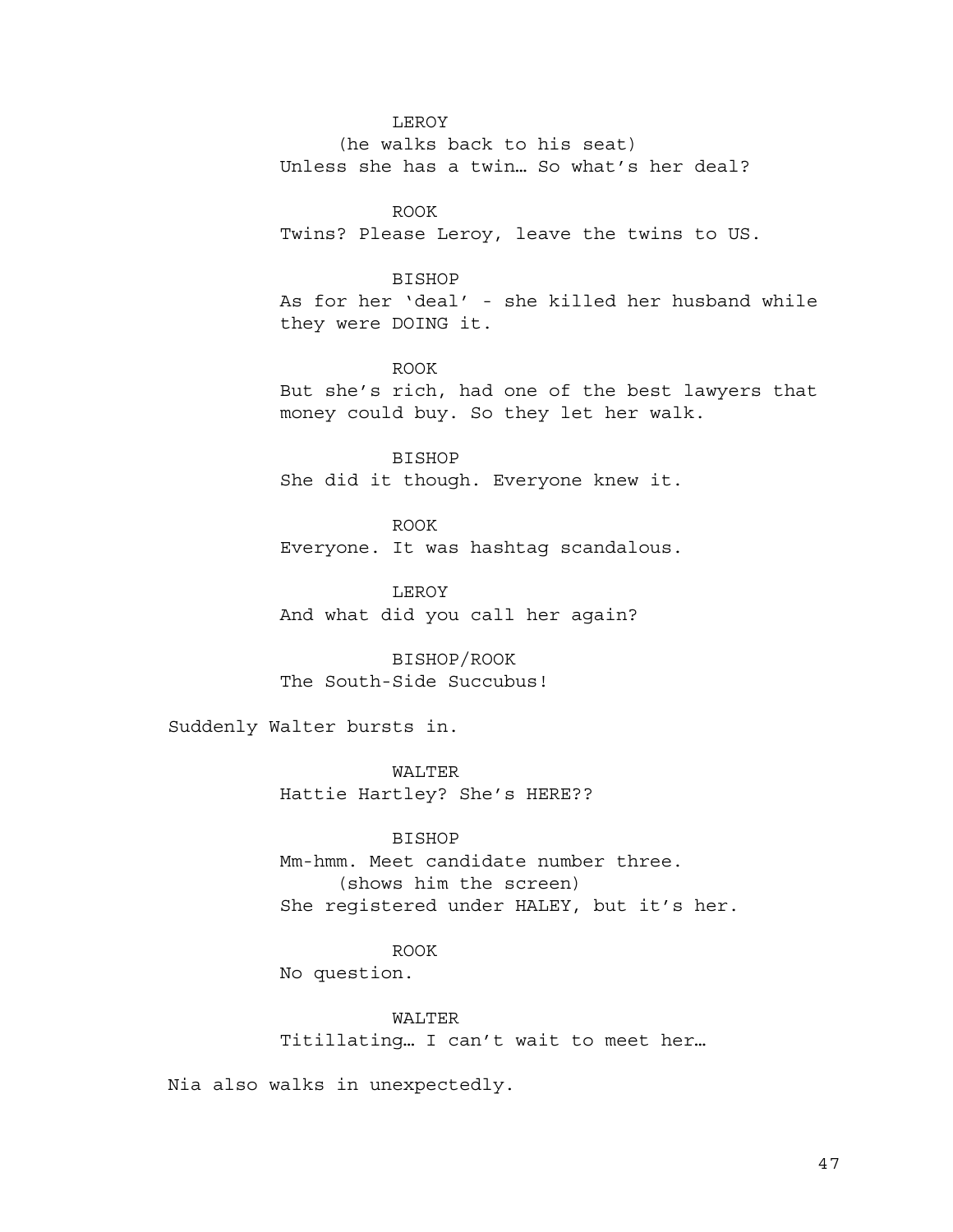NIA Meet who?

WALTER Hattie Hartley.

NIA

Who?

WALTER/ROOK/BISHOP The South-Side Succubus.

NIA Gross. Please don't say that again. Who else?

ROOK So far it's her, Garrett, and Angst Central.

**NTA** And number four?

BISHOP Still looking.

ROOK We'll find 'em though. Although let's be real…

BISHOP It's Hattie. No question.

WALTER I hope so. She can succu MY bus.

Walter skips away and hums to himself. Nia rolls her eyes.

NIA Let me know when you have them all, I need to update the computer.

ROOK Will do, your majesty.

Nia is puzzled, but brushes it off and leaves. The twins continue their search for the final candidate…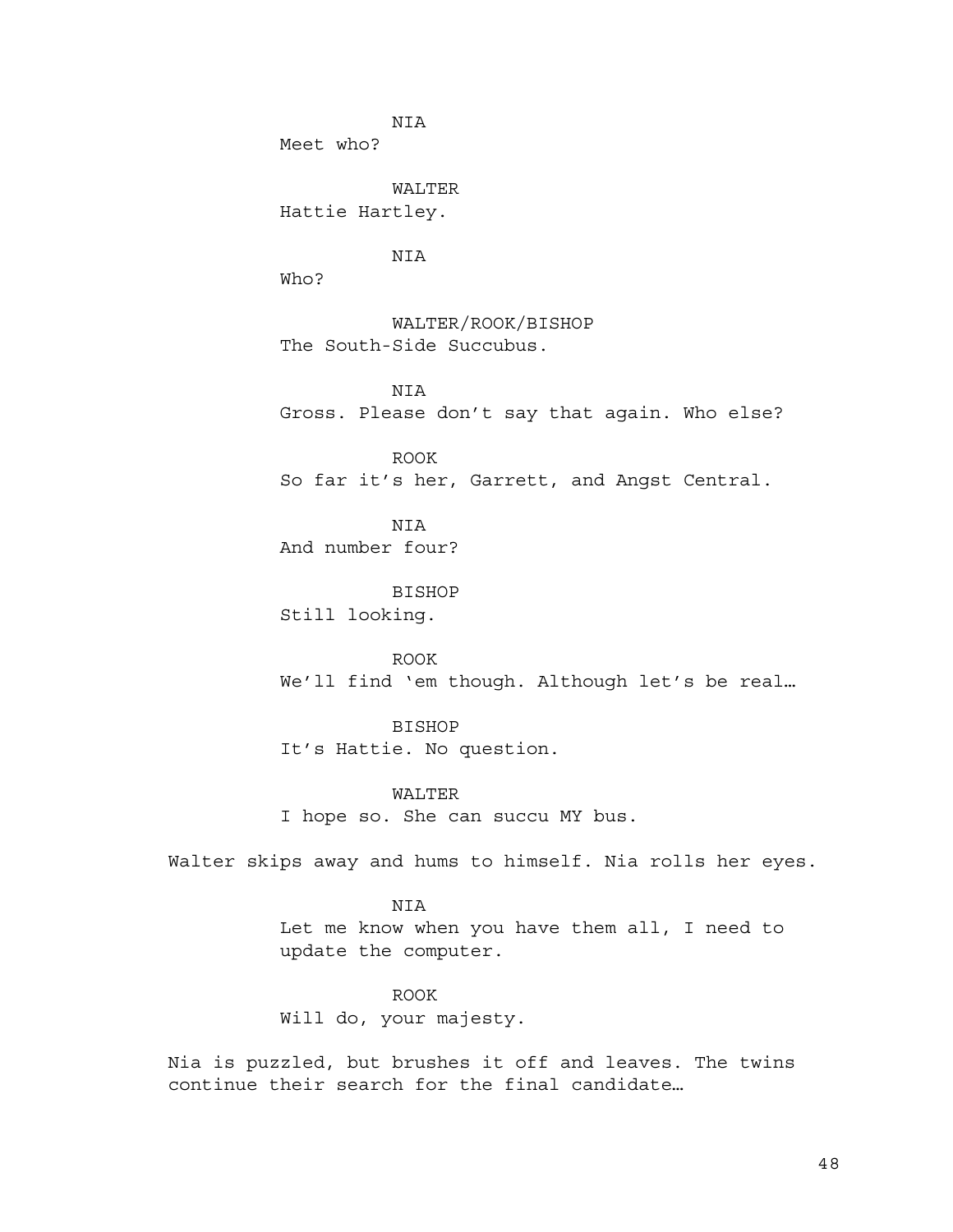INT. MAIN STUDIO SET - DAY

Meanwhile, Josie is a mile high. Nate is genuinely amused watching her giggle and ramble with the other fans.

SWITCH FOCUS TO CHARLES AND SHELLEY.

Charles is taking notes, and Shelley is taking photos. Finally, she puts her phone away and turns to him.

#### SHELLEY

Okay, serious question: why do you take notes?

CHARLES I told you already, to relax.

# SHELLEY

I know that's what you TOLD me, but I'm not convinced that's the whole truth…

(Charles looks up at her) You can take notes ANY time, but this is a once-in-a-lifetime opportunity. For Pete's sake, you are on a GAME SHOW! You are personally part of a cultural PHENOMENON. Which is mind-blowing. But you're not ABSORBING it.

#### CHARLES

Fair. This IS how I absorb it. And truthfully, the magic has worn off on me…

**SHELLEY** 

So you're a regular?

#### CHARLES

Mm-hmm. I assume it's your first time?

#### SHELLEY

It is. I've been meaning to be here forever, especially NOW, since it's being cancelled… (her phone buzzes, she checks the message) Excuse me, sorry. Hold that thought.

She walks by him. He watches her briefly, then goes back to taking notes.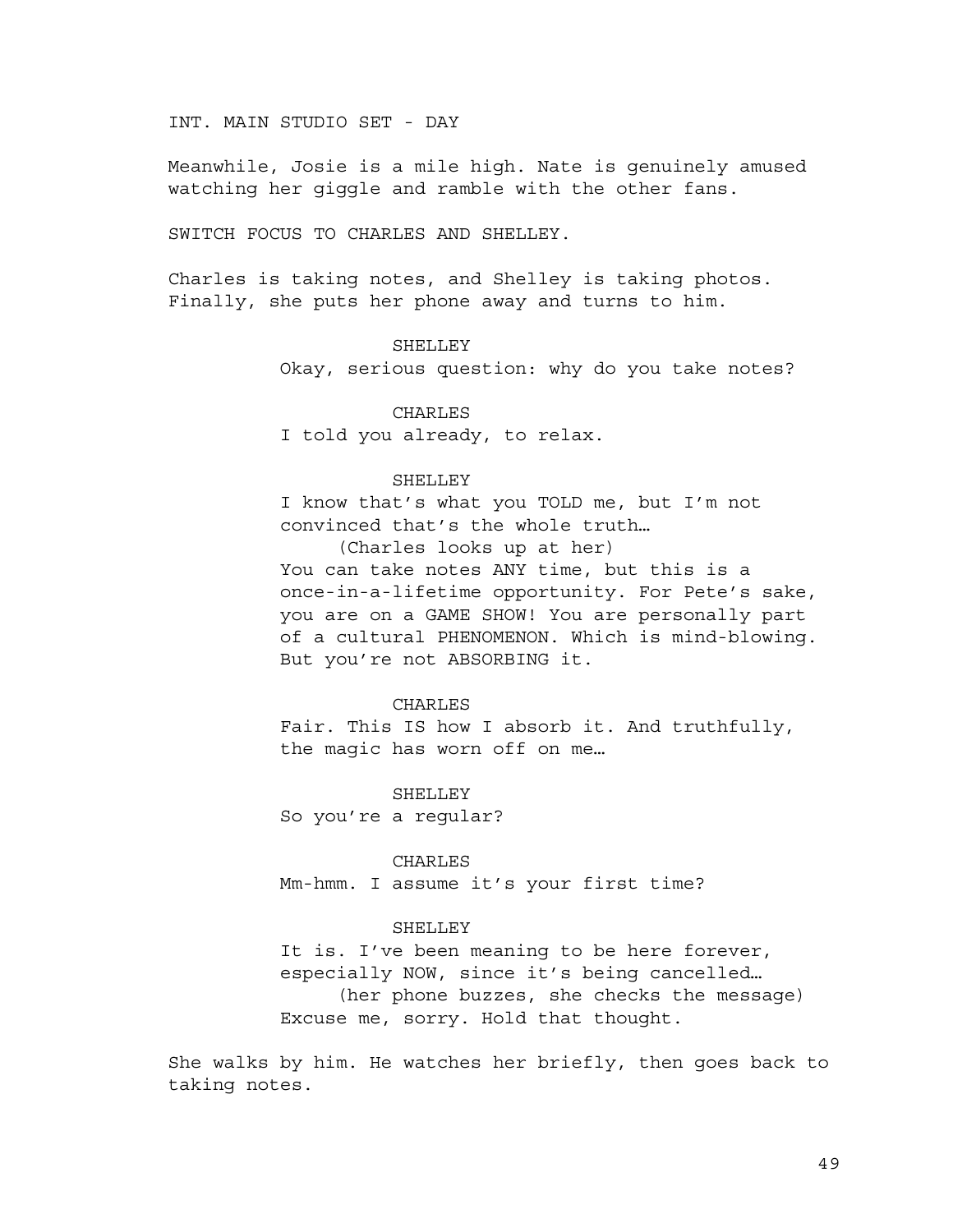# SWITCH FOCUS TO WALTER.

The crowd starts cheering. The green lights go on.

WALTER Welcome back, everyone, to the set of: (with the audience) FAKE IT TILL YOU MAKE IT! (they cheer, then settle down) I like to say, this show combines two classic American traditions: making money fast! (the audience laughs) And pretending to know what you're doing! (they laugh again) Let's give it up for today's two top pretenders: Harold Irwin and Helen Schultz! (the audience cheers) Now, I have to say, we've got a bit of a feud going on here, don't we? Because Helen, you're a dedicated fan of the show, right?

#### HELEN

I am, Walter, my whole family is, we watch it every Tuesday and Thursday.

WALTER And it's paid off! You've been excellent!

HELEN Well thank you!

She smiles giddily as the audience cheers.

## WALTER

But then on the complete other end is Harold. (the audience laughs) Harold has NEVER seen the show before, and yet, somehow has made it this far.

HAROLD

Beginner's luck, I guess.

WALTER

I don't know what else it COULD be…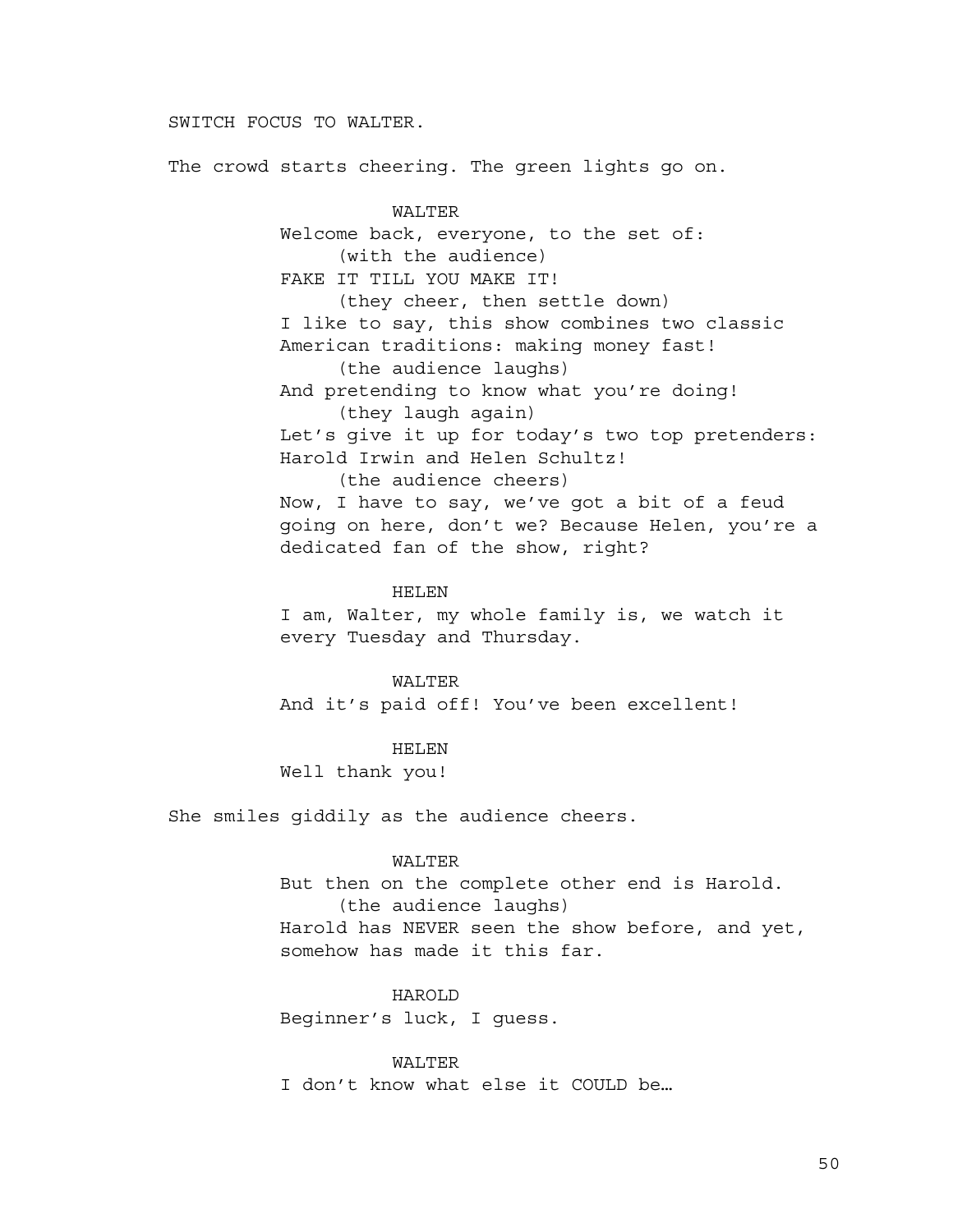The audience laughs, then starts cheering as the curtain rises behind the contestants.

#### WALTER

Whatever it is, I hope you're ready for: (along with the audience) THE PERFECT PITCH!

There's another big sign with the name of the game, suspended over two pastel-colored podiums.

Helen and Harold walk over to the podiums and stand opposite each other. Walter is in the middle, moderating.

#### WALTER

Alright. Let's see who's the fetter babricator. (the audience laughs) What's our pitch today?

The computer scrolls randomly through a list of things: Blockbuster, Sport, Technology, Household Product, Food, Piece of Furniture, Celebrity… It lands on:

#### **AUDIENCE**

BEST-SELLING BOOK.

## WALTER

Best-selling book. Helen, since you know how to play this round, we'll let you start. Tell us about a best-selling book you read recently.

## HELEN

Hmm… Well, I did read an interesting mystery on the New York Times Best-Seller list, it was an intriguing story about… A woman who supposedly… She worked as a con artist, and her father was, he tried to be part of the con with her.

BUT, there was some obvious tension, because of their troubled past, and so she actually ends up tricking HIM, but making him- making him THINK that it was all part of her plan. But of course, spoilers, it ends with them reconciling, and leaving that life behind.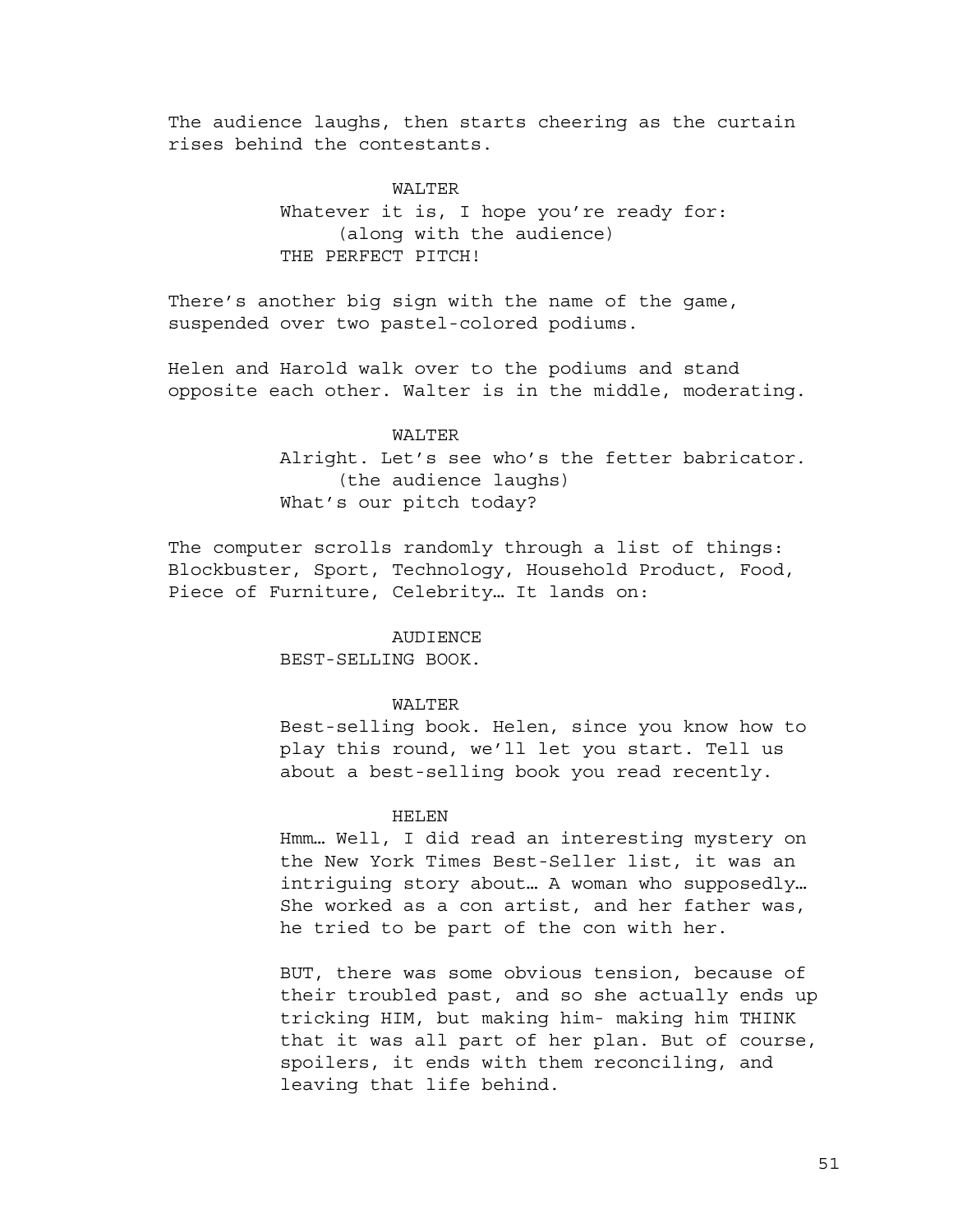The audience applauds loudly as Helen smiles sincerely and takes a bow. Walter is stunned.

# WALTER

Helen, that was… Was that all on the spot? (she nods) Wow… Let's give her another hand, folks! (the audience cheers, Helen blushes) Tough act to follow, Harold.

#### HAROLD

I'll say. So let me get this straight, it's not, I'm not describing a REAL best-seller, right?

# WALTER

You are not, hence the 'Fake it' part.

The audience laughs. Harold thinks it over for a minute.

# HAROLD

Alright, I think I got something… It's about… Okay, so I also read a Times best-seller, which was about a student who was super obsessed with the SATs. He had it down to a science, like, he was a pro. And what else…? So, other students, they would pay him to take the test for them.

But eventually… Hmm, so the guy, the guy learns that there's more to life than tests, and so he… Oh, okay, and so the book ends with him failing on purpose, and moving on with his life.

Walter and the audience are also impressed with his story, and they cheer loudly for him.

Harold grins and looks out at Garrett, who's actually flattered that Harold used his comments for inspiration.

## WALTER

I must say, Harold, not bad for your first time, you've certainly got the hang of things.

HAROLD Thank you. I'm doing this for my wife, Tessa.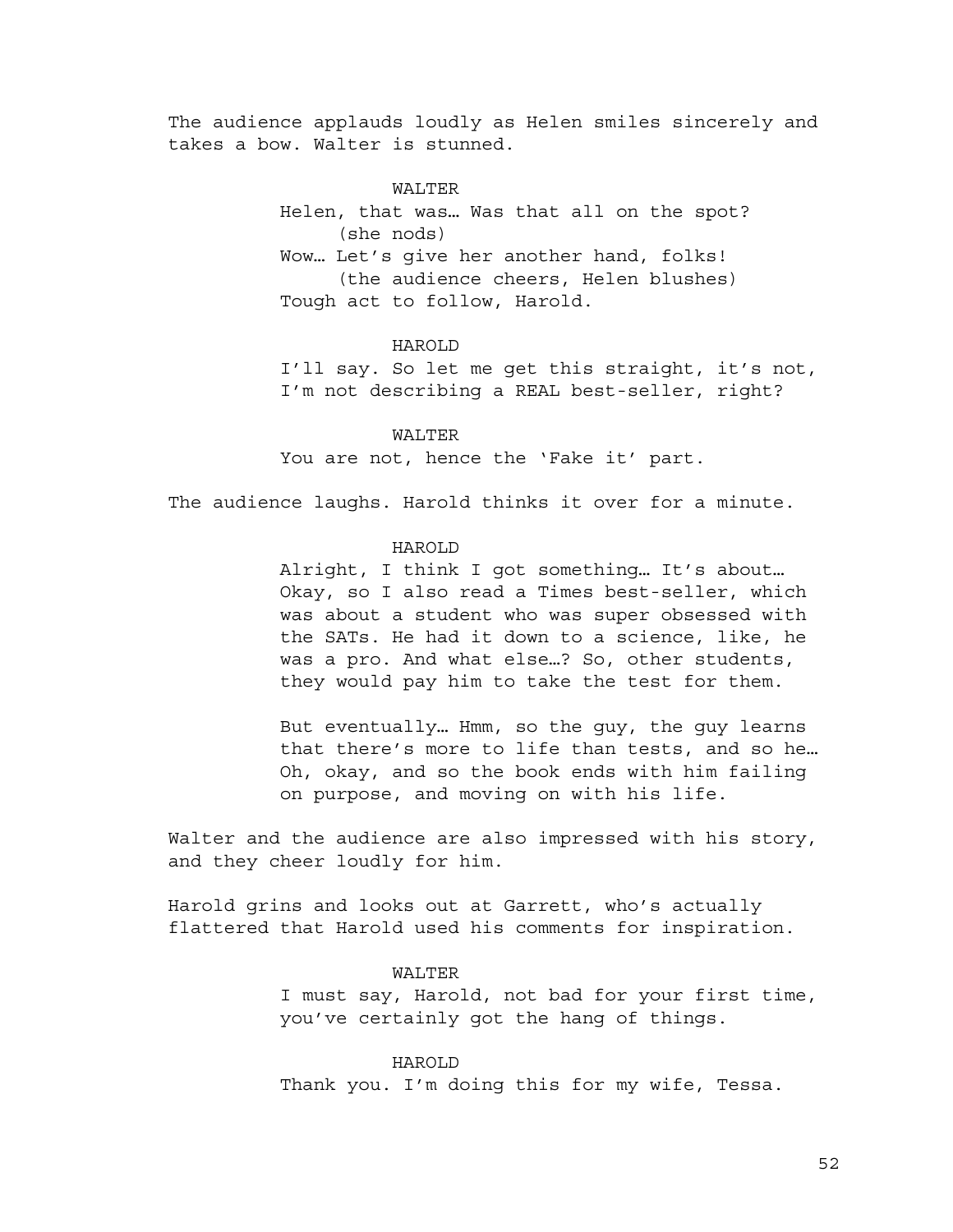The audience aww's romantically.

WALTER

That's great. I'm sure Tessa is thrilled.

HAROLD I certainly hope so. We're on our honeymoon.

## WALTER

You're just having a great day, aren't you? (Harold nods and grins) Is she in the audience.

#### HAROLD

Nah, she's in our hotel room with another guy. I'm just here to stick it to her.

Walter and the audience go dead silent. Harold keeps smiling proudly.

# WALTER

Well… That's… Okay, shall we vote?

The room is awkwardly quiet as the audience votes, and Helen wins every vote almost immediately.

## WALTER

Oh thank God. Helen! You've won \$1000, AND, you'll be in the final round. Congratulations! (the audience cheers wildly) Harold… (he doesn't know what to say) Coming up, Helen will have the chance to win \$2000 on the final round of today's episode! We'll be back, don't chan the change-el!

As the audience cheers, Harold happily steps out of the spotlight and returns to his seat. Walter and Helen smile and wave at the camera until the green lights turn off.

# WALTER

Alright people, last round, keep it up!

Same routine: the crowd chats while the stage is reset.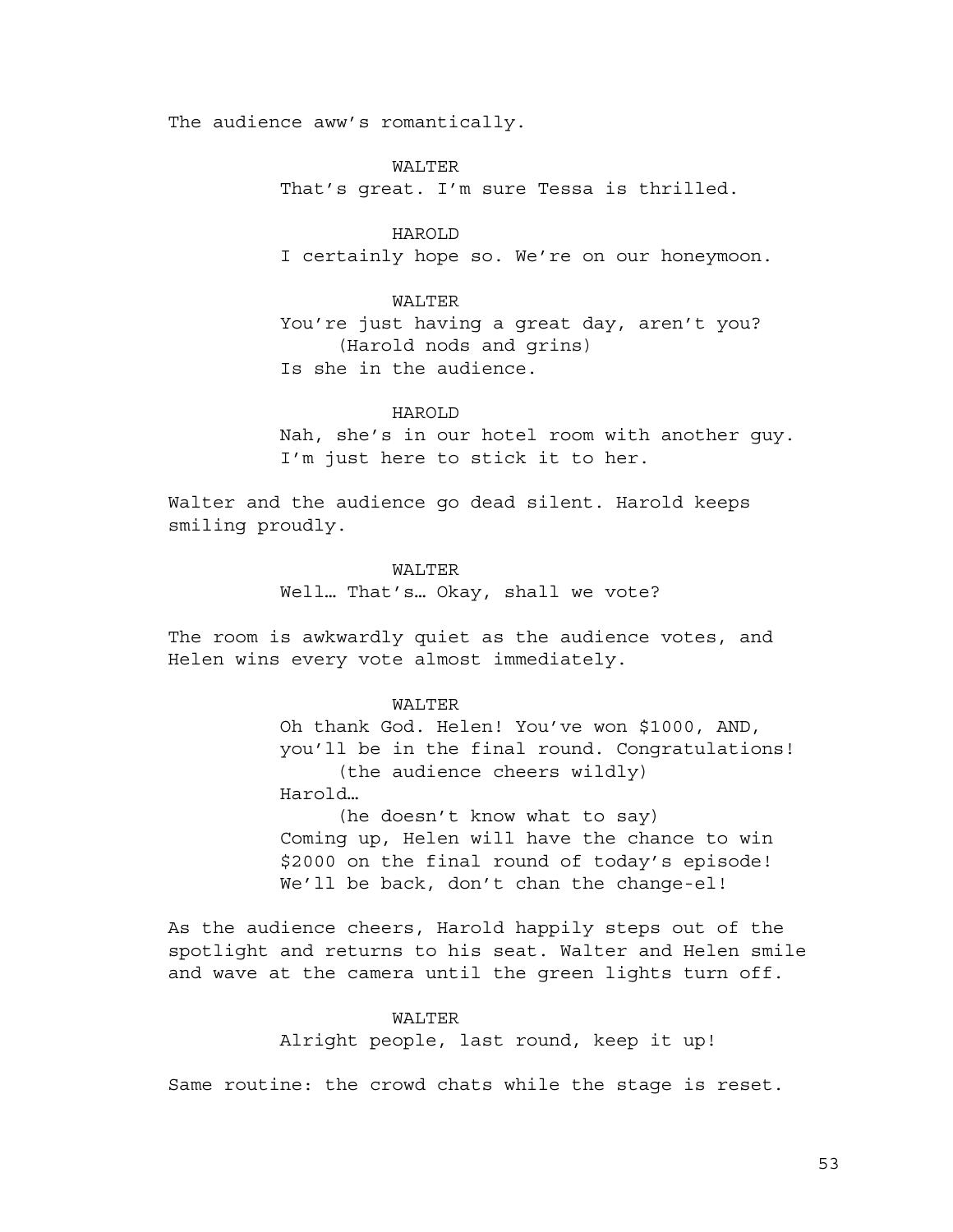# SWITCH FOCUS TO GARRETT AND HAROLD.

# GARRETT

Welcome back. I see you ignored my advice, but still turned in an admirable performance.

#### HAROLD

I knew what I was doing.

## GARRETT

I don't understand, you, you had it in the bag, why did you-

# HAROLD

Why'd I self-destruct? (Garrett nods) Because of that book I read. About the SAT guy. (he winks at him) You'll understand when you're older.

#### **GARRETT**

Please, don't patronize me. I understand that there's more to life than winning.

# HAROLD

Do you? (Garrett is silent) Hey, want to split the prize money?

GARRETT Are you trying to buy me off?

# HAROLD

No… I wouldn't have made it this far if you hadn't helped me out, so I'm good to split it…

# GARRETT

I don't want your dirty money. (he gets up intensely) I need to speak to somebody. Excuse me.

He awkwardly squeezes past the sleeping old man, which completely deflates his intense exit. Harold chuckles as Garrett tries to maintain his intense composure.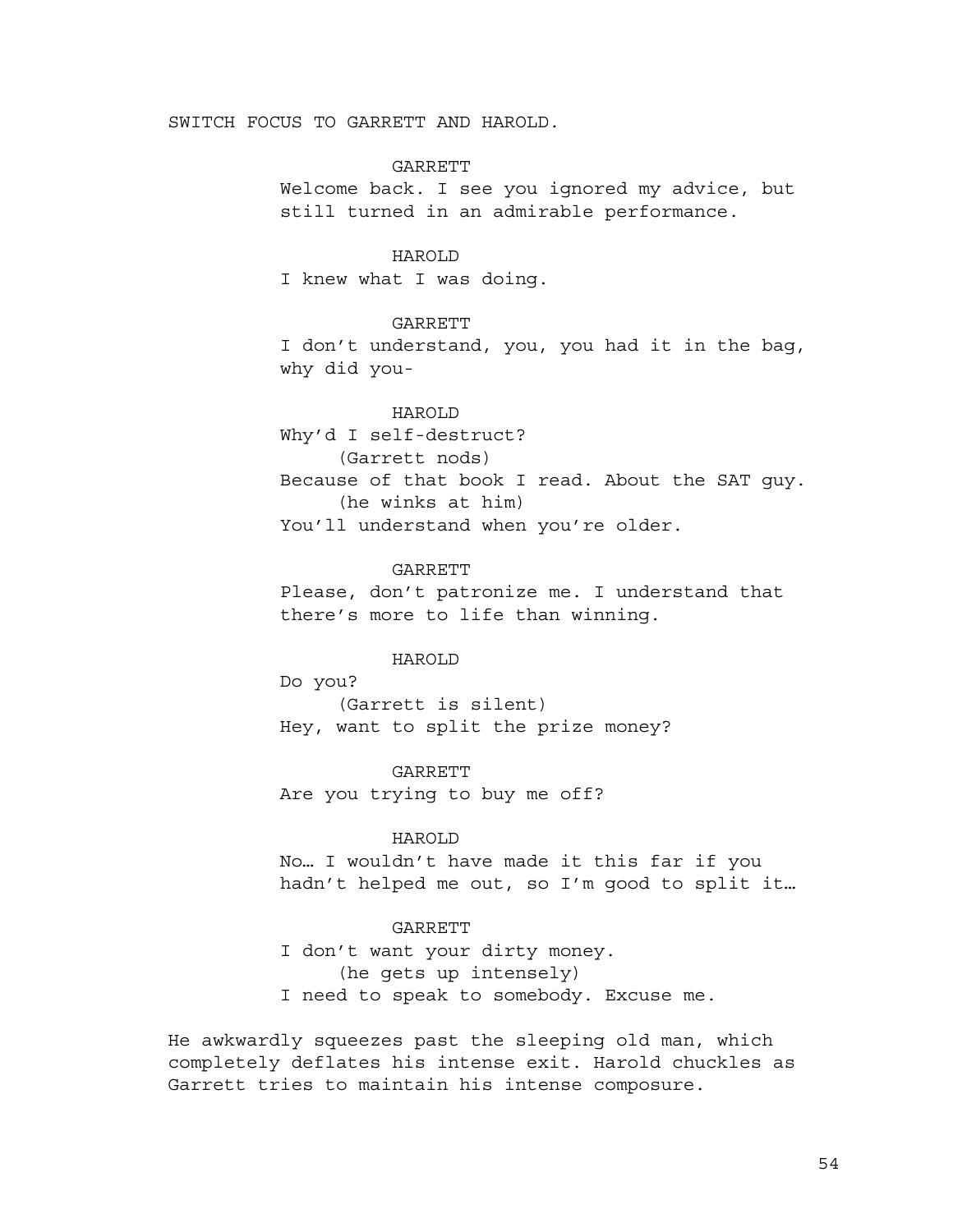SWITCH FOCUS TO CHARLES.

Charles's note-taking is interrupted by the sight of Shelley returning with a giant fruit basket on her head.

CHARLES

Umm…

INT. SECURITY ROOM - DAY

Rook is fixated on one of the monitors.

ROOK

What the…

She's looking at Shelley wearing the fruit basket.

BISHOP What is it? (she looks at the screen) Who's that?

ROOK Not sure. But what an accoutrement. Is she the… (she rewinds the footage) No, it's not who I thought. (the footage goes back to the beginning) Wait! Yes, it is! Trenchcoat lady. She went from trenchcoat and hat and sunglasses- (she fast forwards) To a normal outfit. (the video catches up with the livestream) To a-

BISHOP A fruit basket. But why?

ROOK I have no idea. But talk about odd. Have you found anyone else?

BISHOP Nope, nothing out of the ordinary.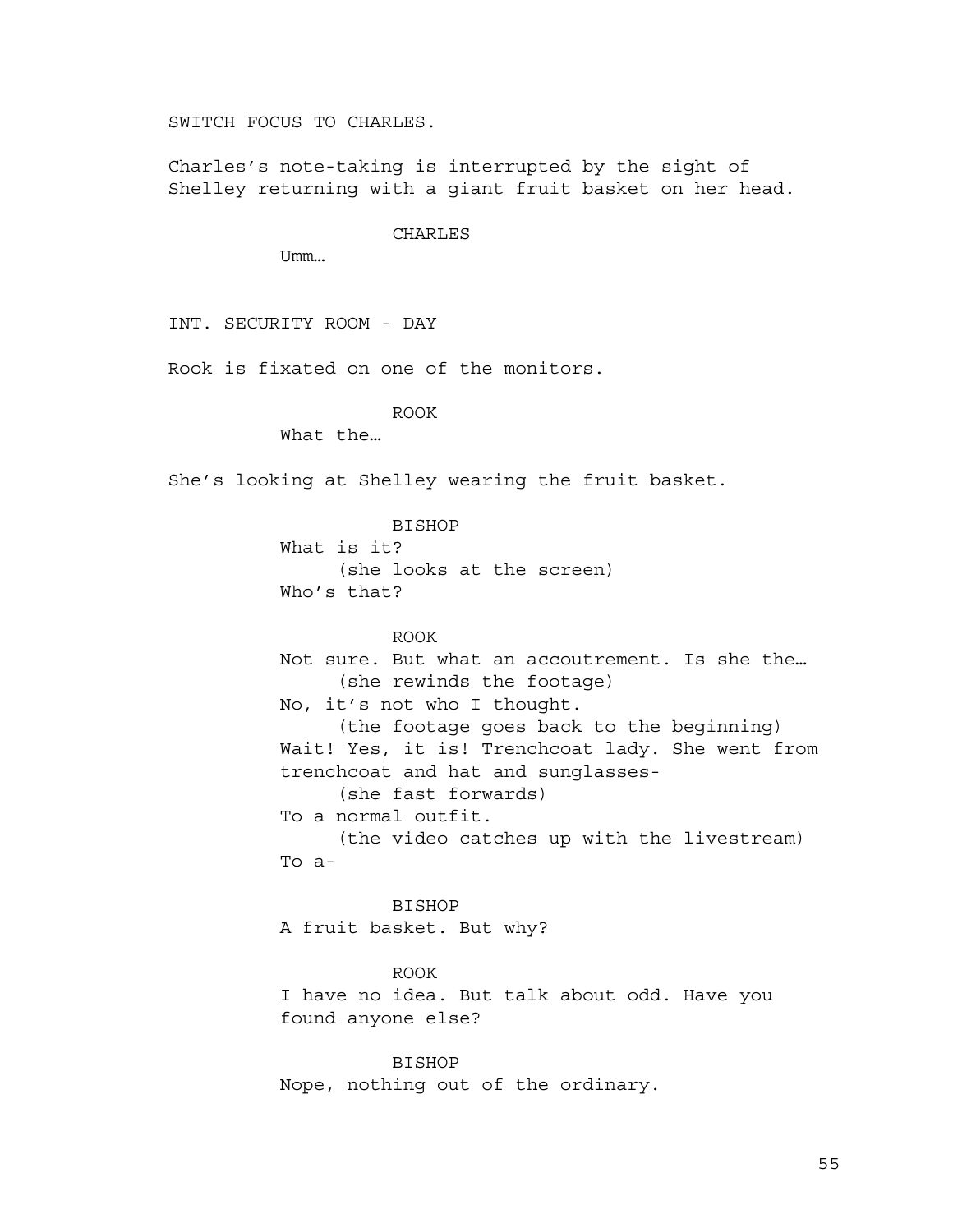# LEROY

You should just pick fruit basket lady and be done with it.

ROOK Hate to say it Leroy, but I think you're right.

BISHOP

Quick, good knight, ride off into the forest, tell your somber tidings to the king and queen.

# LEROY

Yeah, yeah…

Leroy grumbles half-heartedly, slowly stands up, then goes to look for Walter and Nia.

#### ROOK

The board was set. On one side, the king, queen, bishop, rook, and knight.

BISHOP

On the other side, four pawns.

# ROOK

One angsty teen.

# BISHOP

One desperate superfan.

ROOK

One succubus.

BISHOP And a woman with fruit on her head.

ROOK The stakes couldn't be higher.

BISHOP The kingdom was on the verge of being cancelled.

ROOK But that was all about to change…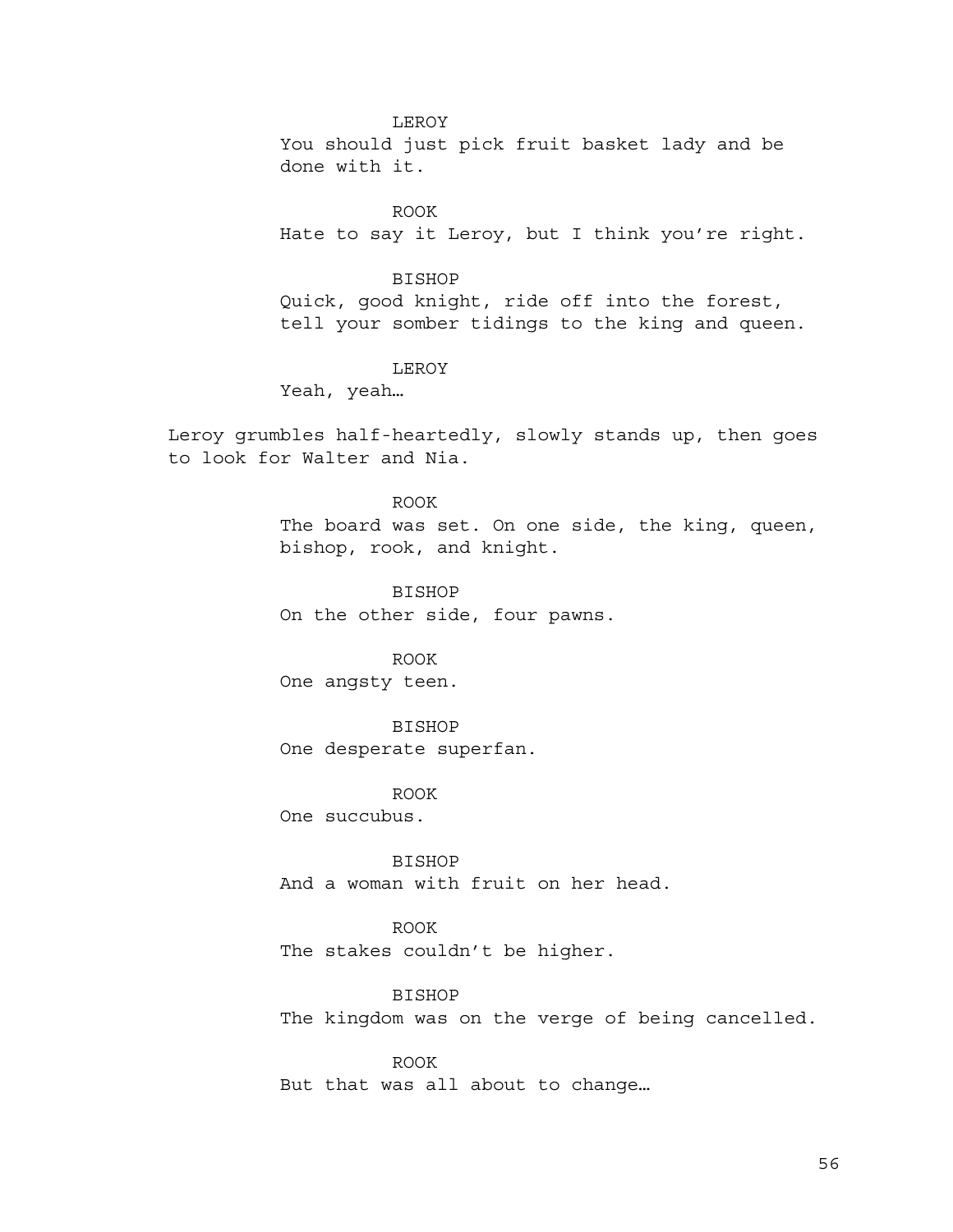INT. STUDIO HALLWAY - DAY

Leroy finds Walter first. His microphone is being adjusted by a technician.

> WALTER Ah, Leroy! Just the man that wants to see me right now. (whispers) Has the fourth package arrived?

# LEROY

It has.

WALTER (at normal volume) Good. Godspeed! (Leroy leaves. Walter smiles and turns to the technicians) You're fired! (the technician is startled) Not really.

Next, Leroy looks for Nia. He sees her walking angrily while Garrett follows her.

## GARRETT

Think of it like a Make a Wish request, with me, the terminally obsessed fan, and you, the-

#### **NTA**

(turns towards him) OH MY GOSH, YOU WILL BE ON THE EPISODE! OKAY??

Garrett stops, suppresses a smile, and leaves. Nia doesn't notice Leroy as he follows her.

#### LEROY

Ms. Bartlett?

#### NIA

#### WHAT??

She stops and composes herself.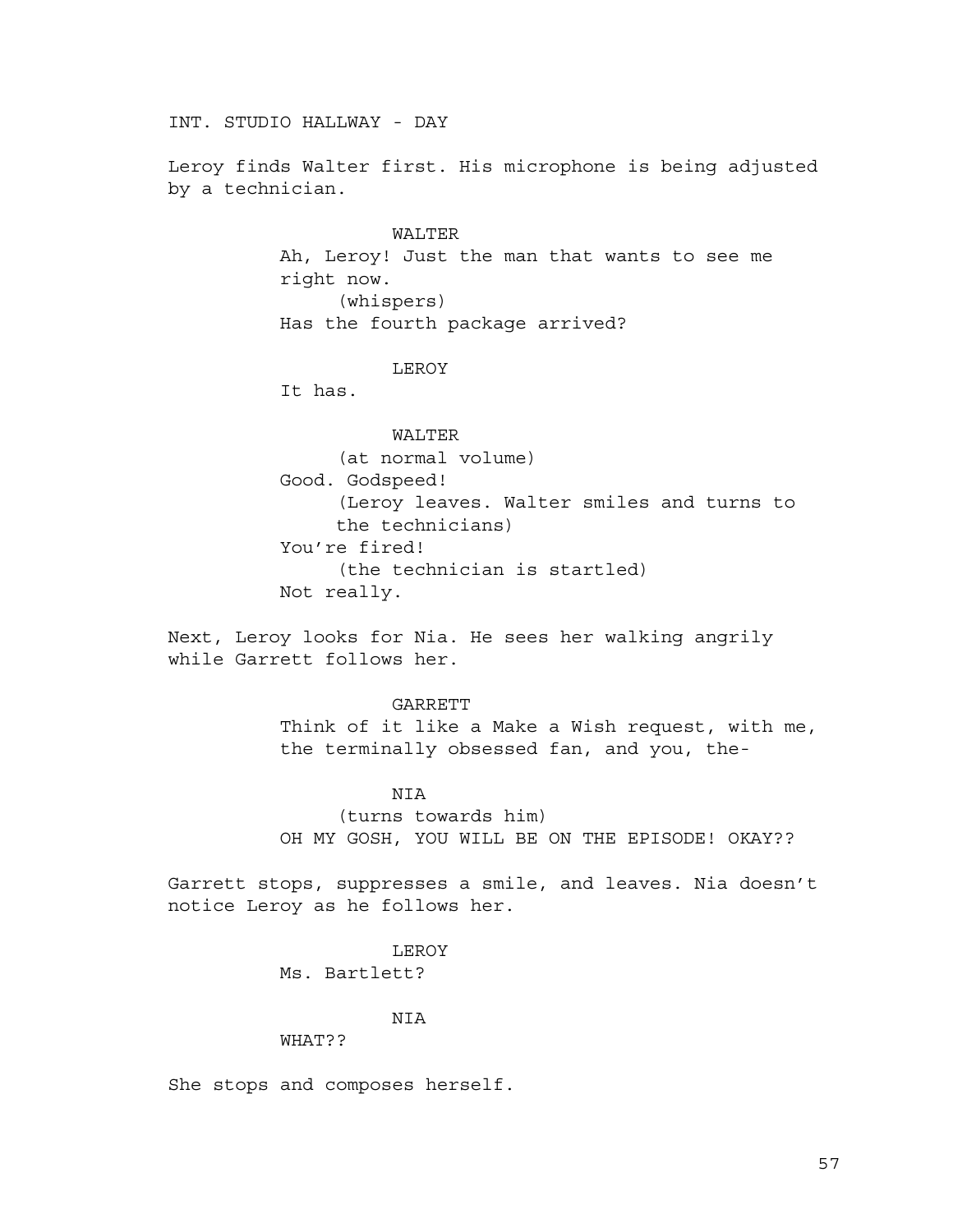NIA

Sorry.

LEROY

No worries, you've got a lot on your plate. (she nods in agreement) Just letting you know, we have the fourth one, whenever you want to swing by, we'll have their seat assignments ready.

**NTA** 

Who is it?

LEROY Don't know her name. Gal with a fruit basket.

NIA Sure. Why not.

She walks away in disbelief. Leroy returns to his post.

INT. MAIN STUDIO SET - DAY

The crowd cheers. The green lights turn on. Garrett finds his seat, and Harold is surprised to see him grinning from ear to ear.

WALTER

Welcome back America to the final round of: (with the audience)

FAKE IT TILL YOU MAKE IT!

(they cheer, then settle down) I'm here with Helen Schultz, our resident faker.

Helen has been just SUPERB today, hasn't she? (the audience cheers)

Now Helen, what'll you do if you win this round? You've already got twelve-hundred dollars, and you could win an extra two thousand… Any plans?

#### HELEN

Well, I think my family and I will probably take a vacation, maybe go to Hawaii, I just- it's, everything is so surreal right now.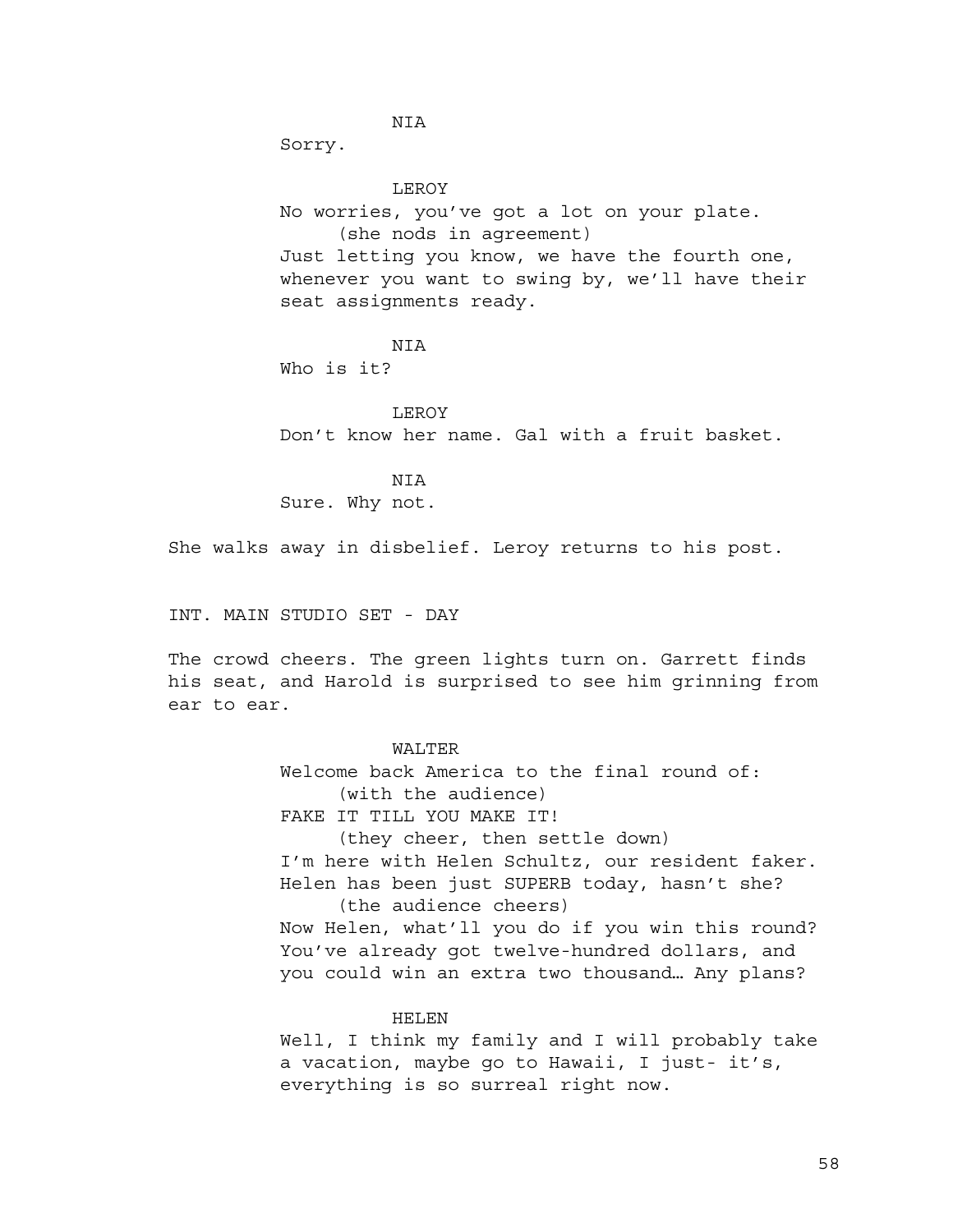#### WALTER

I know what you mean. Being on the other side, it's something else. But you're well on your way to that vacation, and I couldn't think of a more deserving winner.

(the crowd cheers) Are you ready for the final round?

HELEN I am, I'm incredibly ready.

WALTER INCREDIBLY ready, I love it! (as the curtain goes up) Let's play: (with the audience and Helen) LAST MINUTE STAND-IN!

This set is minimalist. As usual, there's a neon sign with the title of the game. Beneath it is a bright lime-green circular platform. And on the back wall is a giant timer with 1 minute on the clock.

Helen eagerly goes to the center of the platform. The timer is still at 1 minute, it hasn't started yet.

## WALTER

Alright Helen, I won't drag this out, you know how this round works. Computer! Tell us, what is Helen standing in as?

The computer monitor scrolls through random occupations, before landing on:

> AUDIENCE FLIGHT ATTENDANT.

> > WALTER

Flight attendant. Pretend like this is on your trip to Hawaii. (Helen and the audience laugh)

On your mark… Get set…

He gives the signal. The countdown starts.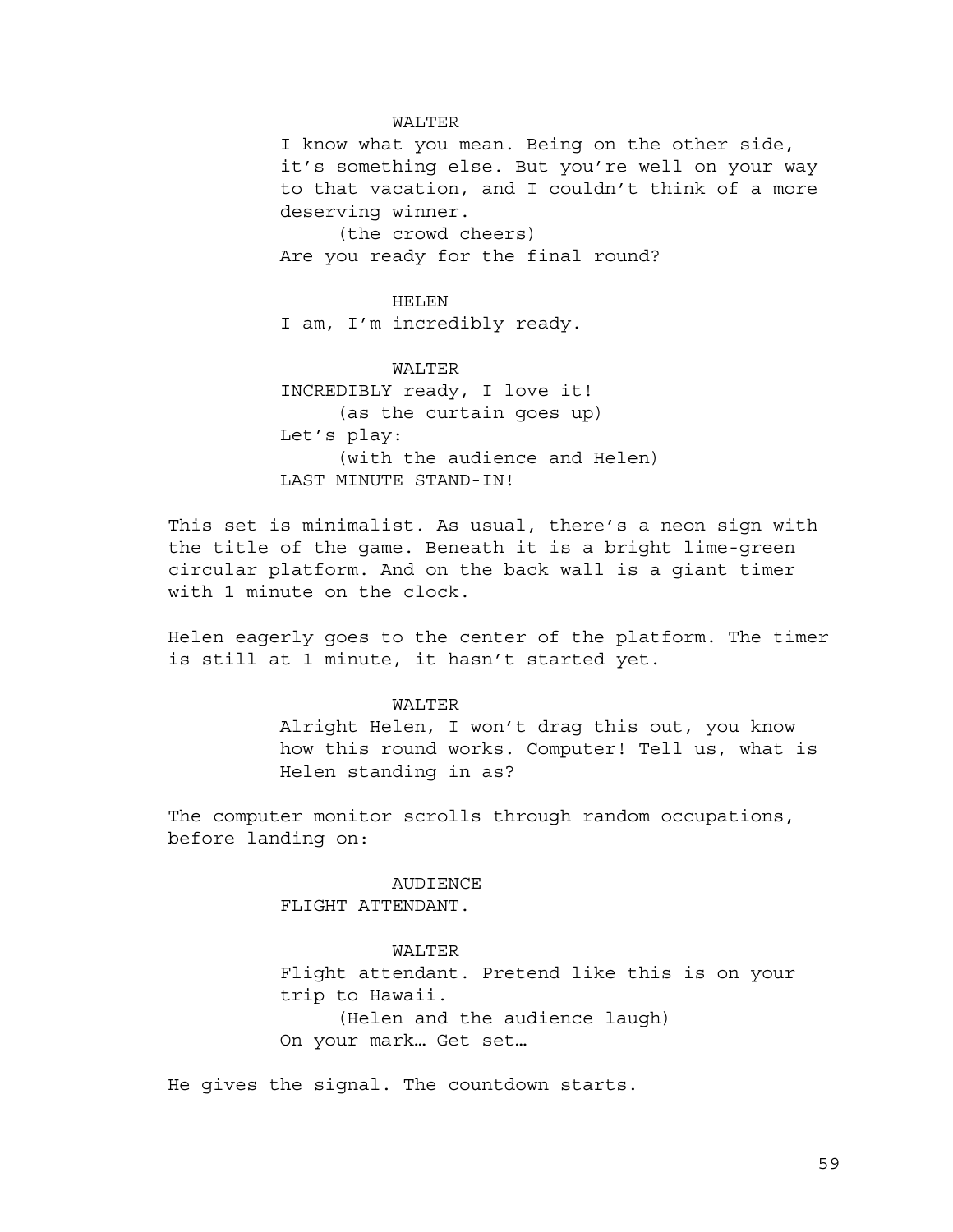HELEN

Hi, hello, good afternoon ladies and gentlemen, we'll be taking off shortly. Nonstop flight from Austin to Honolulu.

(53 seconds left)

We have a brief safety demonstration, so if you, could I have your undivided attention please. Please be sure to fasten your seatbelts and stay seated while the seatbelt sign, light, is on. (42 seconds left)

If there's a water landing, we have life jackets under your seat, please inflate those if needed, and your seat cushion will also double as a

flotation device. Hopefully we won't need to, but we are flying to Hawaii today, so that's a distinct possibility

(she bursts out laughing with the audience, then quickly refocuses. 27 seconds left)

If we… Oh, if we lose cabin pressure, a mask, oxygen masks will pop out of the- they'll, from the overhead area. Please put your mask on first if you're travelling with children, and then put theirs on when you're done.

(15 seconds left)

And finally, the- we'd like to thank you for flying our airlines today, we'll be stopping by later with refreshments and snacks, so please, sit back, relax, and enjoy the flight! (she looks at the clock - 5 seconds) And… Hawaii is LOVELY this time of year!

Zero seconds. The audience gives her a standing ovation, and she almost faints. But she smiles sincerely as Walter walks over to congratulate her.

> WALTER Helen, HELEN! What a performance!! (the audience keeps cheering) I think I know the answer, but audience, was Helen convincing as a flight attendant?

The audience is overwhelmingly proud of her, and she's moved to tears by their support. But they're tears of joy, and she can't stop laughing with relief.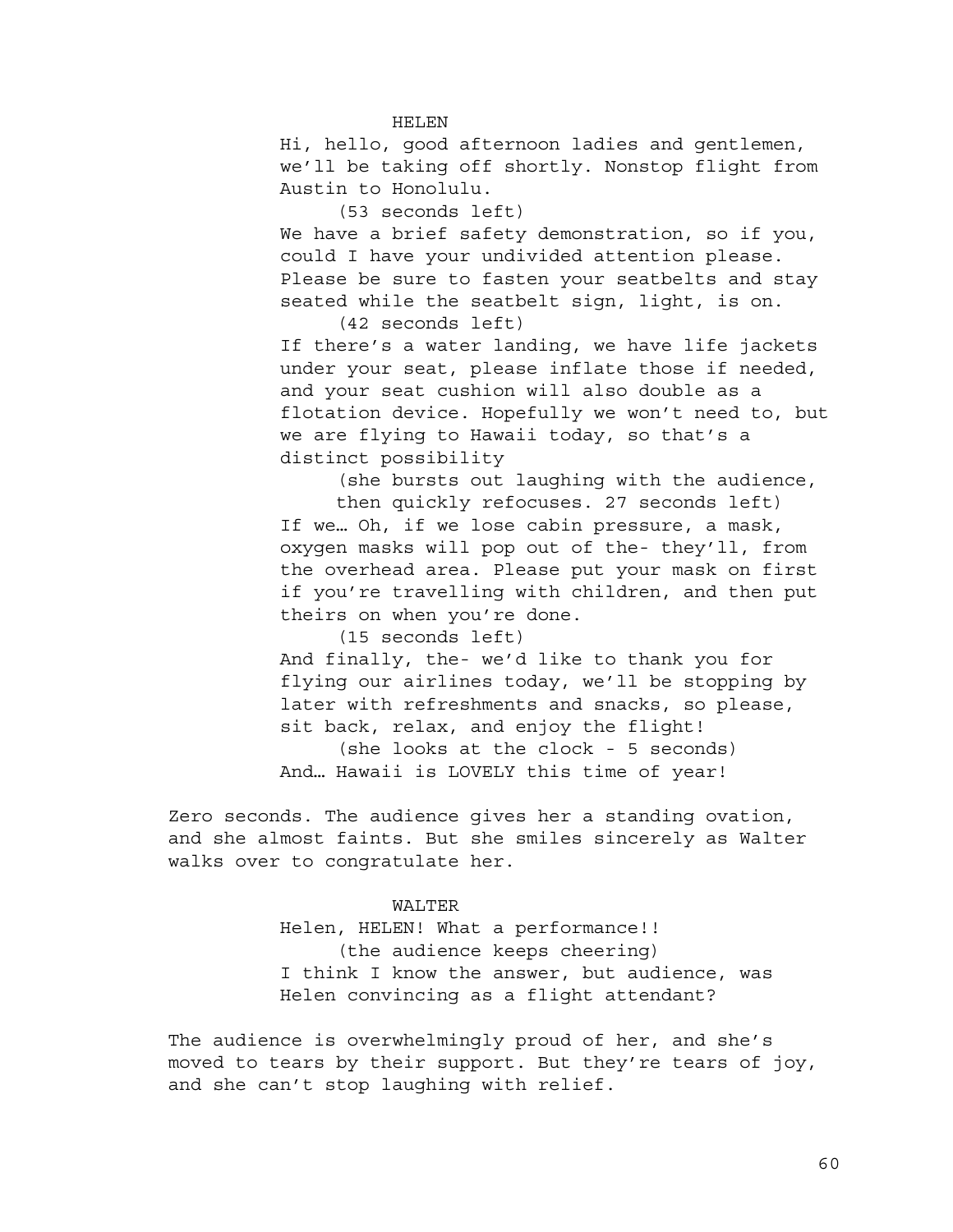WALTER I don't know, I think it's UP IN THE AIR. (they all laugh) Kidding! Helen, congratulations, you've won an additional TWO THOUSAND DOLLARS!! (more cheering) Thank you everybody! Until next time!

The audience continues to cheer for Helen even after the green lights turn off.

Finally, they settle down, Helen walks cheerfully offstage, and Walter addresses the crowd.

# WALTER

And to think, we're only halfway done! (they laugh and cheer) Alright, we'll have a fifteen, catch that, FIFTEEN MINUTE intermission. So stretch, get up, use the restroom if you have to, and then we're back for the FINALE- (they cheer) Which might be our most KILLER episode yet! There's a fun surprise in store. (the crowd is intrigued) So, be ready in fifteen. And… Break!

SWITCH FOCUS TO GARRETT AND HAROLD.

Garrett is still grinning. Now that the cameras are off, Harold asks him about it.

> HAROLD Okay, I'll bite. What are you happy about?

GARRETT Sometimes, persistence pays off.

HAROLD Oh? You mean you're, you'll be- (Garrett nods excitedly) Wow. Congratulations.

Garrett smiles and rocks back and forth anxiously.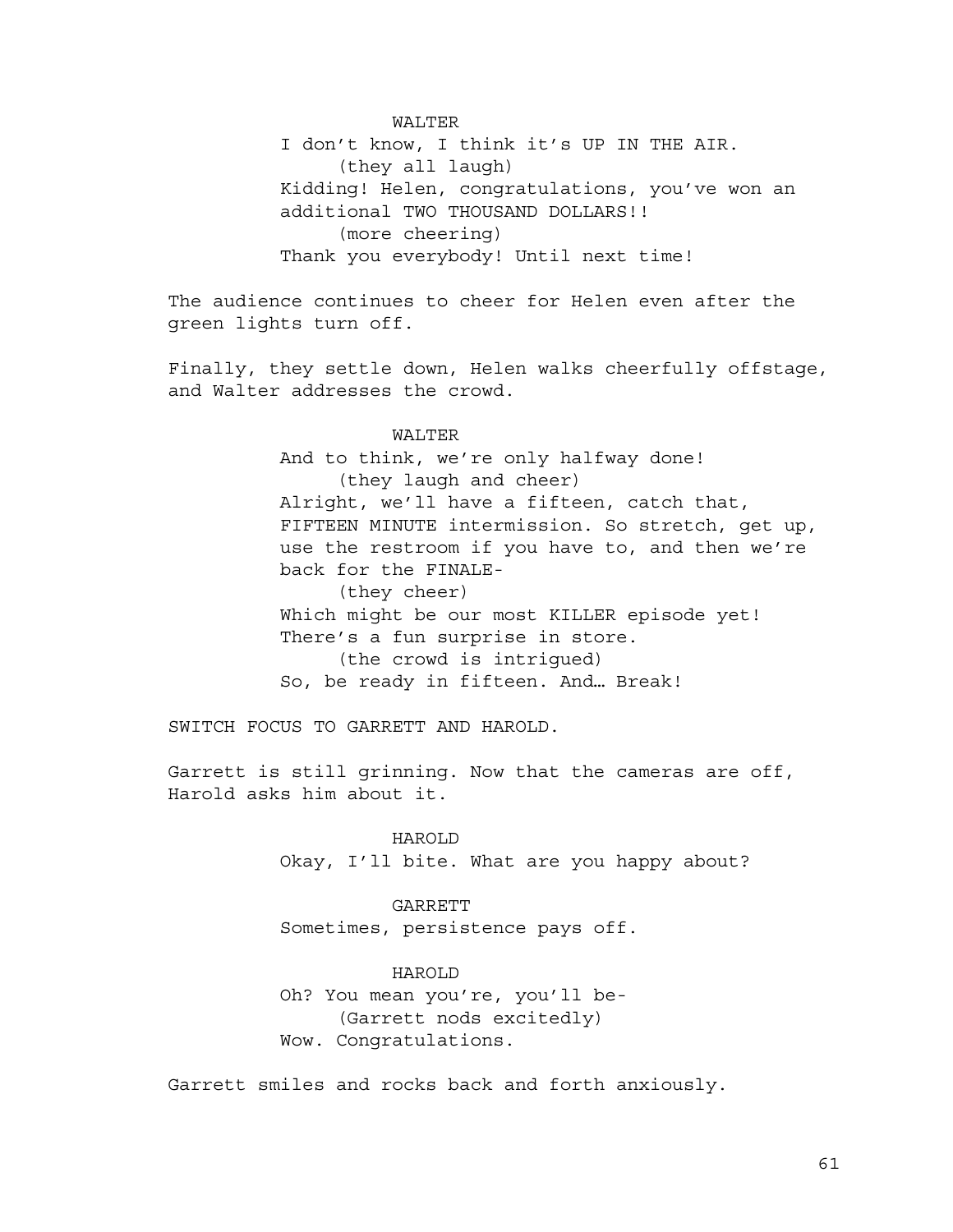SWITCH FOCUS TO JOSIE AND NATE.

Josie practically falls over Nate as she leaves her seat.

JOSIE I'll be just a must-it, musket, MINUTE… (she bursts out laughing) You're so TRIPPY. Get it? Because I'm, you, because I TRIPPED on you. (she giggles) And if this was a TRIP, it's a TRIPPY TRIP.

Finally she manages to leave their row. Nate is actually enjoying this more than he thought.

SWITCH FOCUS TO JOHN AND HALEY.

They're also leaving their row, but much more orderly.

JOHN

We should be back in plenty of time, but we'll keep it quick, just to be safe, and I already texted him, so he's expecting us.

# HALEY

Sounds like a plan.

JOHN Ready to see the inner workings?

**HALEY** That sounds vaguely sexual.

JOHN

I don't think it does… I think YOU are just MAKING it vaguely sexual.

#### HALEY

Either way, yes, I'm ready. (she winks at him) After you.

John smiles back, then they make their way out of the room to the backstage offices.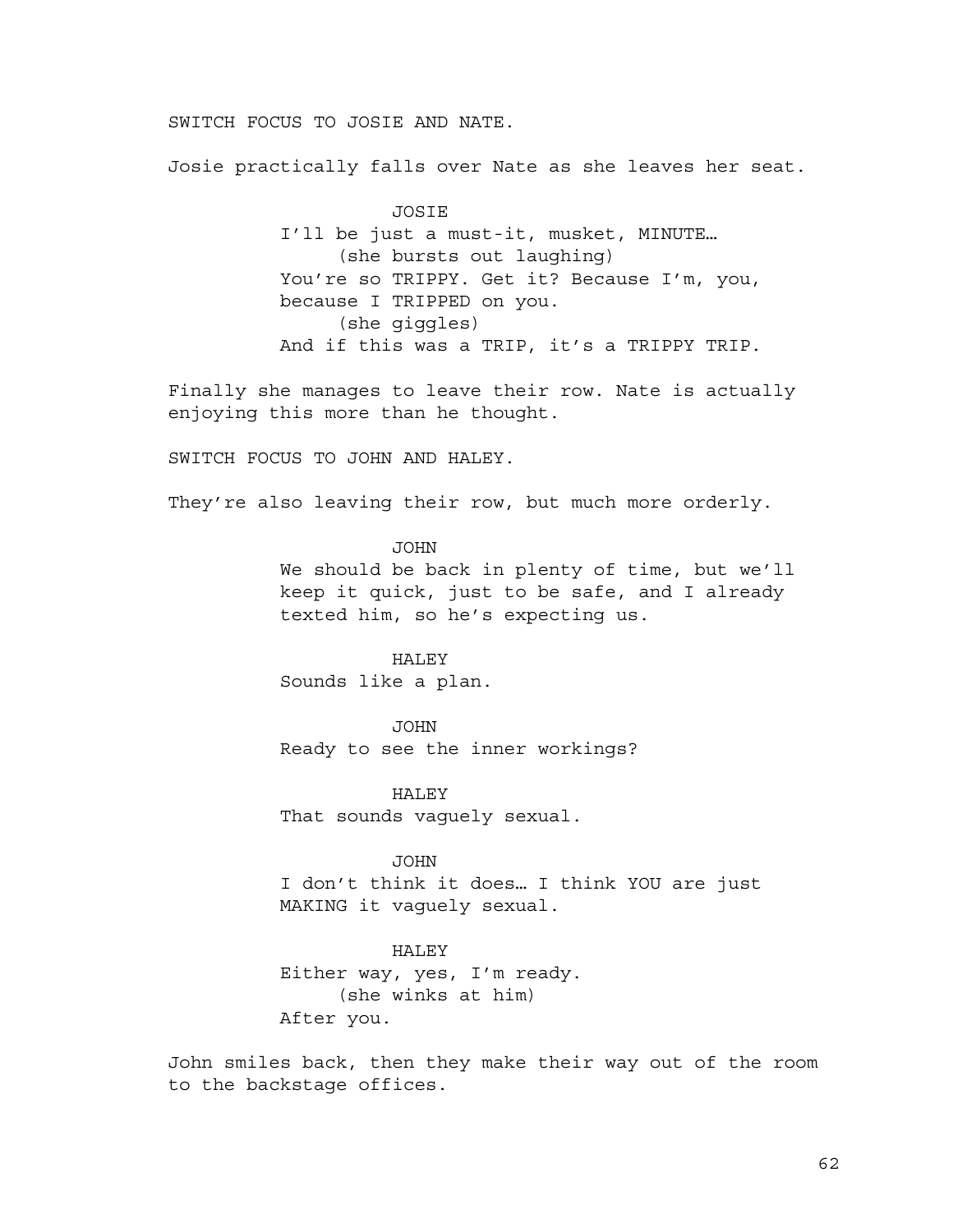SWITCH FOCUS TO CHARLES AND SHELLEY.

Shelley is still wearing the fruit basket. She's surveying the room proudly, like she's royalty.

Charles can't take his eyes off the fruit.

## CHARLES

Dare I ask?

## **SHELLEY**

If I do get chosen, I want to be memorable.

# CHARLES

You certainly will be… You're a lady of many decisions, technically, IN-decisions.

# SHELLEY

I'm flattered.

Charles looks confused.

CHARLES

Why?

#### SHELLEY

Why what?

# CHARLES Why are you flattered? That doesn't make sense. (Shelley winks at him) Forgive me if this sounds indelicate, but do you have dissociative identity disorder?

SHELLEY No… I'm just… Multi-faceted.

# CHARLES

Clearly…

He goes to use the bathroom, leaving Shelley on her own. After a few seconds, she gets a text message, reads it, sighs with relief, and takes off the basket.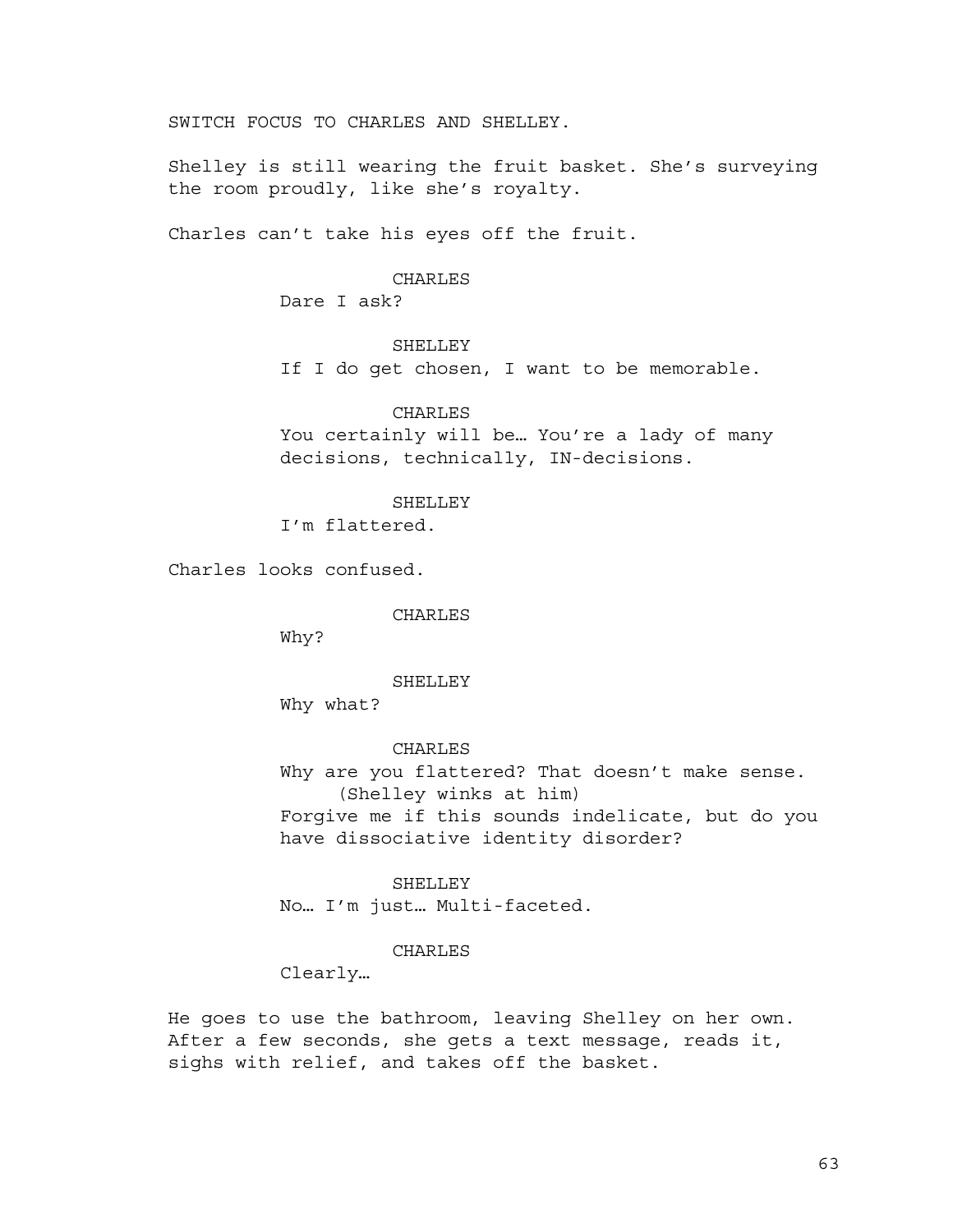INT. SECURITY OFFICE - DAY

Walter is standing by the monitors while Rook and Bishop give their notes on their selections.

> ROOK Now, the obvious suspect here is Hattie.

> > WALTER

Obviously.

BISHOP Angsty teen and fruit basket are PROBABLY just quirky but not deadly.

WALTER But we can't be too careful.

BISHOP And Garrett the superfan, he's probably your other contender.

WALTER

Got it.

ROOK

As for the-

LEROY Hey, sorry to interrupt, but you all might be interested in this. (he waves them over) This is the backstage area… (he zooms in) Isn't that your gal?

The feed is showing Haley, John, and the chef chatting casually backstage next to plates of food.

> WALTER She's diabolical.

ROOK Is that for the food challenge?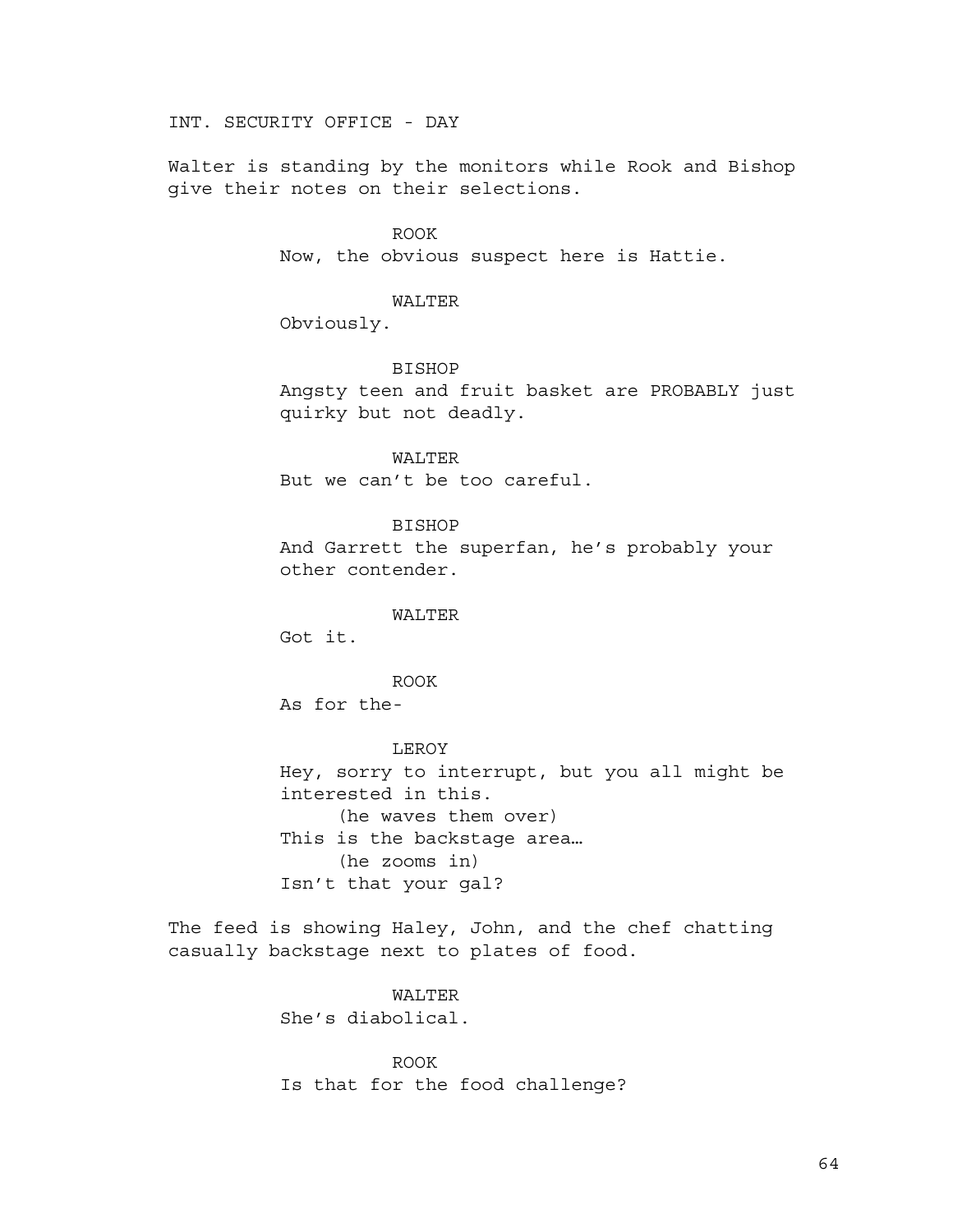WALTER It might be. Where's Nia? (he looks around the room) Where am I?

LEROY The security office…

WALTER Right. NIA? NIA!

LEROY

I'll go get her.

He's about to stand up, but suddenly Nia arrives.

LEROY How did you get here so quickly…

NIA Do you have the list?

ROOK

We do! (she hands Nia a sheet of paper) All four, ready to go.

NIA Perfect. I will cue them up.

WALTER Hey, you're the producer, right?

Nia stares at him in disbelief.

WALTER It's the mad cow. Question: on the critic round, will it be food this time?

NIA No, Walter, the chef is here for fun.

WALTER Why would he be here for fun?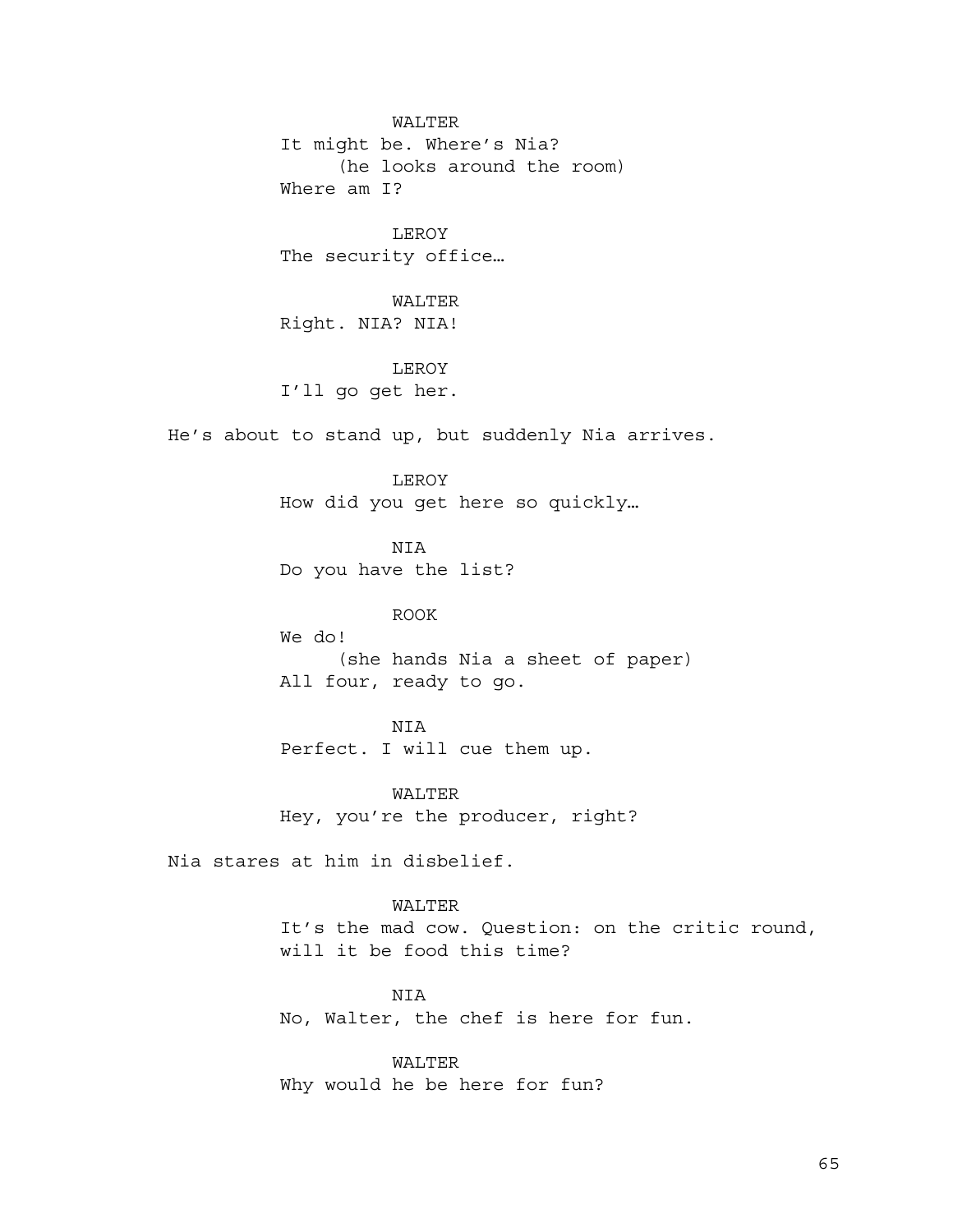NIA It was a JOKE, YES, we're doing FOOD.

WALTER What food specifically?

NIA I think it's foie gras.

WALTER

Exotic…

NIA UGH… (she walks out angrily) WE'RE ON IN FIVE, PEOPLE!

WALTER So what you're saying is-

ROOK Don't eat the foie gras.

# WALTER

No gras. This is so RIVETING! I LOVE IT!

He walks out elatedly. Bishop and Rook fist-bump and pivot in unison towards their monitors. Leroy rolls his eyes.

INT. MAIN STUDIO SET - DAY

Josie returns, still out of it, and trips on Nate again as she goes to her seat.

Charles also returns and is baffled to see Shelley without the hat. She smiles sheepishly at him.

John and Haley return to their seats. Their hands touch, just for a moment, and they exchange romantic looks.

And Garrett is nearly falling out of his seat with anticipation, which Harold finds entertaining.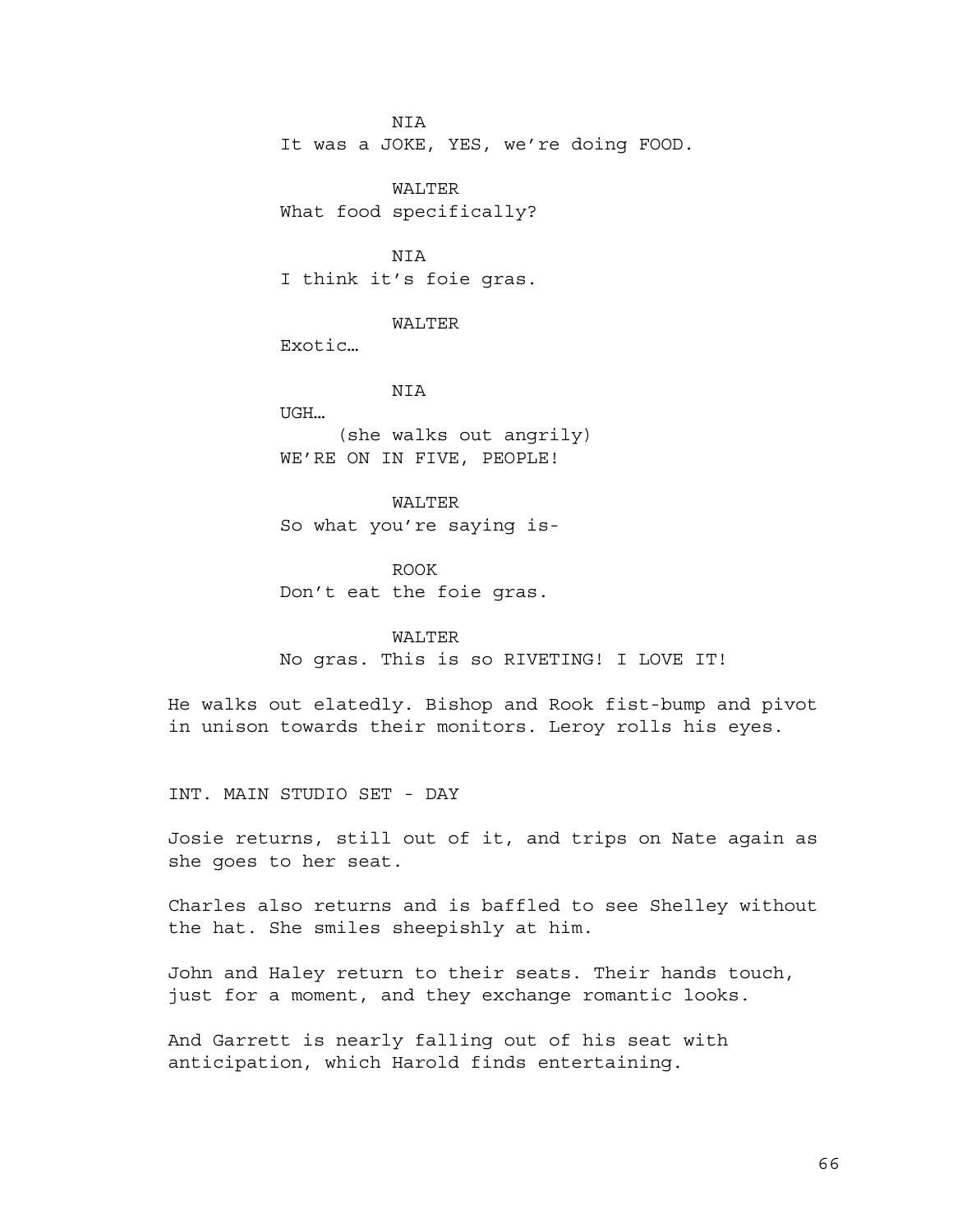Nia is watching from backstage. Walter winks at her, pretends to shoot himself, then strides out confidently. The crowd cheers as Walter kicks off the show. WALTER Hello America, I'm Walter O'Neill, and welcome to the FINAL episode of: (with the crowd) FAKE IT TILL YOU MAKE IT! (they cheer, then settle down) Now, as you know, this isn't just final as in final episode of the SEASON… It's also the final episode of the SHOW. (the audience reacts sadly) I know, I know! Right? Tell you what, I promise that tonight's show will be GRIPPING. NIA (to herself) Don't say it… WALTER That it'll be EXPLOSIVE! NIA Don't. WALTER It'll be FULL of surprises. NIA Say. WALTER And one of those surprises is: NIA It. WALTER OUR VERY OWN GOSPEL CHOIR!

Nia is taken aback. Walter grins playfully.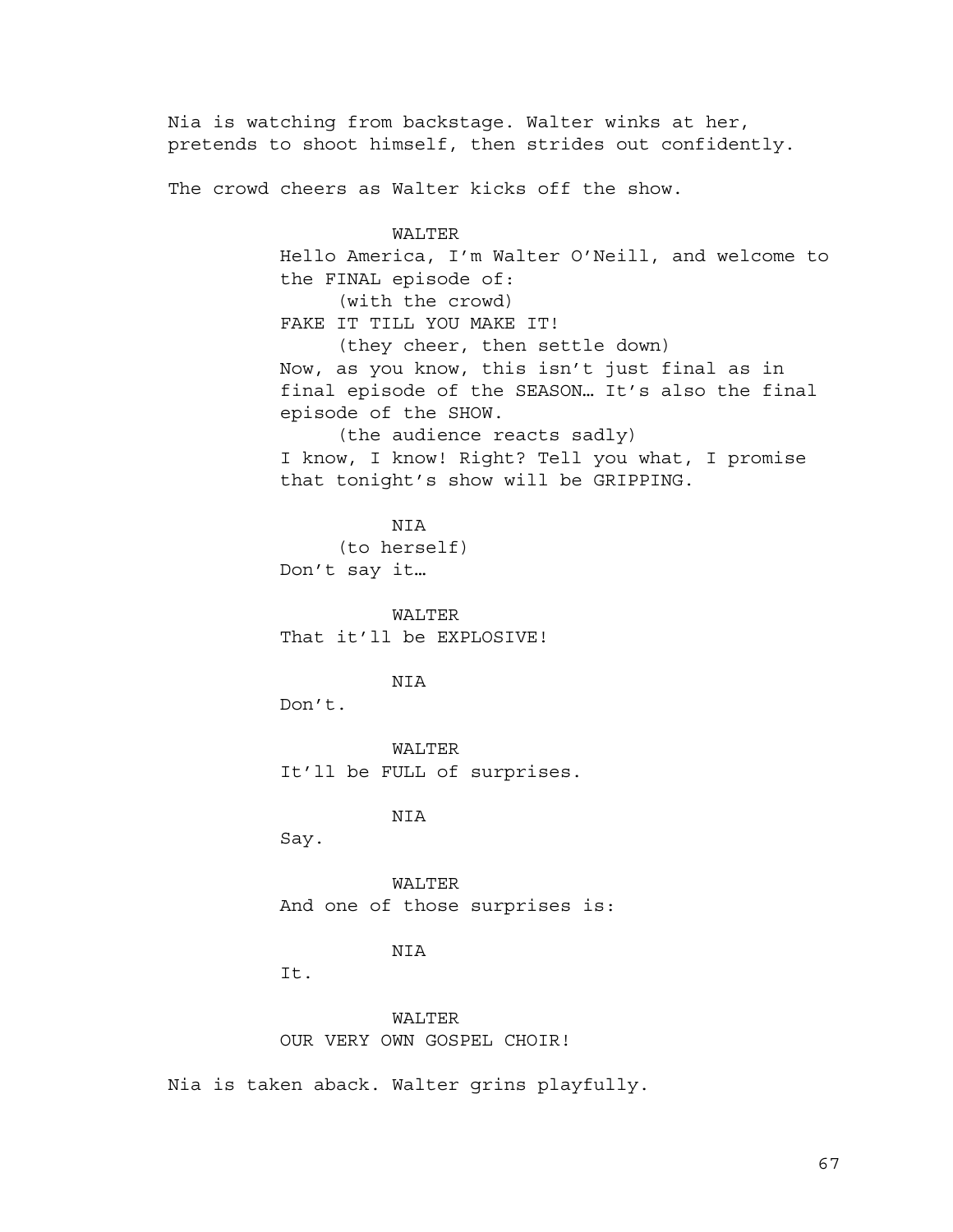#### WALTER

Ladies and gentlemen! From First Pentecostal, please welcome, the Healthy, Wealthy and Wise Gospel Singers! HIT IT!

The three rows of black fans come to life and stand up.

LEAD SINGER ONE! TWO THREE! FOUR! *YOU GOTTA FAKE IT!*

CHOIR

*FAKE IT!*

LEAD SINGER *FAKE IT TILL YOU MAKE IT! GOTTA FAKE IT!*

CHOIR

*FAKE IT!*

LEAD SINGER *FAKE IT TILL YOU MAKE IT! GOTTA FAKE IT!*

CHOIR

*FAKE IT!*

LEAD SINGER *FAKE IT TILL YOU MAKE IT!*

**CHOIR** 

*OH LORD, OH LORD, OH LORD, OH LORD!*

As the choir dances and sings their way to the stage, everyone else starts clapping along to the music, while Walter shimmies and shuffles onstage.

> LEAD SINGER *YOU GOTTA FAKE IT!*

## CHOIR

*FAKE IT!*

LEAD SINGER *FAKE IT TILL YOU MAKE IT! GOTTA FAKE IT!*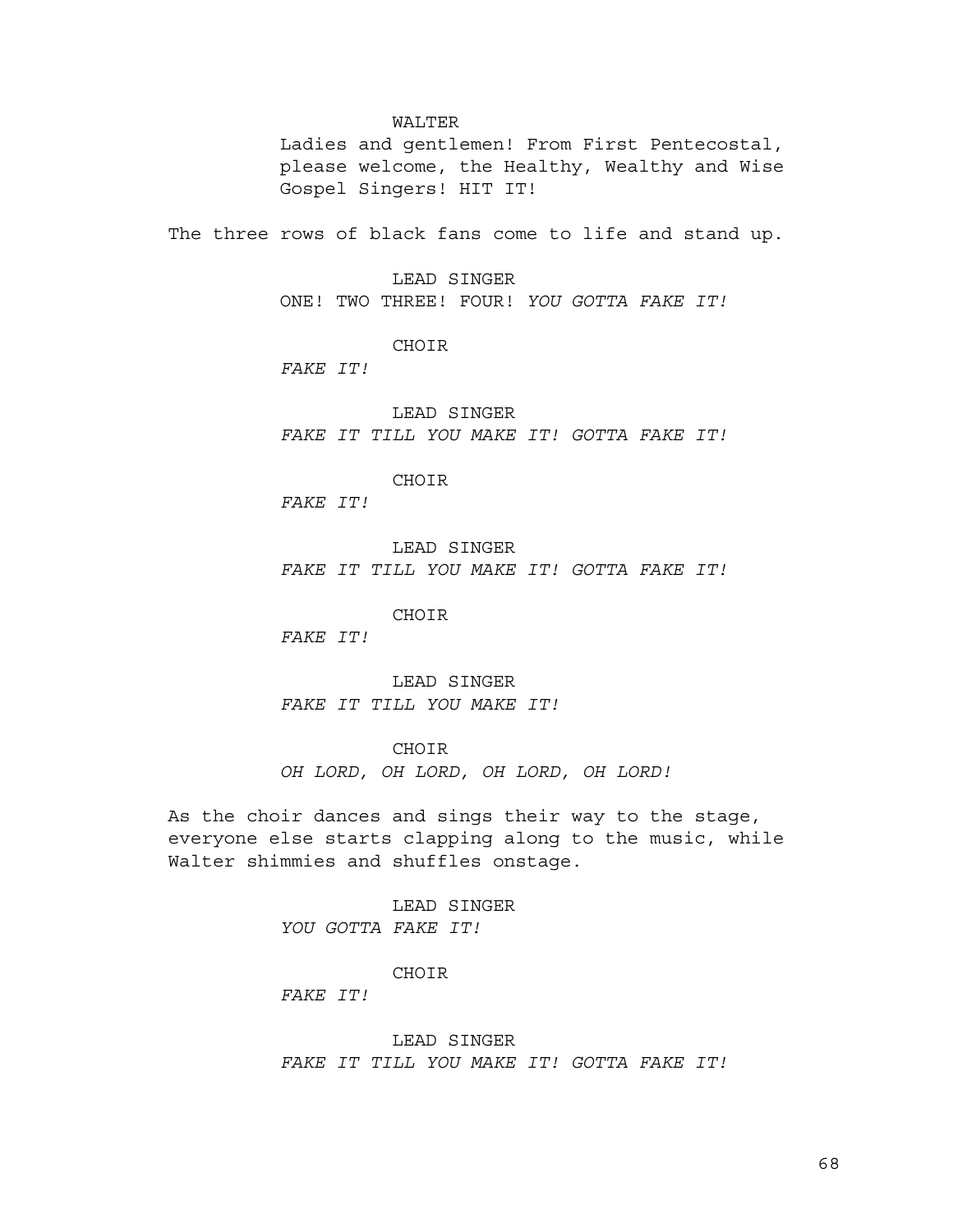CHOIR

*FAKE IT!*

LEAD SINGER *FAKE IT TILL YOU MAKE IT! GOTTA FAKE IT!*

CHOIR

*FAKE IT!*

LEAD SINGER *FAKE IT TILL YOU MAKE IT!*

CHOIR *OH LORD, OH LORD, OH LORD, OH LORD!*

WALTER EVERYBODY NOW! *YOU GOTTA FAKE IT!*

CHOIR/AUDIENCE *FAKE IT!*

LEAD SINGER *FAKE IT TILL YOU MAKE IT! GOTTA FAKE IT!*

CHOIR/AUDIENCE *FAKE IT!*

LEAD SINGER *FAKE IT TILL YOU MAKE IT! GOTTA FAKE IT!*

#### CHOIR/AUDIENCE

*FAKE IT!*

LEAD SINGER *FAKE IT TILL YOU MAKE IT!*

CHOIR/AUDIENCE *OH LORD, OH LORD, OH LORD, OH LORD!*

LEAD SINGER ONE MORE TIME! *YOU GOTTA FAKE IT!*

CHOIR/AUDIENCE *FAKE IT!*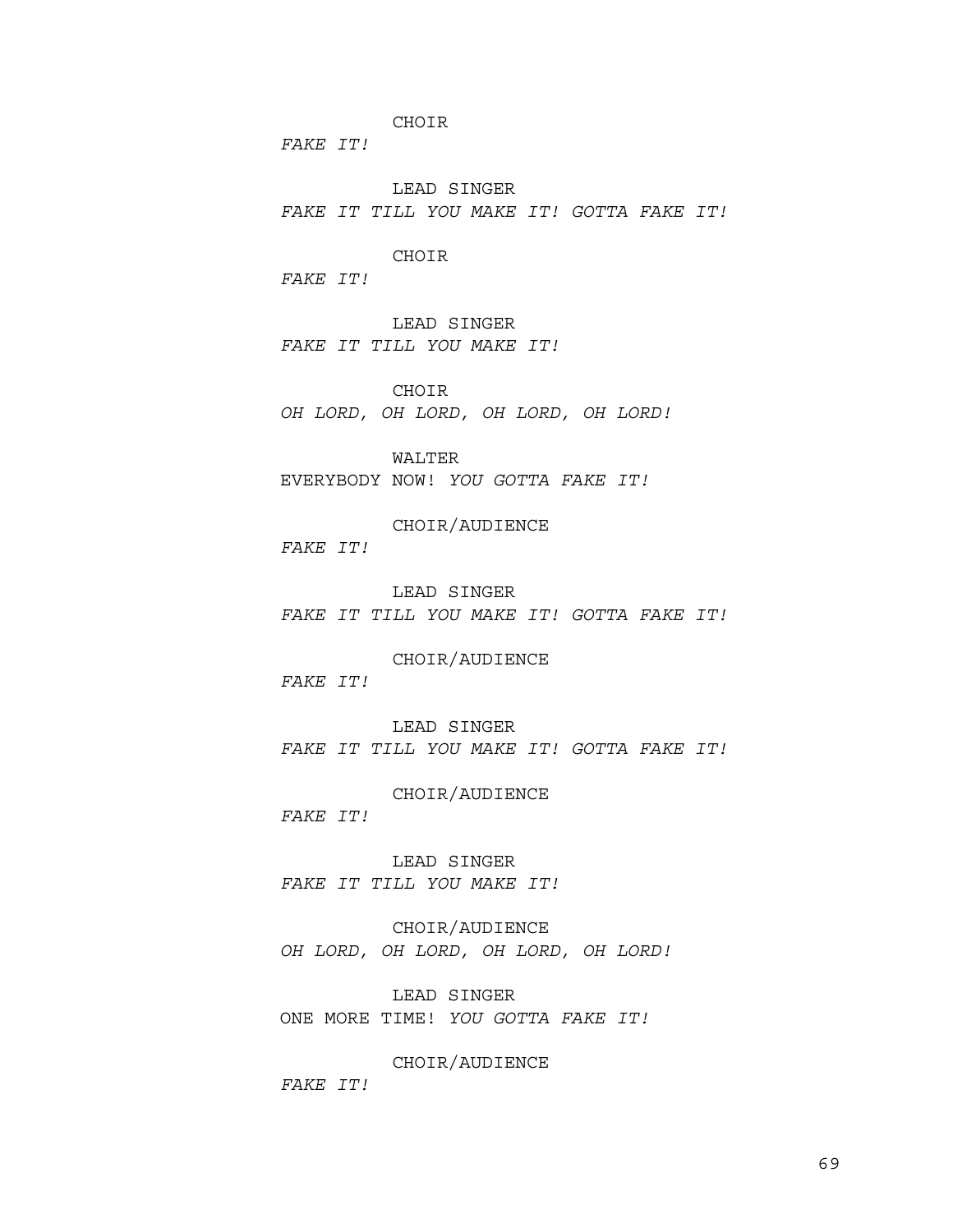LEAD SINGER

*FAKE IT TILL YOU MAKE IT! GOTTA FAKE IT!*

CHOIR/AUDIENCE

*FAKE IT!*

LEAD SINGER *FAKE IT TILL YOU MAKE IT! GOTTA FAKE IT!*

CHOIR/AUDIENCE *FAKE IT!*

LEAD SINGER *FAKE IT TILL YOU MAKE IT!*

CHOIR/AUDIENCE *OH LORD, OH LORD, OH LORD, OH LORRRRRRD!*

As the choir holds the last note, shaking their bodies and their tambourines, the crowd goes wild.

INT. SECURITY ROOM - DAY

The guards are all speechless.

INT. MAIN STUDIO SET - DAY

The room is absolutely electric. Walter is over the moon, the crowd couldn't be more hyped, and the stage is set (literally) for an epic finale.

#### WALTER

Thank you, THANK YOU! To our good friends from First Pentecostal! (the crowd cheers) I would ask you all to quiet down, but why muin the rood? Let's jump right in! It's the moment you've all been waiting for: Choosing our final four contestants!

The computer monitor starts shuffling through seats, and the choir hums in the background suspensefully.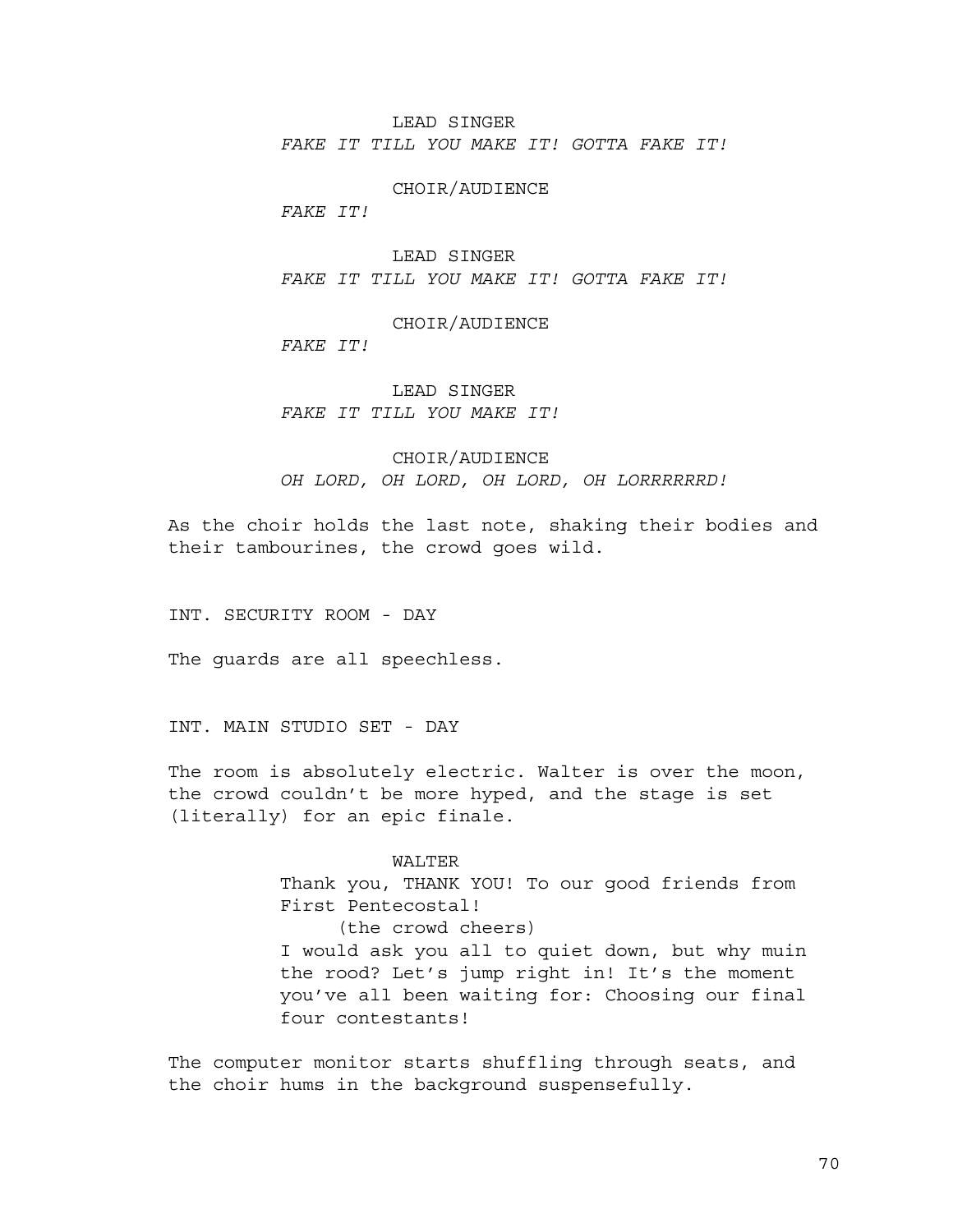WALTER First pick is… 8-L!

CHOIR

*8-L! 8-L!*

LEAD SINGER *Always do well with-*

CHOIR

*8-L!*

8-L is Haley. She's caught off guard, smiles at John, then goes to the front.

> WALTER Next up is… 25-F!

CHOIR *25-F! 25-F!*

LEAD SINGER *Gotta call the ref for-*

CHOIR

*25-F!*

25-F is Shelley, all the way in the back. Her reaction looks fake, almost as if she was expecting to be chosen.

> WALTER Third contestant is… 11-S!

> > CHOIR

*11-S! 11-S!*

LEAD SINGER *It's heaven-ous! It's-*

## CHOIR

*11-S!*

11-S is Garrett, who also doesn't look too surprised, but he's ecstatic nonetheless.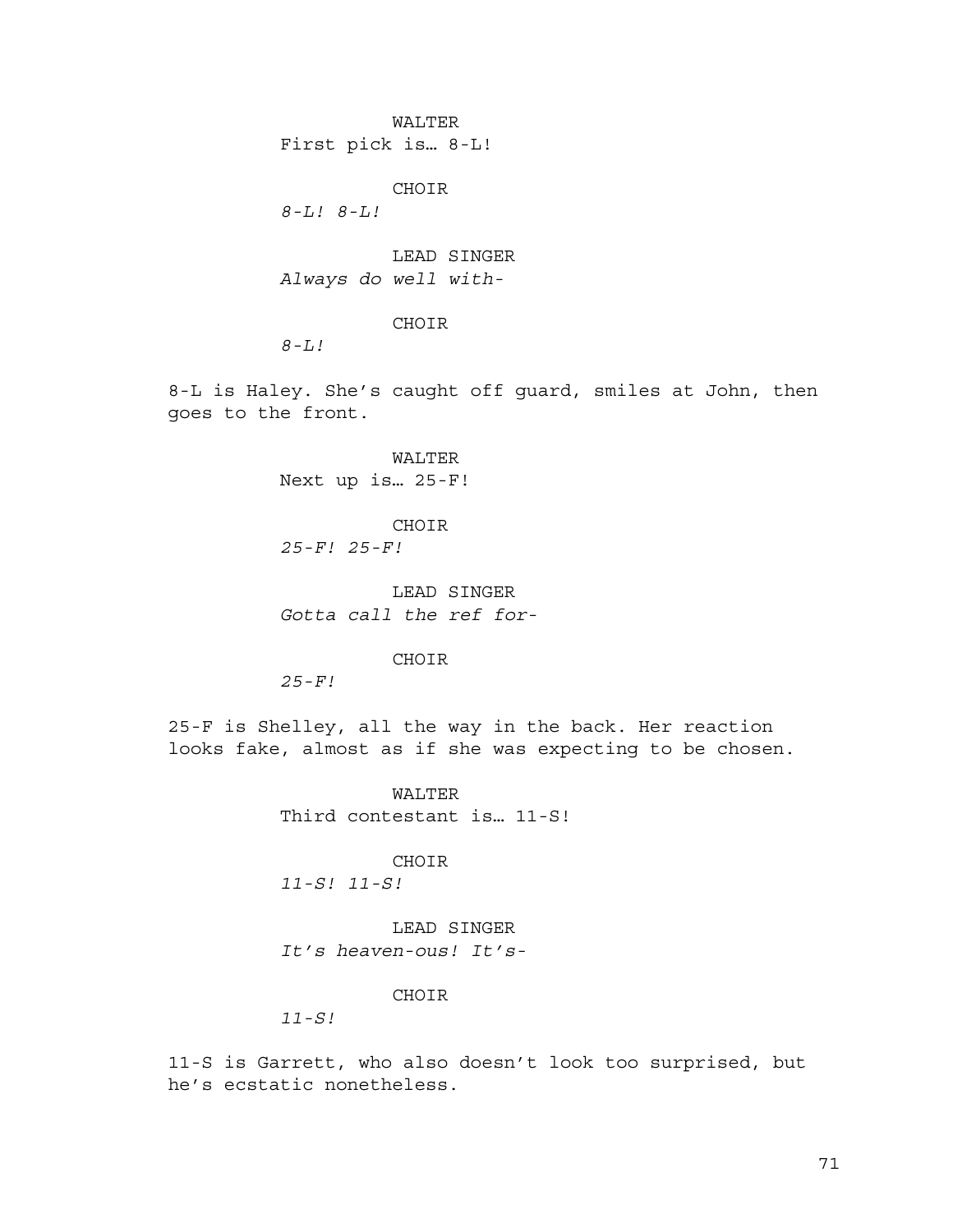WALTER And last but not least- (the final seat shows on the screen)  $4-C!$ 

LEAD SINGER *4-C! 4-C!*

LEAD SINGER *The one for you and me! It's-*

LEAD SINGER

*4-C!*

4-C is… Josie. It doesn't even register at first that her seat was called, but when it does, she laughs giddily and stumbles up front.

INT. SECURITY ROOM - DAY

Bishop and Rook are puzzled.

ROOK Who the heck is SHE?

BISHOP Wait, 4-C is Angst Central…

ROOK Then who- Is that his mom?

BISHOP Did they switch seats?

LEROY (from behind them) Is she HIGH??

Bishop and Rook are horrified. Leroy bursts out laughing and walks back to his station.

> LEROY Just when I thought we'd seen it all…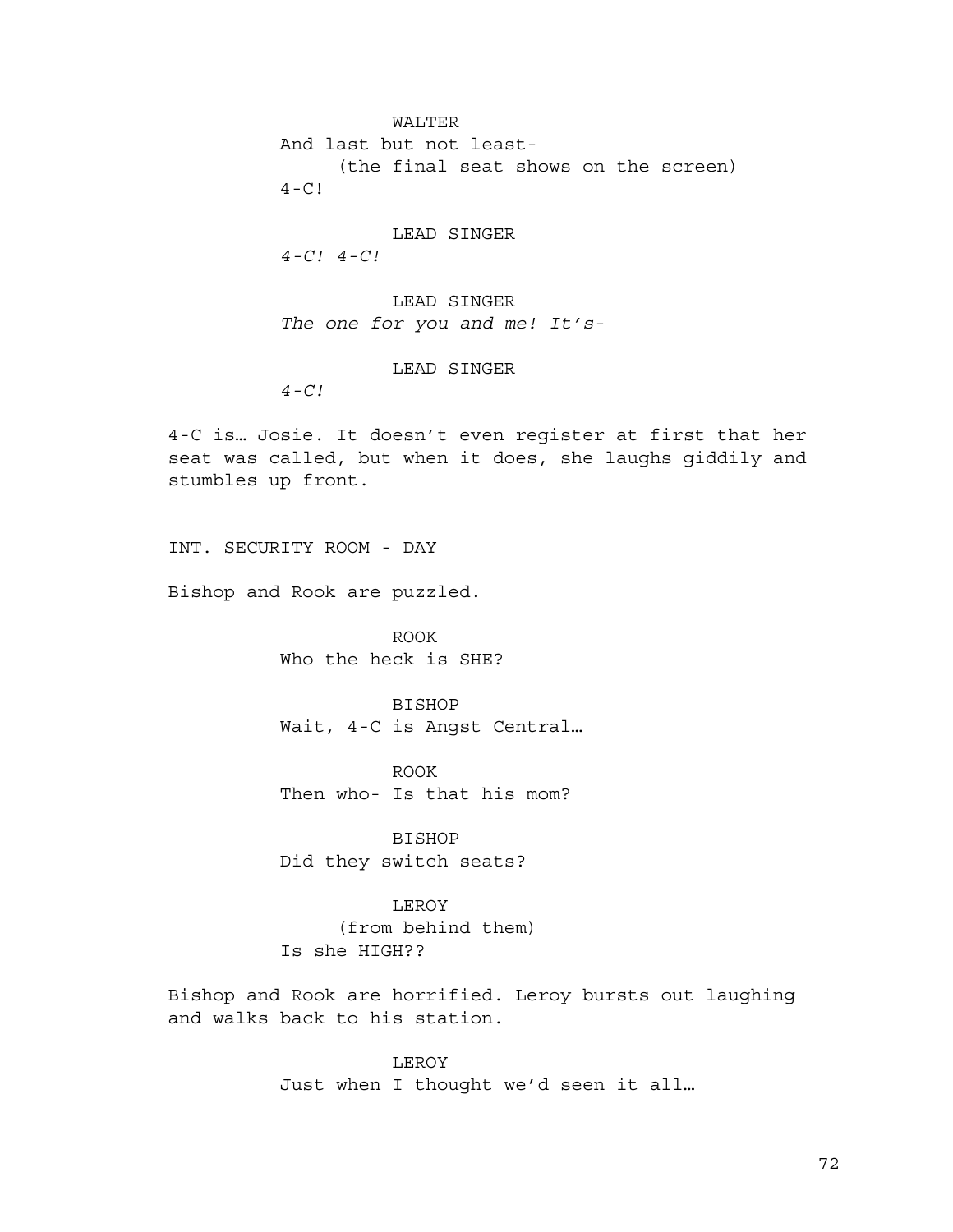INT. MAIN STUDIO SET - DAY

As the contestants walk up to the stage, Walter turns to the gospel choir.

> WALTER Did you know which seats we were picking, with 11-S and 'heavenous', or 4-C and 'you and me'?

LEAD SINGER The best music is all about improvising, Walter.

WALTER I'm with you there. YOU should be on the show!

LEAD SINGER You know, in a way, I already am!

Everyone laughs and starts cheering. As the curtain rises on the 'Panel of Experts' set piece, Walter prepares for the commercial break.

> WALTER When we come back, we'll-

He's startled as Josie accidentally grabs him and almost pulls him to the ground. He helps her keep her balance.

> JOSIE Hi Wallllter, hi, I can't believe- (she bursts out laughing) *Fake it! Fake it! Fake it till you make it…*

WALTER Well, who do we have here? Mrs...

# JOSIE

MISS Wheeler, my husband died YEARS ago… (she giggles, the audience doesn't know how to react) I'm just so HAPPY though, that song, OH, that beautiful song. And my son Nate - hi, Nate! (Nate hides in embarrassment) Don't tell anyone, but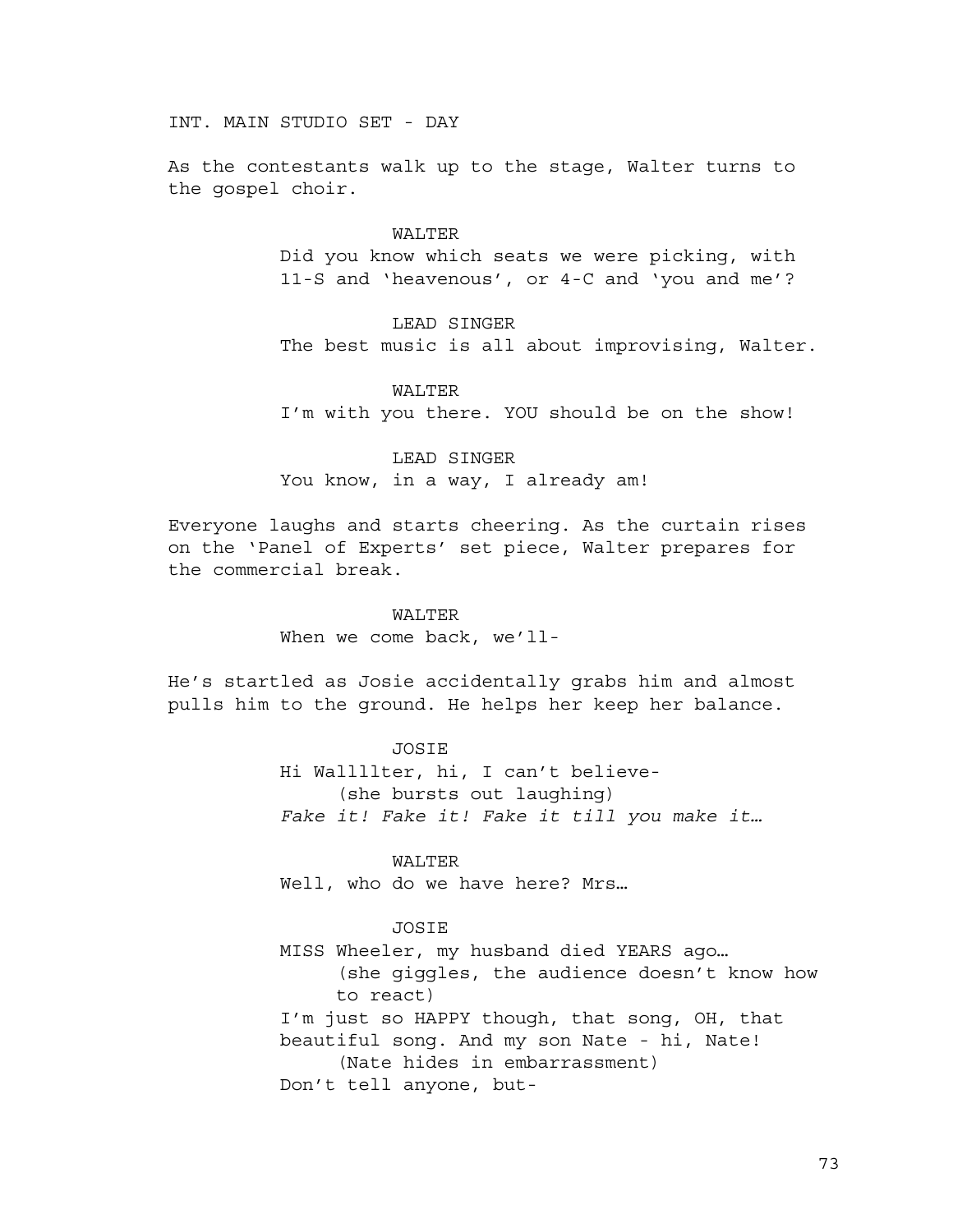She breaks down laughing for a few seconds. Walter and the audience watch with morbid curiosity.

JOSIE

Nate is a CHEF. He gave me BROWNIES, and he didn't didn't didn't want to me, but I inSISTed, no, I in-MOTHERed, get it? Got it? Gucci. (she laughs) Don't tell anyone though.

Walter and the audience are amused now that they know what's going on.

# WALTER

Ms. Wheeler, forgive me, you said your son gave you BROWNIES? (she nods) Regular brownies?

# **JOSIE**

I think so… Why? (she waves her hand around like she's swatting a fly) Why, why… And Z… That's a good song TOO.

WALTER Are you sure you're feeling okay, Ms. Wheeler? (she nods) Maybe you'd like to sit this one out?

### JOSIE

No, silly! It's the last spespisode. Spessipode. Do-si-do-pisode, stipode.

She giggles and stumbles over to her seat at the table, where the other three contestants are already seated.

### WALTER

Well, this is unexpected on a few levels… (he glances at Nia, she's just as confused) You know what? Why not! It's our last episode, and technically it's legal in this state. (the audience laughs) We'll be right back after these messages!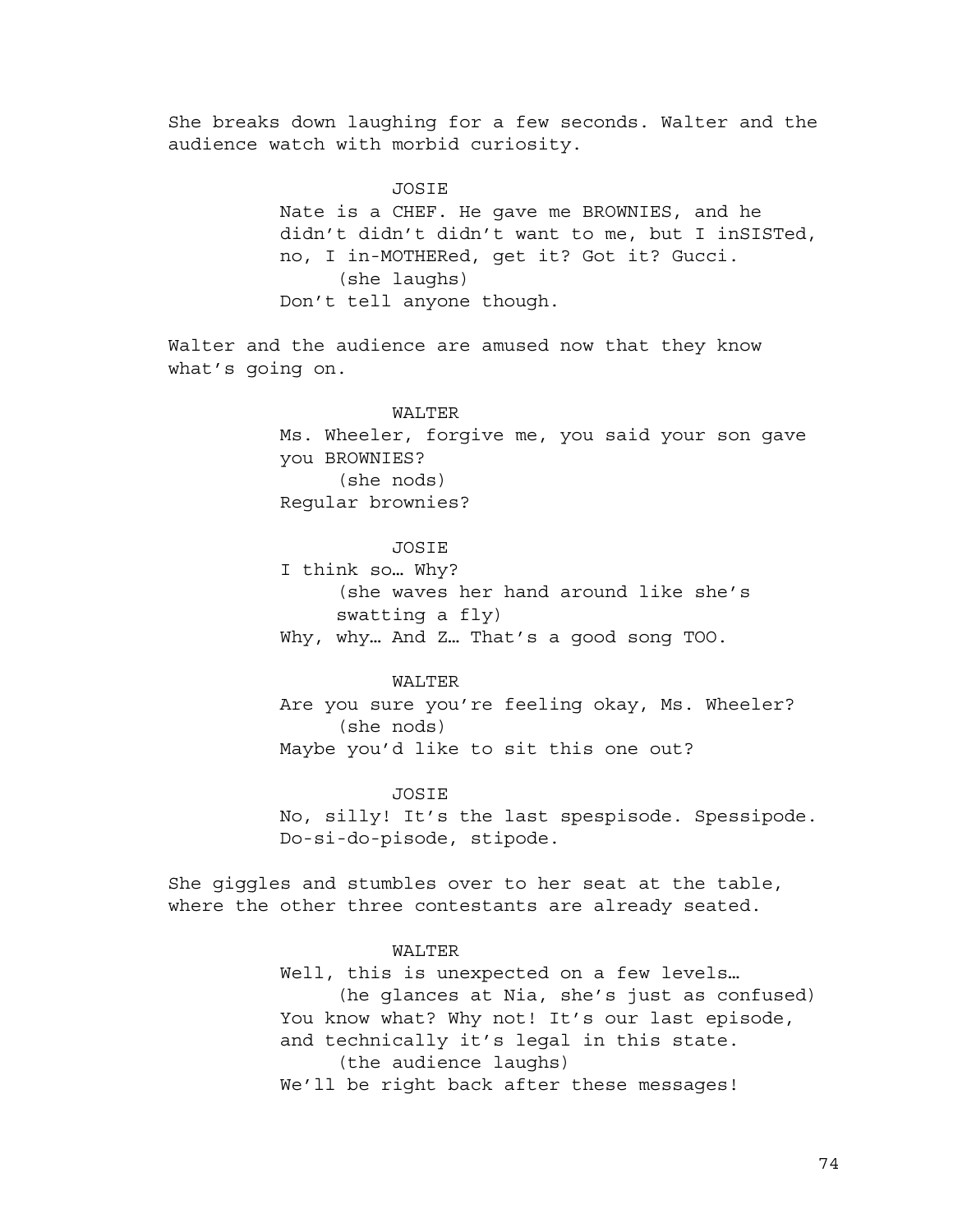SWITCH FOCUS TO BACKSTAGE.

While the gospel choir leads the audience in another round of the theme song, Walter confers with Nia. She's livid.

> NIA I don't even know where to start… First, why did we go to commercial break before round one?

> > WALTER

Do your veins always pop like that?

NIA

WALTER!

### WALTER

What?? Umm, commercial break, oh! I thought that the choir might have thrown off our timing.

# NIA

I see, well that leads us to my next question: WHY IS THERE A GOSPEL CHOIR?

# WALTER

Why ISN'T there a gospel choir?

# **NTA**

Because we don't NEED one.

WALTER

But it's so SPIRITUAL!

NIA

THIS IS NOT A SPIRITUAL SHOW, WALTER!

### WALTER

We also don't allow MURDERERS on the show, but look where THAT got us.

# NIA

THAT WAS **YOUR** IDEA!

WALTER Tomato, tomorrow. What else?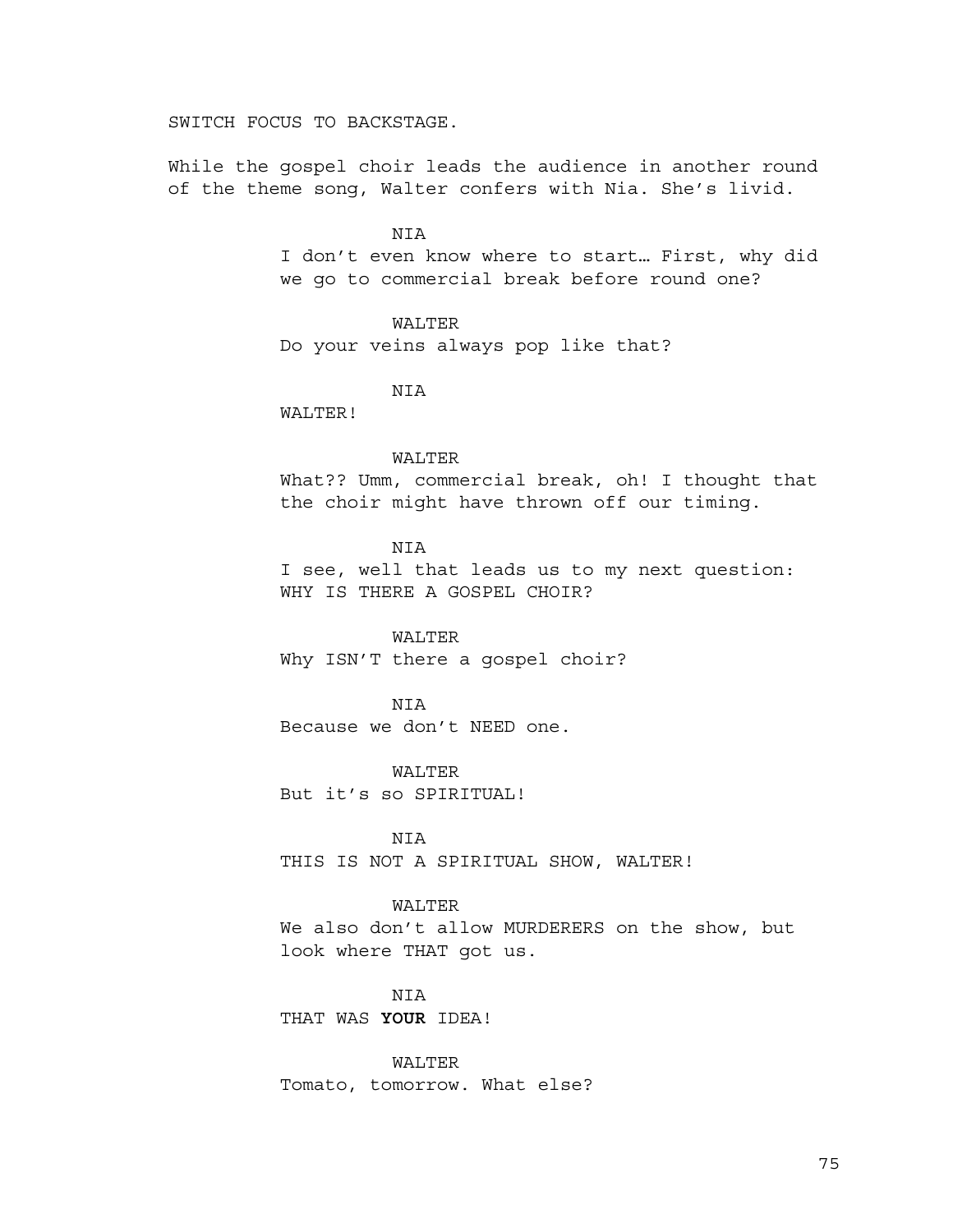NIA

What else?? (she stares at him incredulously) Um, HIGH MOTHER???

### WALTER

I'm not your mother, Nia, are you feeling okay? Is your 'mother' visiting for the month?

He winks at her, she kicks him in the groin, he recoils.

# NIA

We cannot have somebody who's HIGH on stage.

# WALTER

She's high on LIFE. (Nia rolls her eyes) Besides, what will the network do? CANCEL US?

# **NTA**

I hope you realize that neither of us will EVER find work again after tonight.

# WALTER

Good thing I can retire. (she kicks him again) Ow! What?? Is this about you losing your job? (Nia glares at him) Oh, oh sweet child, I didn't realize, fear not. Walter takes good care of his girls.

# NIA

Ew. No! I will kick you again! (Walter braces himself) I really do hope someone is trying to kill you.

# WALTER

That's the spirit! (he goes back onstage) Alright choir, PANEL OF EXPERTS. HIT IT!

# **NTA**

(as she goes to her office) This is all a dream, it's allll a bad dream...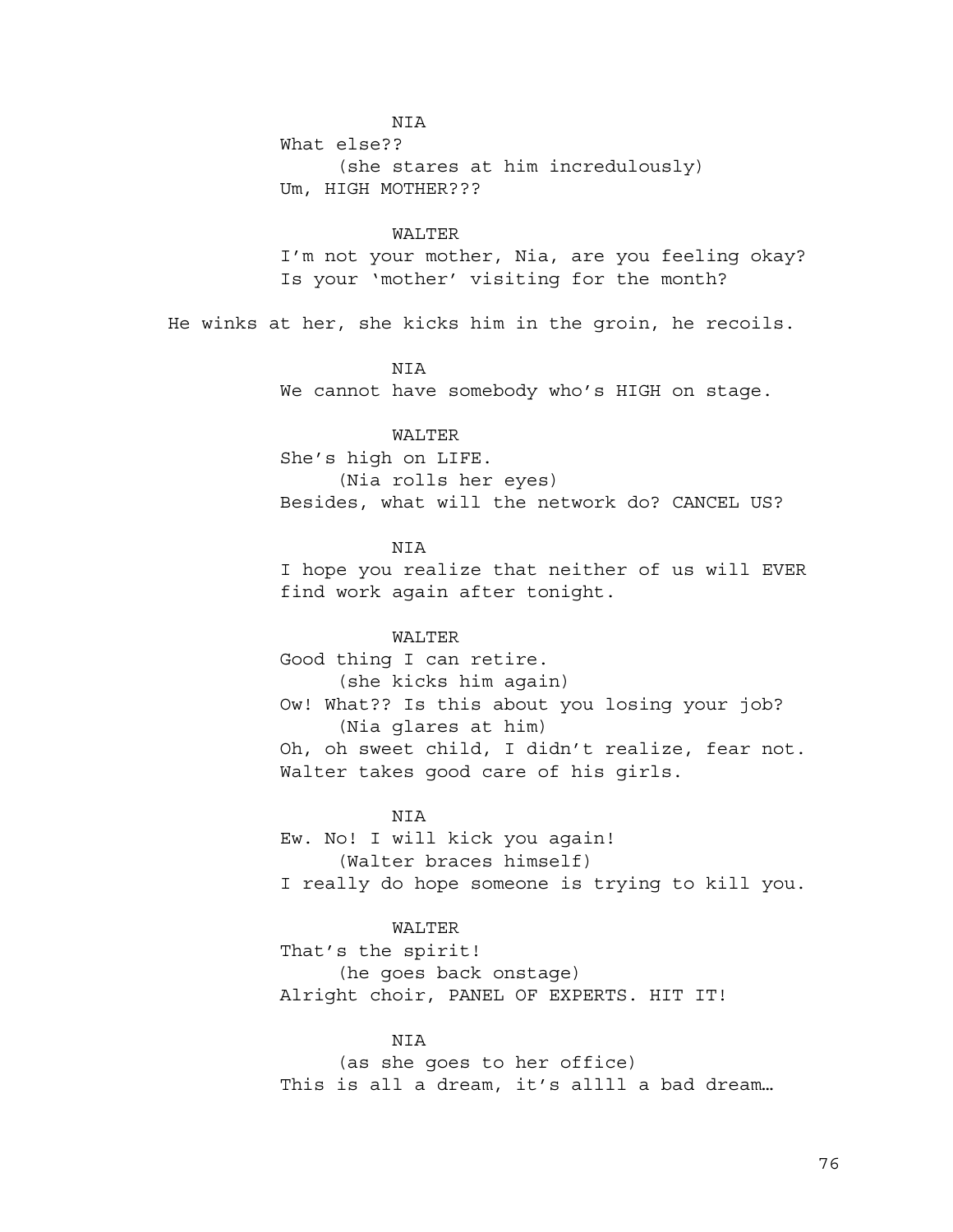SWITCH FOCUS TO THE FRONT OF THE STAGE.

The crowd, the contestants, and Walter are singing along with the next song.

> CHOIR *IT'S THE PANEL!*

AUDIENCE *THE PANEL!*

CHOIR *THE PANEL OF EXPERTS! IT'S THE PANEL!*

AUDIENCE

*THE PANEL!*

CHOIR *THE PANEL OF EXPERTS! IT'S THE PANEL!*

AUDIENCE

*THE PANEL!*

LEAD SINGER

*THEY PRETEND LIKE THEY KNOW WHAT THEY'RE TALKING ABOUT!*

AUDIENCE/CHOIR *THE PANEL!*

LEAD SINGER *GIVING CONFIDENT ANSWERS WITHOUT ANY DOUBT!*

AUDIENCE/CHOIR *THE PANEL!*

LEAD SINGER *AND YOU NEVER CAN TELL IF THEY'RE IN THE KNOW!*

AUDIENCE/CHOIR

*THE PANEL!*

LEAD SINGER

*BECAUSE THEY'RE REALLY JUST ON A GAAAAME SHOW!*

77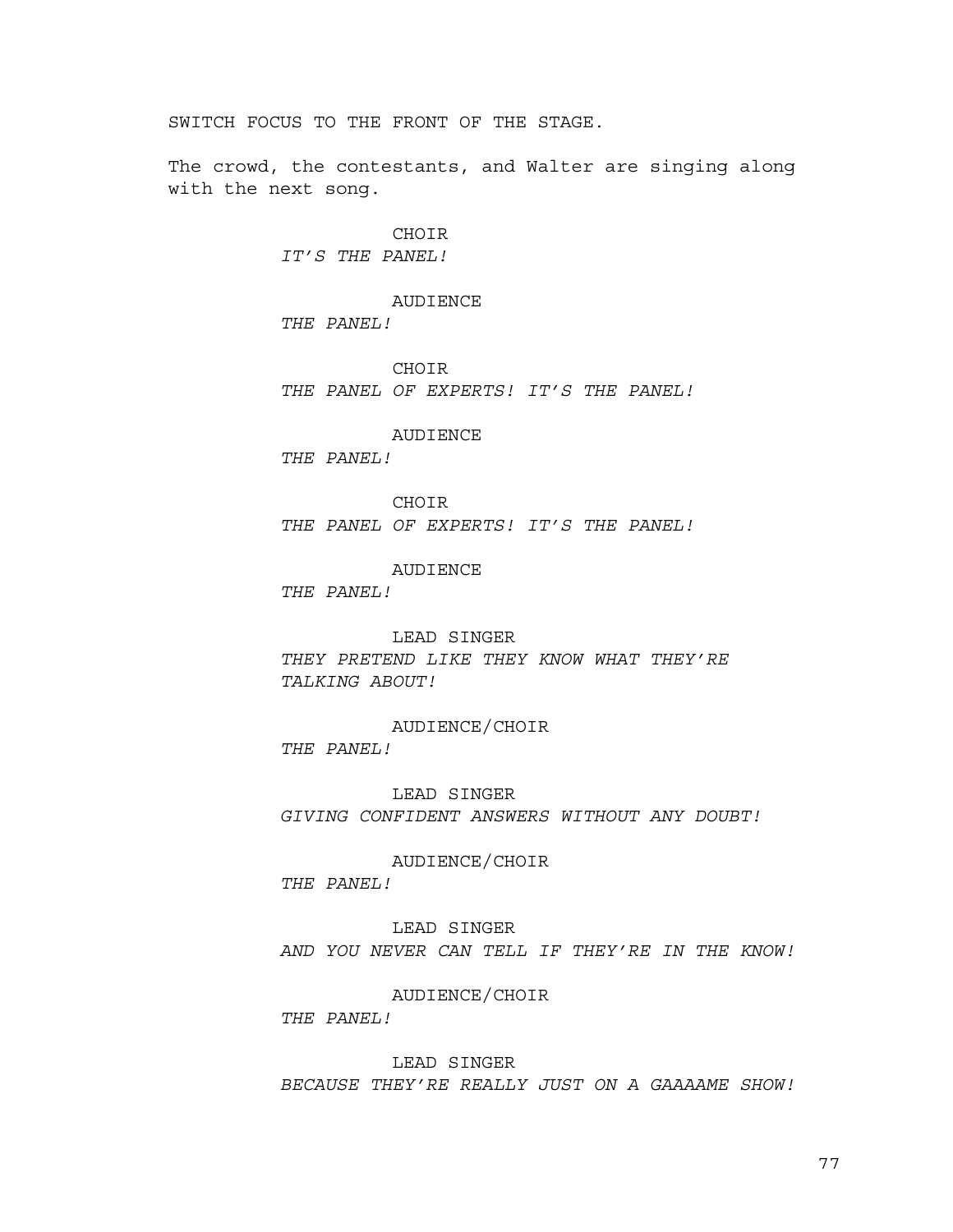# AUDIENCE/CHOIR

*THE PANEL! THE PANEL! THE PANEL OF EXPERTS! THE PANEL! THE PANEL! THE PANEL OF EXPERTS!*

LEAD SINGER

*SO SMART IT HURTS!*

AUDIENCE/CHOIR *THE PANEL! THE PANEL! THE PANEL OF EXPERTS!*

LEAD SINGER *SOOOOO MANY BIG WORDS!*

# AUDIENCE/CHOIR *THE PANEL! THE PANEL! THE PANEL OF EXPERTS IT'S THE PANEL!*

Everybody cheers and applauds loudly. Walter waits until they've settled down before continuing.

> WALTER Thank you, choir! Aren't they INCREDIBLE? (the audience claps and cheers) Alright… WOO! What a buzz! So, let's meet our four FINAL contestants! First up is:

# SHELLEY

That song is CATCHY! *Panel of experts…* (everyone laughs) Hey everyone, I'm Shelley!

# WALTER

Shelley! Or can I call you Shell? (they both fake laugh) Pleasure to have you. And next up, we have:

# **GARRETT**

Hello Walter, my name's Garrett, long-time listener, first-time caller, so to speak. (the audience laughs) Glad to finally showcase my talent.

WALTER Somebody's confident! I love it!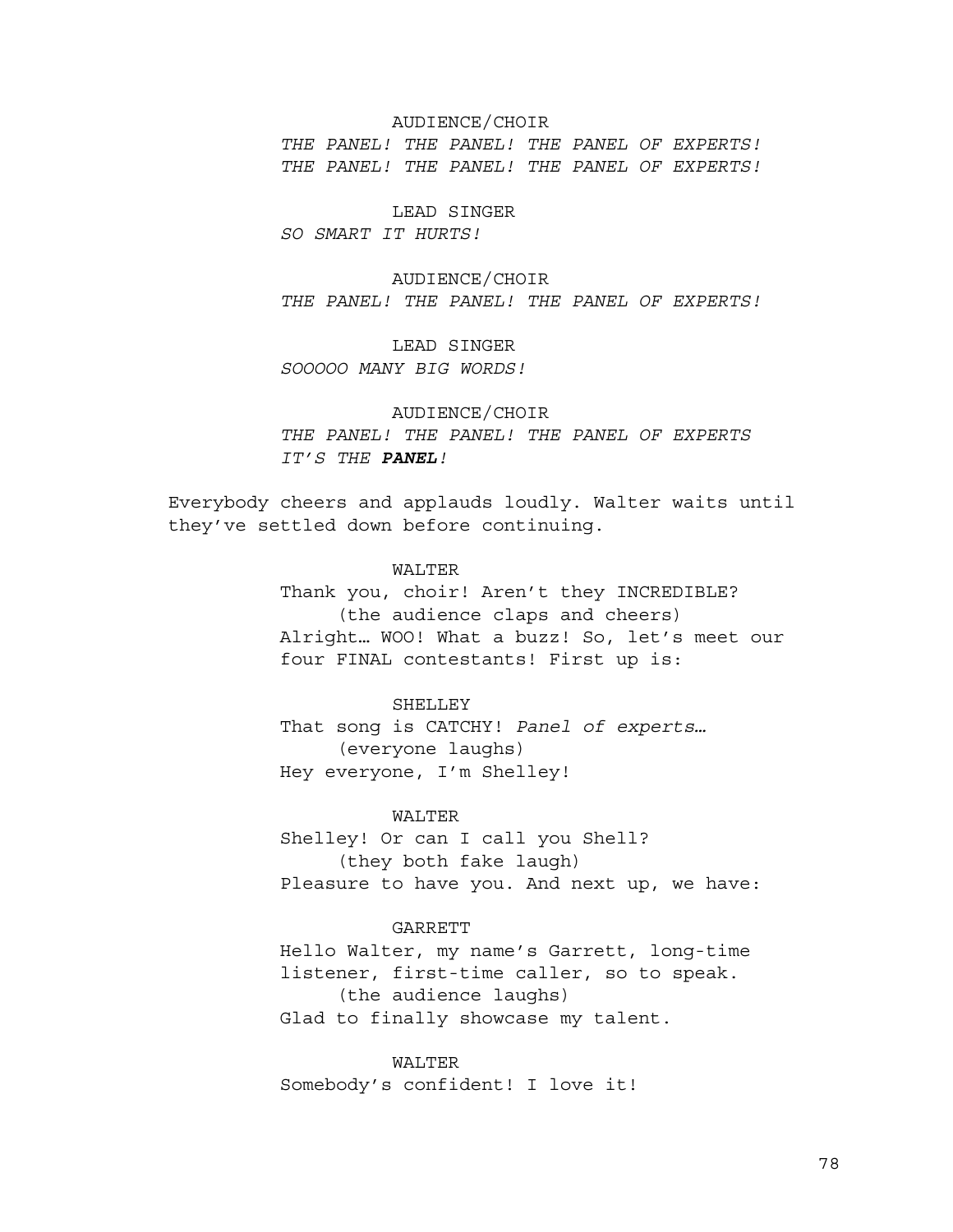The audience cheers. Garrett smiles and briefly looks out at Harold, who's giving him a thumbs-up.

WALTER

And here we have:

# HALEY

Haley. I'm all atingle to be here.

WALTER

What a coincidence! So am I! (they laugh) Now, you look familiar… Weren't you in the news recently for murder? (the audience gasps) Something about a… Succubus? (another gasp) Are you THE Hattie Hartley?

# HALEY

No Walter, that was my sister, I'm HALEY. (Walter isn't convinced) We're identical twins, believe me, BELIEVE ME, people mix us up all the time.

### WALTER

If you say so… Good to have you, I suppose. (scattered applause) And lastly… (he starts laughing) Ms. Wheeler.

## JOSIE

Where?

(she looks around, confused, they laugh) Who are you- oh, ME! Hi Walter! I remember you from earlier! (more laughter, she whispers)

Is this LIVE?

# WALTER

The cameras are rolling, yes. (Josie smiles and waves) Is there anything you'd like to tell America?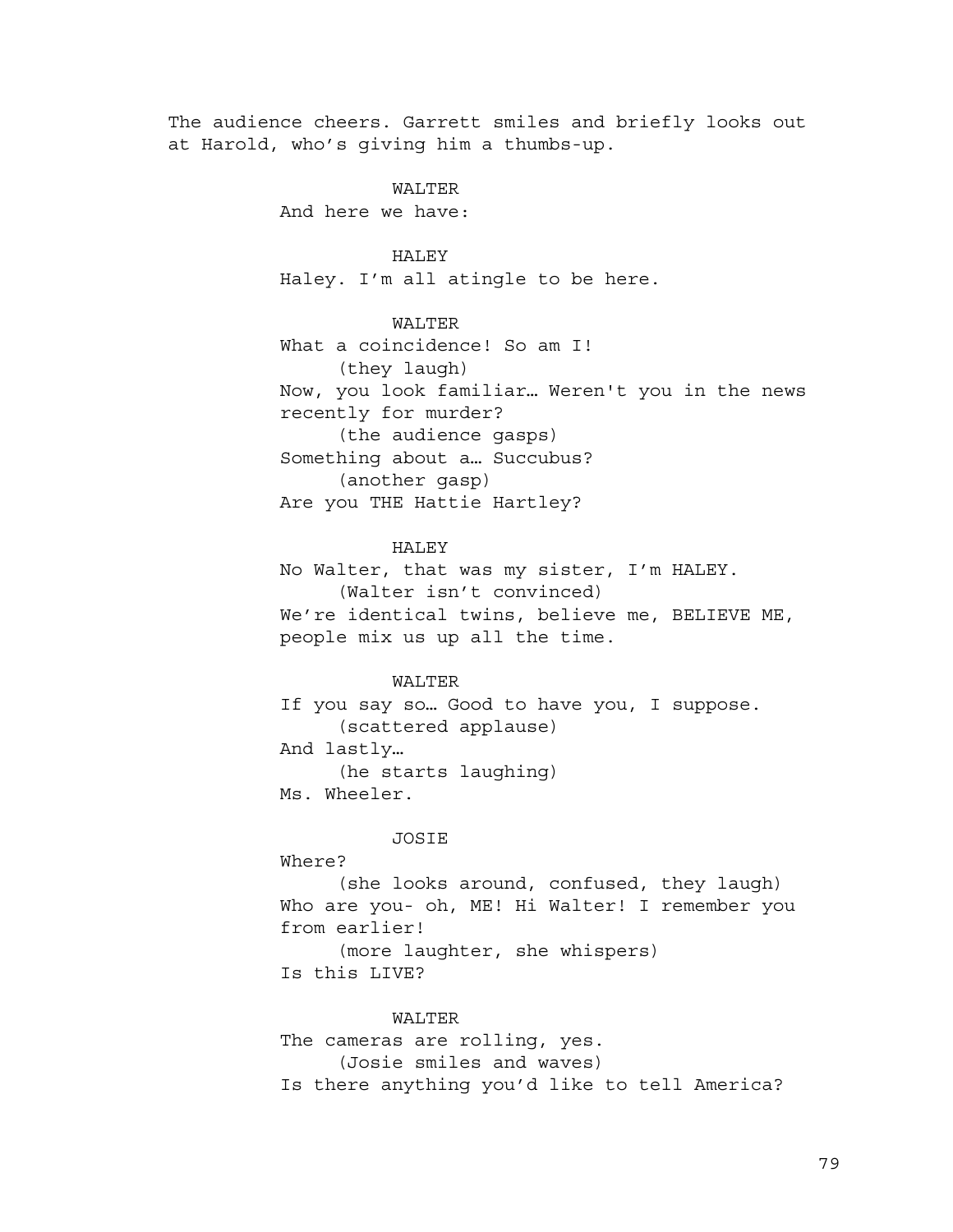JOSIE

Tell AMERICA? Wow, that's heavy… I would say, remember, YOU are the real America. (they laugh) Right? The real America is right in front of us all this time, and we don't even SEE it.

WALTER

I wish I knew what you meant! (they all laugh) Great to have you, Ms. Wheeler.

JOSIE

Great to be HAD, Walrus, Walter, oh I'm sorry… (they laugh, she's embarrassed) And you're not even FAT, so it's not that FUNNY.

WALTER

I think I'll manage. (they laugh) Alright! Computer! What is our topic today?

The computer cycles through the topics, then lands on:

AUDIENCE THE LEGAL SYSTEM!

WALTER

Alright, order in the court! (they laugh) We'll start with Shelley. Tell me: (the first question pops up) How would you define normative jurisprudence?

SHELLEY

Juris-what-now? (laughter) Umm… It's the NORMAl type of jur-is-pru-DENCE? Instead of the DIFFERENTATIVE type, and so, it, it's the juris- I can't say that word… (more laughter) It's the one you use normally, like in court, like a NORMATIVE court. You know, for a fine or traffic ticket, minor MISDEMEANORS. And such.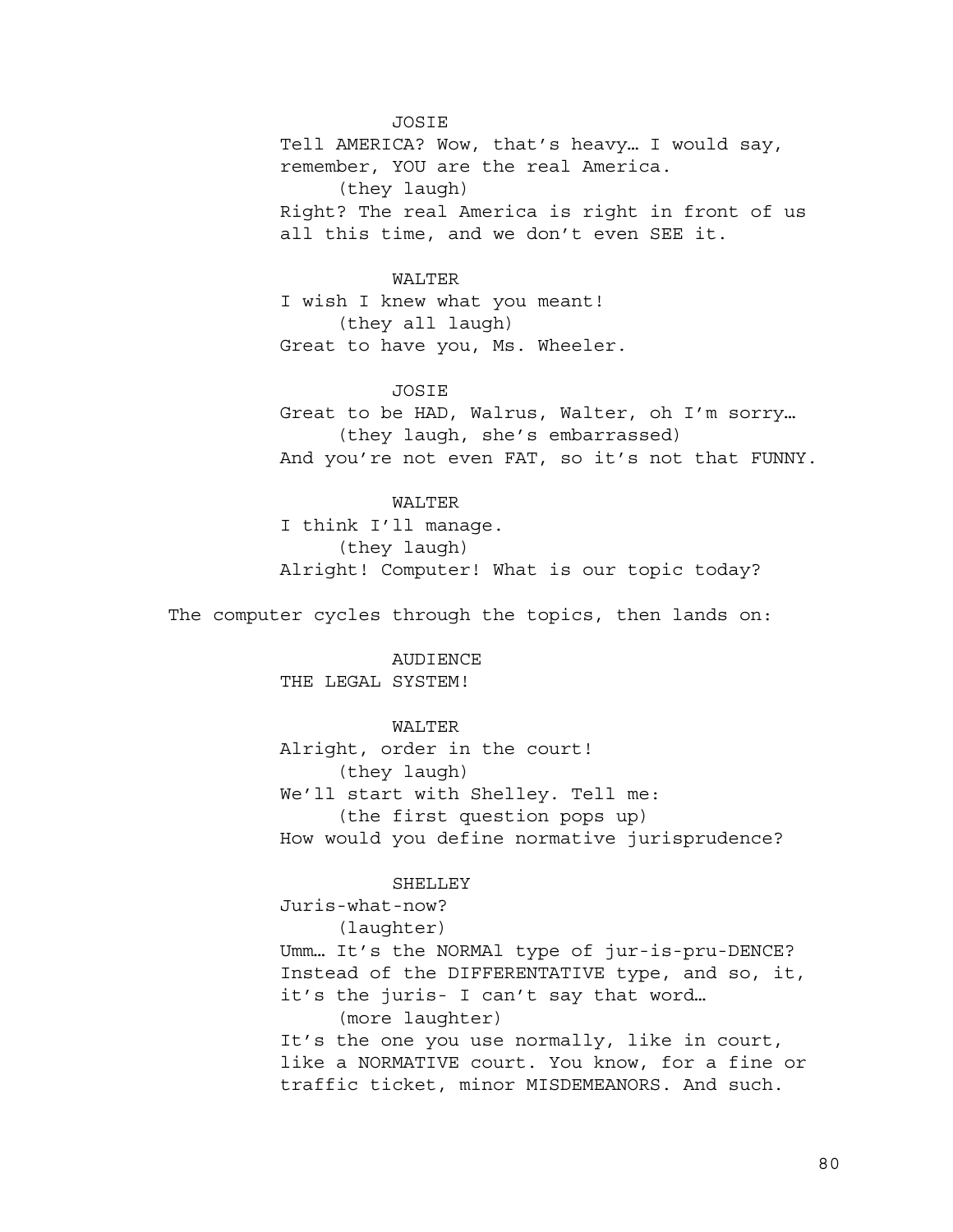The audience laughs and cheers, Shelley giggles at how ridiculous her answer sounded.

# WALTER

Your honor? I'd like to request new counsel. (they all laugh) Now Garrett, see if you can follow that up: (the next question appears) What is the difference between 'in rem' and 'in personam'?

#### GARRETT

Hmm… Well, 'rem' comes from the Latin 'res', meaning 'thing'. And 'personam' means 'person'. Thus, 'in rem' means relating to something, like evidence or a verdict. Whereas 'in personam' is related to the people, so, the defendant, judge, prosecutor, or witnesses.

Garrett nods confidently, the audience cheers, and Walter is impressed.

### WALTER

Your honor, the defense rests. (they laugh) Next we have Ms. Hartley: (he reads the third question) In the context of a criminal trial, what is the exclusionary rule? You might actually know this…

#### HALEY

Well, like I said, it's my SISTER, not me... (no reaction) The… Exclusionary rule, it says - you can be EXCLUDED if the… Reasonable doubt isn't there, provided that there's sufficient… Guilt?

There's some light applause, not much laughter though.

## WALTER

Maybe you really ARE her sister… Or you're pulling a double fake by pretending to be exceptionally clueless. Either way, you look guilty to me.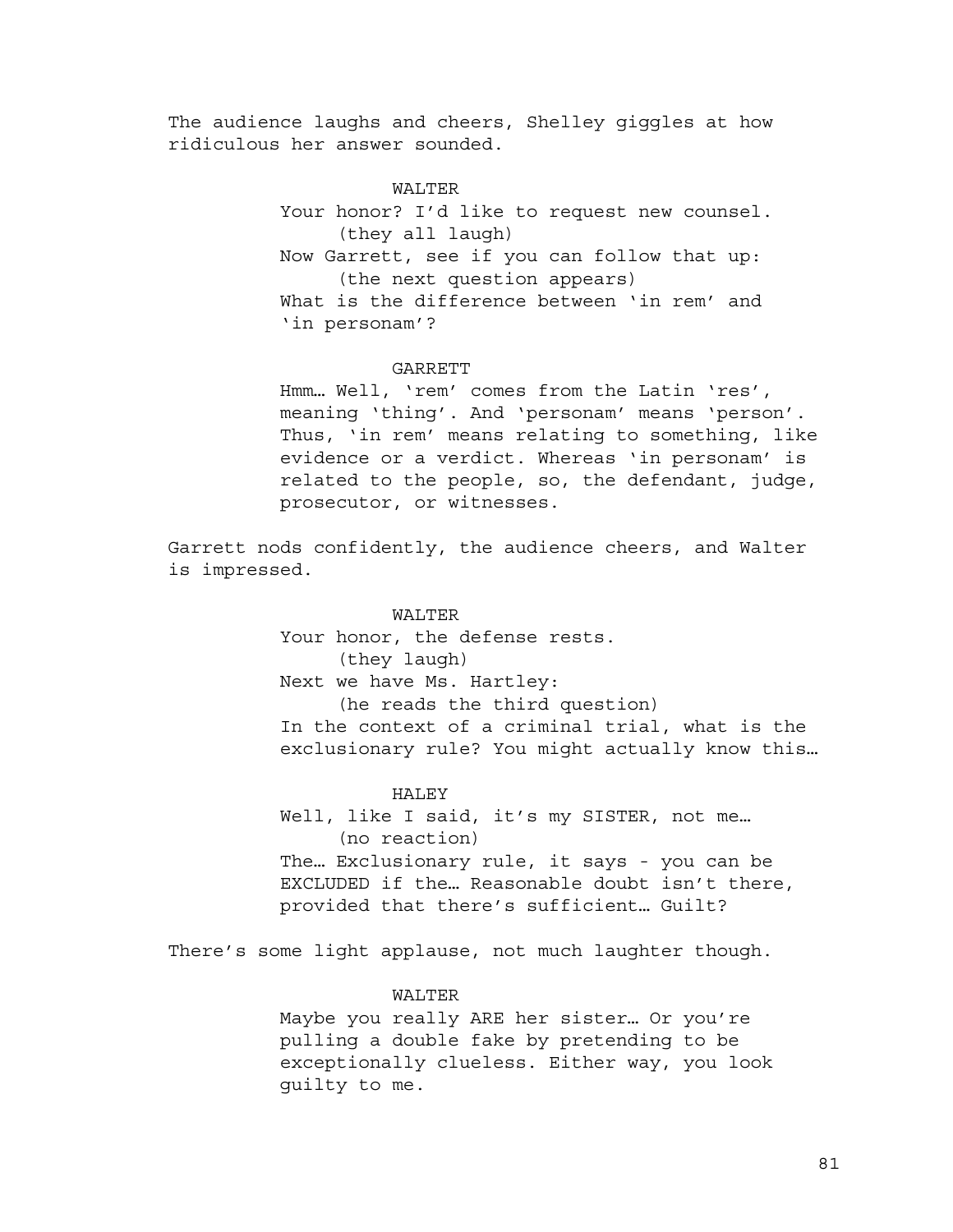The audience chuckles, and a few people boo, but Haley smiles and tries to ignore them.

> WALTER Moving on. Ms. Wheeler. (the last question appears) Compare and contrast tort law and contract law.

> > **JOSTE**

I LOVE torte, it's so TASTY.

(the audience bursts out laughing) Do they have a LAW now? Are tortes illegal? What's next, tiramasseuse? Mousse, tiramousse. (Walter and the audience laugh)

I wonder if mooses have laws… If they do, they probably have ANTLER court.

(more laughter)

And you know what rhymes with court?

# WALTER

Tort?

(Josie nods and giggles)

Well, we've gone full circle. Any objections? (the audience laughs and cheers)

Case closed. Audience - who was the best expert? Whenever you're ready.

The computer shows a live tally. After 10-15 seconds, all the votes are in.

Josie is the obvious winner, Garrett is a close second, Shelley trails in third, and Haley has almost zero votes.

## WALTER

Well Ms. Wheeler, you better thank your son for those brownies, you've just won \$200! (the crowd cheers) You'll be joining Garrett and Shelley in the upcoming round. And sadly, Ms. Hartley- (more booing) Tough crowd, but that's what you get when you kill your husband… (Haley looks irked) Any last words?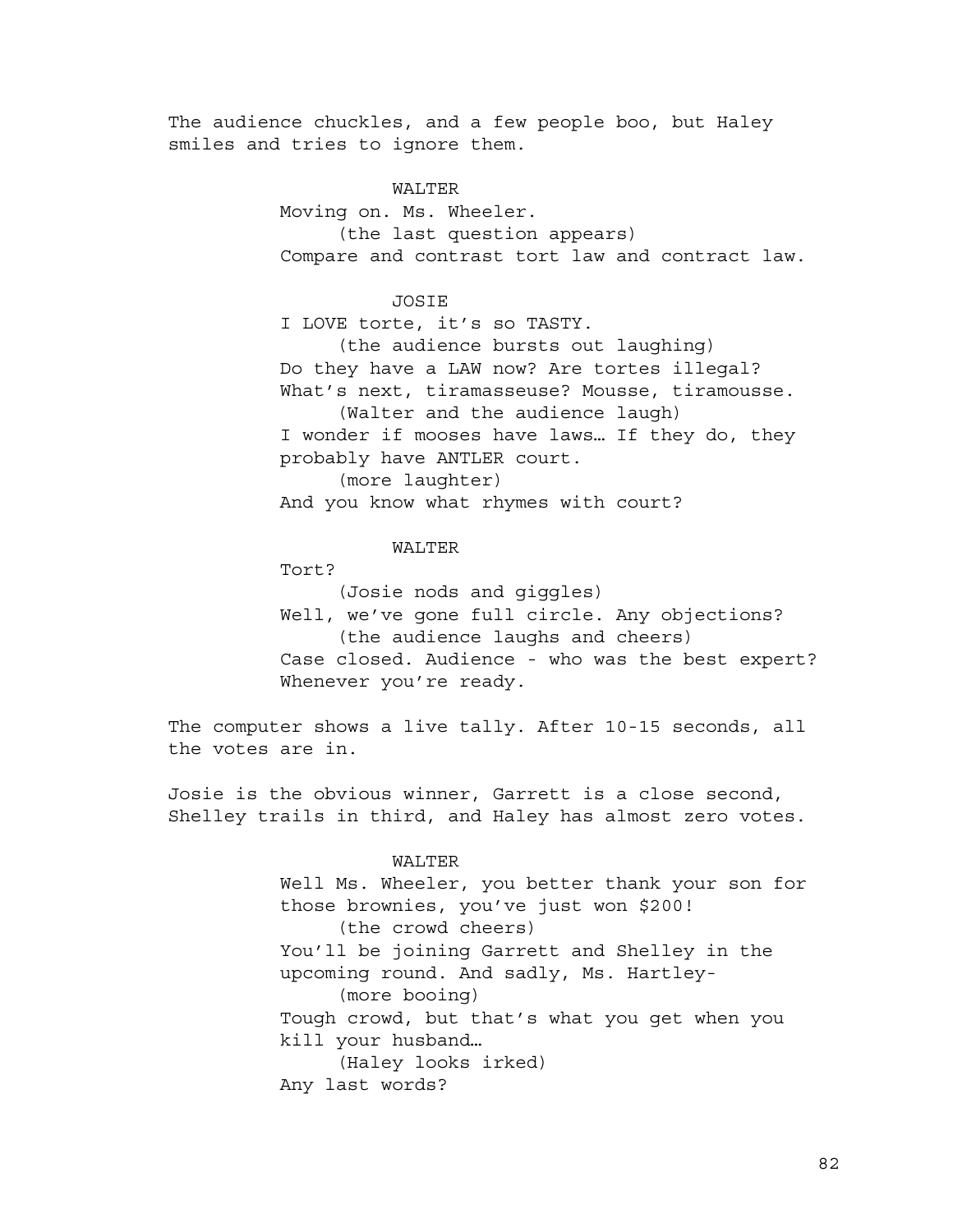Haley smiles politely, then looks out over the crowd until she spots John. He's shaking his head 'no'.

# HALEY

I just… I had a lovely time, thank you.

There's very little applause as she returns to her seat. Instead, everyone focuses on the choir as they sing the theme song. They run through the main chorus twice, then the green lights go off.

As usual, the crew prepares the next set, while Walter makes small talk with the three remaining contestants.

SWITCH FOCUS TO HALEY AND JOHN.

Haley walks past their row, too ashamed to look at John, but he gets up and follows after her. Several people boo.

INT. STUDIO LOBBY - DAY

The lobby is empty except for Haley and John. She's trying not to cry, but the pressure is getting to her, and she can't bring herself to look at him.

#### HALEY

I can't keep doing this… I thought maybe, MAYBE this could help me start over, but-

JOHN Once a pariah, always a pariah…

# HALEY

I just want this all to end, I thought that… (she dabs away a tear) You'd THINK that being acquitted would make them believe me, right?

#### **JOHN**

You would think… But kids are cruel. (he steps toward her slowly) But I believe you, Hattie. It is you, right? Nobody ever mentioned a twin during the trial…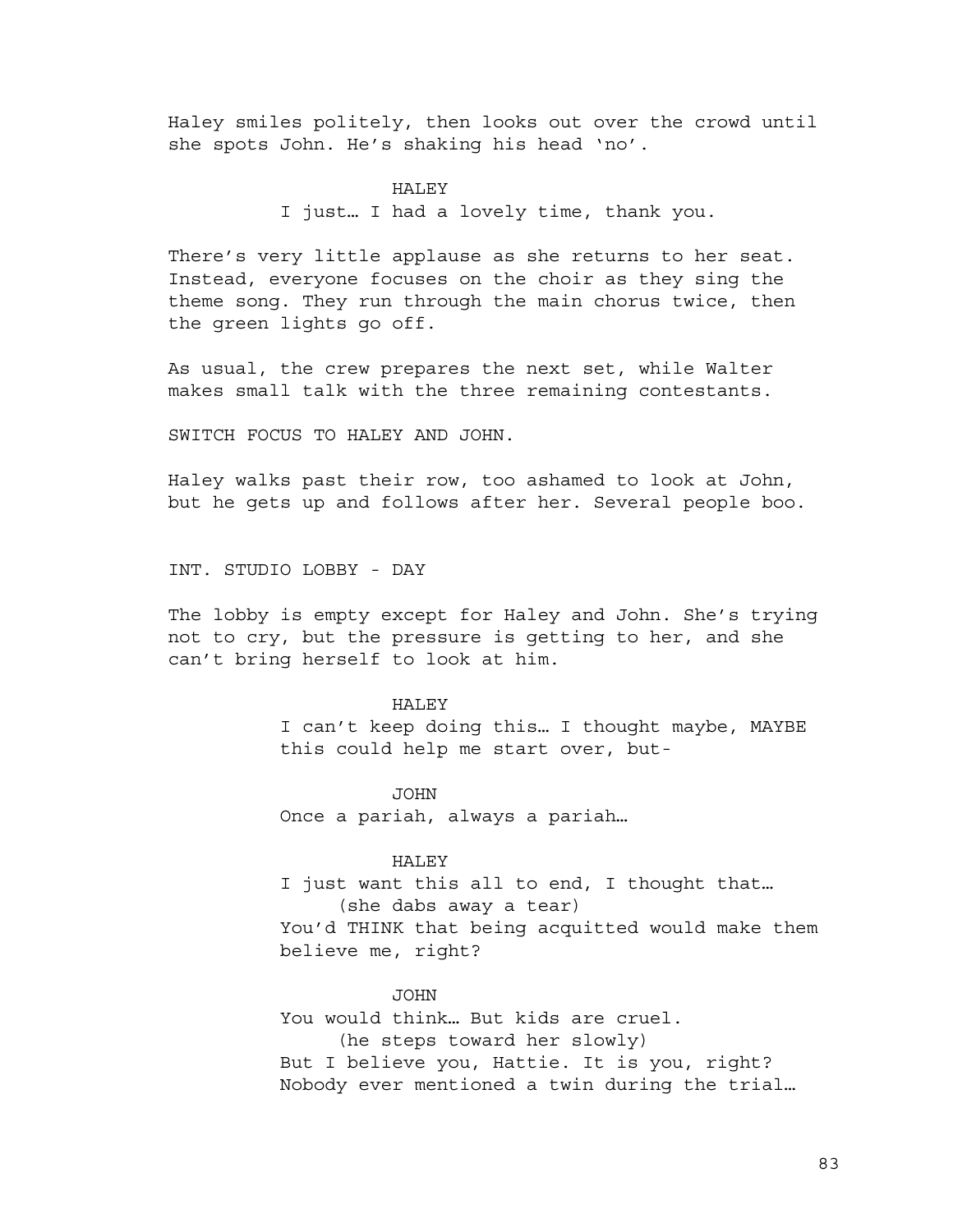Hattie nods and starts sobbing quietly. She still refuses to look at him.

# HATTIE

You don't have to pretend, nobody else does.

### JOHN

I do believe you, honest. You don't look like a succubus to me.

(she laughs while crying)

I actually knew it was you the moment we met. (she turns to him)

But I suspected it was the LAST thing you wanted to talk about. So, I didn't bring it up.

# **HATTIE**

Thank you. And thanks for stopping me.

### JOHN

Of course. Your declaration of innocence would have fallen on deaf ears. (she chuckles)

I do think you were robbed… Your answer was at LEAST as good as that stoned woman…

### HATTIE

(she chuckles again) Yeah… They would have voted me off regardless.

#### JOHN

Agreed. Ah well.

## HATTIE

Bloody Americans…

They both laugh, pause, lock eyes, and then tenderly kiss.

# JOHN

You want to get out of here?

# HATTIE

You have no idea.

And with that, they run off into the sunset. The end.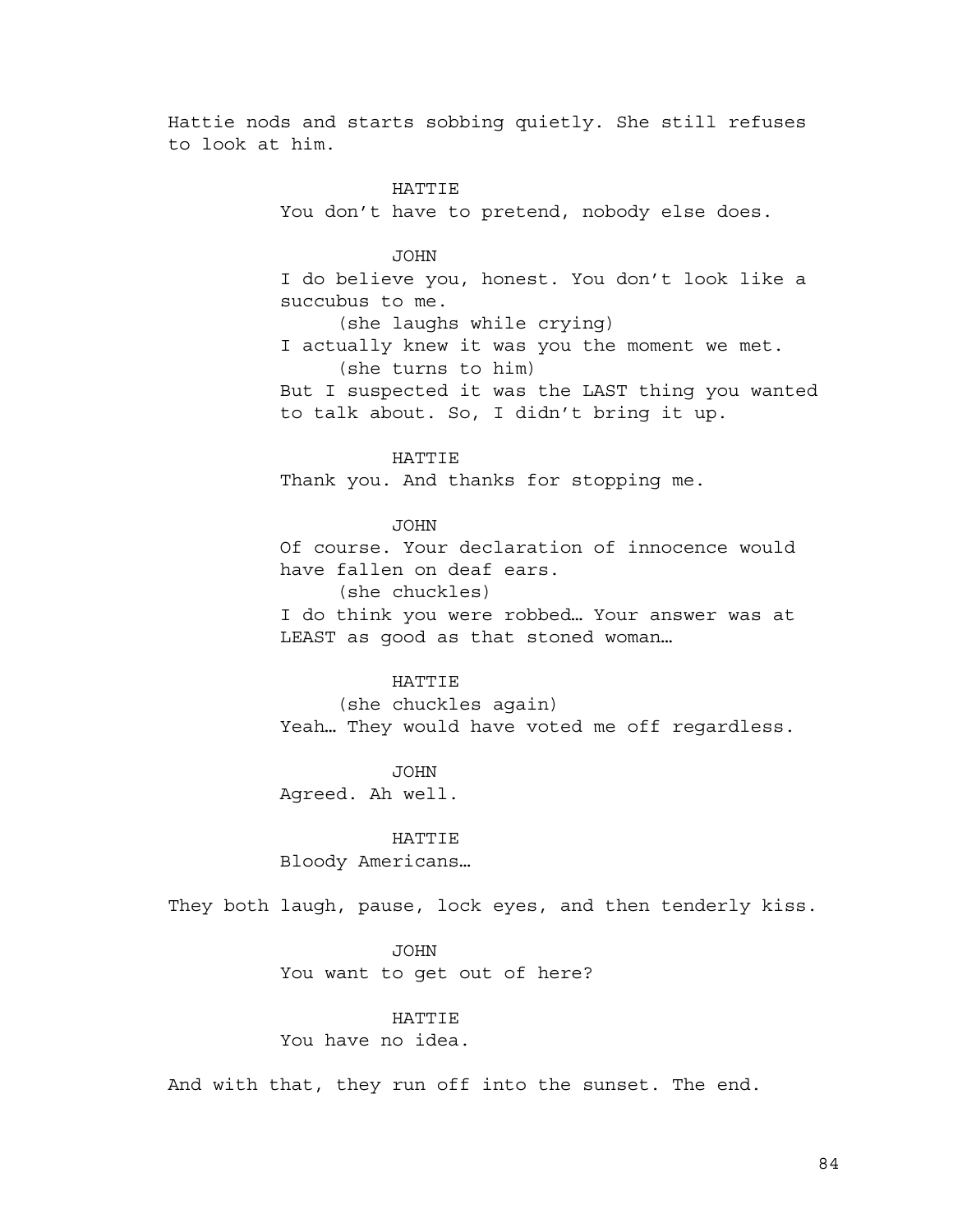Well, for them anyway… SWITCH FOCUS TO THE MAIN SET.

The crowd is singing and swaying to the next gospel song. Even Nia is reluctantly humming along backstage.

As they sing, the curtain rises on the next set. Walter is dancing badly but whole-heartedly, and it's delightful.

> AUDIENCE/CHOIR *A CRITIC! A CRITIC! EVERYBODY'S A CRITIC! A CRITIC! A CRITIC! EVERYBODY'S A CRITIC!*

CHOIR ONLY *EVERYBODY'S A CRITIC!*

LEAD SINGER *WHAT RHYMES WITH CRITIC?*

**CHOTR** *EVERYBODY'S A CRITIC!*

LEAD SINGER *NO REALLY, WHAT RHYMES WITH CRITIC?*

CHOIR *YOU DON'T HAVE A RHYME??*

LEAD SINGER *WHAT ARE YOU? A CRITIC?*

**CHOTR** *WELL YOU KNOW WHAT THEY SAY!*

LEAD SINGER *EVERYBODY'S A CRITIC!*

### AUDIENCE/CHOIR

*A CRITIC! A CRITIC! EVERYBODY'S A CRITIC! A CRITIC! A CRITIC! EVERYBODY'S A CRITIC! A CRITIC! A CRITIC! EVERYBODY'S A CRITIC! A CRITIC! A CRITIC! EVERYBODY'S A CRITIC!*

They all cheer for the choir. Walter catches his breath and waits for them to settle down.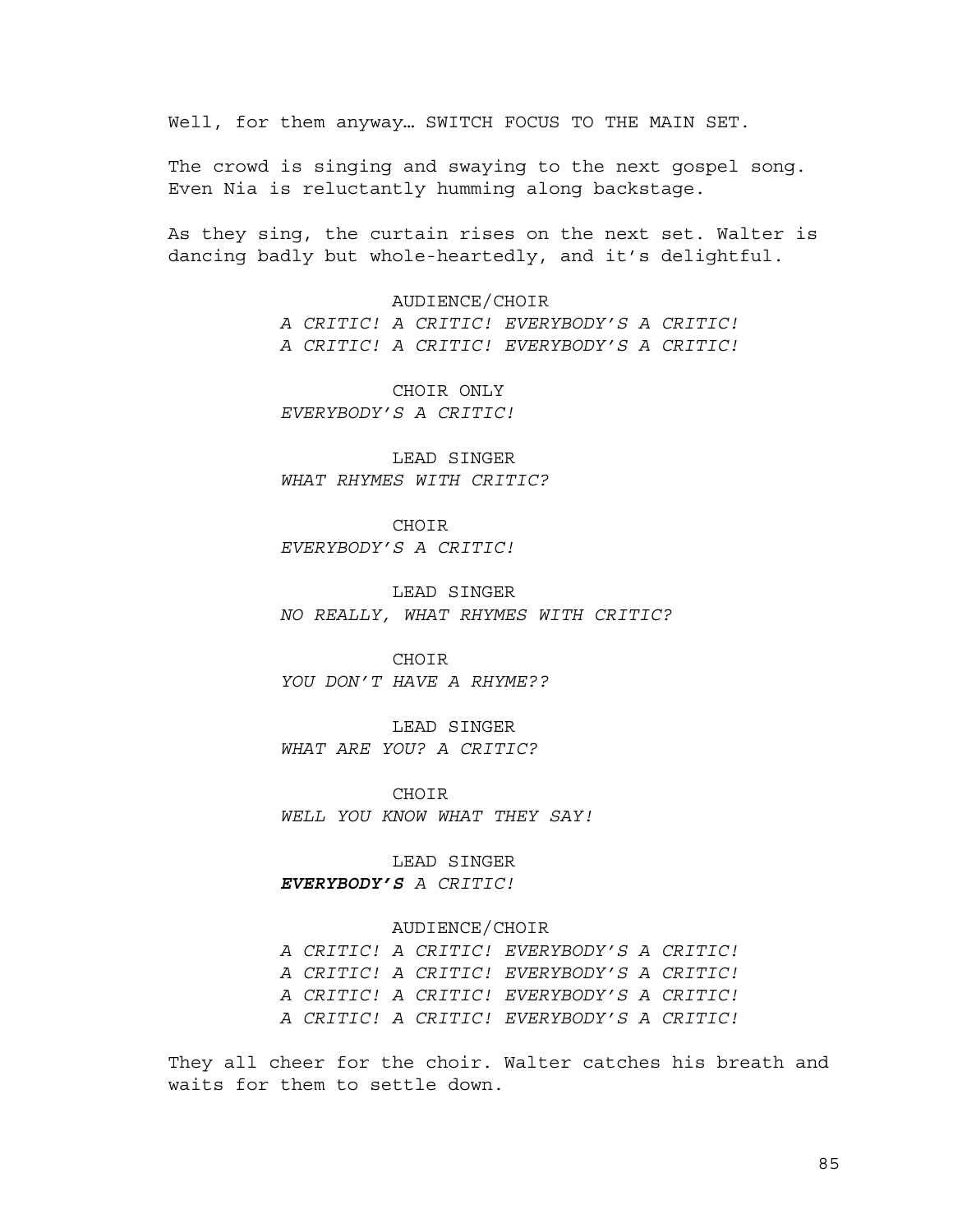WALTER Everybody is INDEED a critic! (still catching his breath) Welcome back America to our final, literally BREATH-TAKING episode of: (with the audience/choir) FAKE IT TILL YOU MAKE IT! (more cheering) I need to work out more… (they laugh) Let's get the rall bolling! Computer! What will our contestants be critiquing today?

The monitor cycles through the choices and lands on:

# **AUDIENCE**

FOOD!

# WALTER

Food it is! Where's our chef? Come on out!

SWITCH FOCUS TO THE SECURITY ROOM.

The twins are watching intently as the chef hands out four fancy plates of foie gras.

### ROOK

The succubus had set her trap and left the scene to avoid suspicion.

### **BISHOP**

But the king was wise to her wiles, and refused to partake in her deadly entree.

SWITCH FOCUS TO THE STAGE.

WALTER Chef, what's on the menu today?

## CHEF

We have for your culinary pleasure: pan-seared foie gras with figs and brioche. (he hands the last plate to Walter) Bon Appétit!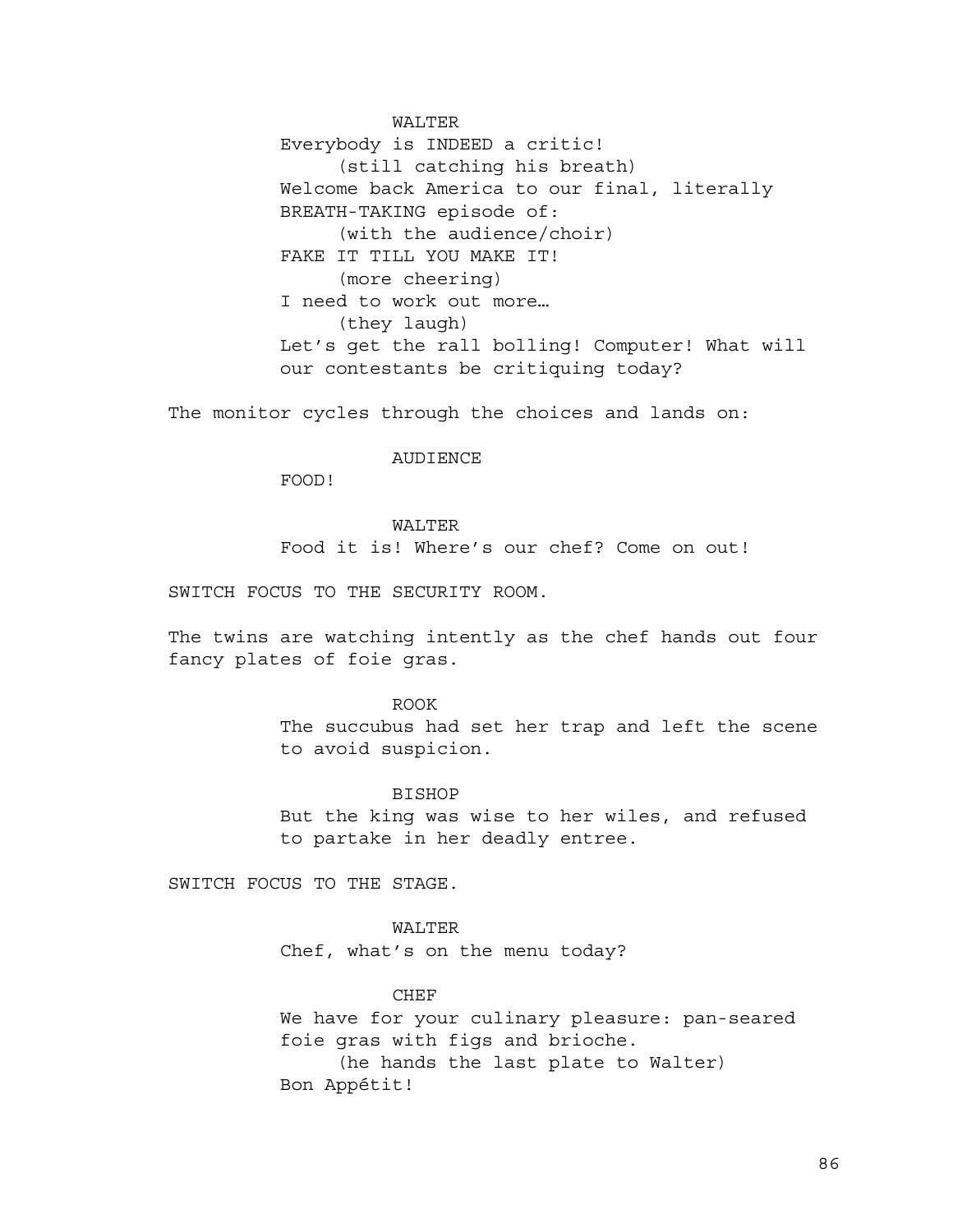WALTER

Thank you, chef.

(the audience claps as the chef leaves) Foie gras, is it? I've never had it myself… (he turns back and looks at Nia) This looks positively to DIE for. (he takes a big bite, Nia rolls her eyes) And now we wait for the effects to set in. (the audience is confused) Of the TASTE! We wait for the effects of this scrumptious ensemble to set in. Let's hear it once more for the chef!

The audience cheers for him. Walter is confused as he munches on the food. Quick cut to Bishop and Rook watching in horror. Back to Walter.

# WALTER

Maybe it takes a minute… (to the contestants) Shelley! How would you describe the meal?

### SHELLEY

(between bites) Mmm… It's very rich, very… Flavorful. And the… Could use salt, maybe? (she laughs with the crowd) Tastes like chicken? (more laughter) I'd give it a three star out of five.

The audience laughs and claps for her, she giggles and continues eating.

### WALTER

Short and sweet. Like my lifespan. Garrett! What's your take?

#### **GARRETT**

Well, the acidity of the liver complements the overpowering sweetness of the figs, but I detect a subtle hint of rosemary. No, sage? Regardless, the brioche balances the richness of the dish, with a light chiffonade to the crunch.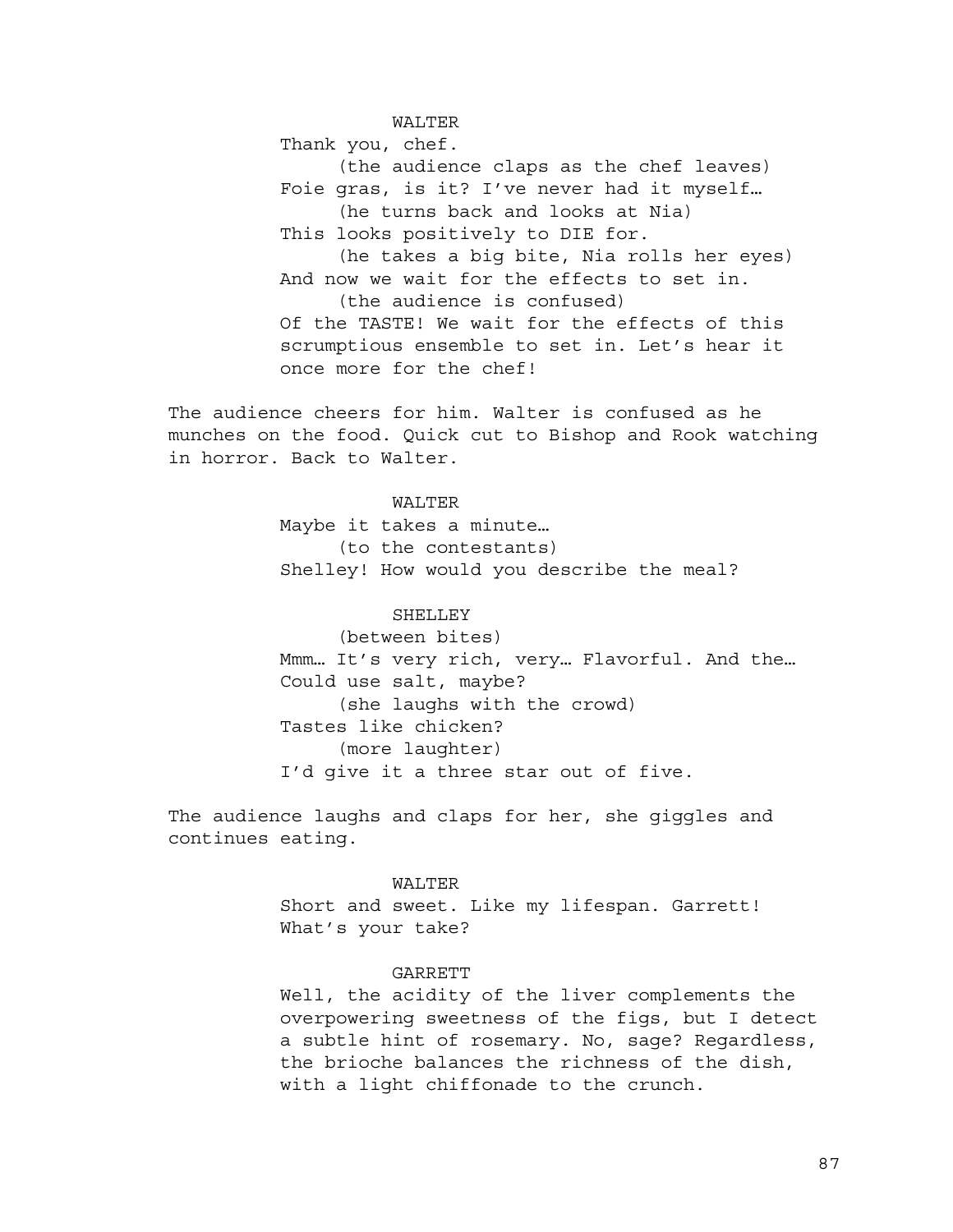The audience laughs and cheers, Garrett smiles proudly, and Walter pats him on the back.

> WALTER But does it taste like chicken?

**GARRETT** (laughs) I'm picking up hints of chicken.

WALTER HINTS of chicken. Got it. (they laugh again) And finally, Ms. Wheeler. What do you-

JOSIE

(interrupts him)

You know what would be REALLY good with this? Peanut butter! And TORTILLA CHIPS.

(everybody laughs, she takes another bite) I dunno what they're talking a-boot, because I'm Canadian now, because BACON would be perfect! Bacon would… What are we- NO! Right, you two! (she points to Garrett and Shelley) You're WRONG! It DOESN'T taste like chicken…

The crowd laughs. Walter catches Josie's plate as she absent-mindedly drops it.

> JOSIE Why are the lights on, is it over?

> > WALTER

No, Ms. Wheeler, you're on television.

Her eyes light up excitedly.

### JOSIE

Hi everybody! Hi! Nate, are you there? LOVE YOU!

Quick cut to Nate, who's sunken into his seat with both jacket hoods covering his face.

Back to Josie smiling and waving. Walter reins her in.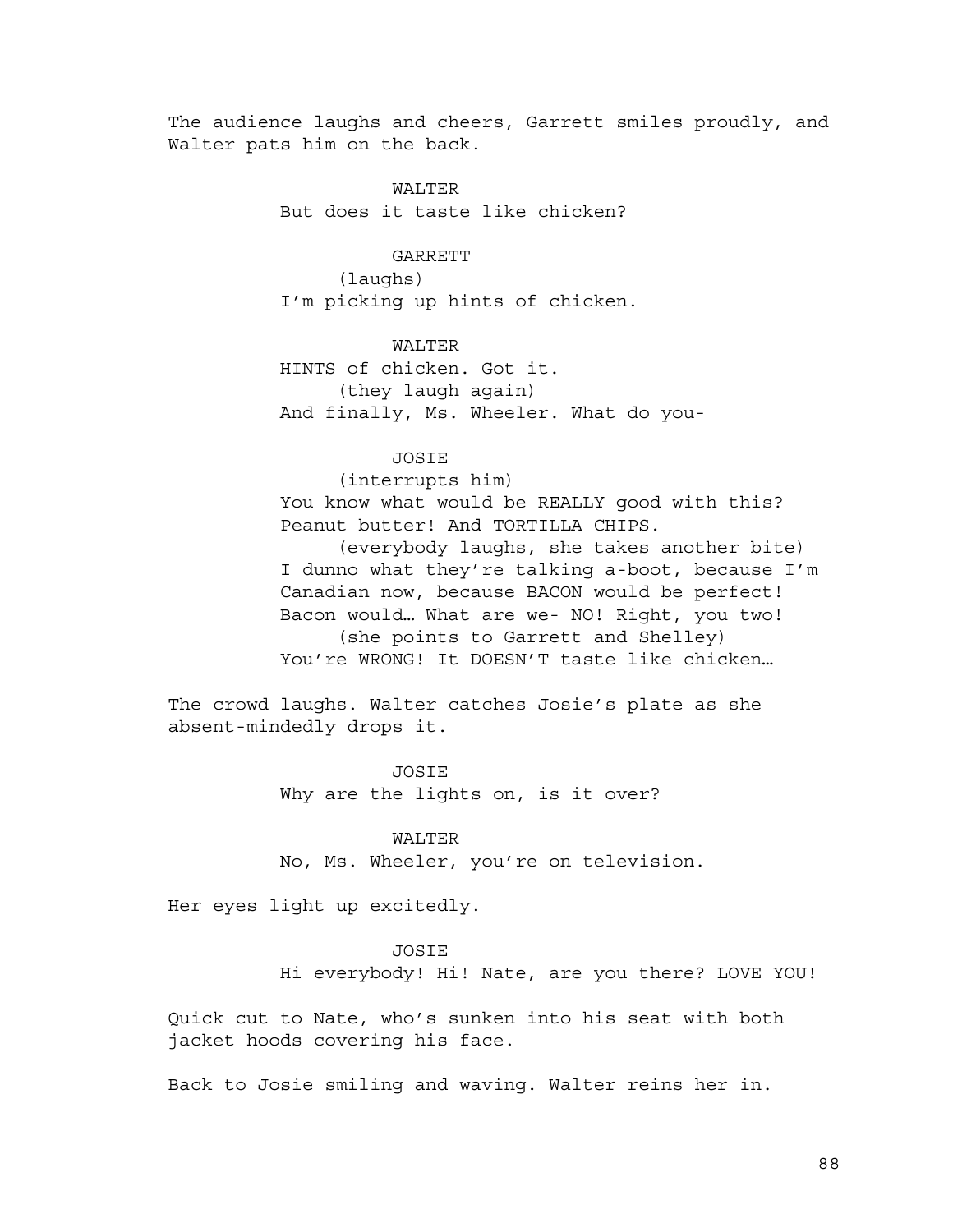WALTER Alright Ms. Wheeler, let's use our inside voice. (she giggles) Audience? Who was the best critic? Vote now.

The computer shows the live results: Josie easily wins, Garrett is in second, Shelley is in last.

# WALTER

Well, once again - Ms. Wheeler! Congratulations! You've won \$500, and you'll be moving on to the next round with Garrett! (everyone cheers for them) Shelley - it was fun while it lasted, sorry your journey has to end here.

# SHELLEY

It was everything I hoped it would be. (blows kisses to the crowd) Thank you everyone! Thank you, thank you!

As the crowd cheers for her, Shelley briefly turns toward the backstage area, looks around until she notices Nia, then smiles and winks at her.

SWITCH FOCUS TO THE SECURITY GUARDS.

As the monitors show Shelley walking offstage, and the choir sings the theme song, Bishop's eyes light up.

> **BISHOP** Did you see that?

ROOK See what?

### BISHOP

Leroy, come look!

(Leroy walks over as she rewinds the tape) Right there! Shelley, see? She knows somebody from the show! But who?

LEROY Let me check…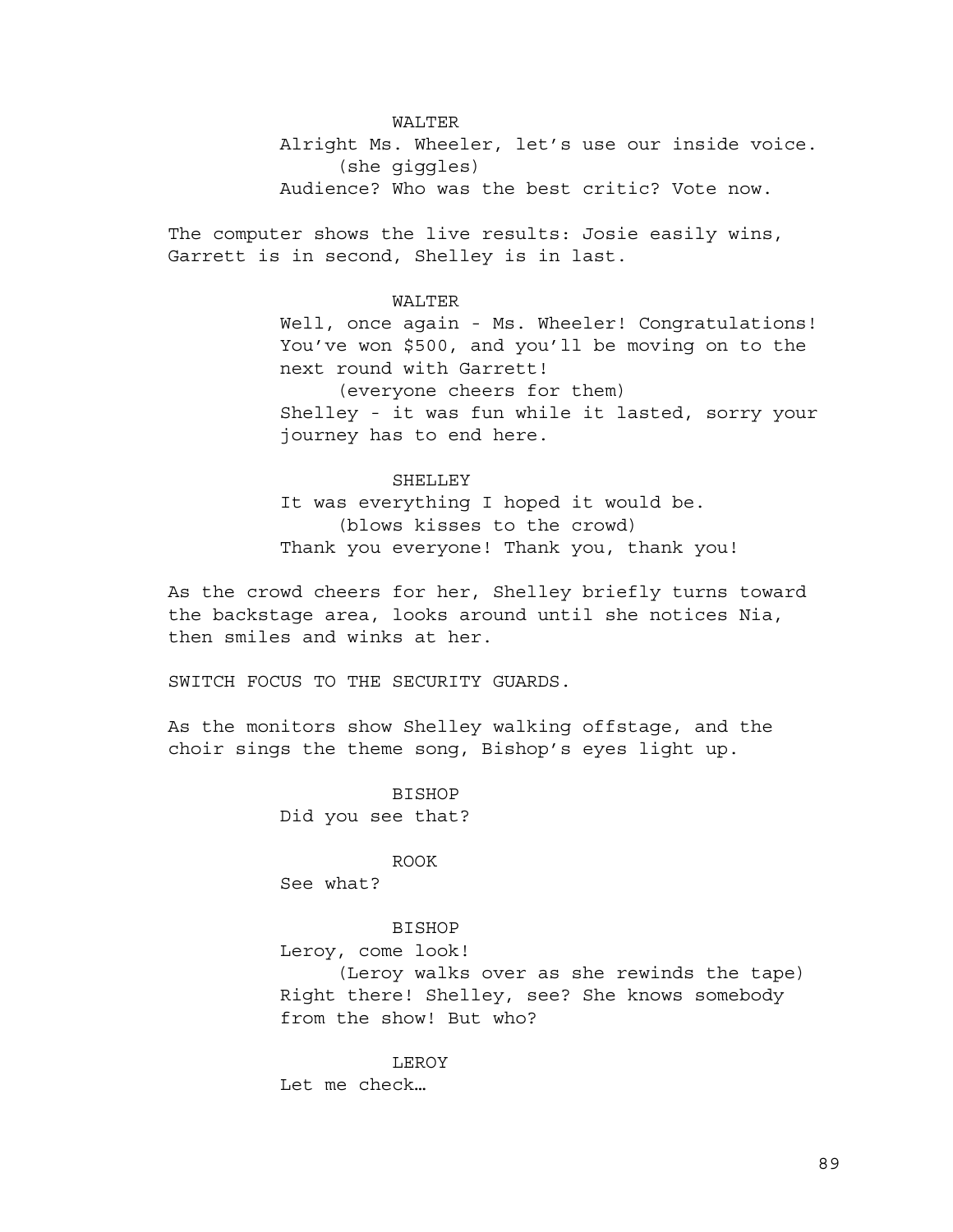He goes back to his station and rewinds the footage from the backstage area. He spots Nia smiling and waving back.

> LEROY Ms. Bartlett? Good catch.

# BISHOP

Bring her in.

# LEROY

On it.

On his way out, he passes by Walter.

WALTER Ladies? I'm not dying… What's going on?

ROOK It wasn't Hattie. It wasn't the foie gras.

WALTER It wasn't?? Then who IS it?

**BISHOP** It might be Shelley.

WALTER But she just got eliminated…

ROOK But she knows Nia.

BISHOP And I think… (starting to put the pieces together) I think she's the one. (Leroy returns with Nia) Ah, right on cue.

NIA This better be good.

BISHOP Take a seat, Ms. Bartlett. We know everything.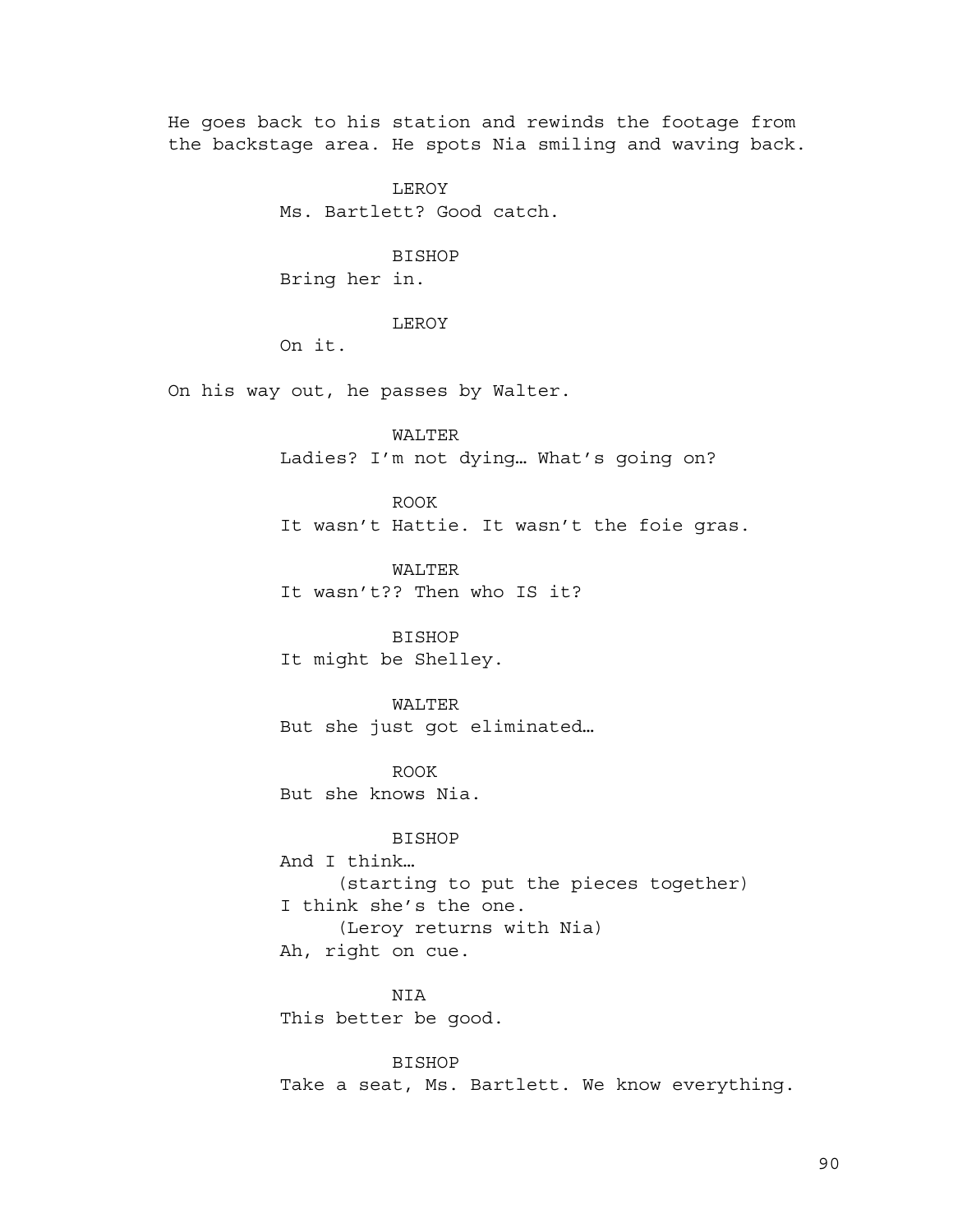Nia stands at the door with her arms crossed, staring at Bishop until she continues. Leroy, Walter and Rook all listen attentively to her explanation.

#### BISHOP

Let's face it. You and Walter don't get along. So, you hatched a plan to kill him by getting your friend Shelley on the show. You had means, since you can control who's selected, right? You even had her send a threatening note.

But there was a snag. Walter overrode you and forced you to only pick SUSPICIOUS contestants, which meant you couldn't just choose Shelley, rather, she had to be suspicious to be chosen.

So, she dressed in a trenchcoat and sunglasses, but that seemed TOO obvious, TOO suspicious, and we overlooked her. When you found out she hadn't been selected, you told her to tone it down.

Then she appeared in NORMAL clothes, which was ALSO not suspicious. Once again, you found out she STILL hadn't been selected, so you told her to do something WEIRD.

### ROOK

Maybe, I don't know, wear a FRUIT BASKET.

#### BISHOP

And THAT got our attention, and we realized, she'd done so many costume changes, something MUST be amiss. So we picked her.

### ROOK

And you almost got away with it too, but then, she smiled at you backstage.

#### BISHOP

And her cover was blown. Your plan was almost flawless until then.

ROOK Almost. But the truth won out.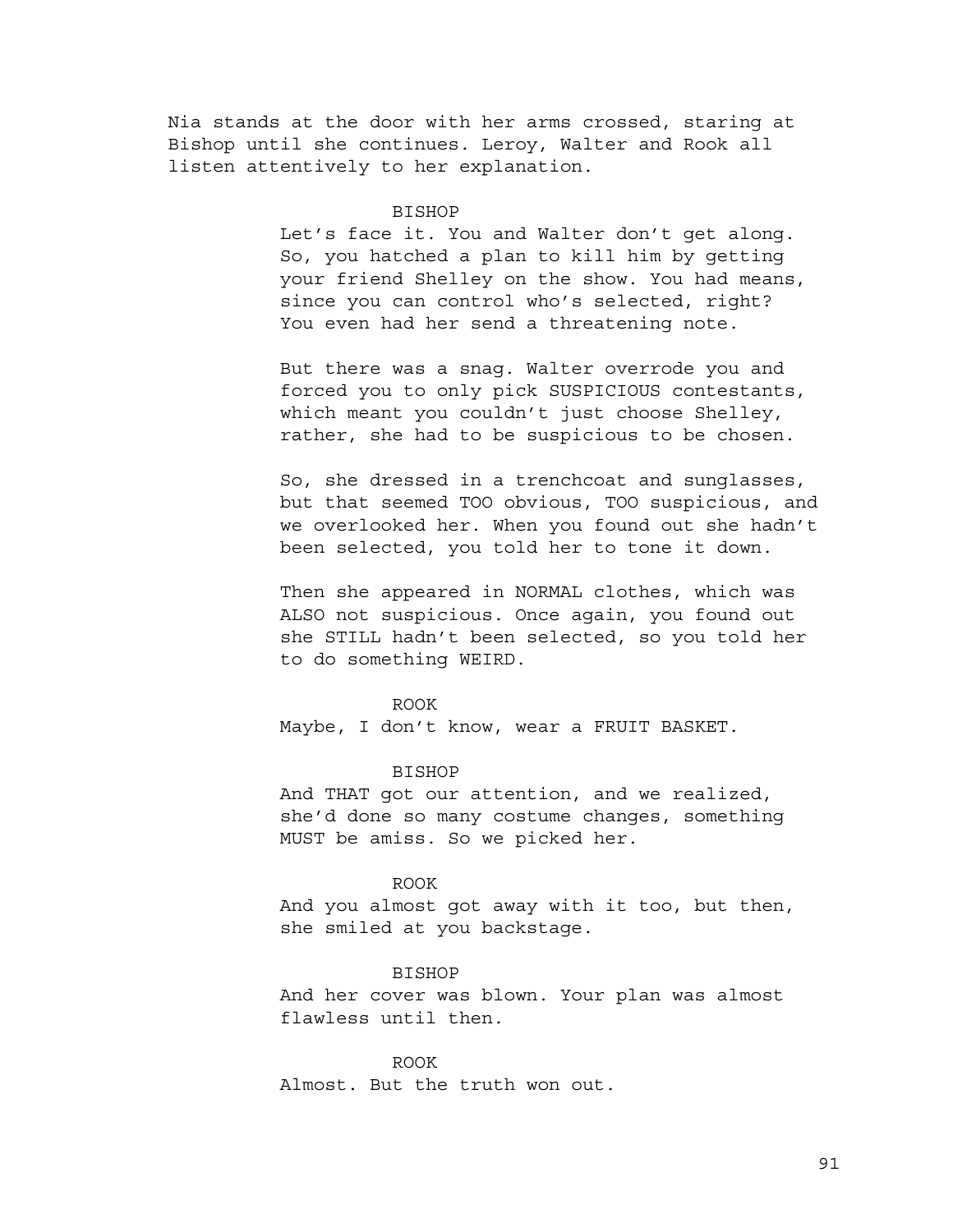The room is silent. Walter isn't convinced.

# WALTER

But she got eliminated, and she didn't try to kill me…

# BISHOP

Maybe she planted something on stage.

# ROOK

A bomb perhaps?

#### BISHOP

Regardless… You two certainly know each other.

Nis is mildly impressed.

### NIA

That was actually mostly accurate, nice work. Just a few MINOR problems. One: While I would LOVE to see Walter dead, I would do it myself, not hire somebody.

# WALTER

Aww… You'd kill me yourself? That's so sweet…

# **NTA**

(rolls her eyes) SECOND… Shelley is my girlfriend, and she wanted to be on the final episode. And I WOULD have chosen her had we done a NORMAL episode, but SOMEBODY threw a wrench in that.

(she glares at Walter) So we had to improvise, and your play-by-play sums it up perfectly. But she's not the killer. (as she leaves)

Good detective work though!

#### WALTER

Wait, so who is it??

### LEROY

You know Walter, I've been thinking this over, maybe the killer isn't actually here.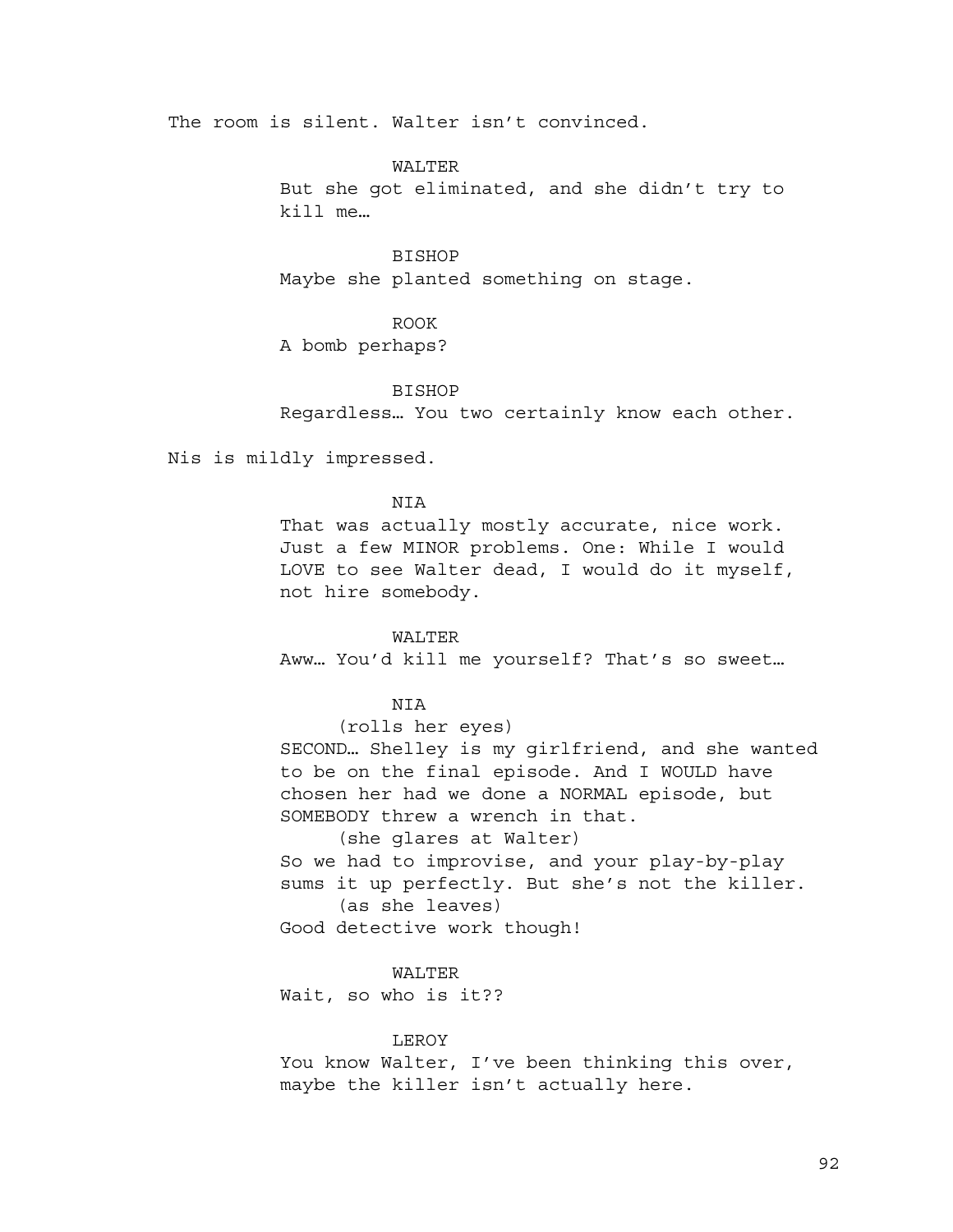# WALTER

What do you mean, not actually here?

# LEROY

Well, you have fans all over the country, right? Maybe it's from somebody who's not here, today, in the studio. Maybe they're watching at home, pulling a prank, trying to scare you.

(he gestures to the monitors) Look at who's still left: a fan whose obsession is pathetic, not psychopathic… And a middle-aged mother who doesn't know she's high.

(back to Walter)

Do you honestly think one of them is a killer?

WALTER

Good point…

(his eyes light up) Maybe they're BOTH killers. We did get TWO separate notes…

LEROY What? No, they were identical!

# WALTER

Great minds think alike… (he walks out excitedly) Or maybe they're in cahoots! We shall see!

Leroy waits to make sure he's out of range before addressing the twins.

> LEROY Okay, so I know I said I wouldn't get involved…

ROOK It's fun, isn't it?

BISHOP We knew you'd come around.

LEROY (sighs) That all just confirms a hunch I have.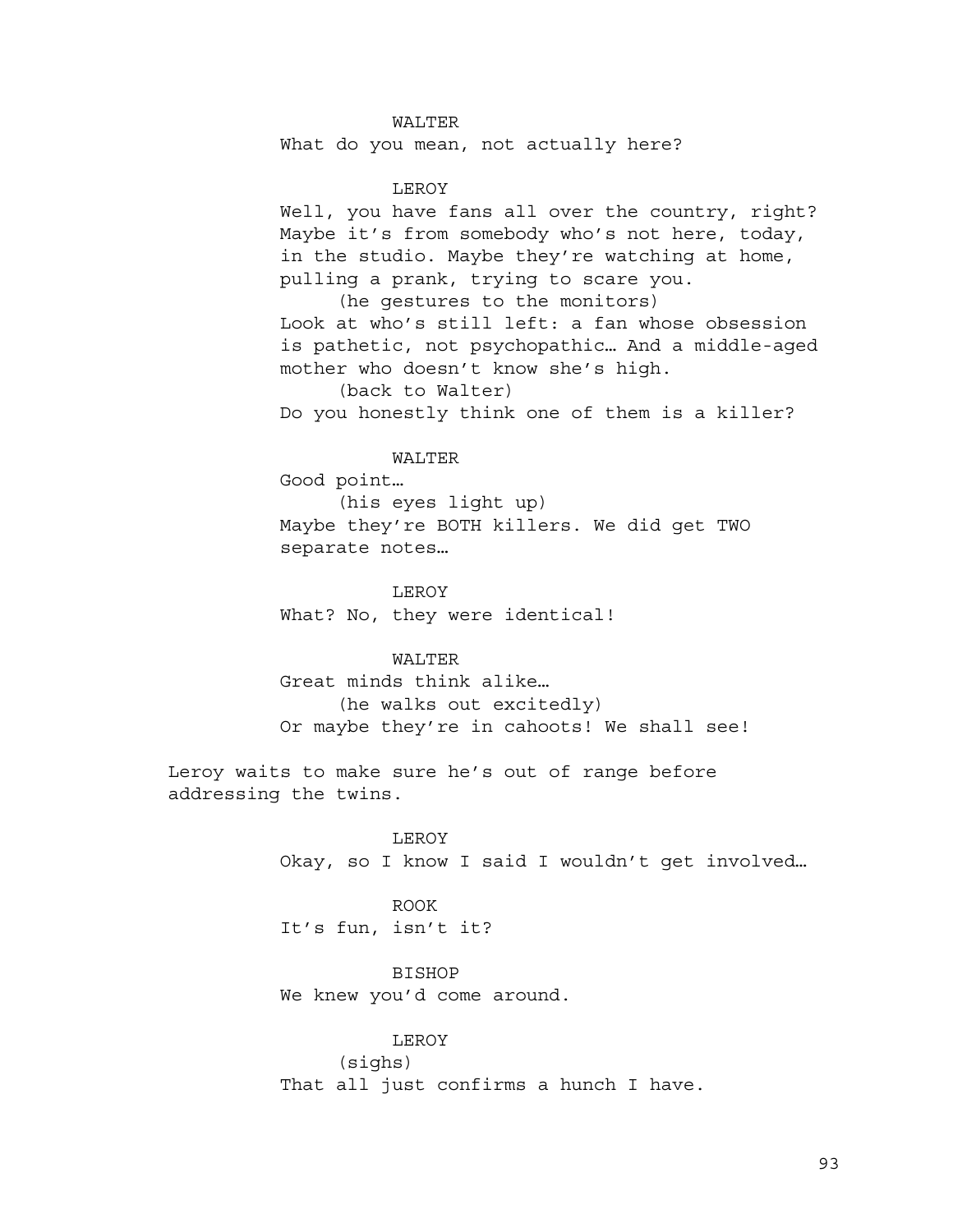ROOK

Ooh. Do tell.

LEROY

I think HE is behind it. OR, he snapped.

(the twins are eager to hear his theory) Think about it. He has been… I think 'odd' is a gross understatement. We tell him that someone wants to murder him, he wants them on the show. Tell him that the food is poisoned-

BISHOP

He eats it…

## LEROY

Mm-hmm. Tell him that the final two contestants couldn't possibly be the ones, he assumes it's BOTH of them. And the pièce de résistance*:*

He walks over to their station, looks around, and finds one of the threatening postcards.

LEROY

Who is it from?

### BISHOP/ROOK

His biggest fan… HIMSELF… Of course…

They're both convinced, Leroy has a slight grin of pride.

**BISHOP** 

So now what?

#### LEROY

Now… We don't worry. We just let him continue with his fantasy, finish the show. And we'll continue to monitor the audience, to be safe… Realistically though, he'll be fine.

### ROOK

It was the mad king all along… Plot twist…

Leroy chuckles, and they all return to their stations to watch the next round.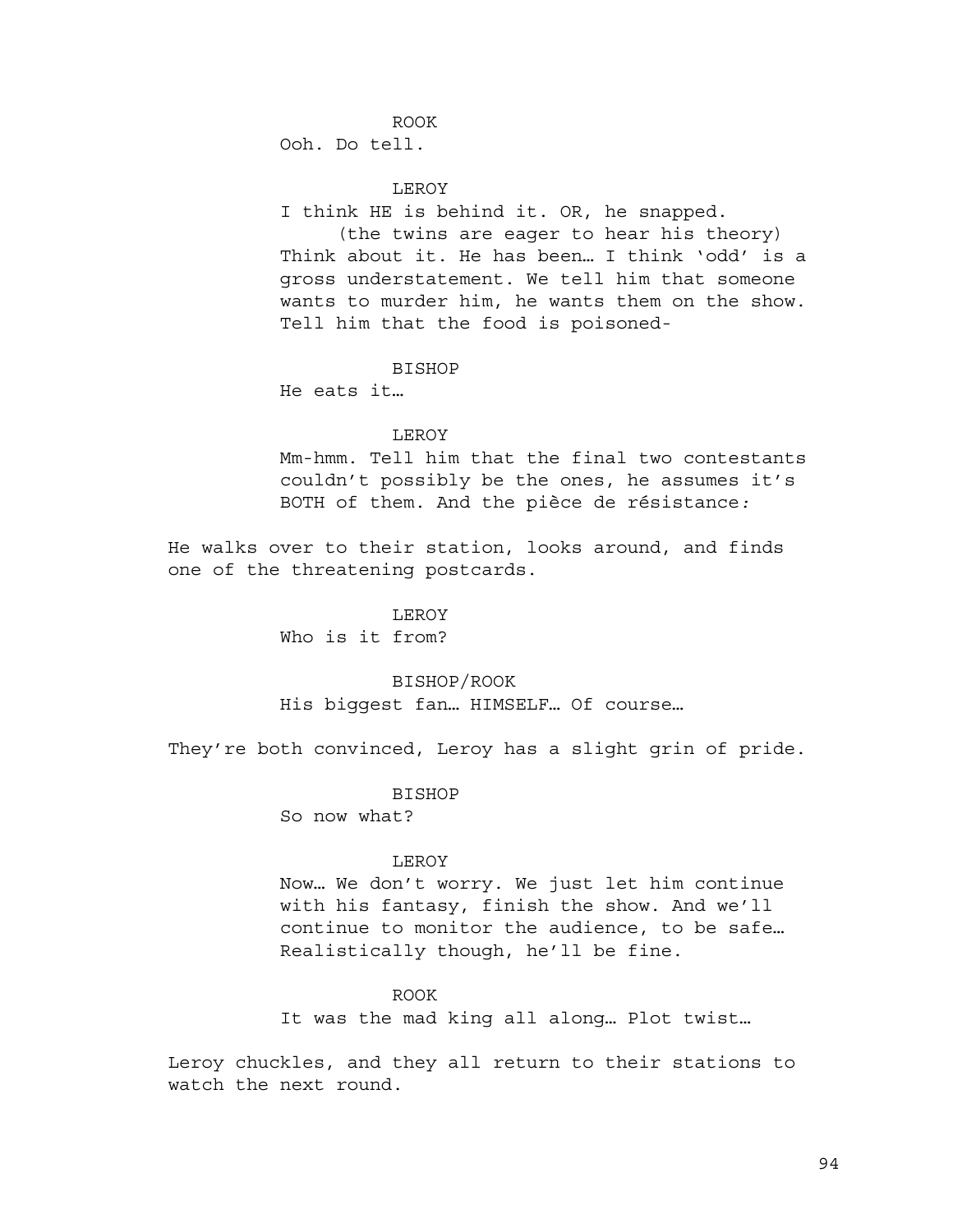SWITCH TO THE MAIN STUDIO.

The cameras are rolling, the gospel choir is singing, Walter is dancing, and the audience is having a blast.

### CHOIR/AUDIENCE

*THE PERFECT PITCH! THE PERFECT PITCH! WHICH OF THE CONTESTANTS HAS THE PERFECT PITCH? THE PERFECT PITCH! THE PERFECT PITCH! WE'RE WINDING UP NOW FOR THE PERFECT PITCH!*

LEAD SINGER

*NOW THE NAME 'PERFECT PITCH' IS A CLEVER PUN!*

CHOIR

*BECAUSE 'PITCH' HAS MANY MEANINGS, NOT JUST ONE!*

LEAD SINGER

*IT'S A MUSICAL TERM! OR A SPEECH! OR 'TO THROW'!*

CHOIR

*BUT ENOUGH ABOUT LINGUISTICS, IT'S TIME TO GO-*

CHOIR/AUDIENCE *TO THE PERFECT PITCH! THE PERFECT PITCH!*

LEAD SINGER

*SON OF A GUN!*

CHOIR

*WE CAN'T SAY BITCH! CAUSE IT'S A FAMILY SHOW, SO WE HAVE TO SWITCH!*

LEAD SINGER

*AND WE'LL PROBABLY BE CENSORED.*

CHOIR

*IT'S JUST A SMALL HITCH!*

## CHOIR/AUDIENCE

*ON THE PERFECT PITCH! THE PERFECT PITCH! WHICH OF THE CONTESTANTS HAS THE PERFECT PITCH? THE PERFECT PITCH! THE PERFECT PITCH! WE'RE WINDING UP NOW FOR THE PERFECT PITCH!*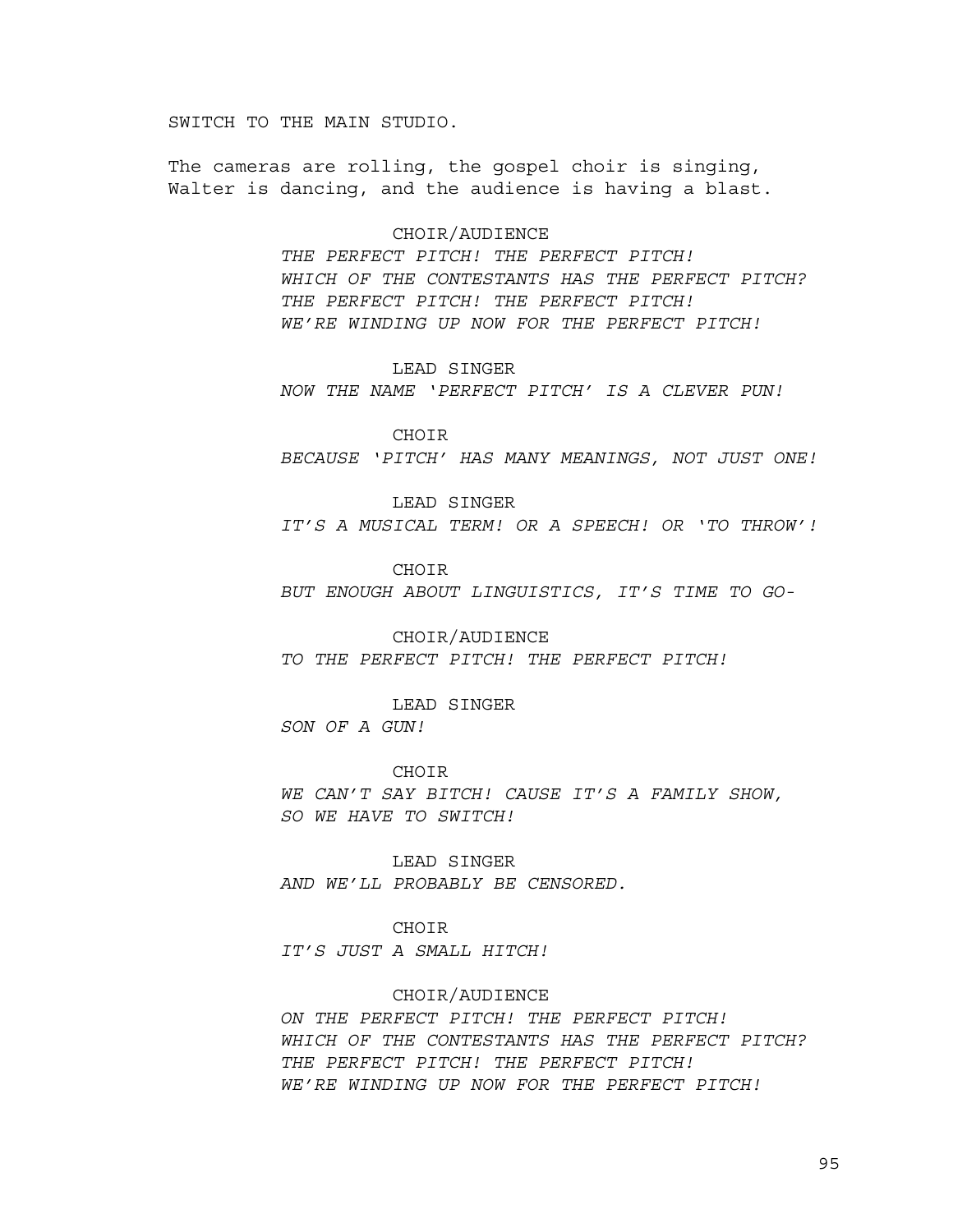As usual, the crowd shouts and cheers enthusiastically. Walter has to talk louder just to be heard.

> WALTER Why did we not do this SOONER? (they all laugh) Thank you, choir, and welcome back to: (all together) FAKE IT TILL YOU MAKE IT!

They settle down. Walter takes out a tissue and wipes off the sweat from his forehead.

# WALTER

Oof… Who is this old man, and what has he done with my body? (laughter) Now, as a reminder, this is our FINAL episode… (sympathetic reaction) I know, sad day, but it's been fun, right?

The crowd cheers. Walter smiles, then walks over to the podiums where Garrett and Josie are standing.

# WALTER

Now, Garrett, my sources tell me that YOU are QUITE the fan.

### **GARRETT**

I am, Walter, I've been here for almost every episode since the show started, so, yes.

WALTER

And you're finally up on stage!

### GARRETT

It was worth the wait.

# WALTER

That's the spirit!

(the crowd cheers)

And I'm guessing, so you've seen LOTS of pitches haven't you? You've probably even planned some that we haven't done yet, isn't that right?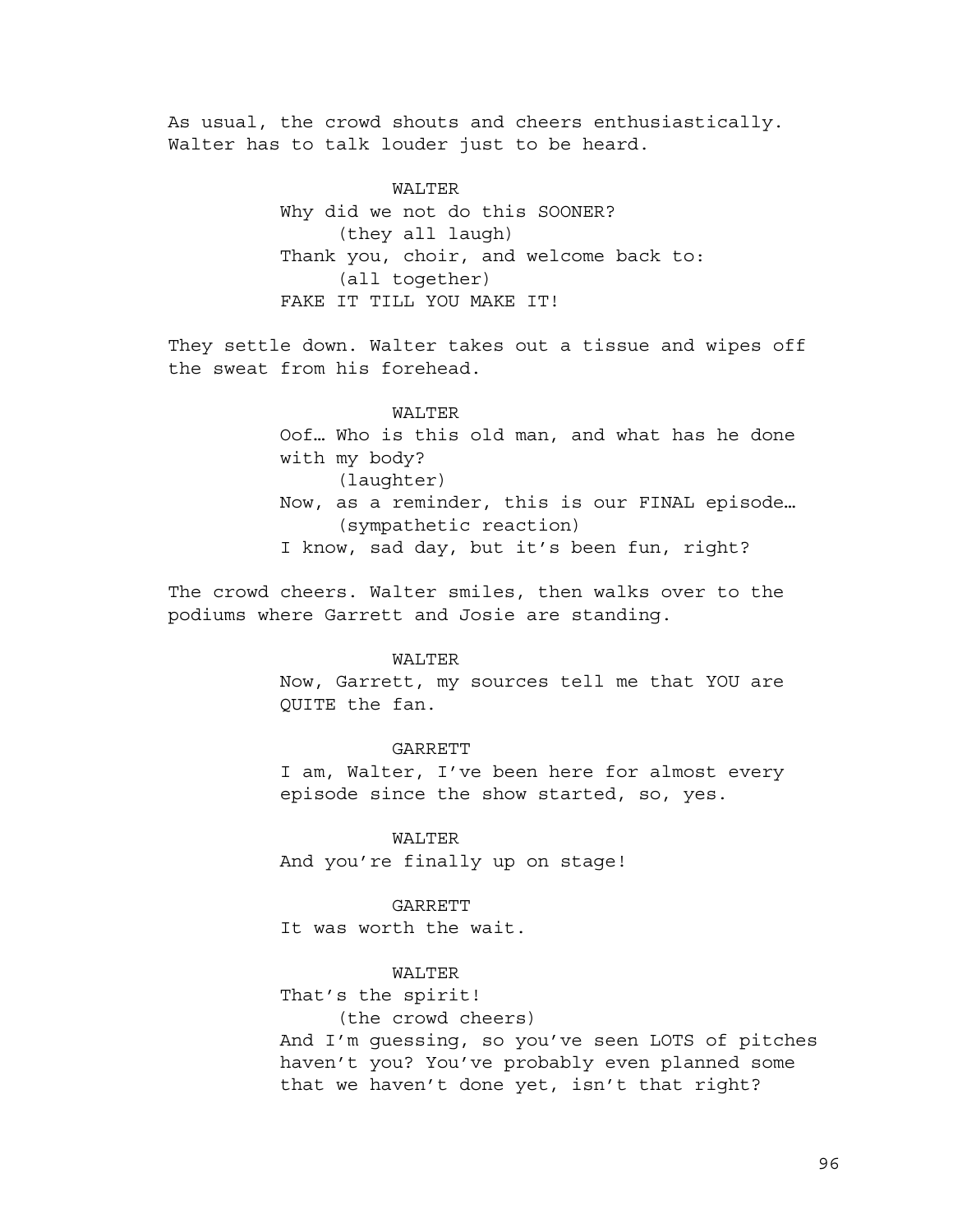### GARRETT

I mean… I practice hypotheticals, yes, just like I've practiced for the other rounds, I want to maximize my success, naturally.

WALTER You practice for the show? You single, Garrett? (Garrett nods) There's a surprise…

The audience laughs. Garrett is embarrassed and annoyed.

GARRETT Why don't we just start the game…

WALTER Okay, sorry I asked.

He looks comically apologetic, and the audience chuckles, but Garrett isn't amused. He just waits impatiently.

### WALTER

You're FASER-locused, my friend. Computer!

The computer starts scrolling through choices. It picks:

### AUDIENCE

GAME SHOW!

WALTER Well, this is certainly META… (they laugh) Alright Garrett, have you practiced this one?

# GARRETT

I did, actually.

(he grins, Walter motions for him to start) So. I watched this exciting new game show called Icebreaker. The contestants do icebreaker games: two truths and a lie, never have I ever… And for high dollar prizes, spin the bottle…

(the audience laughs) And it's very low-key, kind of a get-to-know-you feeling to it, but it's a fun time!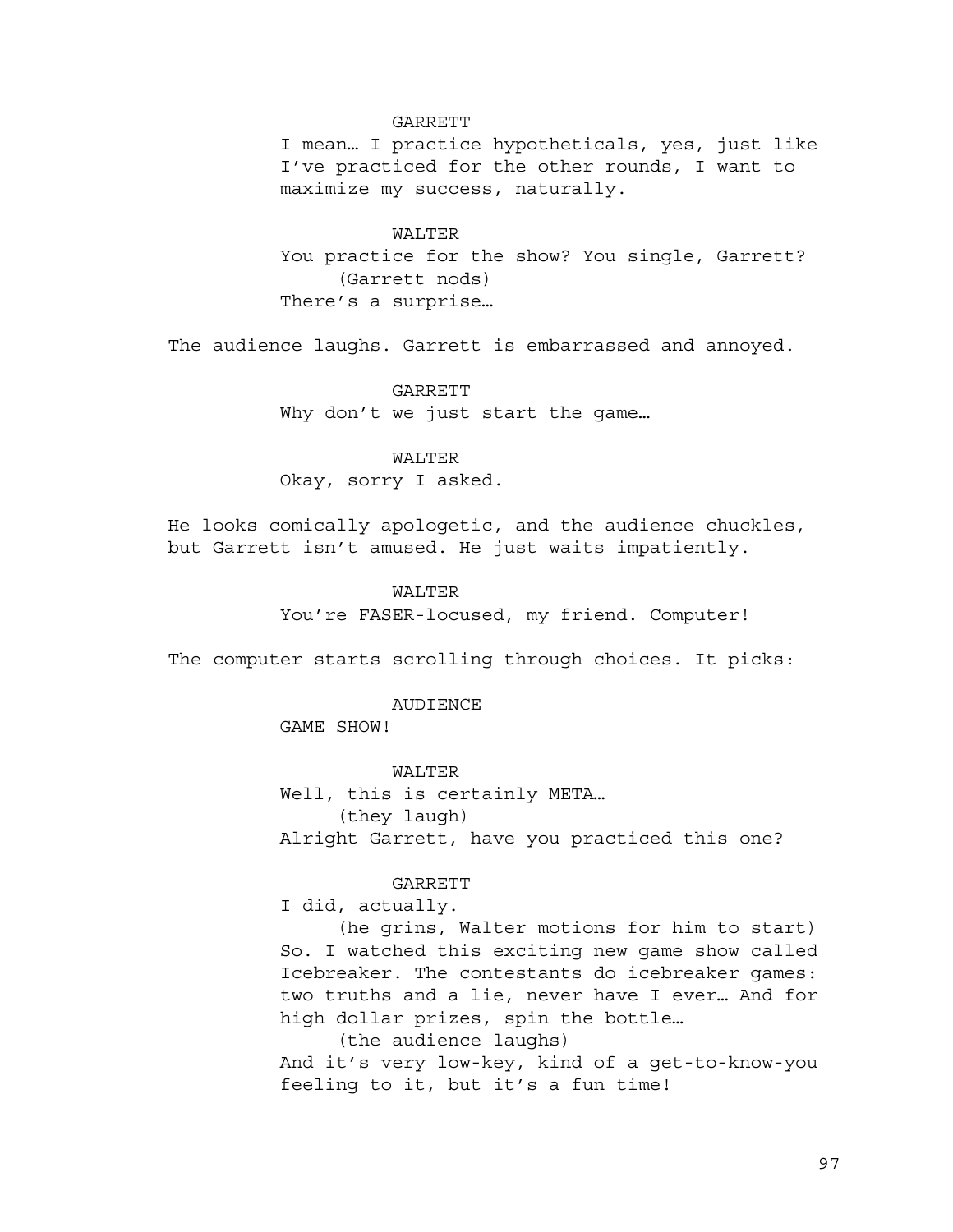The audience claps and cheers. Garrett smiles proudly.

WALTER Your practice certainly paid off, impressive... Didn't miss a beat! (Garrett exhales with relief) And now Ms. Wheeler… Miss Wheeler… (he walks over to her, they laugh) You're just soaring today, aren't you?

The audience laughs, Josie giggles.

### WALTER

Tell me, what's a game show that you-

# JOSIE

(interrupting him)

What if you did like Wife Swap, but instead, you swapped KIDS… Now THAT would be a fun show, not watching ICEBREAKERS… BOOOO-RING.

She laughs with the audience. Garrett isn't amused.

### **GARRETT**

First of all, the premise of Wife Swap is essentially a child swap, if you think about it. Second, that's not a game show. Third-

### JOSIE

Ooh, ooh ooh! Okay, wait, so what if- (she bursts out laughing) It's like The Dating Game, but instead it's parents and their KIDS. Get it? Got it? Gucci.

### GARRETT

That's actually been done, I believe it was called the Family Game. And you're supposed to pretend like these are real shows, not ones that you're thinking of on the fly, and certainly not ones based on pre-existing-

### JOSIE

(cuts him off again) I've got it! GAME SHOW ROULETTE!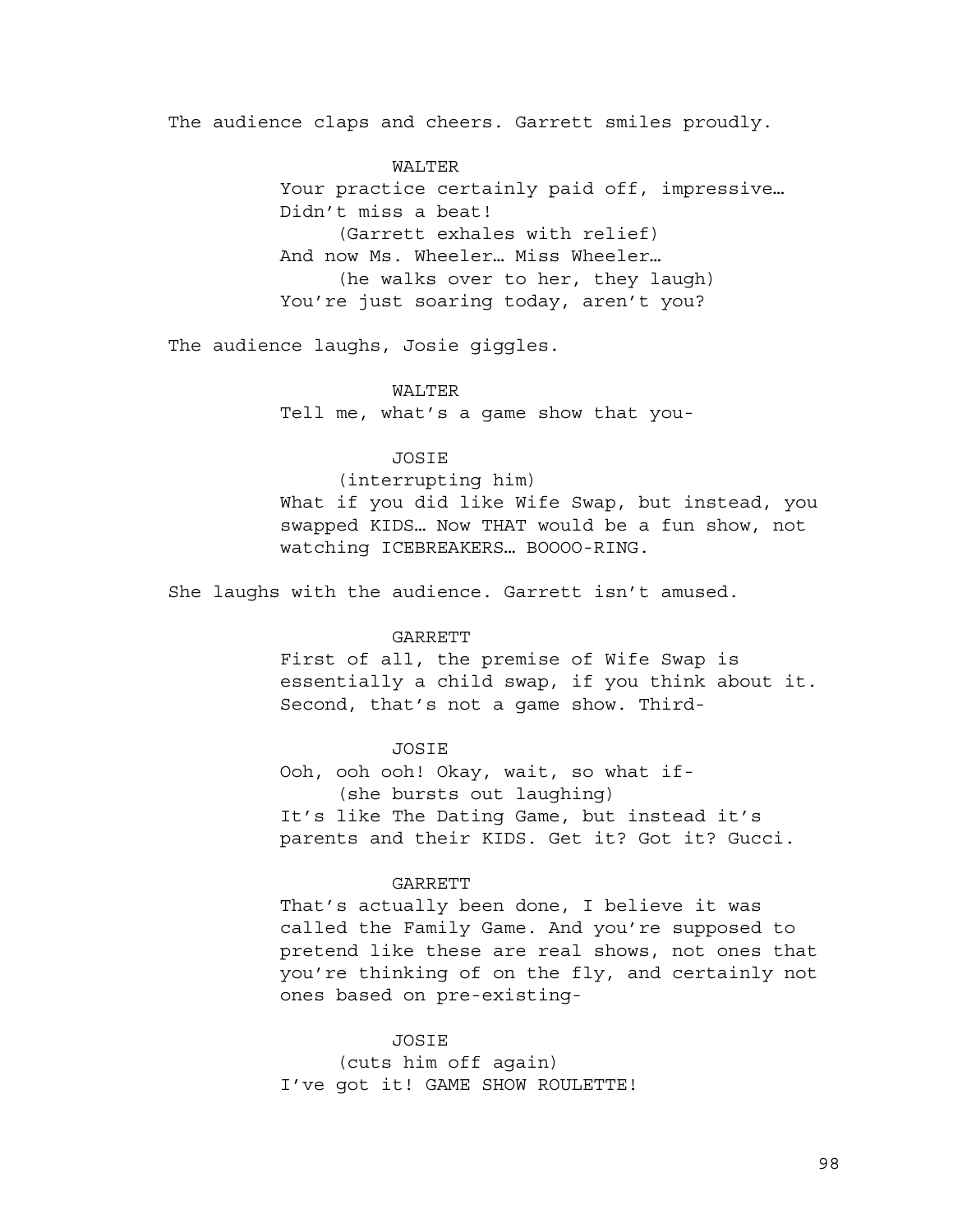# GARRETT

This is ridiculous. Icebreaker is a perfectly-

### JOSIE

No no no, we can work yours IN with this, with GAME SHOW ROULETTE. It's like each round is a DIFFERENT GAME SHOW. So yeah, one week they play Wheel of Fortune, and then next week, Jeopardy, then ICEBREAKER, then Fake it to the Make it…

### **GARRETT**

Once again, those are not original ideas…

### WALTER

Au contraire Garrett, the roulette concept is STRIKINGLY original.

#### JOSIE

See? And he's FRENCH, so he knows… He KNOWS…

GARRETT Are you seriously going to side with her? Wow, what a STACKED game… I can't believe that-

# WALTER

Oh, lighten up. Audience - who do you think had the perfect pitch? Vote now!

Garrett watches in frustration as Josie wins.

**GARRETT** 

THERE'S a surprise.

He storms offstage. The audience isn't sure how to react, and Josie feels bad for him.

### JOSIE

I promise we'll do ICEBREAKER as one of them. (the audience 'awws') I'm sorry Walter, I didn't mean to…

### WALTER

(consoling her) It's okay, Ms. Wheeler.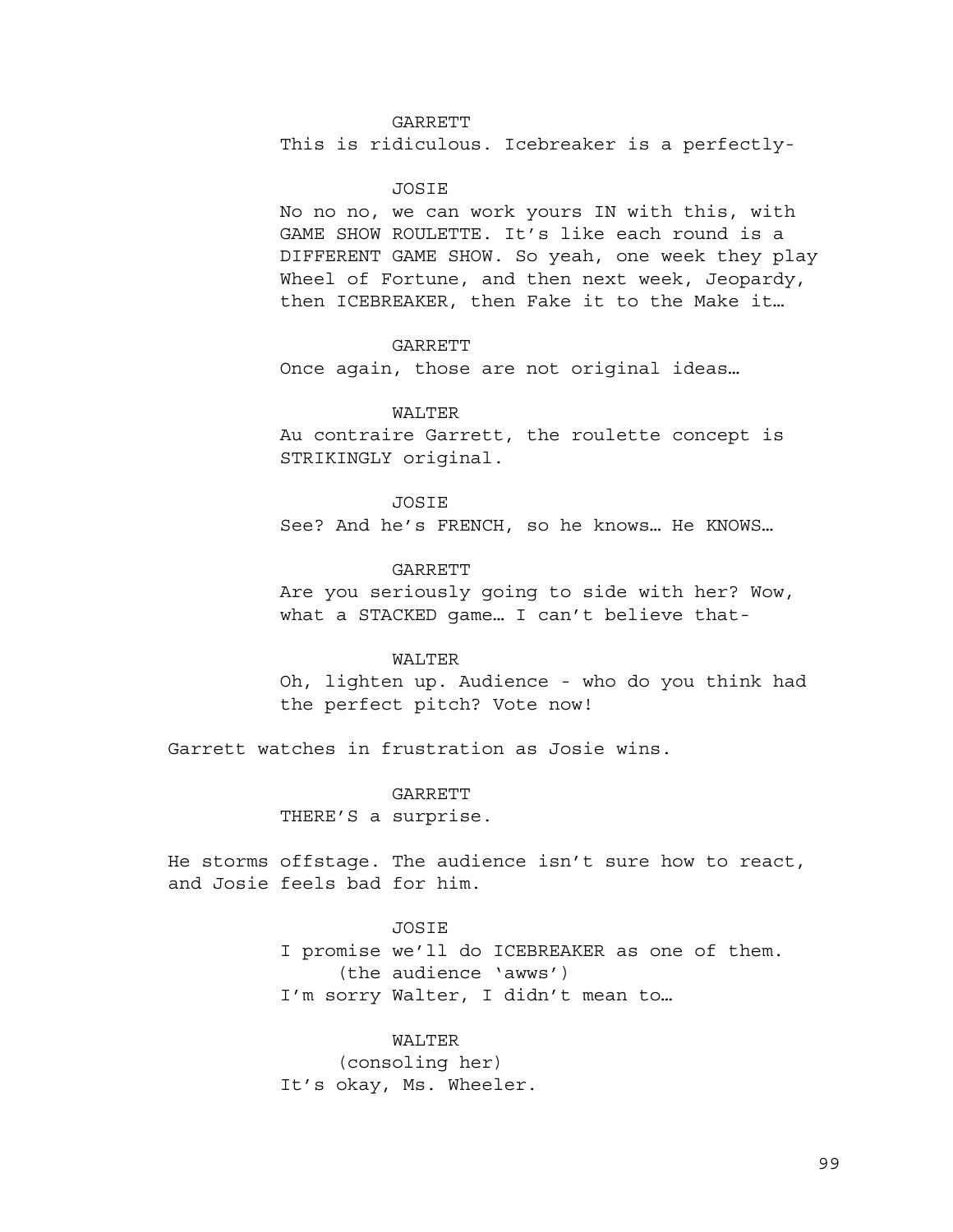More 'awws' from the audience.

JOSIE

I promise Walter, I didn't mean to… Nate? Nate?? Tell them I didn't mean to… I'm sorry…

# WALTER

You didn't do anything wrong. Actually, you won ONE THOUSAND DOLLARS! And, you'll be playing in our final, FINAL round!

The audience cheers, Josie's face brightens.

WALTER Don't go away, we'll be right back!

JOSIE

Nate, I'm on the show! Hi sweetie!

The audience laughs, then starts singing the theme song with the choir. Josie and Walter dance onstage.

SWITCH FOCUS TO GARRETT

Garrett, meanwhile, is sulking in his seat, deliberately ignoring Harold.

### HAROLD

So you DO care about winning…

Garrett doesn't respond. Harold chuckles.

# HAROLD

Hey, for the record, you had a good pitch.

### GARRETT

Not good ENOUGH. Maybe I should have been DRUNK. That would've gotten more votes… (looks at his other seatmate)

Or maybe ASLEEP, there's an idea.

# HAROLD

I still don't understand how he managed to sleep through all the music…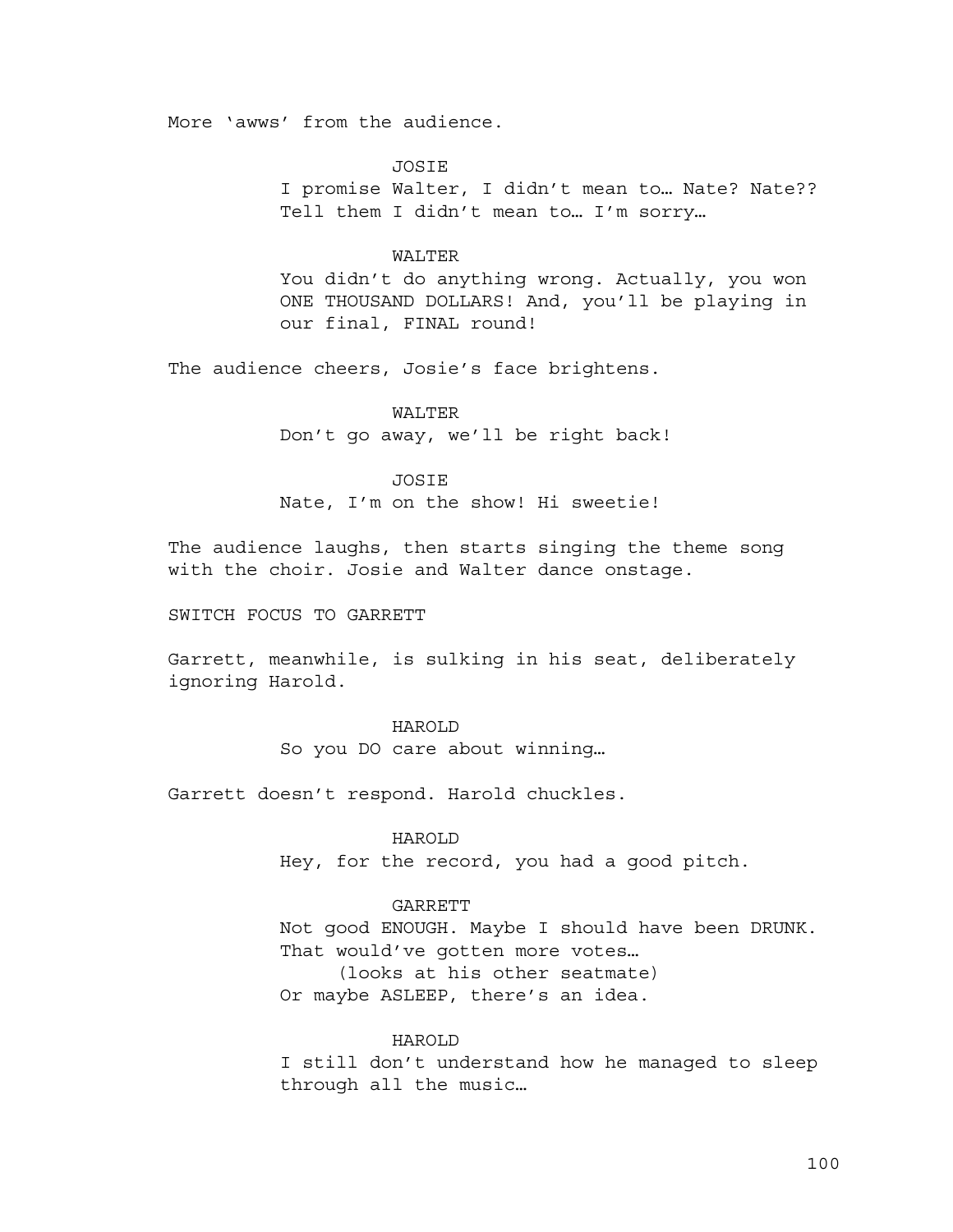# Garrett isn't amused.

# HAROLD

Come on, I thought that was funny.

#### GARRETT

It is baffling, now that you mention it… So… You thought the pitch was good?

# HAROLD

I do, honest. You just- You didn't play up your socially awkward demeanor.

GARRETT It was my demeanor that got me eliminated…

# HAROLD

No, it was your attitude. They liked it when you were awkward, but not when you turned ornery.

# GARRETT That's… Yeah, that's fair, actually. TOUGH, but, I appreciate the insight. I'll recalibrate. (extends his hand sincerely) Thank you.

# HAROLD

(shakes his hand) You are so weird…

They both chuckle - Garrett seems more content now.

SWITCH FOCUS TO NATE.

Nate is still intensely embarrassed. As the crew finishes preparing the final set, he reaches into his backpack for a brownie (for himself), and then does a double take.

Something's wrong, but what exactly? He looks confused and shifts his focus to the stage, where his mom is flirting with Walter and tripping over herself.

Nate isn't sure what to think, but he's clearly unsettled as he tries to make sense of everything…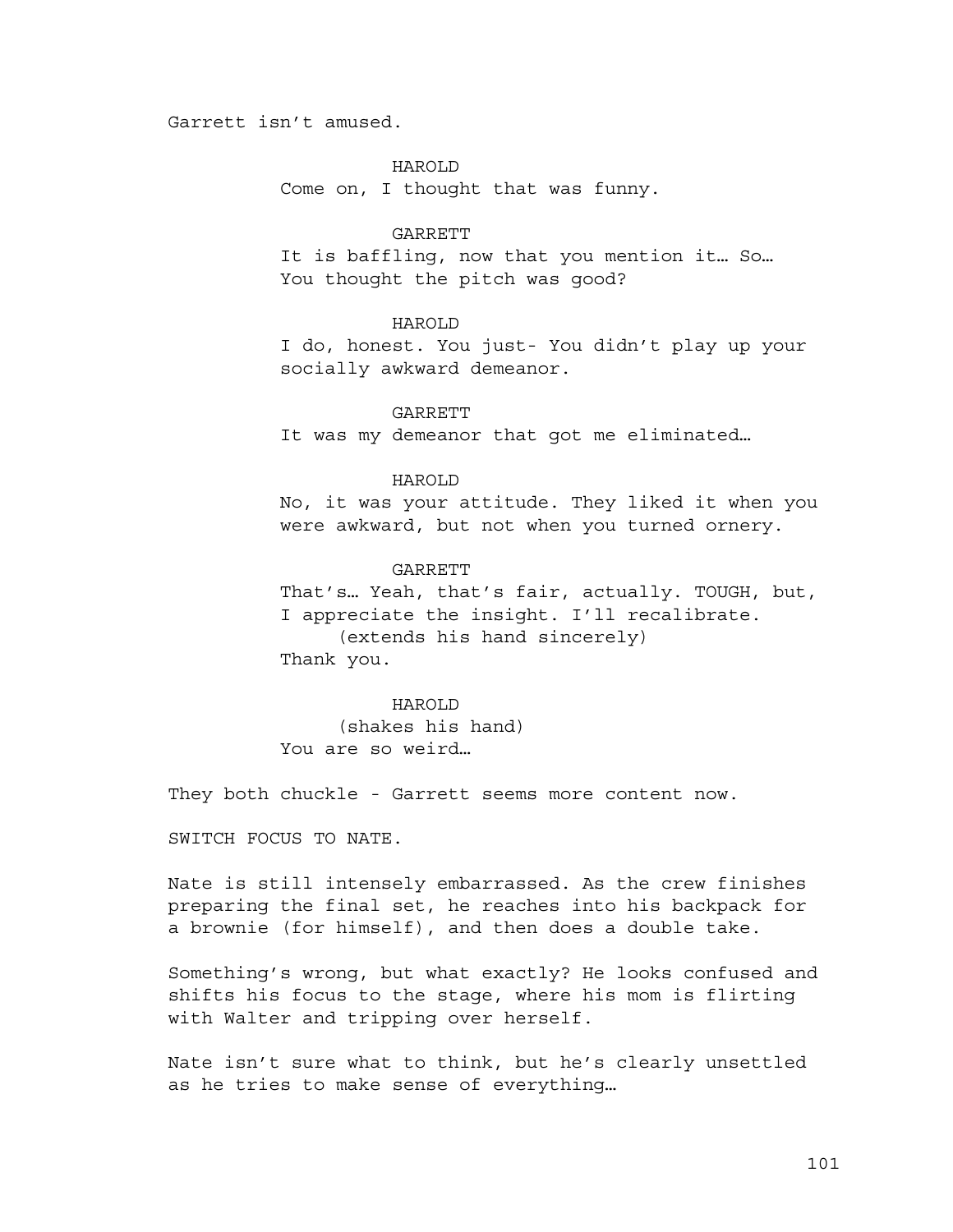SWITCH FOCUS TO THE STAGE.

The final round begins. The green lights go up, and the crowd joins the choir in one final toe-tapping number.

> CHOIR/AUDIENCE *THE LAST MINUTE STAND-IN!*

LEAD SINGER *THEY'VE GOT A MINUTE TO WIN IT IN-*

CHOIR/AUDIENCE *THE LAST MINUTE STAND-IN!*

LEAD SINGER *THEY'RE ONLY PRETENDIN' IN-*

#### CHOIR/AUDIENCE

*THE LAST-MINUTE STAND-IN! LAST MINUTE STAND-IN! EVERYTHING IS DOWN TO THE LAST MINUTE STAND-IN!*

LEAD SINGER

*NOW IF YOU THINK ABOUT THIS ROUND, IT'S THE EASIEST ONE!*

#### CHOIR

*BECAUSE BEFORE IT EVEN STARTS, YOU'VE EFFECTIVELY WON!*

LEAD SINGER *YOU'RE THE AUDIENCE FAVORITE, YOU'VE GOT NOTHING TO FEAR!*

### CHOIR

*SO JUST LAST FOR ONE MINUTE, AND YOU'LL BE ALL CLEAR!*

# CHOIR/AUDIENCE

*IN THE LAST-MINUTE STAND-IN! JUST A MINUTE TO WIN IT IN THE LAST MINUTE STAND-IN! THEY'RE ONLY PRETENDIN' IN THE LAST MINUTE STAND-IN. LAST MINUTE STAND-IN! EVERYTHING IS DOWN TO THE LAST MINUTE STAND-IN!*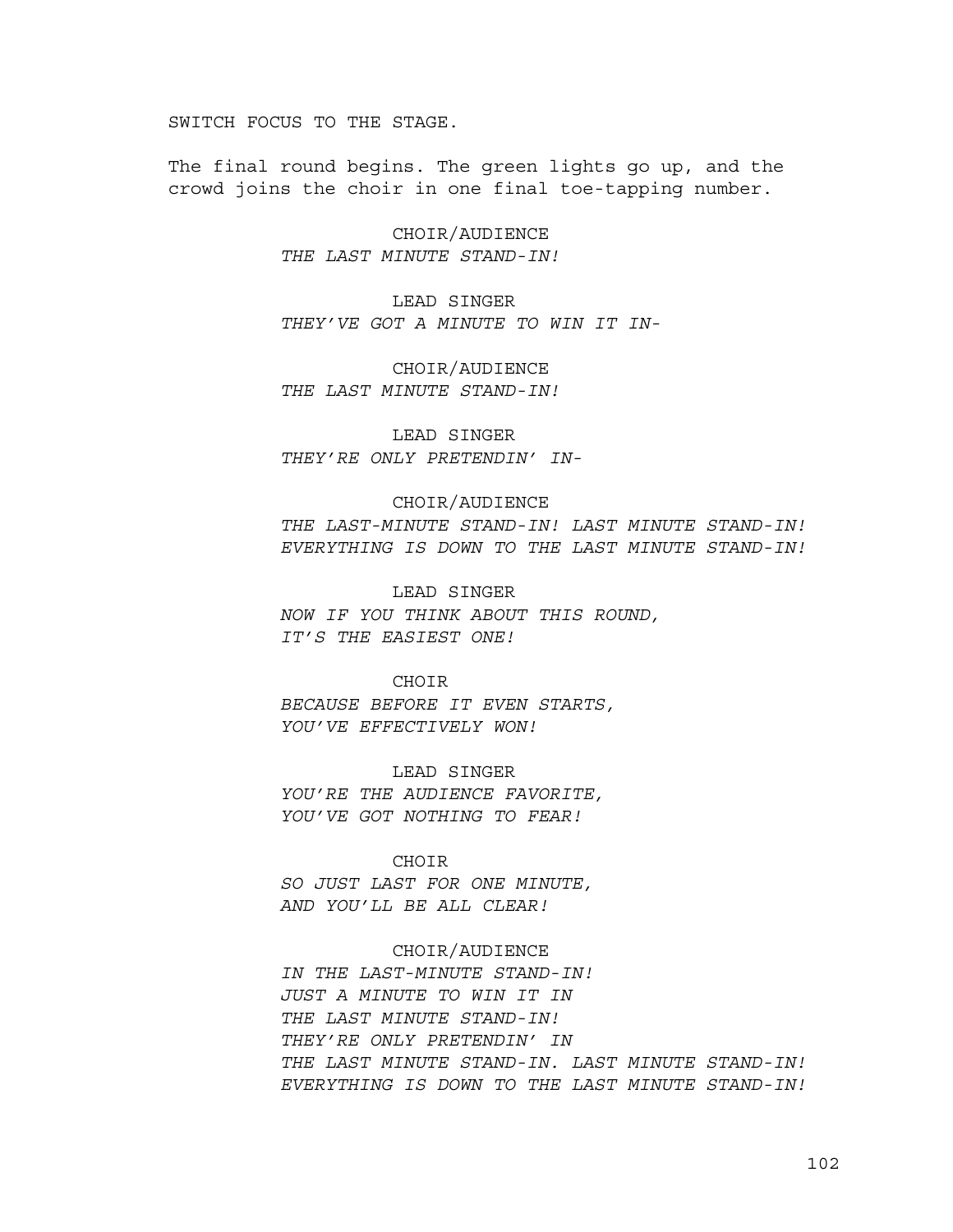Everyone cheers louder than before, and Walter beckons for them to give the choir a standing ovation.

# WALTER

AREN'T THEY INCREDIBLE?? WOW! GIVE IT UP FOR THE HEALTHY, WEALTHY AND WISE GOSPEL SINGERS!!

The cheering lasts a bit, and the choir is both grateful and excited to be part of the show.

Finally, they settle down. The curtain pulls back, and Josie bumbles over to the platform. The audience laughs.

> WALTER Now, for our final round, we have a SPECIAL contestant today. Ms. JOSIE WHEELER! (they all cheer) Josie - can I call you Josie?

### **JOSTE**

You can call me rosey-posey, dosey… (she giggles) Last minute stosie…

The audience laughs, Walter shakes his head in amusement.

# WALTER

Josie, what a delight it has been having you on: (with the crowd) FAKE IT TILL YOU MAKE IT! (they cheer, then settle down) So, you have the chance to win \$2000, just by being the last minute stand-in. You ready?

# JOSIE

Setty! SETI, like aliens! Like a UFO… (she looks at the circular green platform) Is this really ALIENS, Walter?

# WALTER

Honestly, stranger things have happened today. (they all laugh) Now, actually, we're doing something different, something more… High stakes. Cut the computer.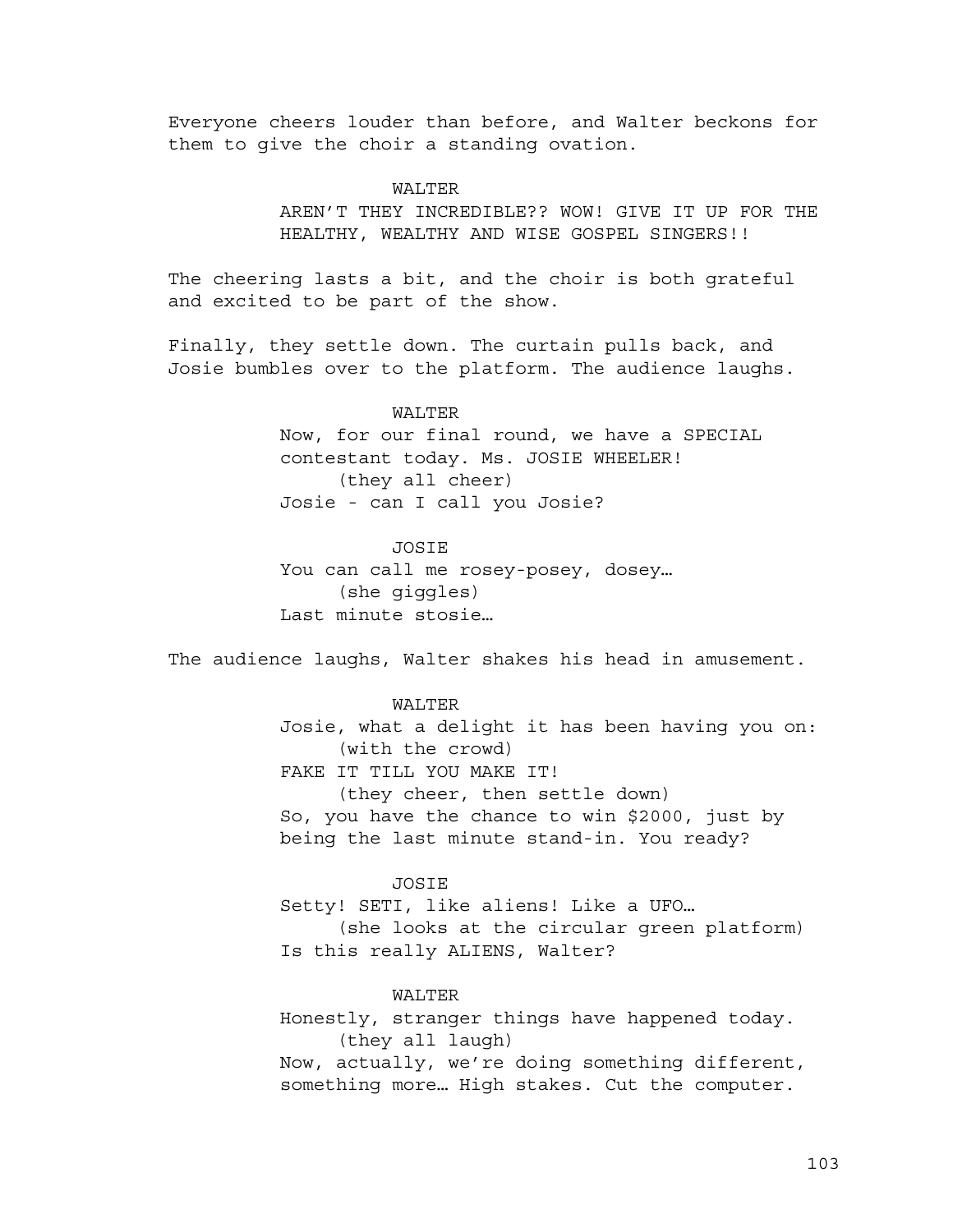The computer starts scrolling the options.

WALTER No, no no, I said CUT the computer. (he looks backstage) Turn it off! And the timer, too!

The technicians scramble to turn them off. Walter winks at Nia and mouths 'I got this'. She flips him off.

Finally, the screen and timer go blank. The audience is on the edge of their seats.

### WALTER

You know, Josie, I got a death threat earlier. (he pulls out the postcard) It says: Prepare for a KILLER finale. From your BIGGEST fan. (the audience gasps)

Now, I want you to do a last-minute CONFESSION. Pretend YOU are the biggest fan, and you're here to kill me. How did you do it?

**JOSTE** How did I DO it?

WALTER

How did you do it? Walk us through your plan.

JOSIE Ooh, mysterious, okay, okay… (she giggles)

Well, I AM a big fan. And you said you wanted an exciting finale, so I- Well, first, I had to be ON THE SET, DOI!

(the audience laughs) And then I had to make sure I got PICKED, and… Hmmm, but I know you pick RANDOMLY, so I needed to force your hand, with that little NOTE. (she giggles)

And I know YOU, Walter, I know you pretty well. You wanted DRAMA, so you probably said, 'let's find the most SUSPICIOUS people and pick THEM!' How now, am I how doing soooo far?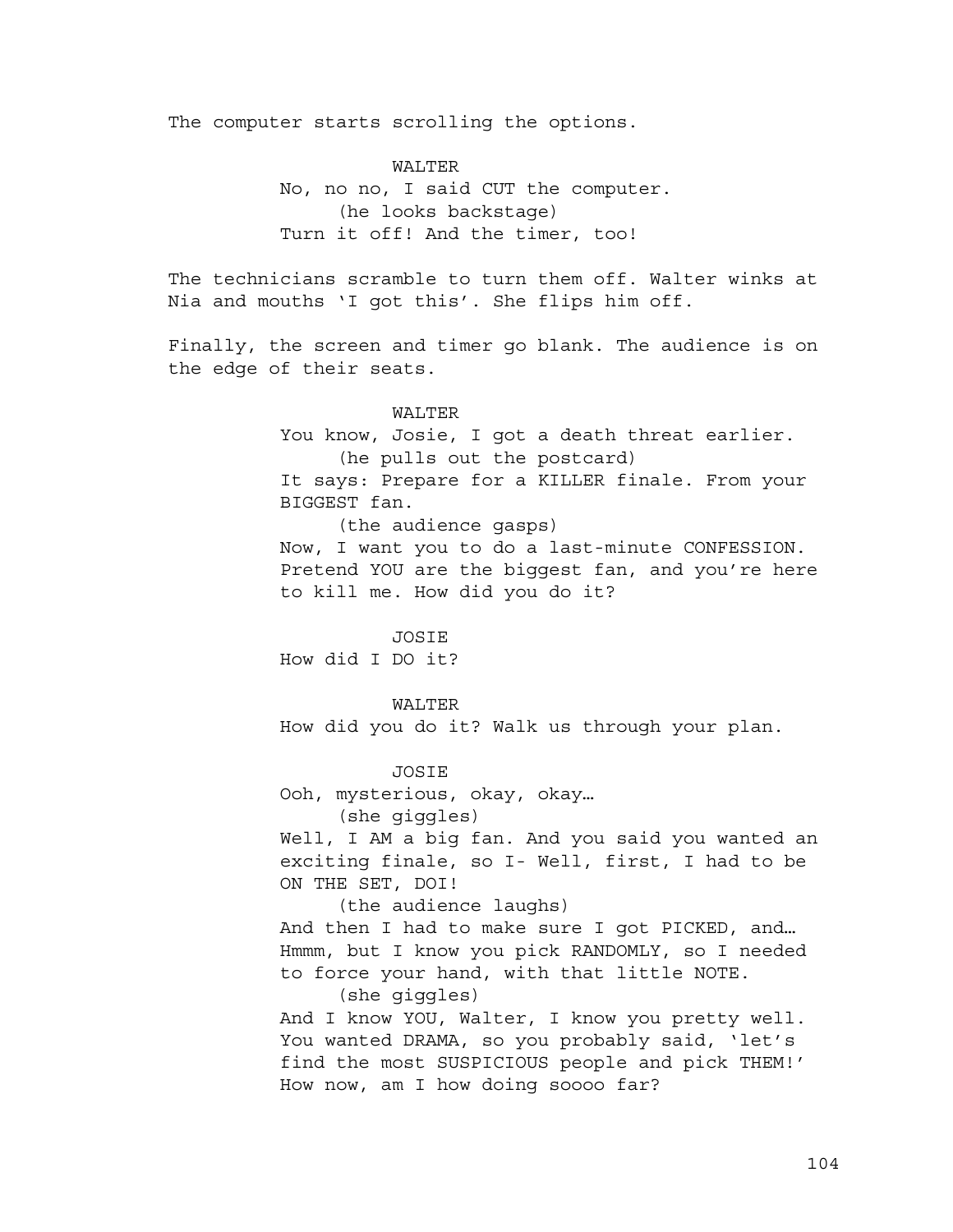### WALTER

Better than you know.

# JOSIE

Yay!

(she giggles, they laugh) What else... Hmm... Oh, so I had to be SUSTICIOUS, Superspicious? But look at me, I'm not really… No, my SON is sussafruss. So I dragged him here, cause I knew you'd want HIM, not ME, right? But… (she giggles again)

We switched SEATS, so I got picked instead, and apparently it WORKED, because I'm here…

## WALTER

I see… So how'd you make it to the final round?

The audience doesn't seem to buy her story, but Walter is hanging on her every word. Josie grins.

## JOSIE

I had to fake it till I MAKE it. I knew my son brought brownies, so I brought some too, so he'd THINK I ate his… But I didn't. (she smiles at Walter) I'd say it was a darn good performance. Got me this far, right?

WALTER Let me get this straight… You're NOT high. (she shakes her head 'no') So you ARE here to kill me.

# JOSIE

No, Walter, I LOVE you. I couldn't hurt you. (she pulls out a gun. The audience gasps) Unless you didn't love me BACK. And even then, I'd rather take you HOSTAGE before I kill you. The gun is just for motivation.

### WALTER

Josie, what a tangled web you've woven. (he steps closer to her) I just have one last question.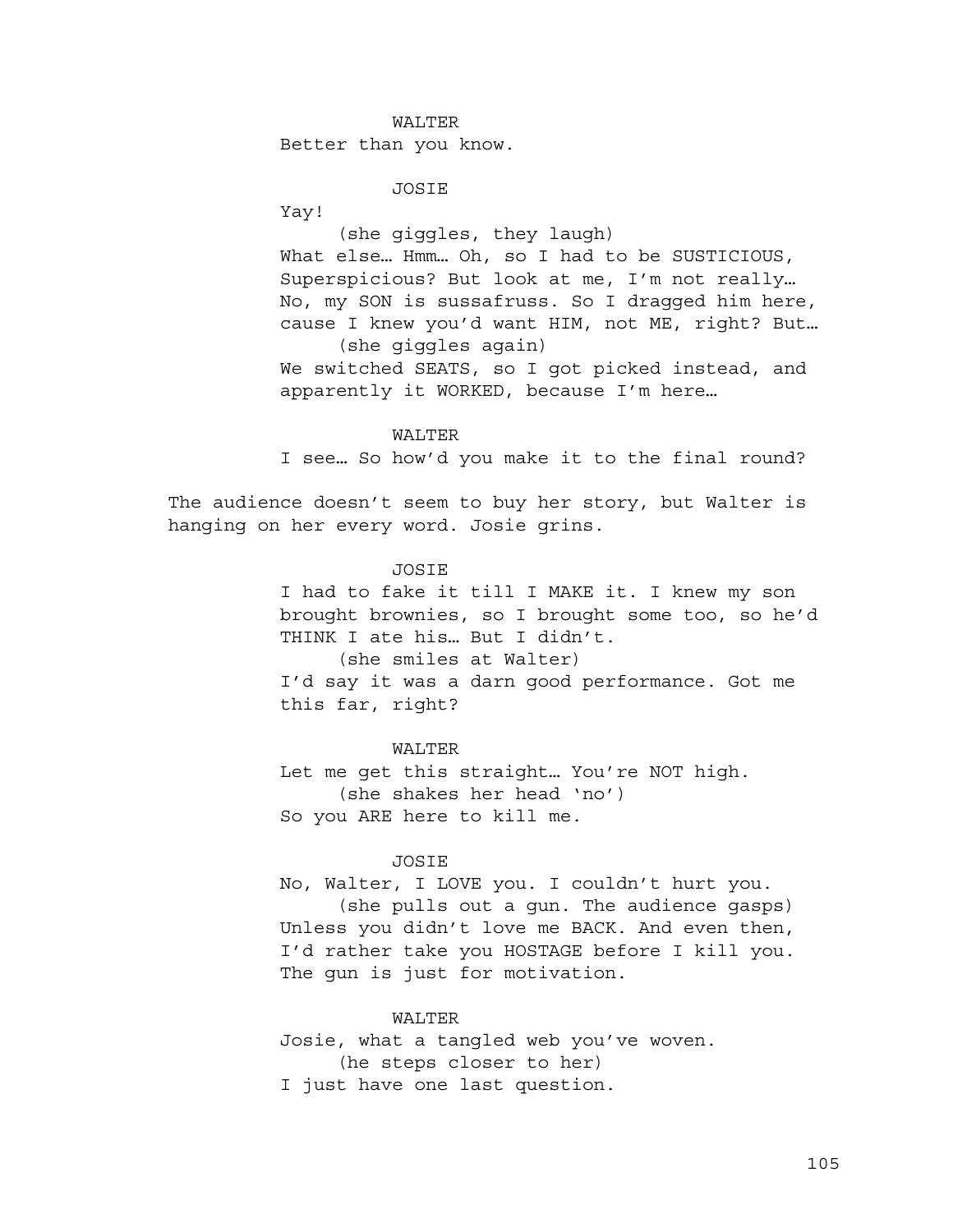JOSIE Shoot. (she winks) Get it? WALTER Got it. **JOSIE** Gucci. WALTER

Josie Wheeler. (their eyes lock) Will you marry me?

He gets down on one knee. Josie's eyes light up, and she blithely tosses the gun behind her. It fires a bullet, everyone screams, but nobody gets hurt.

### JOSIE

Oh, Walter, I was hoping you would ask. I DO!

Walter stands up, they kiss passionately, and they both seem genuinely happy.

SWITCH FOCUS TO THE SECURITY GUARDS.

All three are watching the finale on the monitor, all are completely bewildered.

Finally, the kiss ends, Walter and Josie hold hands, and Walter wishes the audience a good night. Then he and Josie run happily backstage.

Needless to say, everyone's confused. The choir awkwardly starts singing the theme song again, and half the audience joins in until the green lights go off…

Then it's just the bustle of the crowd as they all leave and try to understand-

> BISHOP What the heck just happened??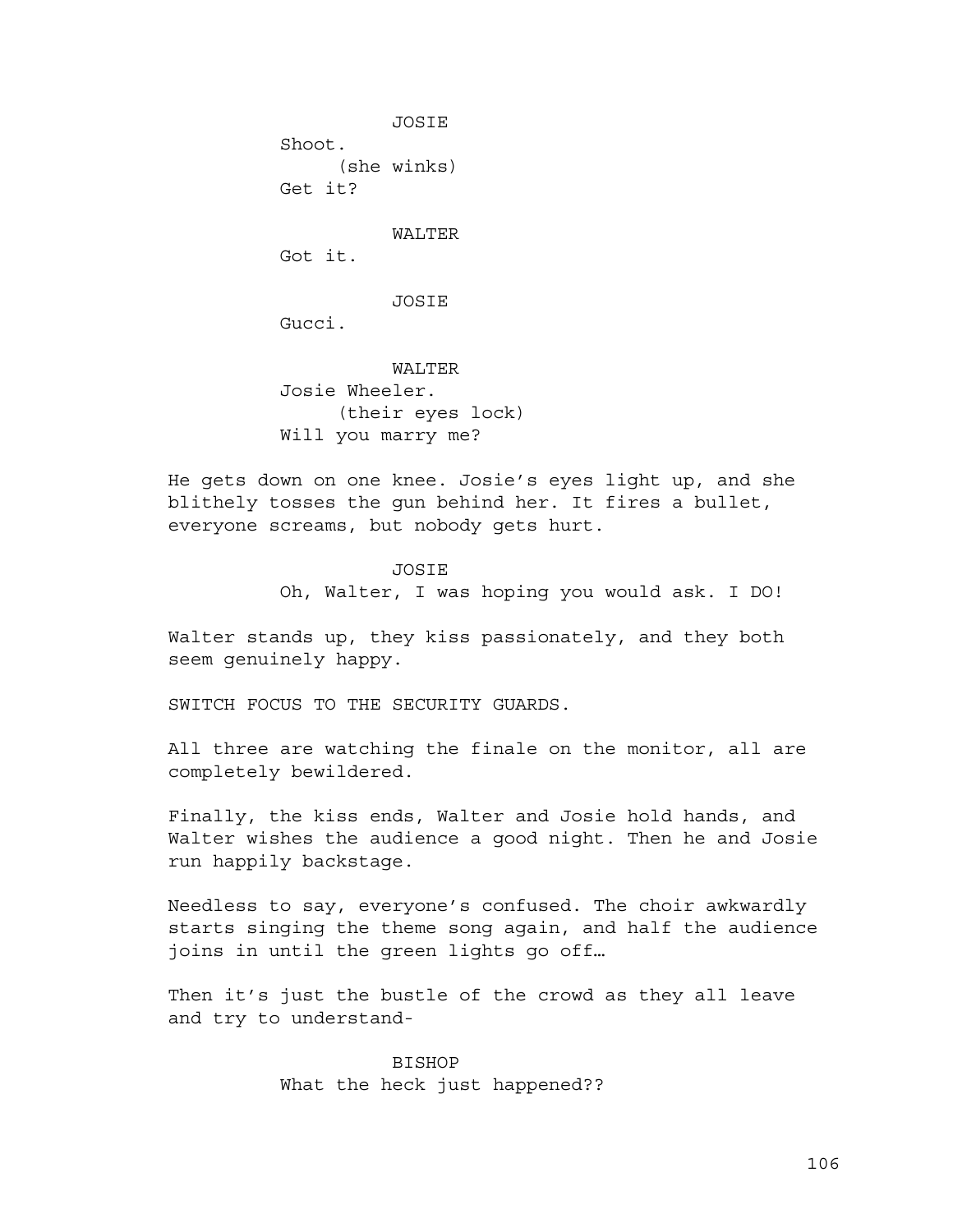The three of them continue staring at the monitors.

ROOK So was this all staged?

BISHOP Was she IN on it?

# LEROY

Excellent questions. (he goes back to his station) And we may never know. (suddenly Walter bursts in) I guess we will.

WALTER Great work, all of you! What a show!

BISHOP Wai-wai-wait, so did you two know each other?

ROOK Did you plan everything?

# WALTER

Nope. Never met her before. But she's dynamite, isn't she? Fiery, clever, devious, she likes me, AND - the big one - she may have single-handedly saved my show! (he dances his way out of the room)

We're going to JAMAICA! WOOOO BABY!

# BISHOP

So… The pawn DID become the queen?

# LEROY

It doth appear that way.

Leroy chuckles, while the twins marvel at what happened. Then Nate enters the room.

# NATE

Hey… Umm, kinda random, but do you guys know anything about getting emancipated?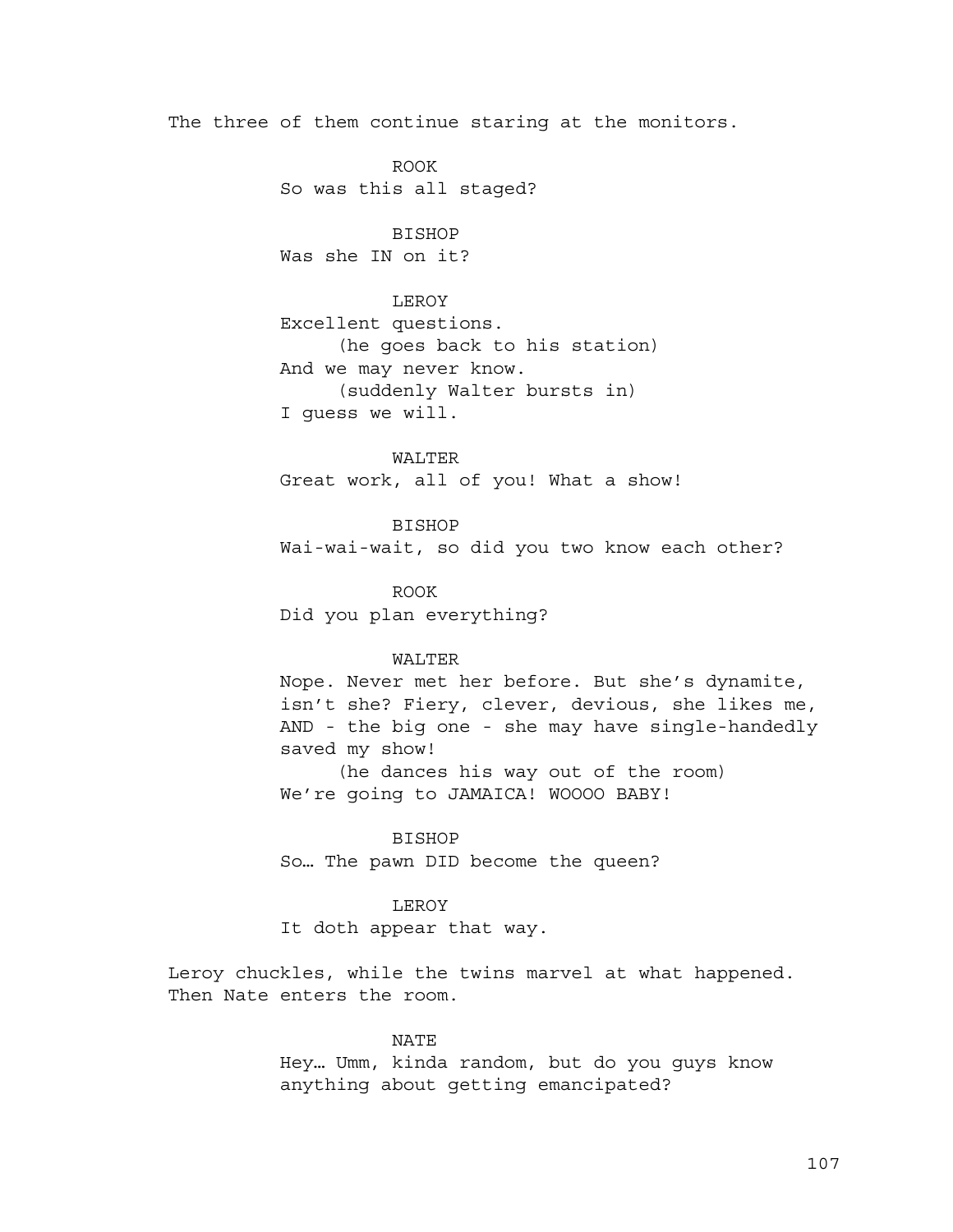SWITCH FOCUS TO GARRETT AND HAROLD.

As Garrett says goodbye, Harold nudges the old man awake.

#### GARRETT

Well Harold, it was quite the experience. Appreciate your constructive criticism, and I wish you the best in your future TV endeavors.

### HAROLD

Likewise.

#### GARRETT

Wanna exchange numbers? Now that we're both members of the 'fool me once' club?

### HAROLD

No.

He smiles politely and walks away.

# GARRETT

It was great meeting you! (once he's out of range) Great meeting you too, Garrett… (looks around) Now, where are those talent scouts…

Speaking of… SWITCH FOCUS TO CHARLES.

Charles approaches Helen (the previous winner), who's heading out with her husband.

# CHARLES Helen Schultz?

HELEN

Hi! Can I help you?

# CHARLES

Charles Rivera. Talent scout. I'd love to represent you if you're interested.

Helen is VERY interested, and her husband grins proudly.